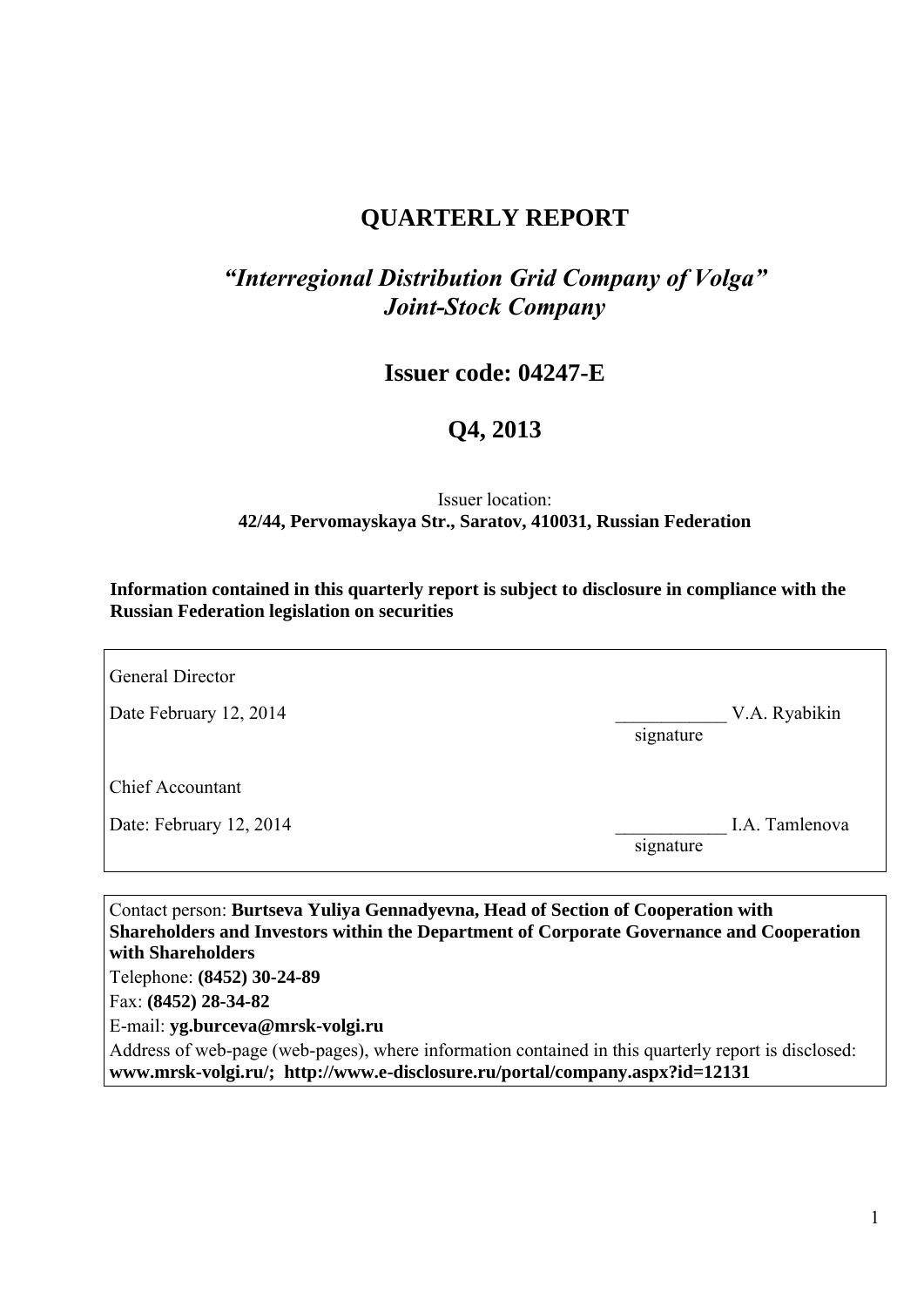| I. BRIEF INFORMATION ON THE MEMBERS OF THE ISSUER'S MANAGEMENT BODIES, BANK<br>ACCOUNTS, AUDITOR, APPRAISER AND THE FINANCIAL ADVISOR OF THE ISSUER AND |
|---------------------------------------------------------------------------------------------------------------------------------------------------------|
|                                                                                                                                                         |
|                                                                                                                                                         |
|                                                                                                                                                         |
|                                                                                                                                                         |
|                                                                                                                                                         |
|                                                                                                                                                         |
|                                                                                                                                                         |
|                                                                                                                                                         |
|                                                                                                                                                         |
|                                                                                                                                                         |
| FULL BUSINESS NAME: SBERBANK OF RUSSIA, OPEN JOINT-STOCK COMPANY 11                                                                                     |
|                                                                                                                                                         |
|                                                                                                                                                         |
|                                                                                                                                                         |
|                                                                                                                                                         |
|                                                                                                                                                         |
|                                                                                                                                                         |
|                                                                                                                                                         |
| FULL BUSINESS NAME: SBERBANK OF RUSSIA, OPEN JOINT-STOCK COMPANY 11                                                                                     |
|                                                                                                                                                         |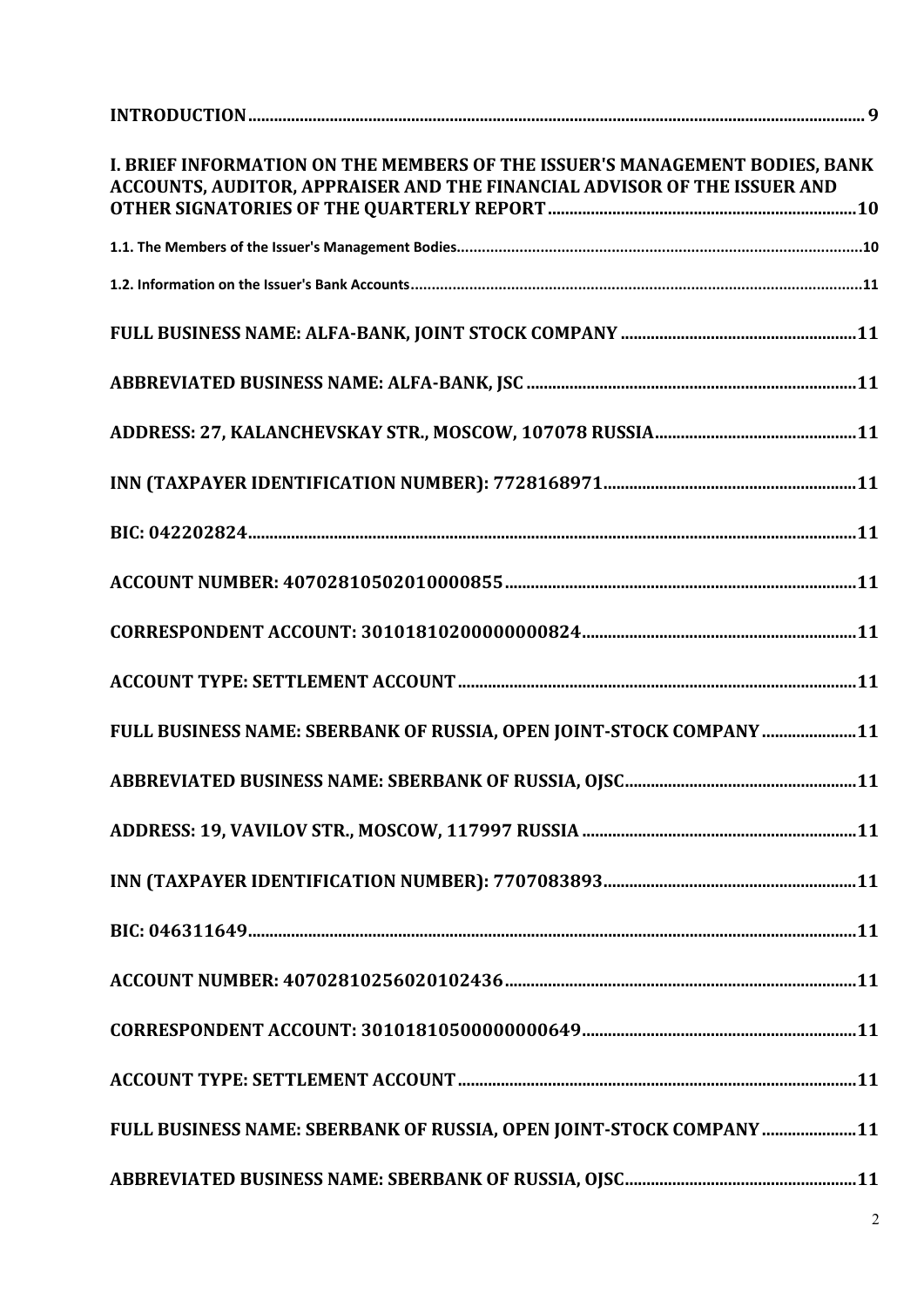| FULL BUSINESS NAME: GAZPROMBANK, (OPEN JOINT STOCK COMPANY) 11   |
|------------------------------------------------------------------|
|                                                                  |
| ADDRESS: BUILDING 1, 16, NAMETKINA STR., MOSCOW, 117420 RUSSIA11 |
|                                                                  |
|                                                                  |
|                                                                  |
|                                                                  |
|                                                                  |
| FULL BUSINESS NAME: NORDEA BANK, (OPEN JOINT STOCK COMPANY)  12  |
|                                                                  |
| ADDRESS: 19/1, YAMSKOGO POLYA 3D STR., MOSCOW, 125040 RUSSIA  12 |
|                                                                  |
|                                                                  |
|                                                                  |
|                                                                  |
|                                                                  |
|                                                                  |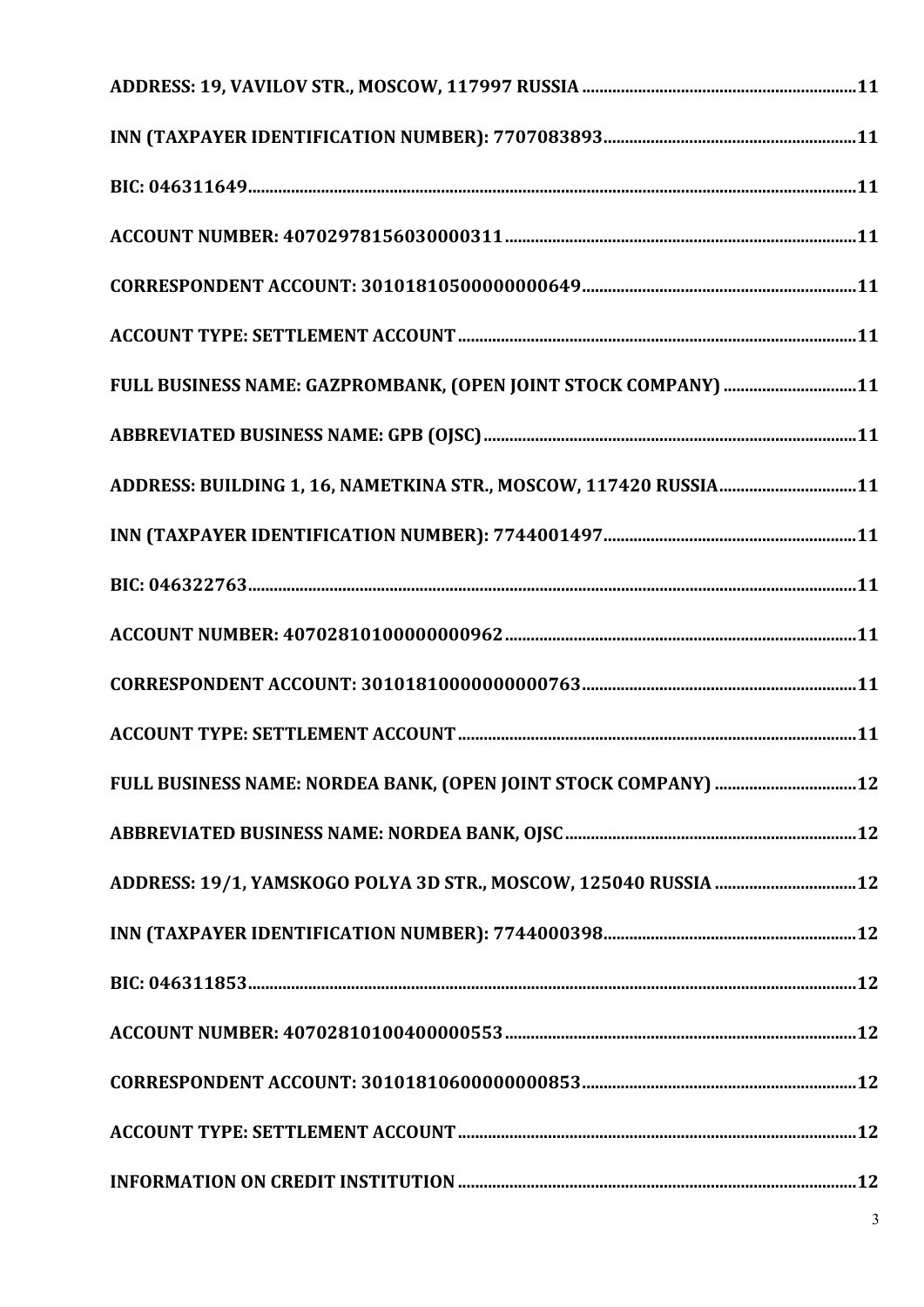## FULL BUSINESS NAME: INTERREGIONAL COMMERCIAL BANK FOR SETTLEMENTS OF THE TELECOMMUNICATIONS AND POSTAL SERVICES (OPEN JOINT-STOCK COMPANY) ..............12

| ADDRESS: 31/7, NOVORYAZANSKY STR., BUILD.2, MOSCOW, 105066, RUSSIA 12      |  |
|----------------------------------------------------------------------------|--|
|                                                                            |  |
|                                                                            |  |
|                                                                            |  |
|                                                                            |  |
|                                                                            |  |
|                                                                            |  |
|                                                                            |  |
|                                                                            |  |
|                                                                            |  |
|                                                                            |  |
| II. GENERAL INFORMATION ON THE ISSUER'S FINANCIAL AND ECONOMIC PERFORMANCE |  |
|                                                                            |  |
|                                                                            |  |
|                                                                            |  |
|                                                                            |  |
|                                                                            |  |
|                                                                            |  |
|                                                                            |  |
|                                                                            |  |
|                                                                            |  |
|                                                                            |  |
|                                                                            |  |
|                                                                            |  |
|                                                                            |  |
|                                                                            |  |
|                                                                            |  |
|                                                                            |  |
|                                                                            |  |
|                                                                            |  |
|                                                                            |  |
|                                                                            |  |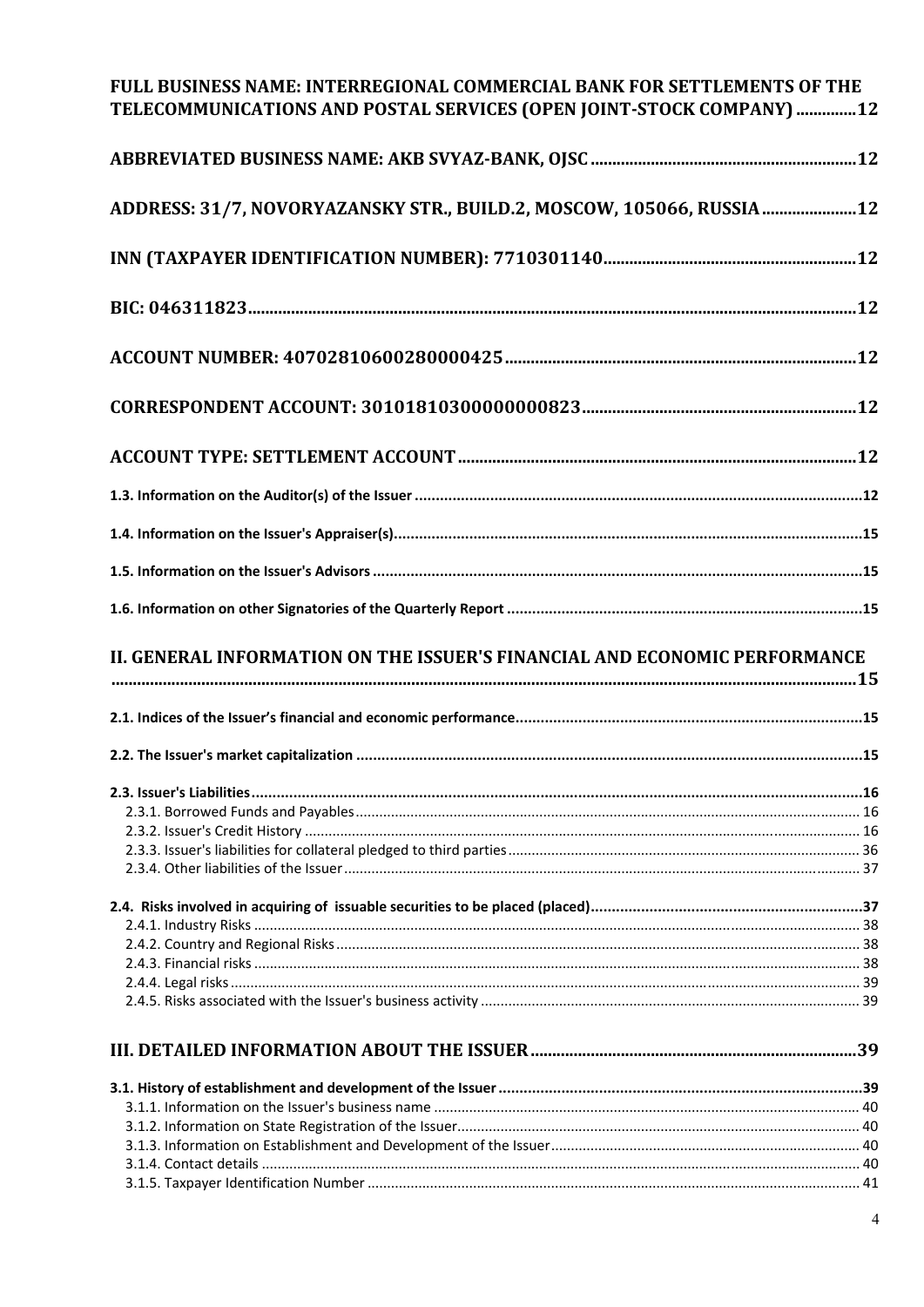| 3.2.6. Additional requirements to the issuers being joint-stock investment funds, the insurance or credit companies,     |  |
|--------------------------------------------------------------------------------------------------------------------------|--|
|                                                                                                                          |  |
|                                                                                                                          |  |
| The Issuer is not joint-stock investment funds, insurance or credit companies, mortgage agents42                         |  |
|                                                                                                                          |  |
|                                                                                                                          |  |
|                                                                                                                          |  |
| 3.2.8. Additional requirements to the Issuers which primary activity is rendering communication services 42              |  |
|                                                                                                                          |  |
|                                                                                                                          |  |
|                                                                                                                          |  |
|                                                                                                                          |  |
|                                                                                                                          |  |
|                                                                                                                          |  |
| 3.4. The Issuer's participation in industrial, bank and financial groups, holdings, corporate groups and associations 42 |  |
|                                                                                                                          |  |
|                                                                                                                          |  |
|                                                                                                                          |  |
|                                                                                                                          |  |
|                                                                                                                          |  |
|                                                                                                                          |  |
|                                                                                                                          |  |
| 3.6. List, Structure and Value of the Issuer's Fixed Assets, Information on Plans for Acquisition, Replacement and       |  |
| Disposal of Fixed Assets as well as All Facts about Encumbrances of Fixed Assets of the Issuer46                         |  |
|                                                                                                                          |  |
|                                                                                                                          |  |
| 10. INFORMATION ON FINANCIAL AND BUSINESS ACTIVITIES OF THE ISSUER 46                                                    |  |
|                                                                                                                          |  |
|                                                                                                                          |  |
|                                                                                                                          |  |
|                                                                                                                          |  |
|                                                                                                                          |  |
|                                                                                                                          |  |
|                                                                                                                          |  |
|                                                                                                                          |  |
| 4.5. Issuer's policy and expenses in the field of scientific and technical development, licences and patents, new        |  |
|                                                                                                                          |  |
|                                                                                                                          |  |
|                                                                                                                          |  |
|                                                                                                                          |  |
|                                                                                                                          |  |
|                                                                                                                          |  |
| V. DETAILED INFORMATION ON MEMBERS OF THE ISSUER'S MANAGEMENT BODIES, THE                                                |  |
| <b>UAMOIAL AND DUCINECC CUREDUICABLY BABIEC AND DRIFE INFARMATION ON</b>                                                 |  |

## **ISSUER'S FINANCIAL AND BUSINESS SUPERVISORY BODIES AND BRIEF INFORMATION ON THE ISSUER'S PERSONNEL (EMPLOYEES) .............................................................................................51**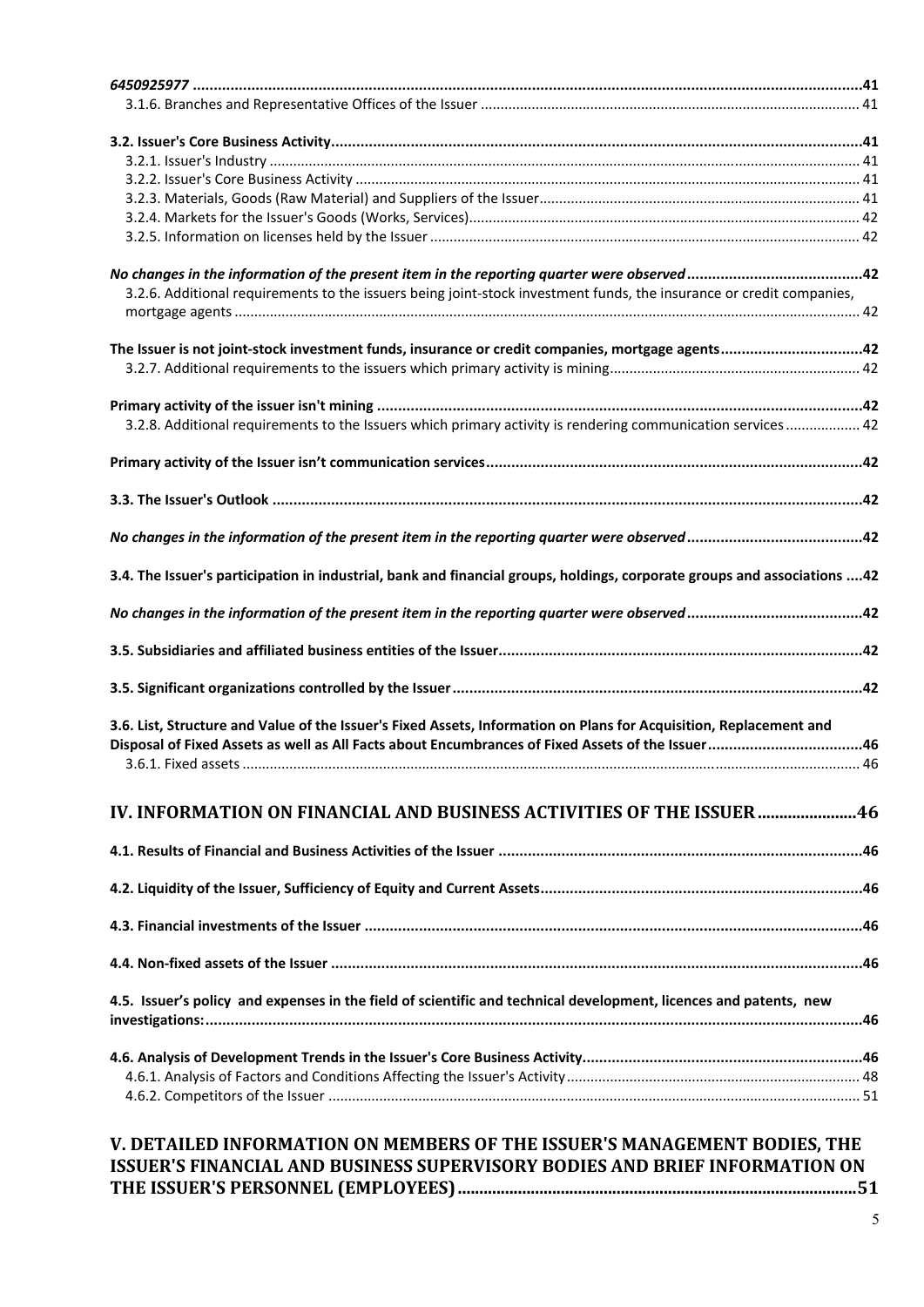| 5.3. Information on the amount of rewards, benefits and/or compensations due to each Management Body of the                                                                                                                                      |
|--------------------------------------------------------------------------------------------------------------------------------------------------------------------------------------------------------------------------------------------------|
|                                                                                                                                                                                                                                                  |
| 5.4. Information on the structure and responsibilities of the Issuer's Financial and Business Supervisory Bodies 69                                                                                                                              |
|                                                                                                                                                                                                                                                  |
| 5.6. Information on the Amount of Remunerations, Benefits and/or Compensation of Expenses for the Members of the                                                                                                                                 |
|                                                                                                                                                                                                                                                  |
|                                                                                                                                                                                                                                                  |
| 5.7. Information on the Number of Personnel (Employees) and Summary Data on Their Education as well as on Changes                                                                                                                                |
|                                                                                                                                                                                                                                                  |
|                                                                                                                                                                                                                                                  |
| 5.8. Information on any obligations of the Issuer to personnel (employees) related to the possibility of their                                                                                                                                   |
|                                                                                                                                                                                                                                                  |
| VI. INFORMATION ON STOCKHOLDERS (SHAREHOLDERS) OF THE ISSUER AND THE                                                                                                                                                                             |
|                                                                                                                                                                                                                                                  |
| 6.2. Information on stockholders (shareholders) of the Issuer who own no less than 5 percent of the Issuer's authorized<br>(share) capital (mutual fund) or no less than 5 percent of the Issuer's ordinary shares as well as information on     |
| stockholders (shareholders) of such organizations which own no less than 20 percent of the authorized (share) capital                                                                                                                            |
| 6.3. Information on the share of the State or Municipality in the authorized (share) capital (mutual fund) of the Issuer                                                                                                                         |
| 6.4. Information on the restrictions on the participation in the authorized (share) capital (mutual find) of the Issuer87                                                                                                                        |
| 6.5. Information on changes in the body and the amount of participation of shareholders (stockholders) of the Issuer<br>who own no less than 5 percent of the Issuer's authorized (share) capital (mutual fund) or no less than 5 percent of the |
| 1.<br>Date of the list of persons entitled to participate in the General Shareholders' (Stockholders) Meeting of the                                                                                                                             |
|                                                                                                                                                                                                                                                  |
|                                                                                                                                                                                                                                                  |
| VII. ACCOUNTING STATEMENTS OF THE ISSUER AND OTHER FINANCIAL DATA 89                                                                                                                                                                             |
|                                                                                                                                                                                                                                                  |
|                                                                                                                                                                                                                                                  |
|                                                                                                                                                                                                                                                  |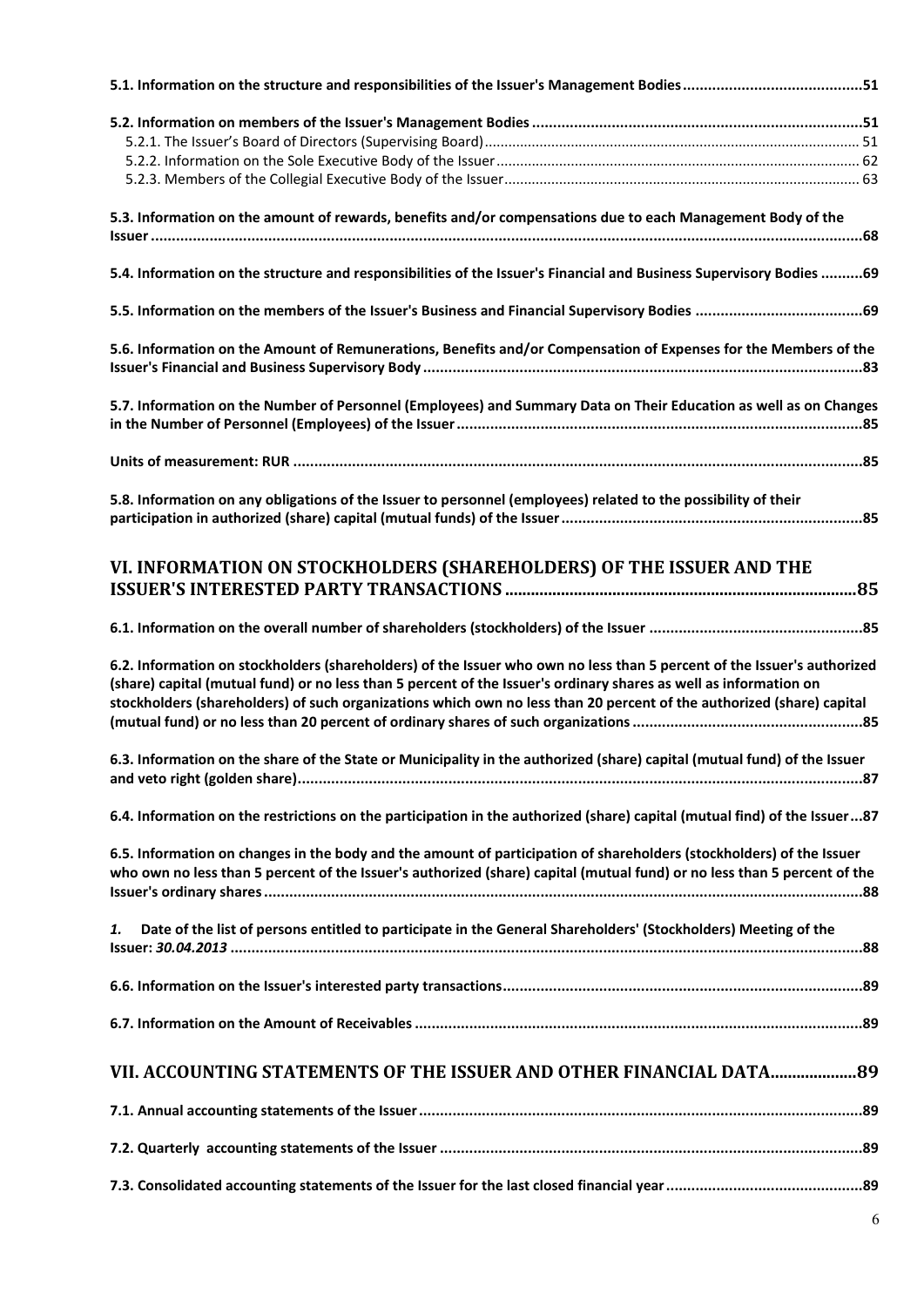| 7.5. Information on the Total Amount of Exports and the Portion of Exports in the Total Amount of Sales  89                                                                                                                                           |
|-------------------------------------------------------------------------------------------------------------------------------------------------------------------------------------------------------------------------------------------------------|
| 7.6. Information on the value of fixed property of the Issuer and substantial changes to the structure of the fixed                                                                                                                                   |
| 7.7. Information on the Issuer's involvement in lawsuits which could substantially affect financial and business                                                                                                                                      |
| VIII. ADDITIONAL INFORMATION ON THE ISSUER AND ISSUABLE SECURITIES PLACED BY                                                                                                                                                                          |
| 8.1.1. Information on the amount and structure of authorized (share) capital (mutual fund) of the Issuer  90                                                                                                                                          |
| Information on compliance of size of the authorized capital specified in the real point, constituent documents of the<br>issuer is specified: The size of authorized capital specified in the real point, corresponds to the constituent documentr of |
| 8.1.2. Information on changes in the amount of authorized (share) capital (mutual fund) of the Issuer 90                                                                                                                                              |
| 8.1.3. Information on the procedure for convening and holding the meeting (session) of the Top Management Body of                                                                                                                                     |
| 8.1.4. Information on commercial organizations in which the Issuer owns not less than 5 percent of the authorized                                                                                                                                     |
|                                                                                                                                                                                                                                                       |
|                                                                                                                                                                                                                                                       |
|                                                                                                                                                                                                                                                       |
|                                                                                                                                                                                                                                                       |
|                                                                                                                                                                                                                                                       |
|                                                                                                                                                                                                                                                       |
|                                                                                                                                                                                                                                                       |
|                                                                                                                                                                                                                                                       |
|                                                                                                                                                                                                                                                       |
|                                                                                                                                                                                                                                                       |
|                                                                                                                                                                                                                                                       |
| 8.5. Information on organizations that maintain records of rights for issuable securities of the Issuer 95                                                                                                                                            |
| 8.6. Information on statutes regulating imports and exports of capital which may affect payment of dividends, interests                                                                                                                               |
| 8.7. Description of the Procedure for the Taxation of Income from Placed and to be Placed issuable securities of the                                                                                                                                  |
| 8.8. Information on announced (accrued) and paid dividends on shares of the Issuer and income from bonds of the                                                                                                                                       |
| 8.8.1. Information on announced (accrued) and paid dividends on shares of the Issuer for the most recent five closed                                                                                                                                  |
| The term which has been taken away for payment of declared dividends on actions of the issuer: no later than 60 days                                                                                                                                  |
|                                                                                                                                                                                                                                                       |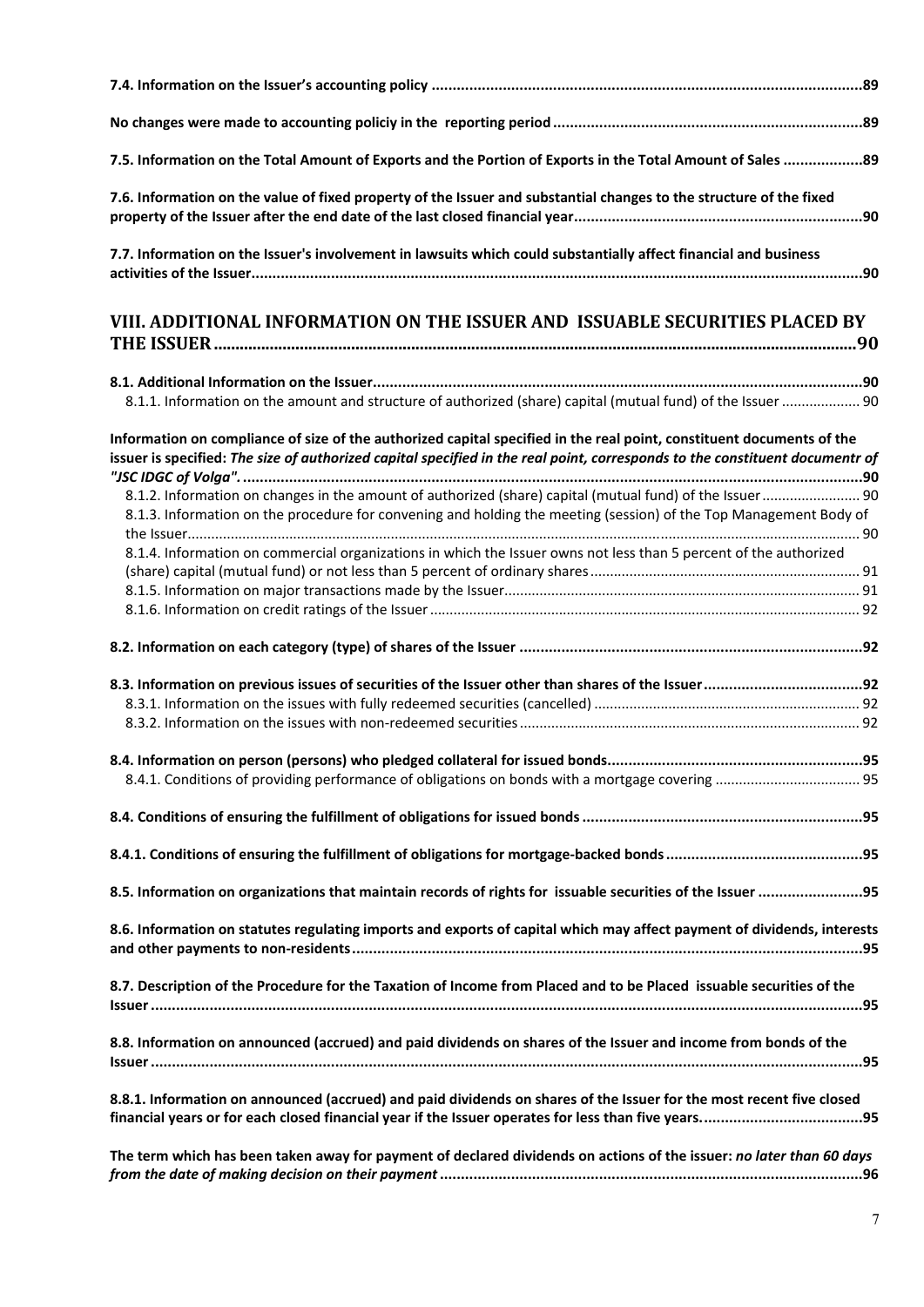| The term which has been taken away for payment of declared dividends on actions of the issuer: no later than 60 days                                                                                                                    |  |
|-----------------------------------------------------------------------------------------------------------------------------------------------------------------------------------------------------------------------------------------|--|
| 8.8.2. Issues of bonds that paid coupons for five most recent closed financial years preceding the end date of the<br>reporting quarter or for each closed financial year preceding the end date of the reporting quarter if the Issuer |  |
|                                                                                                                                                                                                                                         |  |
|                                                                                                                                                                                                                                         |  |
| 8.10. Information on underlying securities and Issuer of underlying securities, the right of ownership for which is                                                                                                                     |  |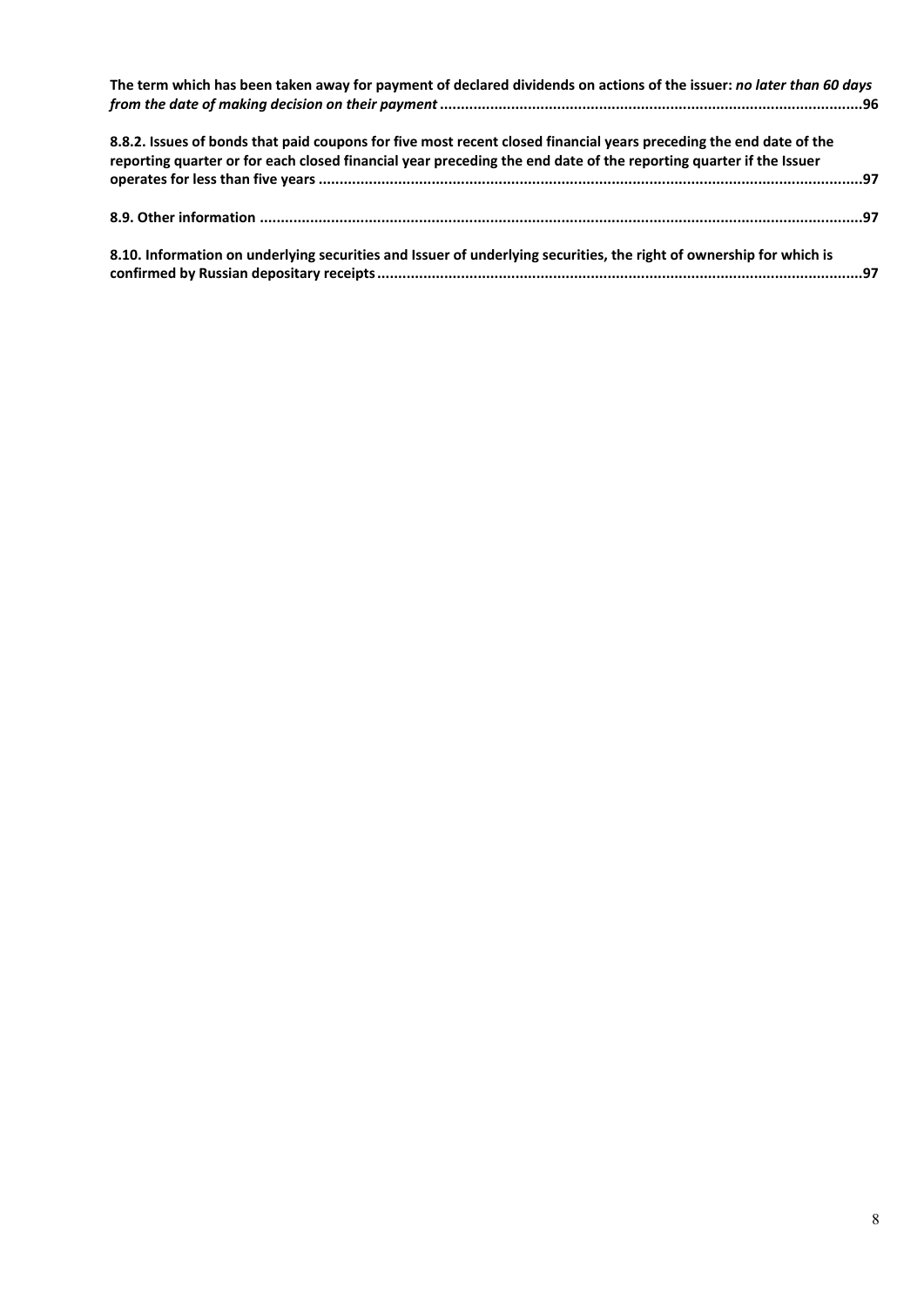#### **Introduction**

Grounds obliging the Issuer to disclose information in the form of Quarterly Report. *With regard to Issuer's securities, securities prospectus has been registered. Exchange bonds of the Issuer are allowed to the auction at stock exchange* 

"Interregional Distribution Grid Company of Volga", Joint-Stock Company (hereinafter referred to as IDGC of Volga, JSC) shall disclose information in the form of Quarterly Report in conformity with the Article 30 of the Federal Law "On Securities Market" of April 22, 1996 No. 39-FZ and the subparagraph a) of the paragraph 5.1 of the Regulation on information disclosure by issuers of securities approved by the Order of the Russian Federal Securities Commission of October 10, 2006 No. 06-117/pz-n, due to the registration of Securities Prospectus of IDGC of Volga, JSC by the Federal Securities Commission on March 20, 2008.

The Issuer's full business name: "Interregional Distribution Grid Company of Volga", Joint-Stock Company;

Abbreviated business name: IDGC of Volga, JSC.

The present Quarterly Report provides estimates and forecasts by authorized management bodies of the Issuer which concern future events and/or actions, outlook for the industry in which the Issuer performs its main business activity and the Issuer's performance including the Issuer's plans, probability of certain events occurrence and certain actions performance. Investors should not fully rely on the estimates and forecasts by management bodies of the Issuer since the Issuer's actual performance in future may differ from forecasted performance for many reasons. Acquisition of the Issuer's securities involves risks described herein.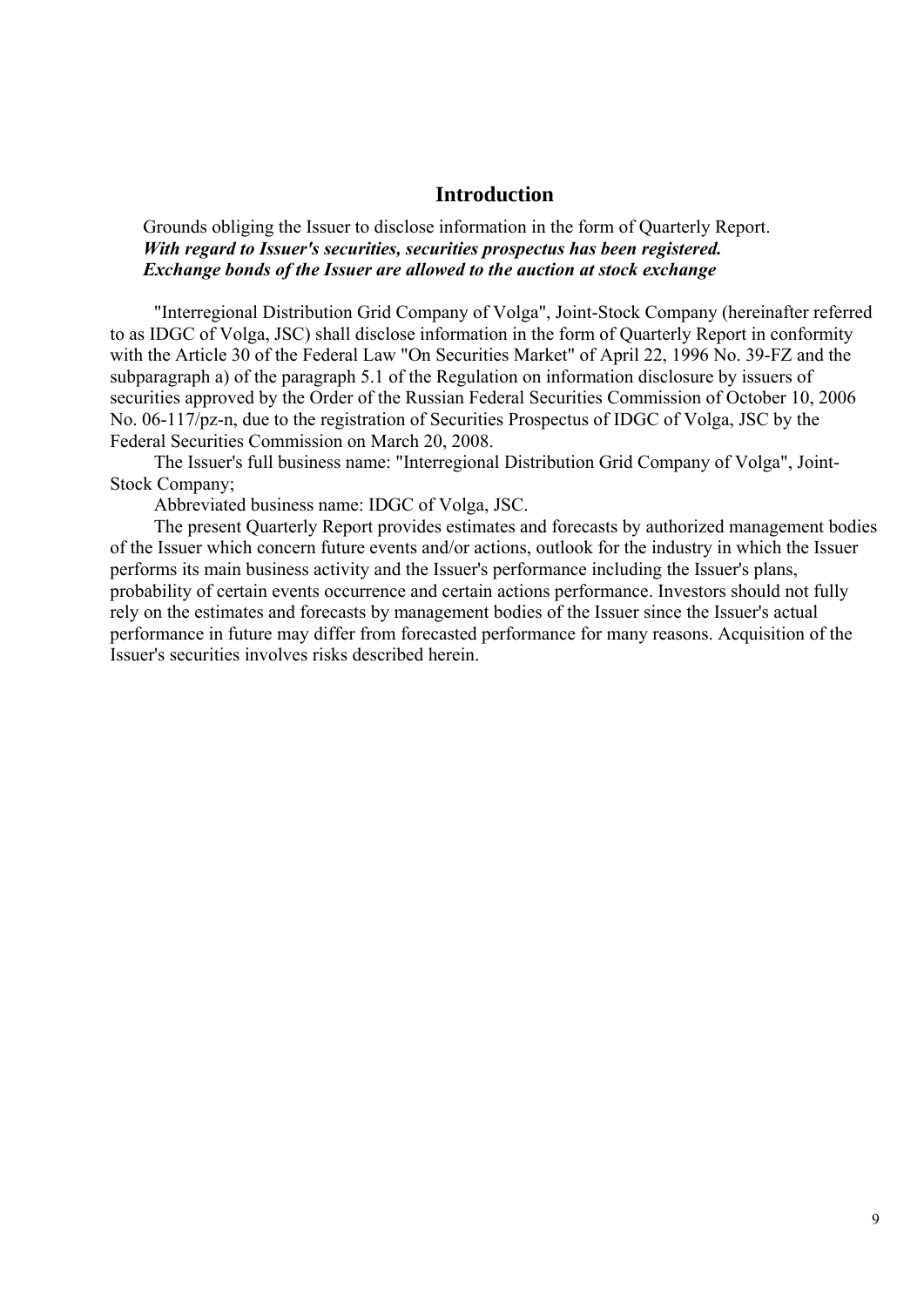## **I. Brief information on the Members of the Issuer's Management Bodies, Bank Accounts, Auditor, Appraiser and the Financial Advisor of the Issuer and other Signatories of the Quarterly Report**

#### **1.1. The Members of the Issuer's Management Bodies Members of the Issuer's Board of Directors**

| <b>Full Name</b>                           | Year of Birth |
|--------------------------------------------|---------------|
| Prokhorov, Egor Vyacheslavovich (Chairman) | 1982          |
| Adler, Yuryi Veniaminovich                 | 1975          |
| Bashindzhagyan, Asthik Artashesovna        | 1990          |
| Varvarin, Aleksander Viktorovich           | 1975          |
| Gavrilova, Tatyana Vladimirovna            | 1982          |
| Guryanov, Denis Lvovich                    | 1977          |
| Ozhegina, Natalya Klimentyevna             | 1970          |
| Pankstyanov, Yurii Nikolayevich            | 1980          |
| Remes, Seppo Yuha                          | 1955          |
| Ryabikin, Vladimir Anatolyevich            | 1965          |
| Streltsov, Sergey Viktorovich              | 1959          |

#### **Issuer's Sole Executive Body**

| Full name                       | Year of birth |
|---------------------------------|---------------|
| Ryabikin, Vladimir Anatolievich | 1965          |

#### **Members of Collegial Executive Body of the Issuer**

| Full name                                  | Year of birth |
|--------------------------------------------|---------------|
| Ryabikin, Vladimir Anatolievich (Chairman) | 1965          |
| Zaretskyi, Dmitryi Lvovich                 | 1967          |
| Kuliev, Vyacheslav Igorevich               | 1971          |
| Kucherenko, Vladimir Ivanovich             | 1957          |
| Ponomarev, Vladimir Borisovich             | 1950          |
| Puchkova, Irina Yurievna                   | 1963          |
| Rebrova, Nataliya Leonidovna               | 1960          |
| Tamlenova, Irina Alekseevna                | 1965          |
| Frolov, Sergey Petrovich                   | 1960          |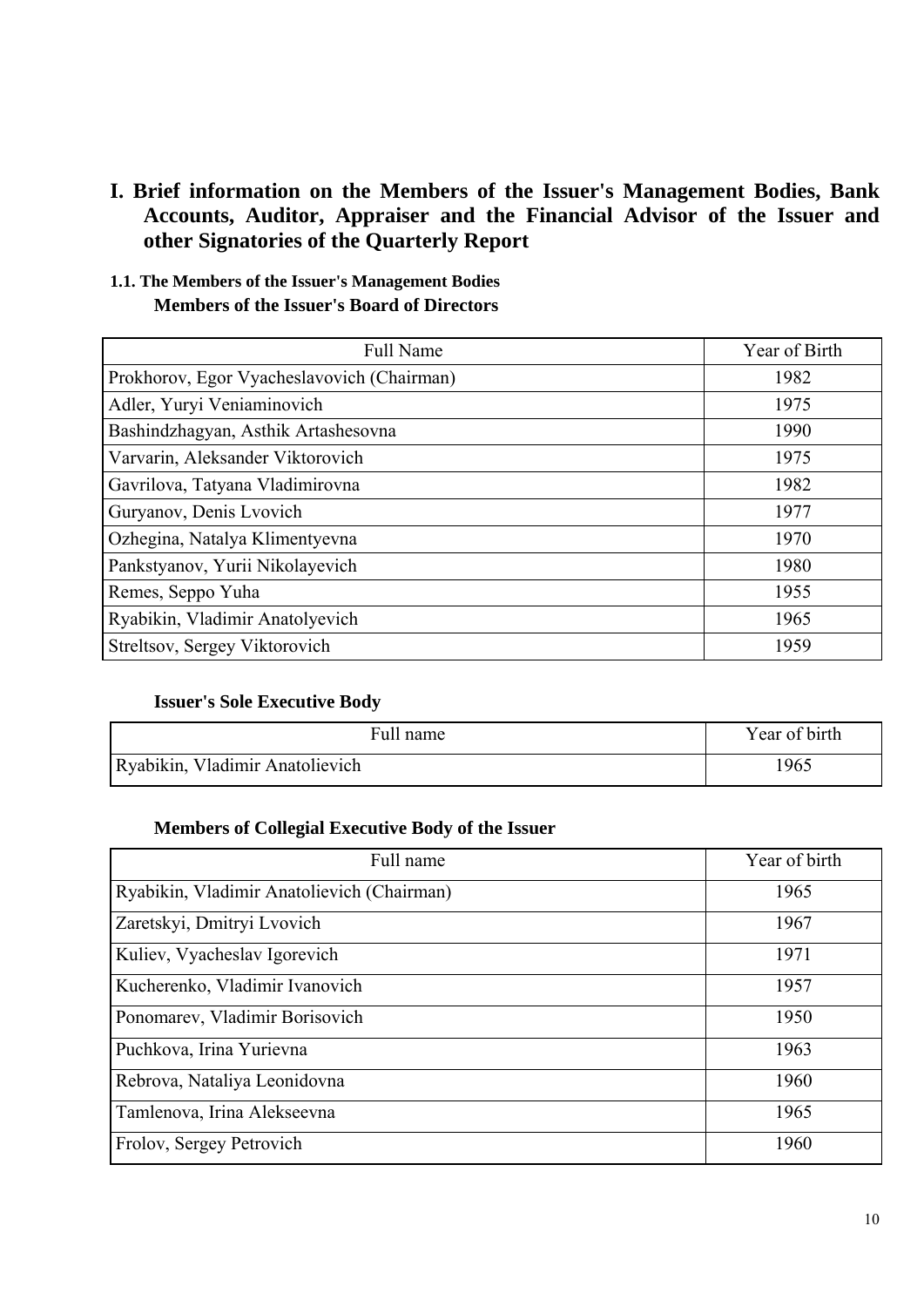#### **1.2. Information on the Issuer's Bank Accounts Information on credit institution**

Full business name: **ALFA-BANK, Joint Stock Company** Abbreviated business name: **ALFA-BANK, JSC** Address: **27, Kalanchevskay Str., Moscow, 107078 Russia** INN (Taxpayer Identification Number): **7728168971** BIC: **042202824** Account number: **40702810502010000855** Correspondent account: **30101810200000000824** Account type: **Settlement account**

#### **Information on credit institution**

Full business name: **Sberbank of Russia, Open Joint-Stock Company** Abbreviated business name: **Sberbank of Russia, OJSC** Address: **19, Vavilov Str., Moscow, 117997 Russia** INN (Taxpayer Identification Number): **7707083893**  BIC: **046311649** Account number: **40702810256020102436** Correspondent account: **30101810500000000649** Account type: **Settlement account**

#### **Information on credit institution**

Full business name: **Sberbank of Russia, Open Joint-Stock Company** Abbreviated business name: **Sberbank of Russia, OJSC** Address: **19, Vavilov Str., Moscow, 117997 Russia** INN (Taxpayer Identification Number): **7707083893** BIC: **046311649** Account number: **40702978156030000311** Correspondent account: **30101810500000000649** Account type: **Settlement account**

#### **Information on credit institution**

Full business name: **Gazprombank, (Open Joint Stock Company)** Abbreviated business name: **GPB (OJSC)** Address: **building 1, 16, Nametkina Str., Moscow, 117420 Russia**  INN (Taxpayer Identification Number): **7744001497** BIC: **046322763** Account number: **40702810100000000962** Correspondent account: **30101810000000000763** Account type: **Settlement account**

#### **Information on credit institution**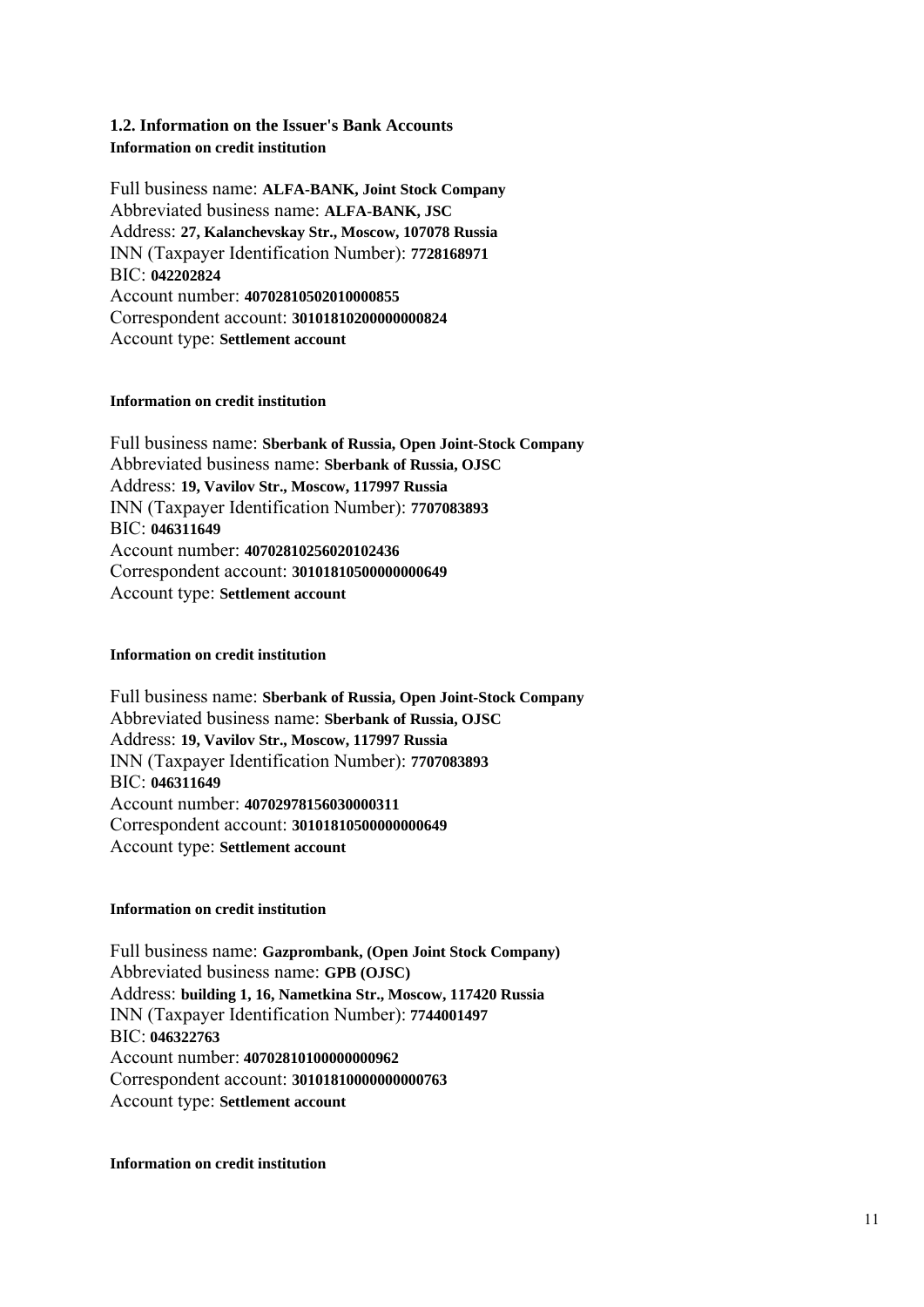Full business name: **Nordea Bank, (Open Joint Stock Company)** Abbreviated business name: **Nordea Bank, OJSC** Address: **19/1, Yamskogo Polya 3d Str., Moscow, 125040 Russia** INN (Taxpayer Identification Number): **7744000398** BIC: **046311853** Account number: **40702810100400000553** Correspondent account: **30101810600000000853** Account type**: Settlement account**

#### **Information on credit institution**

Full business name: **Interregional Commercial Bank for Settlements of the Telecommunications and Postal Services (Open Joint-Stock Company)** Abbreviated business name: **AKB Svyaz-Bank, OJSC** Address: **31/7, Novoryazansky str., build.2, Moscow, 105066, Russia** INN (Taxpayer Identification Number): **7710301140** BIC: **046311823** Account number: **40702810600280000425** Correspondent account: **30101810300000000823** Account type: **Settlement account**

#### **1.3. Information on the Auditor(s) of the Issuer**

Information on the auditor (auditors), carrying out (carried out) independent verification of the accounting (financial) reporting of the issuer, and also summary accounting (consolidated financial) the reporting of the issuer and (or) groups of the organizations being on the relation to each other supervising and under control persons or obliged to make such reporting on other bases and as it should be which are provided by federal laws if at least one of the specified organizations is the issuer (further – summary accounting (consolidated financial) the reporting of the issuer), a part of the quarterly report, on the basis of the contract signed with it, and also on the auditor (auditors), approved (chosen) for audit of the annual accounting (financial) reporting of the issuer, including its summary accounting (consolidated financial) the reporting, for the current and last complete fiscal year is specified.

Full business name: *"KPMG", Closed Joint Stock Company* 

Abbreviated business name: *KPMG, CJSC* 

Address: *office 3035, 18/1, Olympic porspect, Moscow, 129110, Russian Federation* 

INN (Taxpayer Identification Number): *7702019950* 

OGRN (Primary State Registration Number): *1027700125628* 

Telephone: *(495) 937-4477* 

Fax: *(495) 937-4499* 

E-mail: *moscow@kpmg.ru* 

Information on auditor's membership in self-regulating auditor's organizations

Full business name: *Noncommercial Partnership «Auditors Chamber of Russia»*  Address: *bld. 3, 3/9 Syromyatnichesky pereulok., Moscow, 105120, Russia* 

Supplementary information:

Date of entering the data on the self-regulating auditor's organization in the register:

*October 01, 2009 (Order of the Ministry of Finance of the Russian Federation No. 455 of October 01, 2009);* 

*Registered with the state register of self-regulating auditors' organizations under registration entry No. 01.* 

Financial year (years among the last five complete financial years and the curent fiscal years) for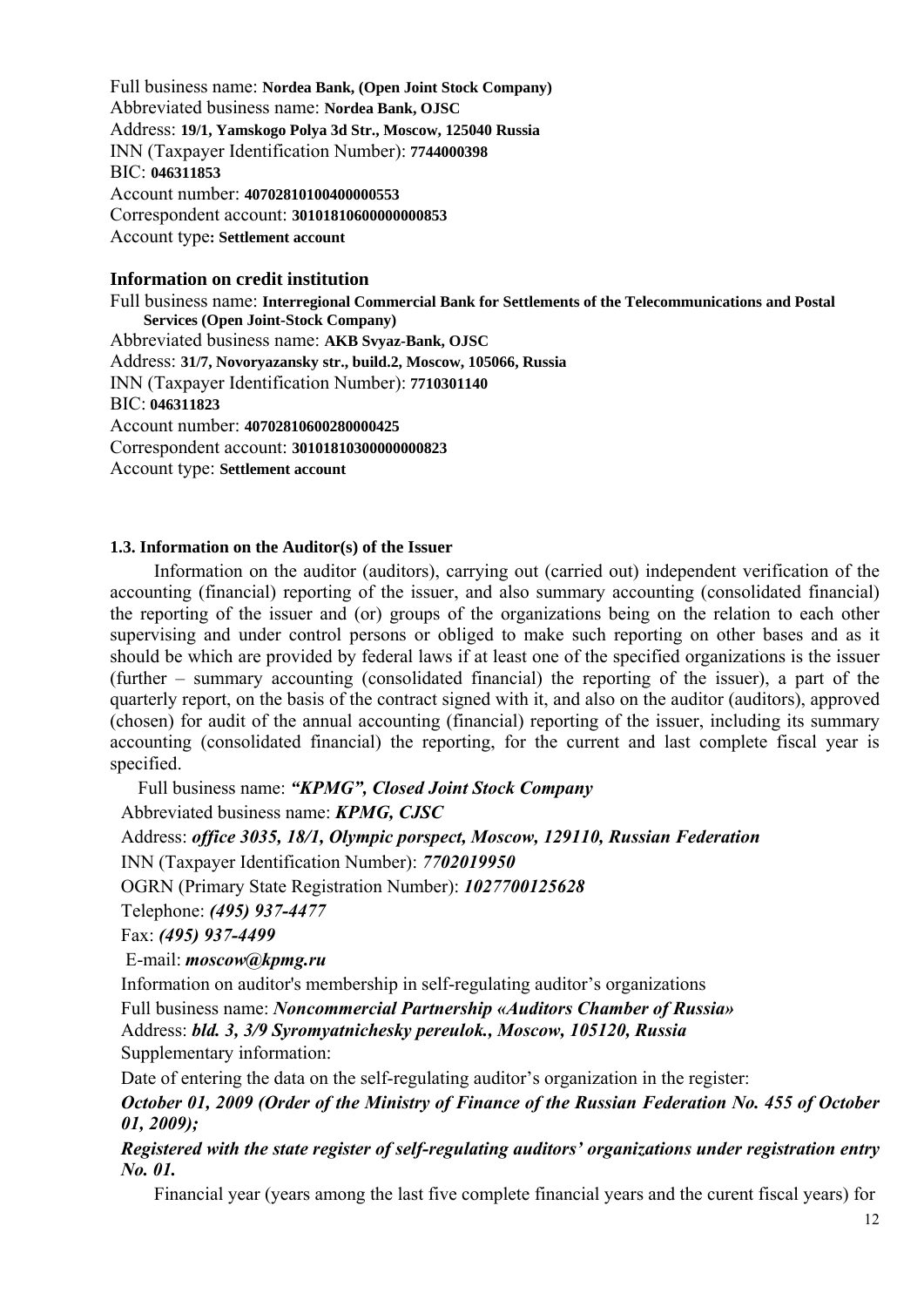which the Auditor carried out an independent audit of accounting records and financial (accounting) statements of the Issuer

| Accounting (financial) | Summary accounting          | Summary accounting          |
|------------------------|-----------------------------|-----------------------------|
| reporting, year        | (financial) reporting, year | (financial) reporting, year |
|                        |                             | 2009                        |
|                        |                             | 2010                        |
|                        |                             | 2011                        |
| 2012                   |                             | 2012                        |
| 2013                   |                             | 2013                        |

Factors that can affect the Auditor's independence from the Issuer including information on existing substantial self-interest of the auditor (officers of the Auditor) in the activities of the Issuer (officials of the Issuer).

Participatory shares of the Auditor (the Auditor's officials) in the authorized (reserve) capital (share fund) of the Issuer: *the Auditor has no participatory share in the authorized capital of the Issuer;* 

Provision of borrowed funds to the Auditor (the Auditor's officials) by the Issuer: *the Issuer has not provided any borrowed funds to the Auditor (the Auditor's officials);* 

Any close business relations (participation in the promotion of goods (services) of the Issuer, participation in joint entrepreneurial activities, etc.) and any sibling connections: *the Issuer has no close business relations or kinship with the Auditor;* 

Information on the Issuer's officials being simultaneously the Auditor's officials (the Auditor): *the Issuer's officials are not simultaneously the Auditor's officials.* 

Other factors which may influence the Auditor's independence from the Issuer:

#### *there are no other factors.*

Measures taken by the Issuer and the Auditor to decrease the influence of the said factors:

The Auditor is not a member of the Issuer's shareholding structure, the Issuer is not a member of the Auditor's shareholding structure, the Issuer's chief accountant is not the Auditor's employee, no loan/credit contracts have been made between the Auditor and the Issuer.

The Issuer and the Auditor will act (acted) under the applicable law, in particular in accordance with Federal Law No. 307-FZ of December 30, 2008 "On Audit Activities", p. 1 of cl. 8 of which states that audit cannot be performed:

1) by audit organizations the heads and other officials of which are the founders (stockholders) of the audited parties, their officials, accountants and other persons responsible for the organization and keeping of the accounting records and preparation of the accounting (financial) statements;

2) by audit organizations the heads and other officials of which have kinship with (are parents, spouses, siblings, children or siblings, parents and children of spouses of) the founders (stockholders) of the audited parties, their officials, accountants and other persons responsible for the organization and keeping of the accounting records and preparation of the accounting (financial) statements;

3) by audit organizations with respect to the audited parties being their founders (stockholders), with respect to the audited parties for which these audit organizations are the founders (stockholders), with respect to the subsidiaries, branches and representatives offices of the said audited parties, as well as with respect to organizations having common founders (stockholders) with this audit organization;

4) by audit organizations, individual auditors providing audit services for restoration and keeping of accounting records and for preparation of the accounting (financial) statements to physical persons and legal entities for three years immediately preceding the audit, with respect to such persons;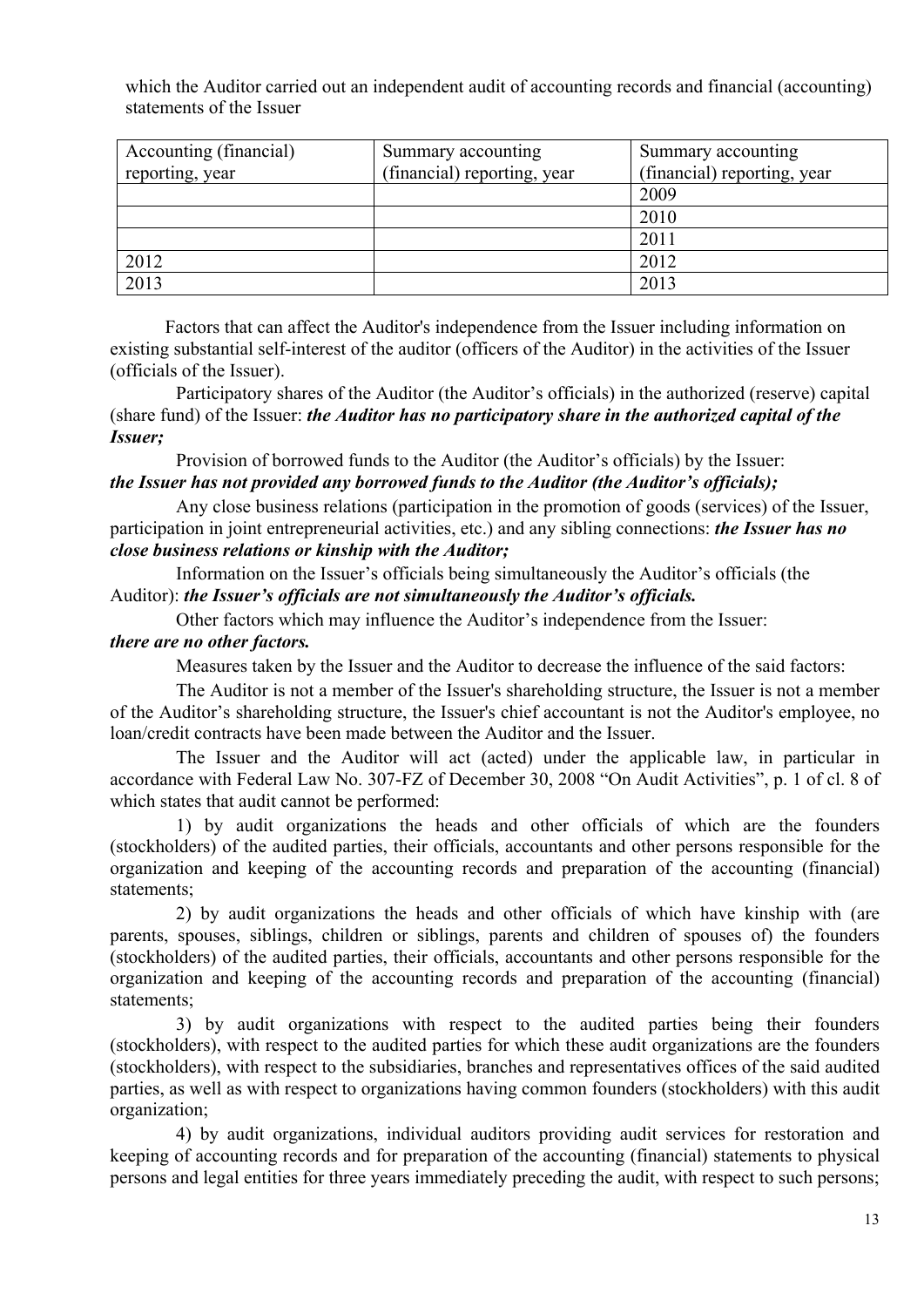5) by the auditors being the founders (stockholders) of the audited parties, their heads, accountants and other persons responsible for the organization and keeping of the accounting records and preparation of the accounting (financial) statements;

6) by the auditors closely relating to the founders (stockholders) of the audited parties, their officials, accountants and other persons responsible for the organization and keeping of the accounting records and preparation of the accounting (financial) statements (parents, spouses, siblings, children, as well as siblings, parents and children of their spouses).

Basic measure taken by the Issuer to prevent the dependency of the Issuer and the Auditor on each other is the process of examination of the candidature of the Auditor for the latter's independence from the Issuer. The Auditor is fully independent of the Issuer's management bodies in accordance with Article 8 of Federal Law No. 307-FZ of December 30, 2008 "On Audit Activities"; the amount of the Auditor's fee does not depend on the results of the audit conducted.

#### **Procedure for selection of the Issuer's Auditor**

Tendering procedure for the selection of auditor and its general conditions:

The Issuer's auditor was selected by Tender. To take part in Tender, audit organizations had to meet the following requirements:

- not to be under the liquidation;

- not to have the decision ordering the suspension of activity issued in compliance with the Code of Administrative Offences of the Russian Federation at the date of the approval of the application for Tender;

- not to have unsettled tax liabilities, unpaid levies and other outstanding statutory payments to all budget levels or to state non-budgetary funds from the previous calendar year, the amount of which exceeds twenty-five percent of the applicant's book value of assets as appears on financial statements for the most recent closed reporting period;

- not to meet the conditions (in respect to the Company and SDCs of IDGC Holding, JSC) listed in the paragraph 1 of the Article 8 of the Federal Law "On Audit Activities" of December 30, 2008 No. 307- FZ.

Procedure for nominating auditors for appointment by the Meeting of Shareholders (stockholders) including management body authorized to make such decision:

In accordance with subparagraph 11 of paragraph 10.2 of the Company's Articles of Association, the candidature of the Auditor shall be approved by the General Meeting of Shareholders of IDGC of Volga, JSC.

By the decision of the Annual General Meeting of Shareholders of IDGC of Volga, JSC that took place on June 11, 2013(Minutes No. 7/2013 of June 11, 2013) "KPMG" Limited Liability Company was approved as the Auditor of the Issuer.

The Issuer's Auditor shall carry out an audit of the Issuer's financial and business activities in compliance with the laws of the Russian Federation and under concluded contract.

Information on the works which are carried out by the auditor within special auditor tasks is specified: The works which are carried out by the auditor within special auditor tasks, in the reporting period weren't carried out.

The order of definition of amount of remuneration of the auditor is described, the actual amount of remuneration, paid by the issuer to the auditor is specified following the results of the last complete fiscal year for which the auditor carried out independent verification of the accounting (financial) reporting of the issuer, information on existence delayed and back payments for the services rendered by the auditor is provided:

The cost of services and procedure for payment of the auditor are defined in the contract signed between Society and the auditor.

Information on existence delayed and back payments for the services rendered by the auditor is provided: Delayed and back payments for the services rendered by the auditor are absent.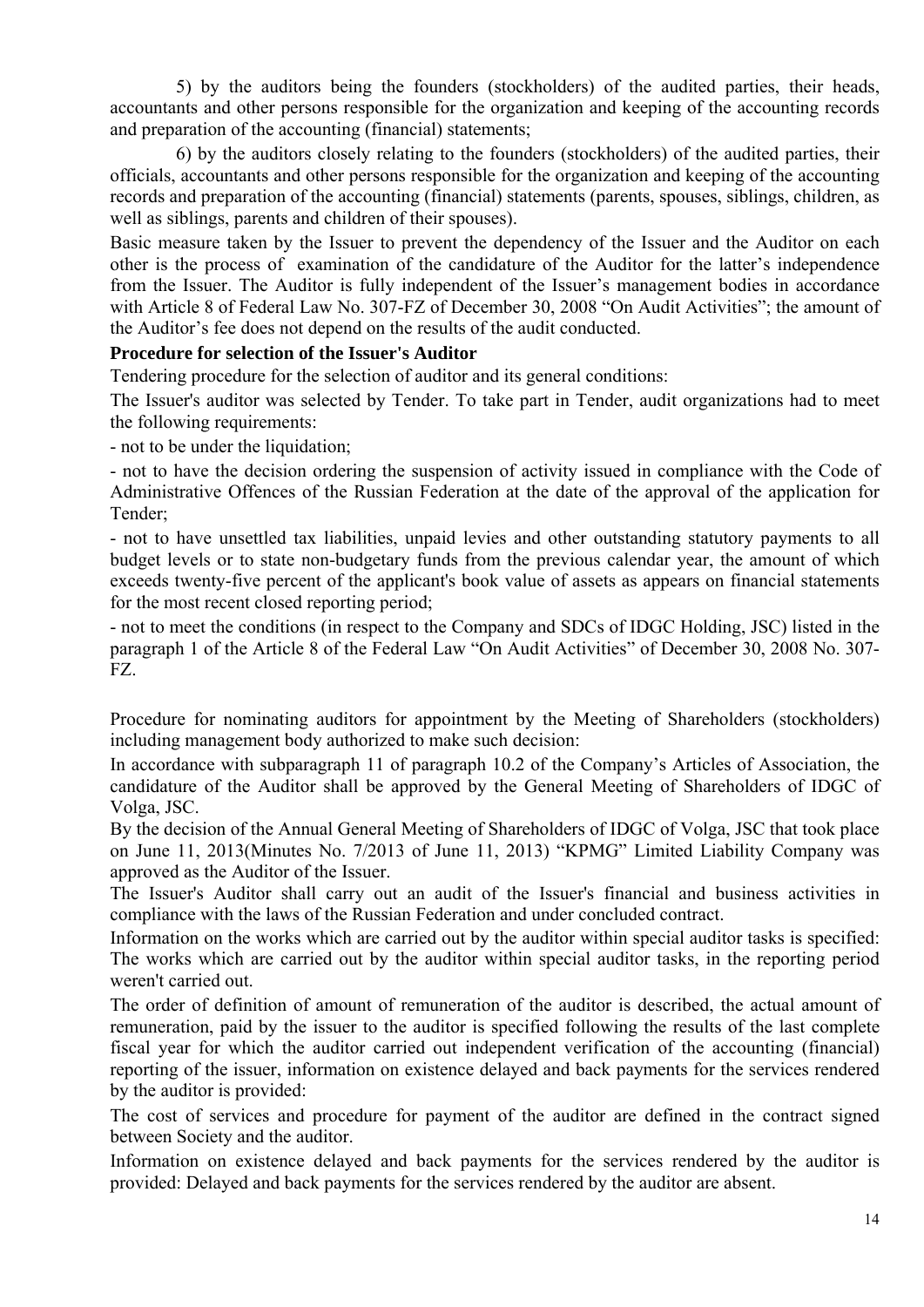## Information on the amount of fee paid by the Issuer to the Auditor: **Audit of the statements under RAS**

| Financial year | Name of the auditing company | Fee, rubles (including VAT)                   |
|----------------|------------------------------|-----------------------------------------------|
| 2012           | KPMG, CJSC                   | 1,563,460 rubles, including VAT of 238,493,90 |
|                |                              | rubles                                        |
| 2013           | KPMG, CJSC                   | 1,563,460 rubles, including VAT of 238,493,90 |
|                |                              | rubles                                        |

### **Audit of the statements under IFRS**

| Financial year | Name of the auditing company | Fee, rubles (including VAT)                    |
|----------------|------------------------------|------------------------------------------------|
| 2012           | KPMG, CJSC                   | $4,720,000$ rubles, including VAT of $720,000$ |
|                |                              | rubles                                         |
| 2013           | KPMG, CJSC                   | 5,011,106 rubles, including VAT of $764,406$   |
|                |                              | rubles                                         |

### **1.4. Information on the Issuer's Appraiser(s)**

*No changes observed in the content of the present item in the reporting quarter* 

### **1.5. Information on the Issuer's Advisors**

*Financial Advisors on the bases, listed in the real point, within 12 months to an expiry date of reporting quarter weren't involved by the Issuer*

**1.6. Information on other Signatories of the Quarterly Report**  Name *Tamlenova, Irina Alekseevna*  Year of birth: *1965* Information of the place of work: Organization: *Interregional Distribution Grid Company of Volga, Joint Stock Company* Position held: *Chief accountant*

## **II. General Information on the Issuer's financial and economic performance**

### **2.1. Indices of the Issuer's financial and economic performance**

Is not indicated in the report for Quarter 4.

## **2.2. The Issuer's market capitalization**

Market capitalization pays off as work of number of stocks of the corresponding category (type) on the market price of one action opened by the organizer of trade on securities market and defined according to Order of definition of market price of securities, the settlement price of securities, and also limiting border of fluctuations of market price of securities with a view of 23 chapters of the Tax code of the Russian Federation, the approved Order of FFMS of Russia from 09.11.2010 No. of 10-65/pz-N

| Item name                     | 2012              | Quarter 4, 2013  |
|-------------------------------|-------------------|------------------|
| Market capitalization, rubles | 13,361,191,081.74 | 4,082,288,534.20 |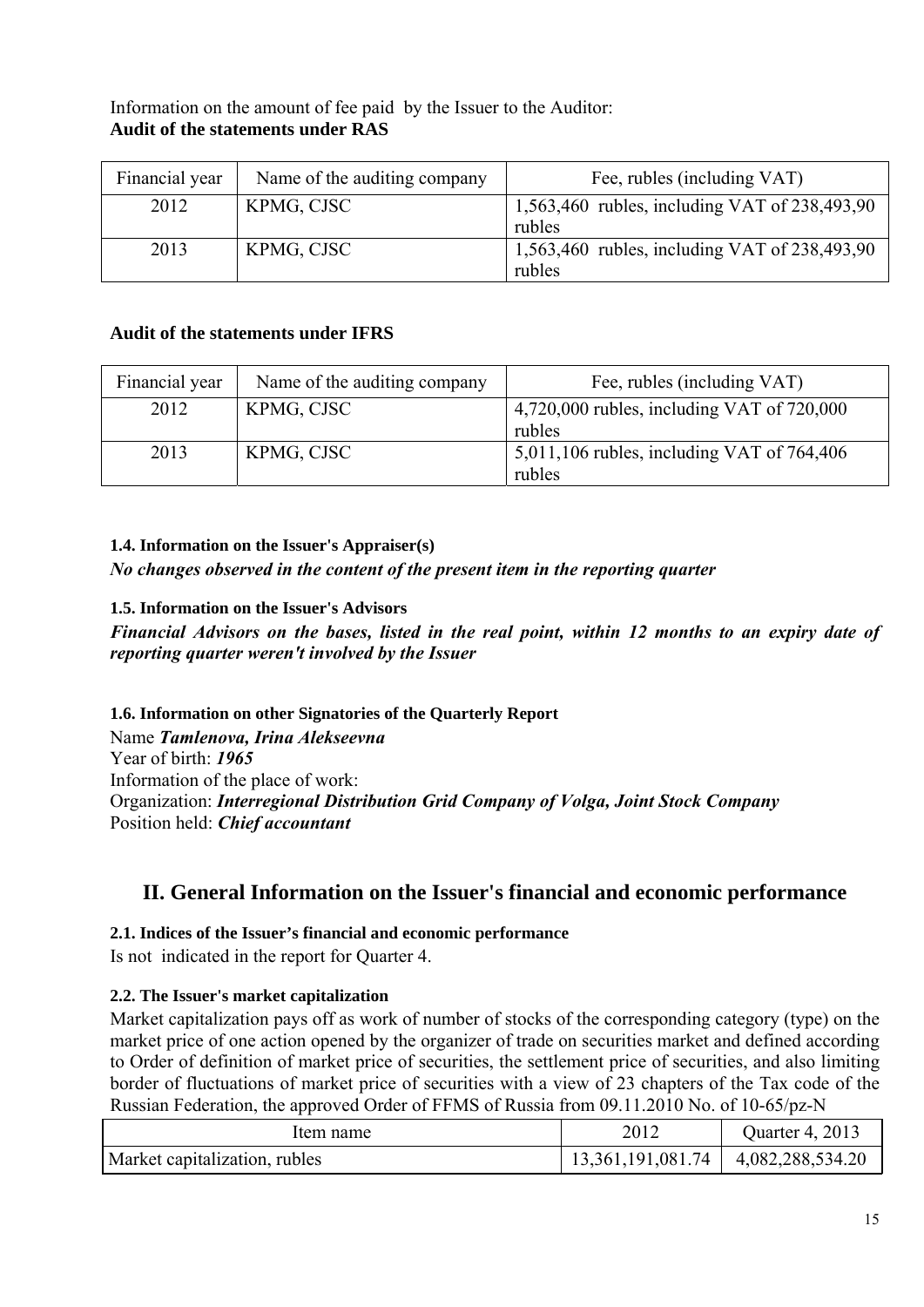Information on trade organizer in the securities market that submit data to calculate market capitalization and other additional information related to public circulation of securities at the discretion of the Issuer: shares of IDGC of Volga, JSC were added to the quotation list "A", Tier II, of the Sector "Main Market" and to the non-listed securities schedule of the Sector "Classica" in the stock market of MICEX-RTS Group - MICEX SE.

Market capitalization of IDGC of Volga, JSC provided in this section relies on data from CJSC "MICEX Stock Exchange" (http://www.moex.rcom/a2261) as of the last date of each mentioned reporting period.

#### **2.3. Issuer's Liabilities**

## **2.3.1. Borrowed Funds and Payables**

Is not indicated in the report for Quarter 4.

## **2.3.2. Issuer's Credit History**

This section provides information on the Issuer's fulfillment of its liabilities occurred during 5 most recent closed financial years, or for each closed financial year in case the Issuer operates less than 5 years, and its liabilities under Facility Agreements and/or Loan Agreements effective as of the end date of reporting quarter, the amount of which is 5 percent or more of the Issuer's book value of assets as of the date of most recent closed reporting quarter preceding the conclusion of the respective agreement as well as under other Facility Agreements and/or Loan Agreements which the Issuer considers as substantial.

| Type and identification signs of the obligation                                                 |                                                                              |  |
|-------------------------------------------------------------------------------------------------|------------------------------------------------------------------------------|--|
| Opening of revolving credit line, Contract No 3389<br>1.                                        |                                                                              |  |
| Terms of the obligation and data on its execution                                               |                                                                              |  |
| Company's name and place of<br>destination /or family name,<br>name, patronymic of the creditor | "Sberbank", Joint Stock Company, 19, Vavilov str., Moscow,<br>Russia, 117997 |  |
| The sum of a principal debt at<br>the moment of obligation<br>emergence:                        | 400 000 000 RUR x 1                                                          |  |
| The sum of a principal debt on<br>an expiry date of reporting<br>quarter:                       | 400,000,000 RUR x 1                                                          |  |
| Term of the credit (loan),<br>advanced in years:                                                | 5 years                                                                      |  |
| Average size of percent on the<br>credit (loan), % per annum:                                   | 7.45                                                                         |  |
| Quantity of the percentage<br>(coupon) periods:                                                 | 60                                                                           |  |
| Existence of delays at payment<br>of percent on the credit I (will<br>occupy):                  | n <sub>0</sub>                                                               |  |
| Planned term (date) of<br>repayment of the credit (loan):                                       | 18.11.2015                                                                   |  |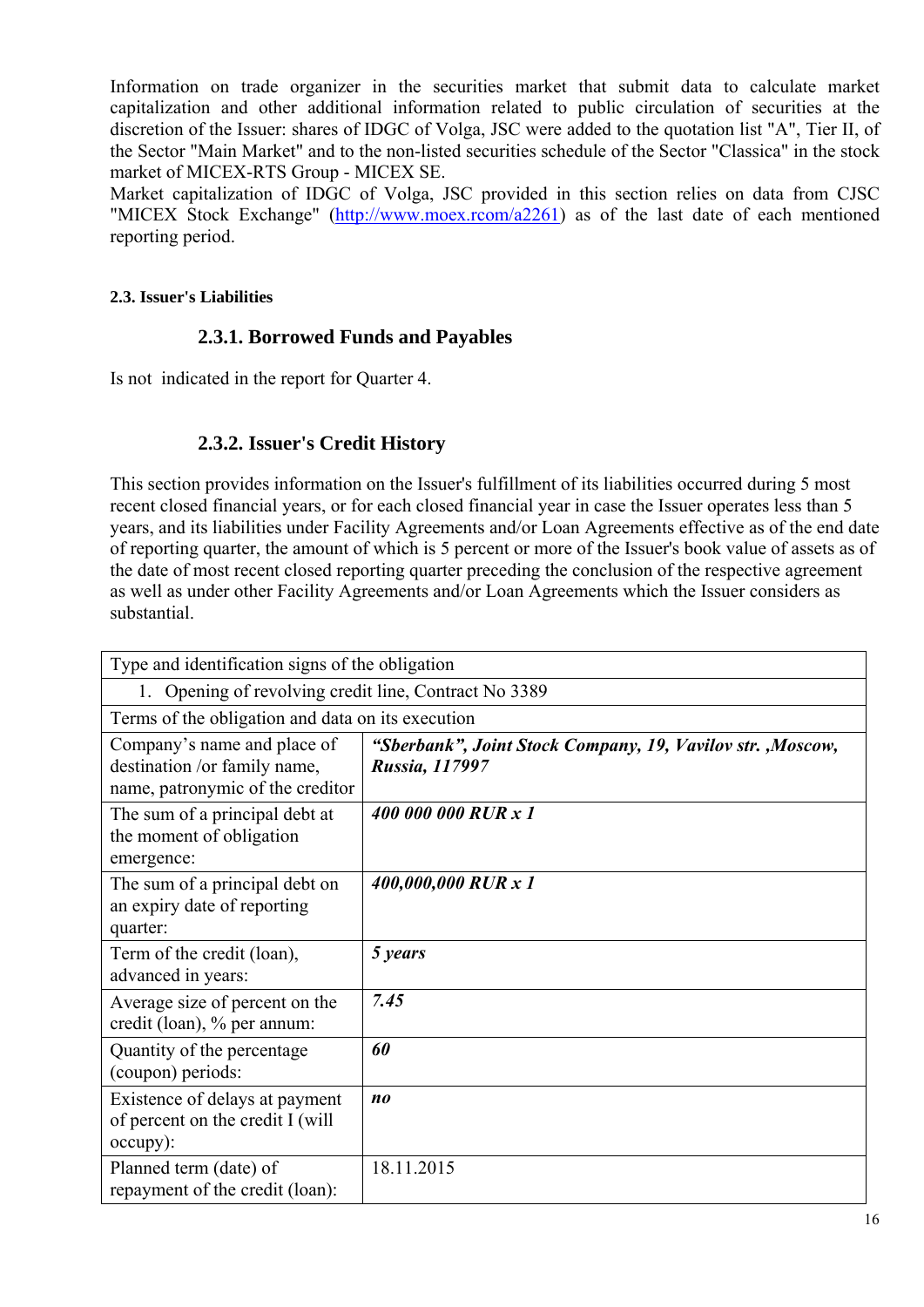| Actual term (date) of repayment<br>of the credit (loan):                       | Acting                                                                                                                                                                                 |
|--------------------------------------------------------------------------------|----------------------------------------------------------------------------------------------------------------------------------------------------------------------------------------|
| Other data on the obligation,<br>specified by the issuer at own<br>discretion: | In the column "The sum of a principal debt at the moment of<br>emergence of the obligation, rub" the limit of debt on the signed<br>contract is specified;                             |
|                                                                                | In the column "The sum of a principal debt" is specified an<br>expiry date of reporting quarter, rub the actual sum of debt on<br>the contract as of $31.12.2013$ ;                    |
|                                                                                | In the column "The average size of percent on the credit to a<br>loan, $\%$ per annum" the rate operating as of 31.12.2013; is<br>specified by $\%$ ;                                  |
|                                                                                | In the column "Quantity of the percentage (coupon) periods" the<br>number of percentage payments for all period of validity of the<br>contract is specified;                           |
|                                                                                | In the column "Actual term (date) of repayment of the credit<br>(loan)" the actual date of approach of the obligation on<br>repayment of the sum of debt on the contract is specified. |

| Type and identification signs of the obligation                                                 |                                                                                                                                                                                                                           |  |
|-------------------------------------------------------------------------------------------------|---------------------------------------------------------------------------------------------------------------------------------------------------------------------------------------------------------------------------|--|
| Opening of revolving credit line, Contract No 4072<br>2.                                        |                                                                                                                                                                                                                           |  |
| Terms of the obligation and data on its execution                                               |                                                                                                                                                                                                                           |  |
| Company's name and place of<br>destination /or family name,<br>name, patronymic of the creditor | "Sberbank", Joint Stock Company, 19, Vavilov str., Moscow,<br>Russia, 117997                                                                                                                                              |  |
| The sum of a principal debt at<br>the moment of obligation<br>emergence:                        | 300,000,000 RUR x 1                                                                                                                                                                                                       |  |
| The sum of a principal debt on<br>an expiry date of reporting<br>quarter:                       | 300,000,000 RUR x 1                                                                                                                                                                                                       |  |
| Term of the credit (loan),<br>advanced in years:                                                | 3.9 years                                                                                                                                                                                                                 |  |
| Average size of percent on the<br>credit (loan), % per annum:                                   | 7.661                                                                                                                                                                                                                     |  |
| Quantity of the percentage<br>(coupon) periods:                                                 | 48                                                                                                                                                                                                                        |  |
| Existence of delays at payment<br>of percent on the credit I (will<br>occupy):                  | n <sub>0</sub>                                                                                                                                                                                                            |  |
| Planned term (date) of<br>repayment of the credit (loan):                                       | 22.05.2015                                                                                                                                                                                                                |  |
| Actual term (date) of repayment<br>of the credit (loan):                                        | Acting                                                                                                                                                                                                                    |  |
| Other data on the obligation,<br>specified by the issuer at own<br>discretion:                  | In the column "The sum of a principal debt at the moment of<br>emergence of the obligation, rub" the limit of debt on the signed<br>contract is specified;<br>In the column "The sum of a principal debt" is specified an |  |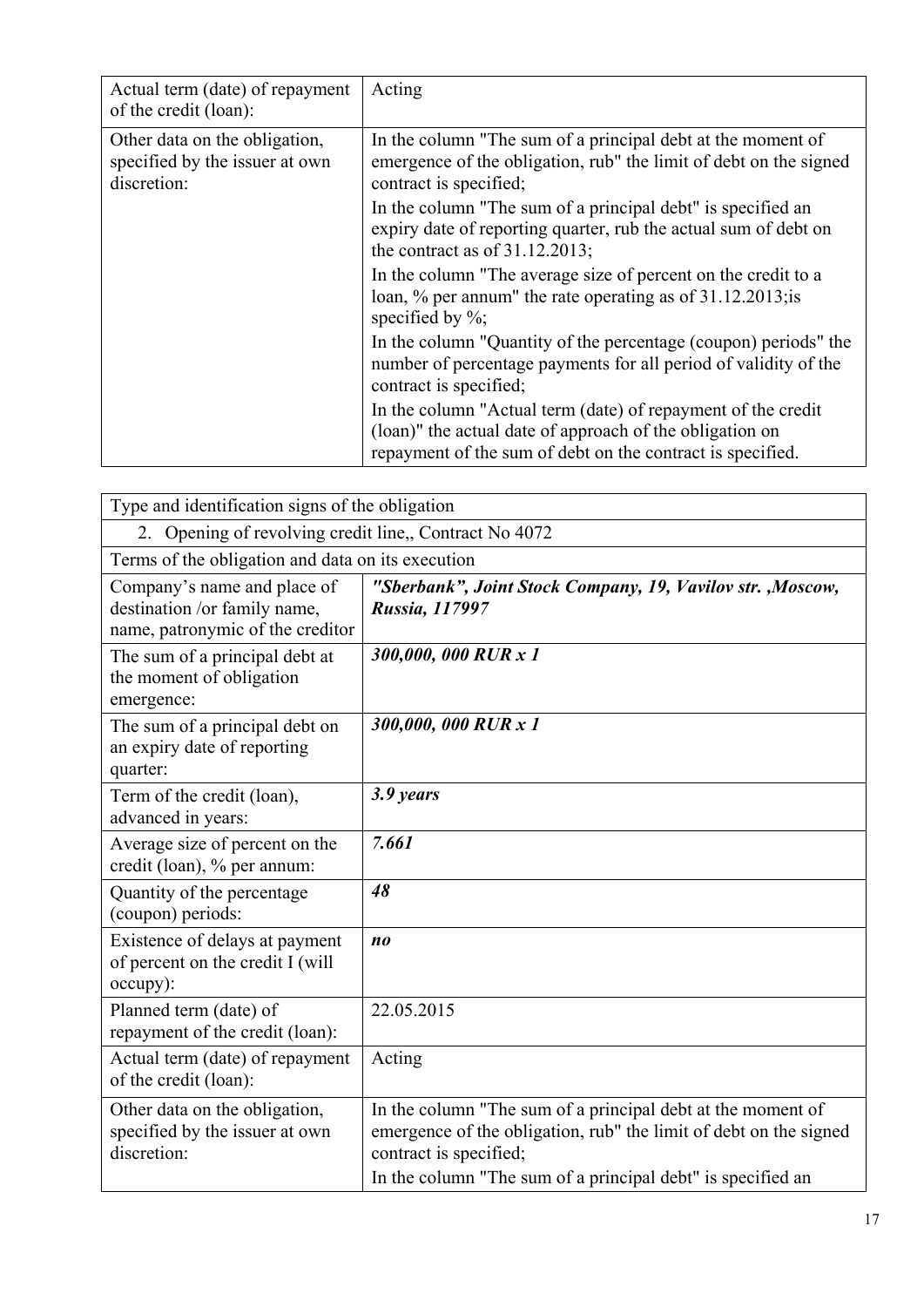| expiry date of reporting quarter, rub the actual sum of debt on<br>the contract as of $31.12.2013$ ;                                                                                   |
|----------------------------------------------------------------------------------------------------------------------------------------------------------------------------------------|
| In the column "The average size of percent on the credit to a<br>loan, $\%$ per annum" the rate operating as of 31.12.2013 is<br>specified by $\%$ ;                                   |
| In the column "Quantity of the percentage (coupon) periods" the<br>number of percentage payments for all period of validity of the<br>contract is specified;                           |
| In the column "Actual term (date) of repayment of the credit<br>(loan)" the actual date of approach of the obligation on<br>repayment of the sum of debt on the contract is specified. |
|                                                                                                                                                                                        |

| Type and identification signs of the obligation                                                 |                                                                                                                                                                                                                                                                                                                                   |  |
|-------------------------------------------------------------------------------------------------|-----------------------------------------------------------------------------------------------------------------------------------------------------------------------------------------------------------------------------------------------------------------------------------------------------------------------------------|--|
| 3. Opening of revolving credit line, Contract No 4074                                           |                                                                                                                                                                                                                                                                                                                                   |  |
| Terms of the obligation and data on its execution                                               |                                                                                                                                                                                                                                                                                                                                   |  |
| Company's name and place of<br>destination /or family name,<br>name, patronymic of the creditor | "Sberbank", Joint Stock Company, 19, Vavilov str., Moscow,<br><b>Russia, 117997</b>                                                                                                                                                                                                                                               |  |
| The sum of a principal debt at<br>the moment of obligation<br>emergence:                        | 350,000,000 RUR x 1                                                                                                                                                                                                                                                                                                               |  |
| The sum of a principal debt on<br>an expiry date of reporting<br>quarter:                       | 350,000,000 RUR x 1                                                                                                                                                                                                                                                                                                               |  |
| Term of the credit (loan),<br>advanced in years:                                                | 3.9 years                                                                                                                                                                                                                                                                                                                         |  |
| Average size of percent on the<br>credit (loan), % per annum:                                   | 7.661                                                                                                                                                                                                                                                                                                                             |  |
| Quantity of the percentage<br>(coupon) periods:                                                 | 48                                                                                                                                                                                                                                                                                                                                |  |
| Existence of delays at payment<br>of percent on the credit I (will<br>occupy):                  | $n_{0}$                                                                                                                                                                                                                                                                                                                           |  |
| Planned term (date) of<br>repayment of the credit (loan):                                       | 22.05.2015                                                                                                                                                                                                                                                                                                                        |  |
| Actual term (date) of repayment<br>of the credit (loan):                                        | Acting                                                                                                                                                                                                                                                                                                                            |  |
| Other data on the obligation,<br>specified by the issuer at own<br>discretion:                  | In the column "The sum of a principal debt at the moment of<br>emergence of the obligation, rub" the limit of debt on the signed<br>contract is specified;<br>In the column "The sum of a principal debt" is specified an<br>expiry date of reporting quarter, rub the actual sum of debt on<br>the contract as of $31.12.2013$ ; |  |
|                                                                                                 | In the column "The average size of percent on the credit to a<br>loan, % per annum" the rate operating as of 31.12.2013 is<br>specified by $\%$ ;<br>In the column "Quantity of the percentage (coupon) periods" the                                                                                                              |  |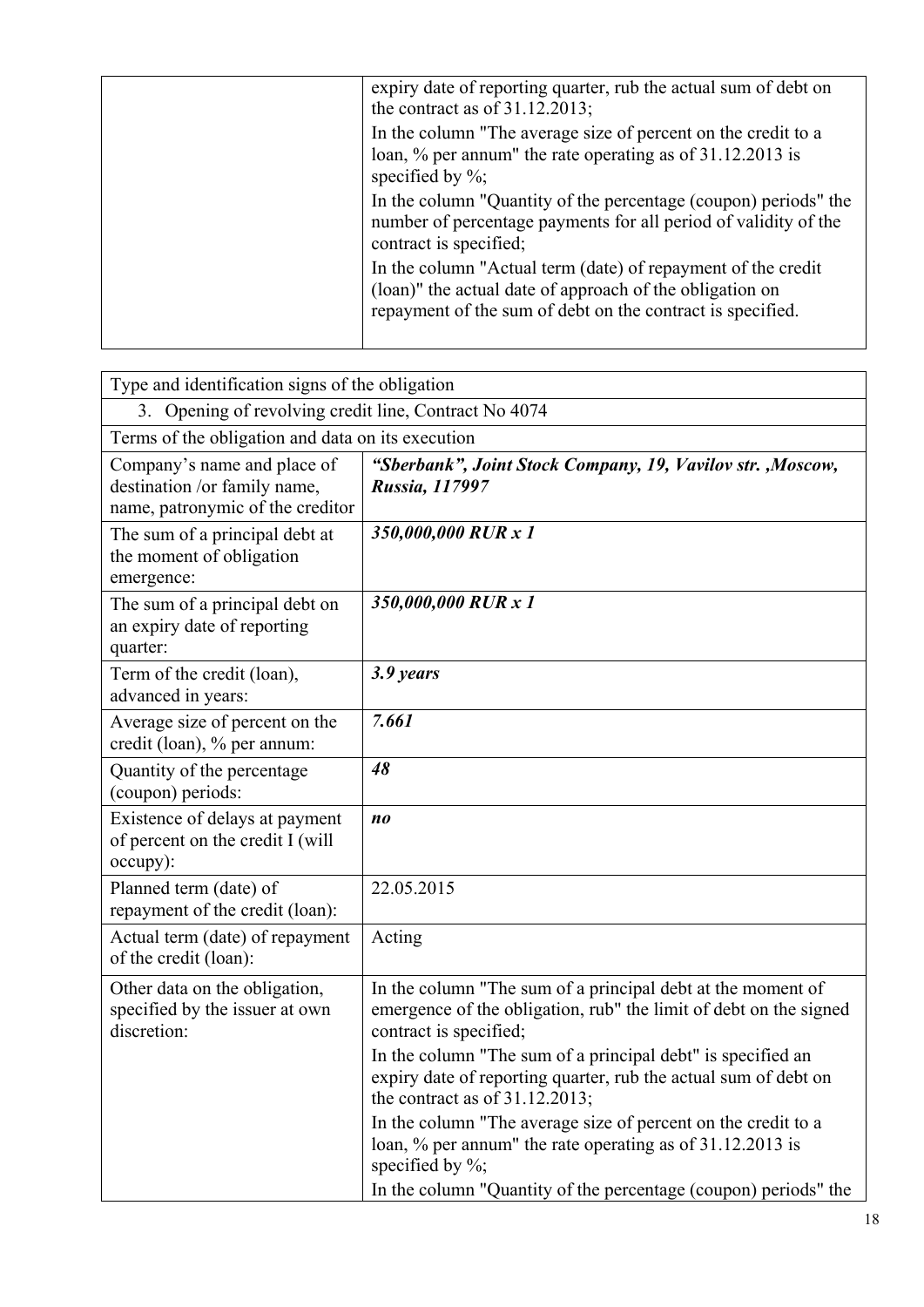| number of percentage payments for all period of validity of the<br>contract is specified;                                                                                              |
|----------------------------------------------------------------------------------------------------------------------------------------------------------------------------------------|
| In the column "Actual term (date) of repayment of the credit<br>(loan)" the actual date of approach of the obligation on<br>repayment of the sum of debt on the contract is specified. |

| 4. Type and identification signs of the obligation                                              |                                                                                                                                                                                        |  |
|-------------------------------------------------------------------------------------------------|----------------------------------------------------------------------------------------------------------------------------------------------------------------------------------------|--|
| Opening of revolving credit line,, Contract No 4158                                             |                                                                                                                                                                                        |  |
| Terms of the obligation and data on its execution                                               |                                                                                                                                                                                        |  |
| Company's name and place of<br>destination /or family name,<br>name, patronymic of the creditor | "Sberbank", Joint Stock Company, 19, Vavilov str., Moscow,<br>Russia, 117997                                                                                                           |  |
| The sum of a principal debt at<br>the moment of obligation<br>emergence:                        | 300,000,000 RUR x 1                                                                                                                                                                    |  |
| The sum of a principal debt on<br>an expiry date of reporting<br>quarter:                       | 300,000,000 RUR x 1                                                                                                                                                                    |  |
| Term of the credit (loan),<br>advanced in years:                                                | 3.9 years                                                                                                                                                                              |  |
| Average size of percent on the<br>credit (loan), % per annum:                                   | 7.48%                                                                                                                                                                                  |  |
| Quantity of the percentage<br>(coupon) periods:                                                 | 48                                                                                                                                                                                     |  |
| Existence of delays at payment<br>of percent on the credit I (will<br>occupy):                  | n <sub>o</sub>                                                                                                                                                                         |  |
| Planned term (date) of<br>repayment of the credit (loan):                                       | 11.06.2015                                                                                                                                                                             |  |
| Actual term (date) of repayment<br>of the credit (loan):                                        | Acting                                                                                                                                                                                 |  |
| Other data on the obligation,<br>specified by the issuer at own<br>discretion:                  | In the column "The sum of a principal debt at the moment of<br>emergence of the obligation, rub" the limit of debt on the signed<br>contract is specified;                             |  |
|                                                                                                 | In the column "The sum of a principal debt" is specified an<br>expiry date of reporting quarter, rub the actual sum of debt on<br>the contract as of $31.12.2013$ ;                    |  |
|                                                                                                 | In the column "The average size of percent on the credit to a<br>loan, % per annum" the rate operating as of 31.12.2013 is<br>specified by $\%$ ;                                      |  |
|                                                                                                 | In the column "Quantity of the percentage (coupon) periods" the<br>number of percentage payments for all period of validity of the<br>contract is specified;                           |  |
|                                                                                                 | In the column "Actual term (date) of repayment of the credit<br>(loan)" the actual date of approach of the obligation on<br>repayment of the sum of debt on the contract is specified. |  |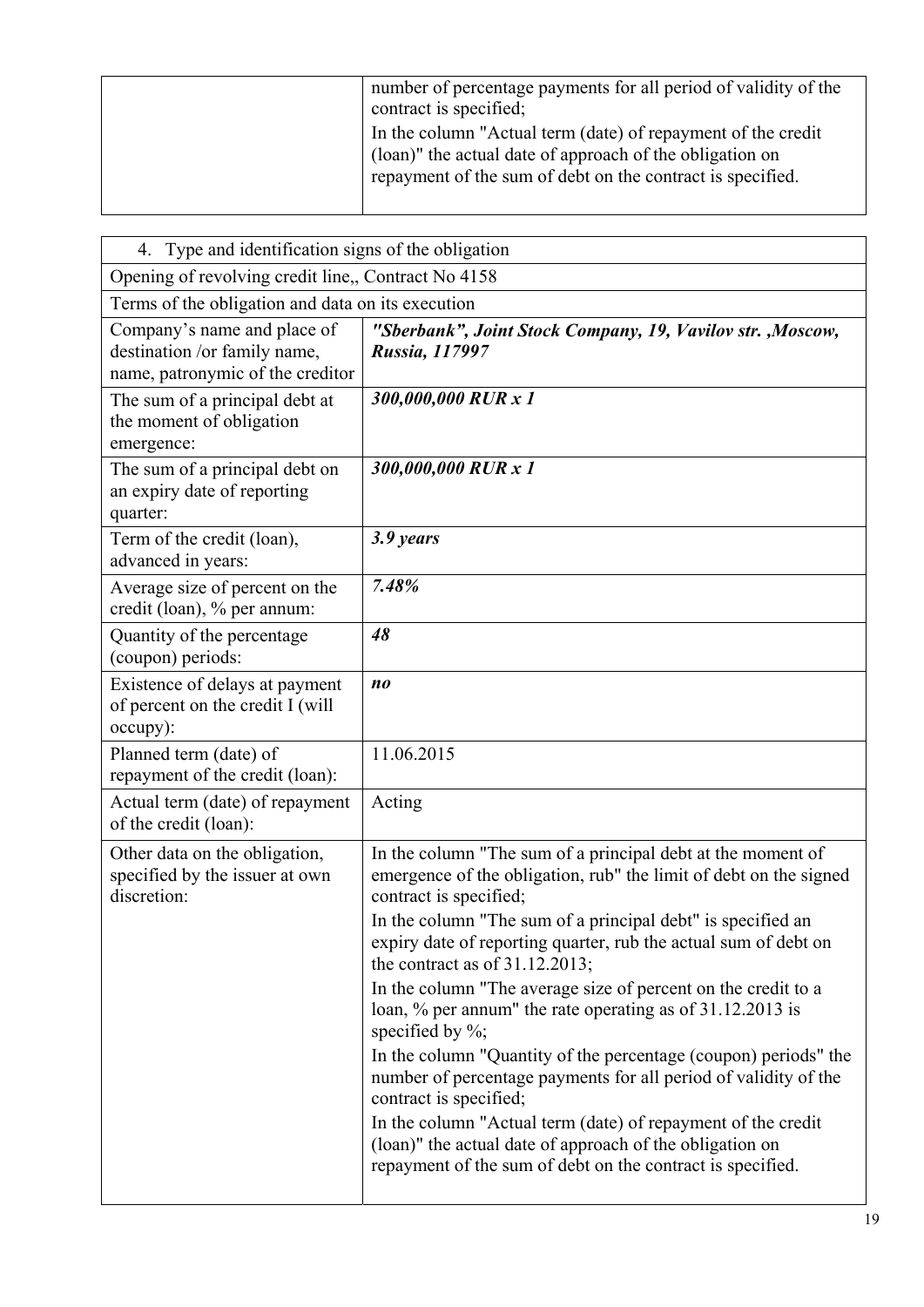| Type and identification signs of the obligation                                                 |                                                                                                                                                                                        |  |
|-------------------------------------------------------------------------------------------------|----------------------------------------------------------------------------------------------------------------------------------------------------------------------------------------|--|
| 5. Opening of revolving credit line,, Contract No 4160                                          |                                                                                                                                                                                        |  |
| Terms of the obligation and data on its execution                                               |                                                                                                                                                                                        |  |
| Company's name and place of<br>destination /or family name,<br>name, patronymic of the creditor | "Sberbank", Joint Stock Company, 19, Vavilov str., Moscow,<br>Russia, 117997                                                                                                           |  |
| The sum of a principal debt at<br>the moment of obligation<br>emergence:                        | 350,000,000 RUR x 1                                                                                                                                                                    |  |
| The sum of a principal debt on<br>an expiry date of reporting<br>quarter:                       | 350,000,000 RUR x 1                                                                                                                                                                    |  |
| Term of the credit (loan),<br>advanced in years:                                                | 3.9 years                                                                                                                                                                              |  |
| Average size of percent on the<br>credit (loan), % per annum:                                   | 7.48                                                                                                                                                                                   |  |
| Quantity of the percentage<br>(coupon) periods:                                                 | 48                                                                                                                                                                                     |  |
| Existence of delays at payment<br>of percent on the credit I (will<br>occupy):                  | n <sub>0</sub>                                                                                                                                                                         |  |
| Planned term (date) of<br>repayment of the credit (loan):                                       | 11.06.2015                                                                                                                                                                             |  |
| Actual term (date) of repayment<br>of the credit (loan):                                        | Acting                                                                                                                                                                                 |  |
| Other data on the obligation,<br>specified by the issuer at own<br>discretion:                  | In the column "The sum of a principal debt at the moment of<br>emergence of the obligation, rub" the limit of debt on the signed<br>contract is specified;                             |  |
|                                                                                                 | In the column "The sum of a principal debt" is specified an<br>expiry date of reporting quarter, rub the actual sum of debt on<br>the contract as of $31.12.2013$ ;                    |  |
|                                                                                                 | In the column "The average size of percent on the credit to a<br>loan, % per annum" the rate operating as of 31.12.2013 is<br>specified by $\%$ ;                                      |  |
|                                                                                                 | In the column "Quantity of the percentage (coupon) periods" the<br>number of percentage payments for all period of validity of the<br>contract is specified;                           |  |
|                                                                                                 | In the column "Actual term (date) of repayment of the credit<br>(loan)" the actual date of approach of the obligation on<br>repayment of the sum of debt on the contract is specified. |  |

| Type and identification signs of the obligation                                           |  |  |
|-------------------------------------------------------------------------------------------|--|--|
| 6. Opening of revolving credit line, Contract No 4162                                     |  |  |
| Terms of the obligation and data on its execution                                         |  |  |
| Company's name and place of<br>"Sberbank", Joint Stock Company, 19, Vavilov str., Moscow, |  |  |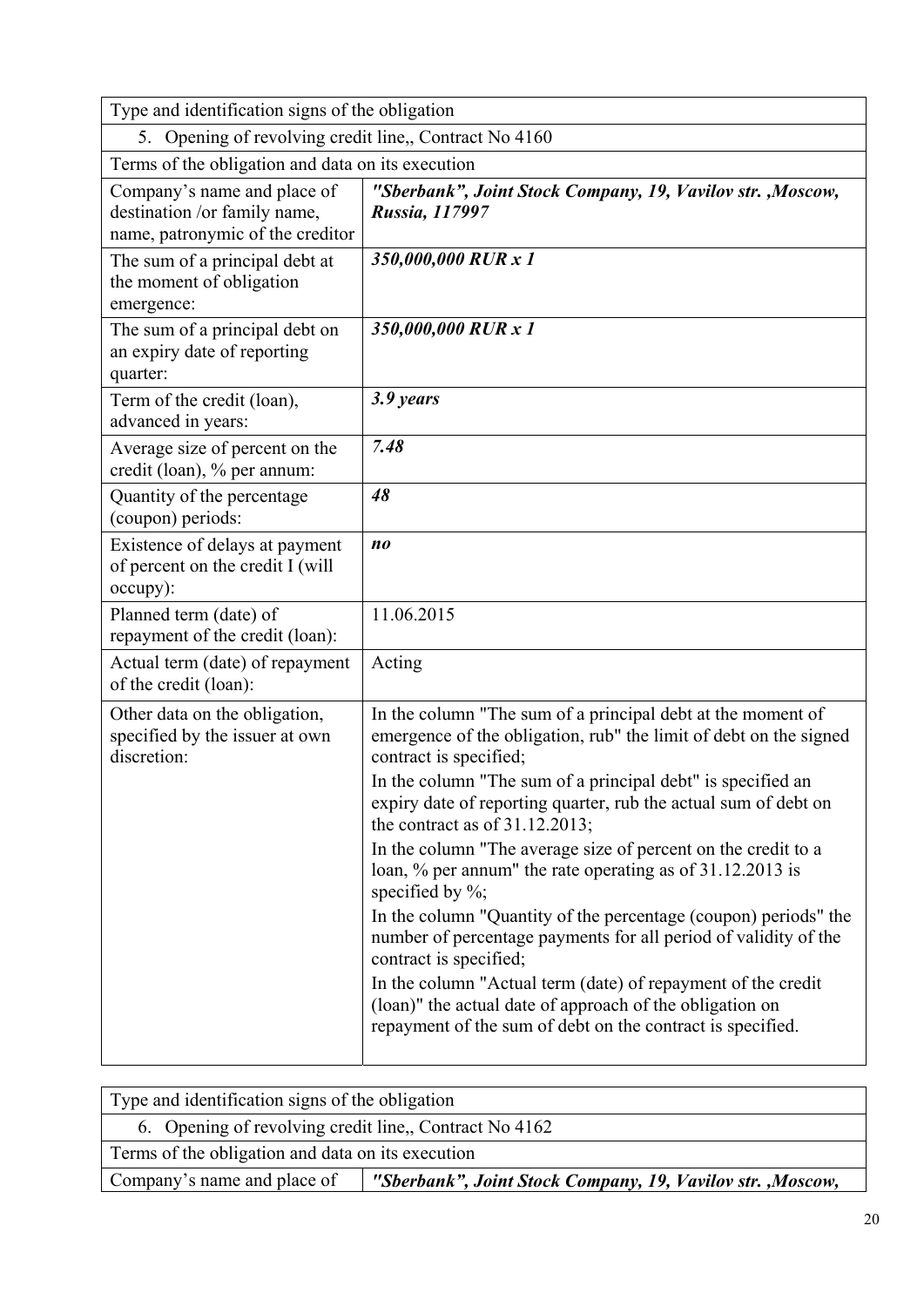| destination /or family name,<br>name, patronymic of the creditor               | Russia, 117997                                                                                                                                                                                                            |
|--------------------------------------------------------------------------------|---------------------------------------------------------------------------------------------------------------------------------------------------------------------------------------------------------------------------|
| The sum of a principal debt at<br>the moment of obligation<br>emergence:       | 400,000,000 RUR x 1                                                                                                                                                                                                       |
| The sum of a principal debt on<br>an expiry date of reporting<br>quarter:      | 400,000,000 RUR x 1                                                                                                                                                                                                       |
| Term of the credit (loan),<br>advanced in years:                               | 3.9 years                                                                                                                                                                                                                 |
| Average size of percent on the<br>credit (loan), % per annum:                  | 7.48                                                                                                                                                                                                                      |
| Quantity of the percentage<br>(coupon) periods:                                | 48                                                                                                                                                                                                                        |
| Existence of delays at payment<br>of percent on the credit I (will<br>occupy): | $n_{0}$                                                                                                                                                                                                                   |
| Planned term (date) of<br>repayment of the credit (loan):                      | 11.06.2015                                                                                                                                                                                                                |
| Actual term (date) of repayment<br>of the credit (loan):                       | Acting                                                                                                                                                                                                                    |
| Other data on the obligation,<br>specified by the issuer at own<br>discretion: | In the column "The sum of a principal debt at the moment of<br>emergence of the obligation, rub" the limit of debt on the signed<br>contract is specified;<br>In the column "The sum of a principal debt" is specified an |
|                                                                                | expiry date of reporting quarter, rub the actual sum of debt on<br>the contract as of $31.12.2013$ ;                                                                                                                      |
|                                                                                | In the column "The average size of percent on the credit to a<br>loan, % per annum" the rate operating as of 31.12.2013 is<br>specified by $\%$ ;                                                                         |
|                                                                                | In the column "Quantity of the percentage (coupon) periods" the<br>number of percentage payments for all period of validity of the<br>contract is specified;                                                              |
|                                                                                | In the column "Actual term (date) of repayment of the credit<br>(loan)" the actual date of approach of the obligation on<br>repayment of the sum of debt on the contract is specified.                                    |
|                                                                                |                                                                                                                                                                                                                           |

| Type and identification signs of the obligation                                                 |                                                                              |
|-------------------------------------------------------------------------------------------------|------------------------------------------------------------------------------|
| Opening of revolving credit line, Contract No 5367                                              |                                                                              |
| Terms of the obligation and data on its execution                                               |                                                                              |
| Company's name and place of<br>destination /or family name,<br>name, patronymic of the creditor | "Sberbank", Joint Stock Company, 19, Vavilov str., Moscow,<br>Russia, 117997 |
| The sum of a principal debt at<br>the moment of obligation                                      | 450,000,000 RUR x 1                                                          |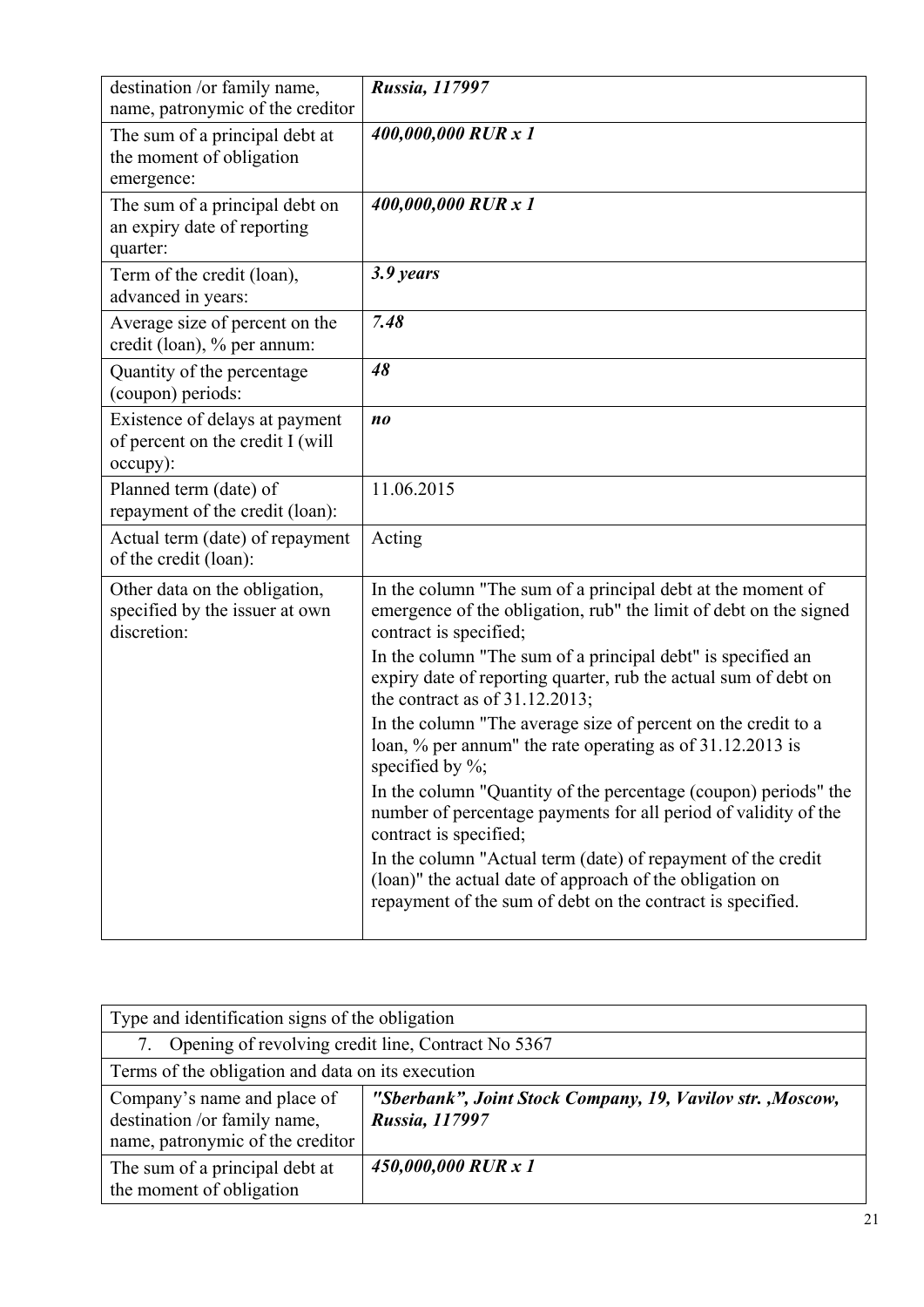| emergence:                                                                     |                                                                                                                                                                                                                           |
|--------------------------------------------------------------------------------|---------------------------------------------------------------------------------------------------------------------------------------------------------------------------------------------------------------------------|
| The sum of a principal debt on<br>an expiry date of reporting<br>quarter:      | 450,000,000 RUR x 1                                                                                                                                                                                                       |
| Term of the credit (loan),<br>advanced in years:                               | 2.9 years                                                                                                                                                                                                                 |
| Average size of percent on the<br>credit (loan), % per annum:                  | 8.60                                                                                                                                                                                                                      |
| Quantity of the percentage<br>(coupon) periods:                                | 36                                                                                                                                                                                                                        |
| Existence of delays at payment<br>of percent on the credit I (will<br>occupy): | n <sub>0</sub>                                                                                                                                                                                                            |
| Planned term (date) of<br>repayment of the credit (loan):                      | 15.06.2016                                                                                                                                                                                                                |
| Actual term (date) of repayment<br>of the credit (loan):                       | Acting                                                                                                                                                                                                                    |
| Other data on the obligation,<br>specified by the issuer at own<br>discretion: | In the column "The sum of a principal debt at the moment of<br>emergence of the obligation, rub" the limit of debt on the signed<br>contract is specified;<br>In the column "The sum of a principal debt" is specified an |
|                                                                                | expiry date of reporting quarter, rub the actual sum of debt on<br>the contract as of $31.12.2013$ ;                                                                                                                      |
|                                                                                | In the column "The average size of percent on the credit to a<br>loan, % per annum" the rate operating as of 31.12.2013 is<br>specified by $\%$ ;                                                                         |
|                                                                                | In the column "Quantity of the percentage (coupon) periods" the<br>number of percentage payments for all period of validity of the<br>contract is specified;                                                              |
|                                                                                | In the column "Actual term (date) of repayment of the credit<br>(loan)" the actual date of approach of the obligation on<br>repayment of the sum of debt on the contract is specified.                                    |

| Type and identification signs of the obligation                                                 |                                                                                     |
|-------------------------------------------------------------------------------------------------|-------------------------------------------------------------------------------------|
| 8. Opening of revolving credit line, Contract No 5369                                           |                                                                                     |
| Terms of the obligation and data on its execution                                               |                                                                                     |
| Company's name and place of<br>destination /or family name,<br>name, patronymic of the creditor | "Sberbank", Joint Stock Company, 19, Vavilov str., Moscow,<br><b>Russia, 117997</b> |
| The sum of a principal debt at<br>the moment of obligation<br>emergence:                        | 550,000,000 RUR x 1                                                                 |
| The sum of a principal debt on<br>an expiry date of reporting<br>quarter:                       | 550,000,000 RUR x 1                                                                 |
| Term of the credit (loan),                                                                      | 2.9 years                                                                           |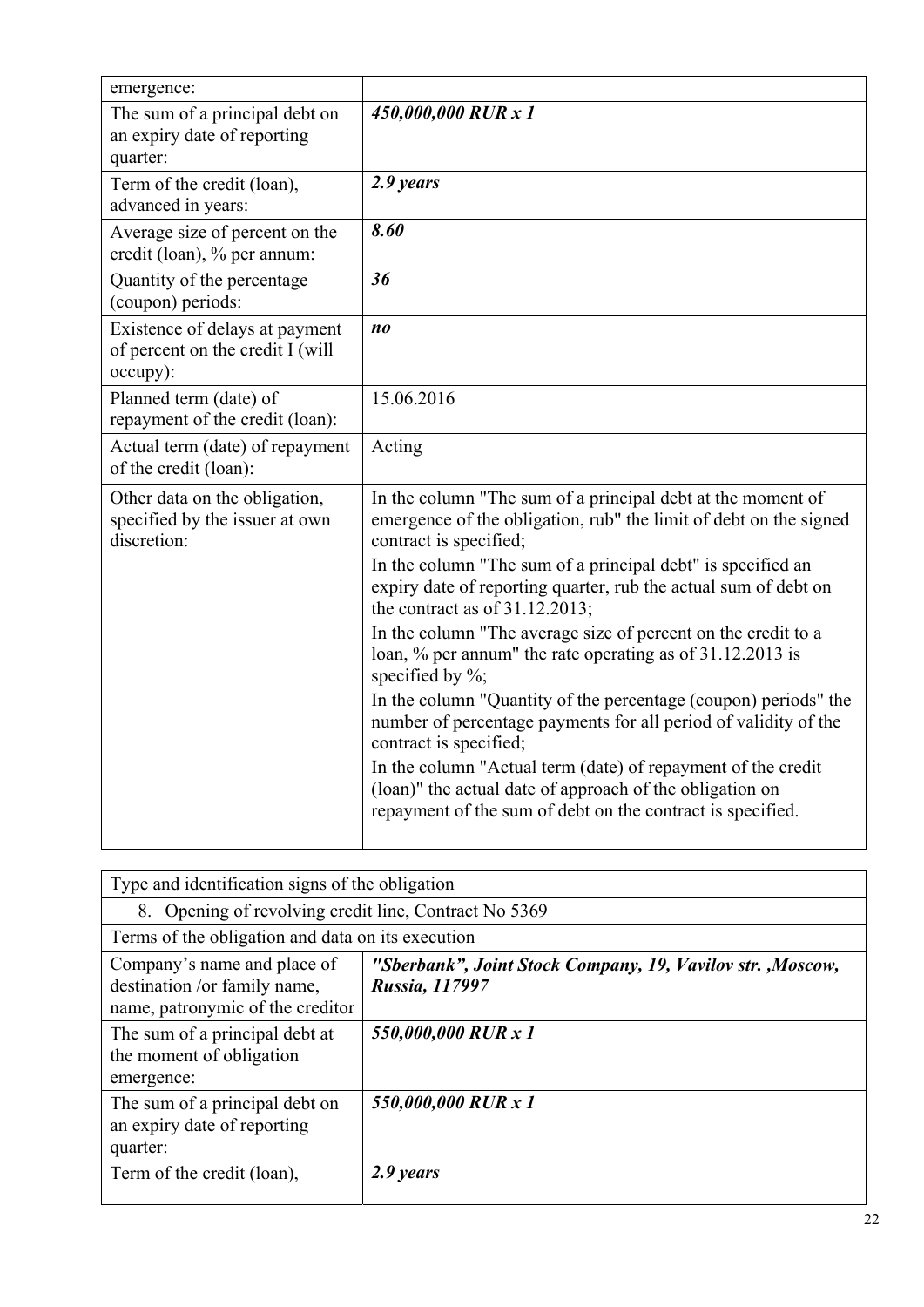| advanced in years:                                                             |                                                                                                                                                                                                                                                                                                                                                                                                                                                                                                                                                                                                                                                                                                                                                                                                                                                  |
|--------------------------------------------------------------------------------|--------------------------------------------------------------------------------------------------------------------------------------------------------------------------------------------------------------------------------------------------------------------------------------------------------------------------------------------------------------------------------------------------------------------------------------------------------------------------------------------------------------------------------------------------------------------------------------------------------------------------------------------------------------------------------------------------------------------------------------------------------------------------------------------------------------------------------------------------|
| Average size of percent on the<br>credit (loan), % per annum:                  | 8.60                                                                                                                                                                                                                                                                                                                                                                                                                                                                                                                                                                                                                                                                                                                                                                                                                                             |
| Quantity of the percentage<br>(coupon) periods:                                | 36                                                                                                                                                                                                                                                                                                                                                                                                                                                                                                                                                                                                                                                                                                                                                                                                                                               |
| Existence of delays at payment<br>of percent on the credit I (will<br>occupy): | n <sub>0</sub>                                                                                                                                                                                                                                                                                                                                                                                                                                                                                                                                                                                                                                                                                                                                                                                                                                   |
| Planned term (date) of<br>repayment of the credit (loan):                      | 15.06.2016                                                                                                                                                                                                                                                                                                                                                                                                                                                                                                                                                                                                                                                                                                                                                                                                                                       |
| Actual term (date) of repayment<br>of the credit (loan):                       | Acting                                                                                                                                                                                                                                                                                                                                                                                                                                                                                                                                                                                                                                                                                                                                                                                                                                           |
| Other data on the obligation,<br>specified by the issuer at own<br>discretion: | In the column "The sum of a principal debt at the moment of<br>emergence of the obligation, rub" the limit of debt on the signed<br>contract is specified;<br>In the column "The sum of a principal debt" is specified an<br>expiry date of reporting quarter, rub the actual sum of debt on<br>the contract as of $31.12.2013$ ;<br>In the column "The average size of percent on the credit to a<br>loan, % per annum" the rate operating as of 31.12.2013 is<br>specified by $\%$ ;<br>In the column "Quantity of the percentage (coupon) periods" the<br>number of percentage payments for all period of validity of the<br>contract is specified;<br>In the column "Actual term (date) of repayment of the credit<br>(loan)" the actual date of approach of the obligation on<br>repayment of the sum of debt on the contract is specified. |

| Type and identification signs of the obligation                                                 |                                                                              |
|-------------------------------------------------------------------------------------------------|------------------------------------------------------------------------------|
| Opening of revolving credit line, Contract No 5371<br>9.                                        |                                                                              |
| Terms of the obligation and data on its execution                                               |                                                                              |
| Company's name and place of<br>destination /or family name,<br>name, patronymic of the creditor | "Sberbank", Joint Stock Company, 19, Vavilov str., Moscow,<br>Russia, 117997 |
| The sum of a principal debt at<br>the moment of obligation<br>emergence:                        | 600,000,000 RUR x 1                                                          |
| The sum of a principal debt on<br>an expiry date of reporting<br>quarter:                       | 600,000,000 RUR x 1                                                          |
| Term of the credit (loan),<br>advanced in years:                                                | 2.9 years                                                                    |
| Average size of percent on the<br>credit (loan), % per annum:                                   | 6.60                                                                         |
| Quantity of the percentage<br>(coupon) periods:                                                 | 36                                                                           |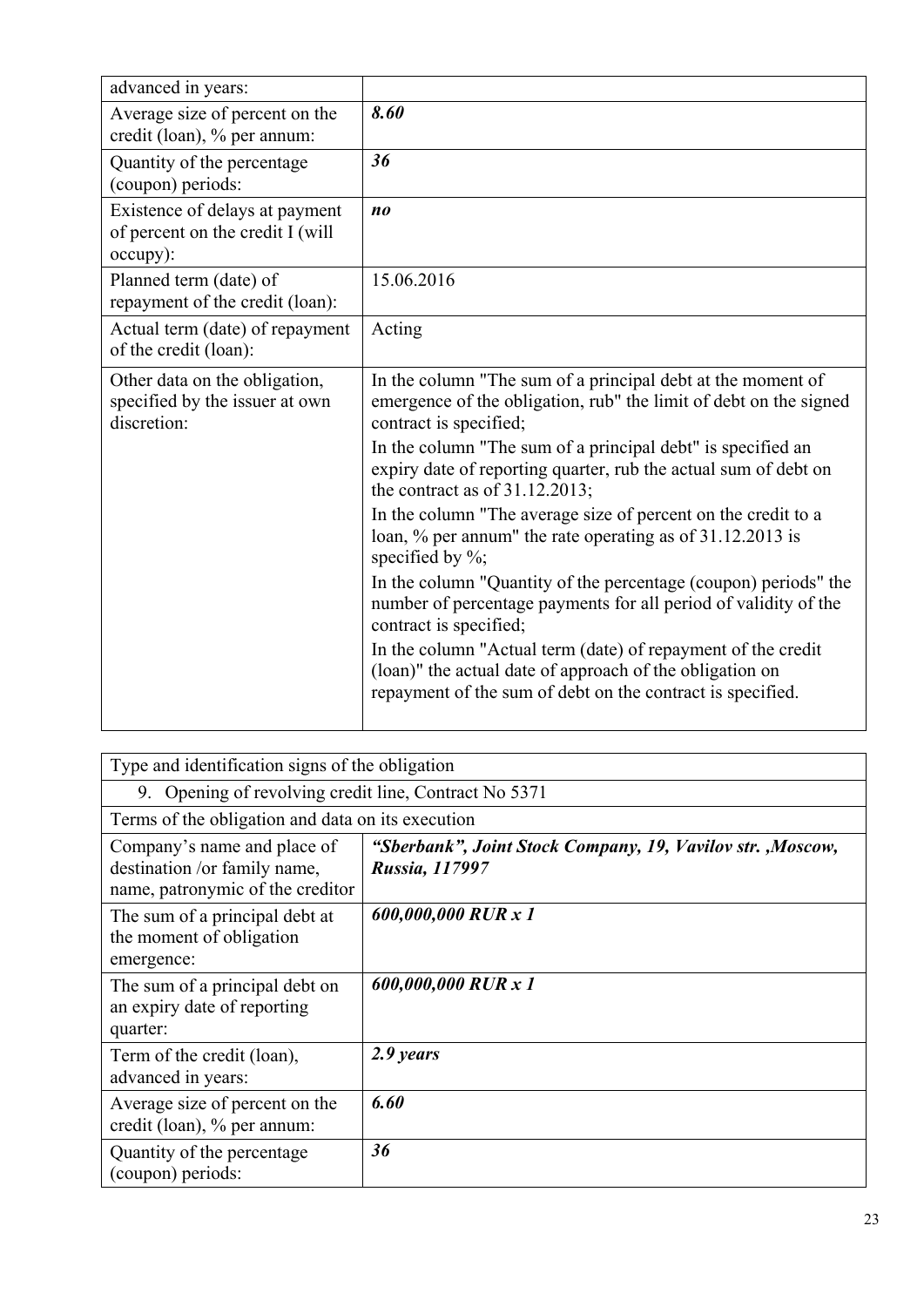| Existence of delays at payment<br>of percent on the credit I (will<br>occupy): | n <sub>0</sub>                                                                                                                                                                                                                                                                                                                                                                                                                                                                                                                                                                                                                                                                                                                                                                                                                                   |
|--------------------------------------------------------------------------------|--------------------------------------------------------------------------------------------------------------------------------------------------------------------------------------------------------------------------------------------------------------------------------------------------------------------------------------------------------------------------------------------------------------------------------------------------------------------------------------------------------------------------------------------------------------------------------------------------------------------------------------------------------------------------------------------------------------------------------------------------------------------------------------------------------------------------------------------------|
| Planned term (date) of<br>repayment of the credit (loan):                      | 15.06.2016                                                                                                                                                                                                                                                                                                                                                                                                                                                                                                                                                                                                                                                                                                                                                                                                                                       |
| Actual term (date) of repayment<br>of the credit (loan):                       | Acting                                                                                                                                                                                                                                                                                                                                                                                                                                                                                                                                                                                                                                                                                                                                                                                                                                           |
| Other data on the obligation,<br>specified by the issuer at own<br>discretion: | In the column "The sum of a principal debt at the moment of<br>emergence of the obligation, rub" the limit of debt on the signed<br>contract is specified;<br>In the column "The sum of a principal debt" is specified an<br>expiry date of reporting quarter, rub the actual sum of debt on<br>the contract as of $31.12.2013$ ;<br>In the column "The average size of percent on the credit to a<br>loan, % per annum" the rate operating as of 31.12.2013 is<br>specified by $\%$ ;<br>In the column "Quantity of the percentage (coupon) periods" the<br>number of percentage payments for all period of validity of the<br>contract is specified;<br>In the column "Actual term (date) of repayment of the credit<br>(loan)" the actual date of approach of the obligation on<br>repayment of the sum of debt on the contract is specified. |
|                                                                                |                                                                                                                                                                                                                                                                                                                                                                                                                                                                                                                                                                                                                                                                                                                                                                                                                                                  |

| Type and identification signs of the obligation                                                 |                                                                              |  |  |
|-------------------------------------------------------------------------------------------------|------------------------------------------------------------------------------|--|--|
| 10. Opening of revolving credit line, Contract No 5458                                          |                                                                              |  |  |
|                                                                                                 | Terms of the obligation and data on its execution                            |  |  |
| Company's name and place of<br>destination /or family name,<br>name, patronymic of the creditor | "Sberbank", Joint Stock Company, 19, Vavilov str., Moscow,<br>Russia, 117997 |  |  |
| The sum of a principal debt at<br>the moment of obligation<br>emergence:                        | 400,000,000 RUR x 1                                                          |  |  |
| The sum of a principal debt on<br>an expiry date of reporting<br>quarter:                       | 400,000,000 RUR x 1                                                          |  |  |
| Term of the credit (loan),<br>advanced in years:                                                | 2.9 years                                                                    |  |  |
| Average size of percent on the<br>credit (loan), % per annum:                                   | 8.60                                                                         |  |  |
| Quantity of the percentage<br>(coupon) periods:                                                 | 36                                                                           |  |  |
| Existence of delays at payment<br>of percent on the credit I (will<br>occupy):                  | n <sub>0</sub>                                                               |  |  |
| Planned term (date) of<br>repayment of the credit (loan):                                       | 04.08.2016                                                                   |  |  |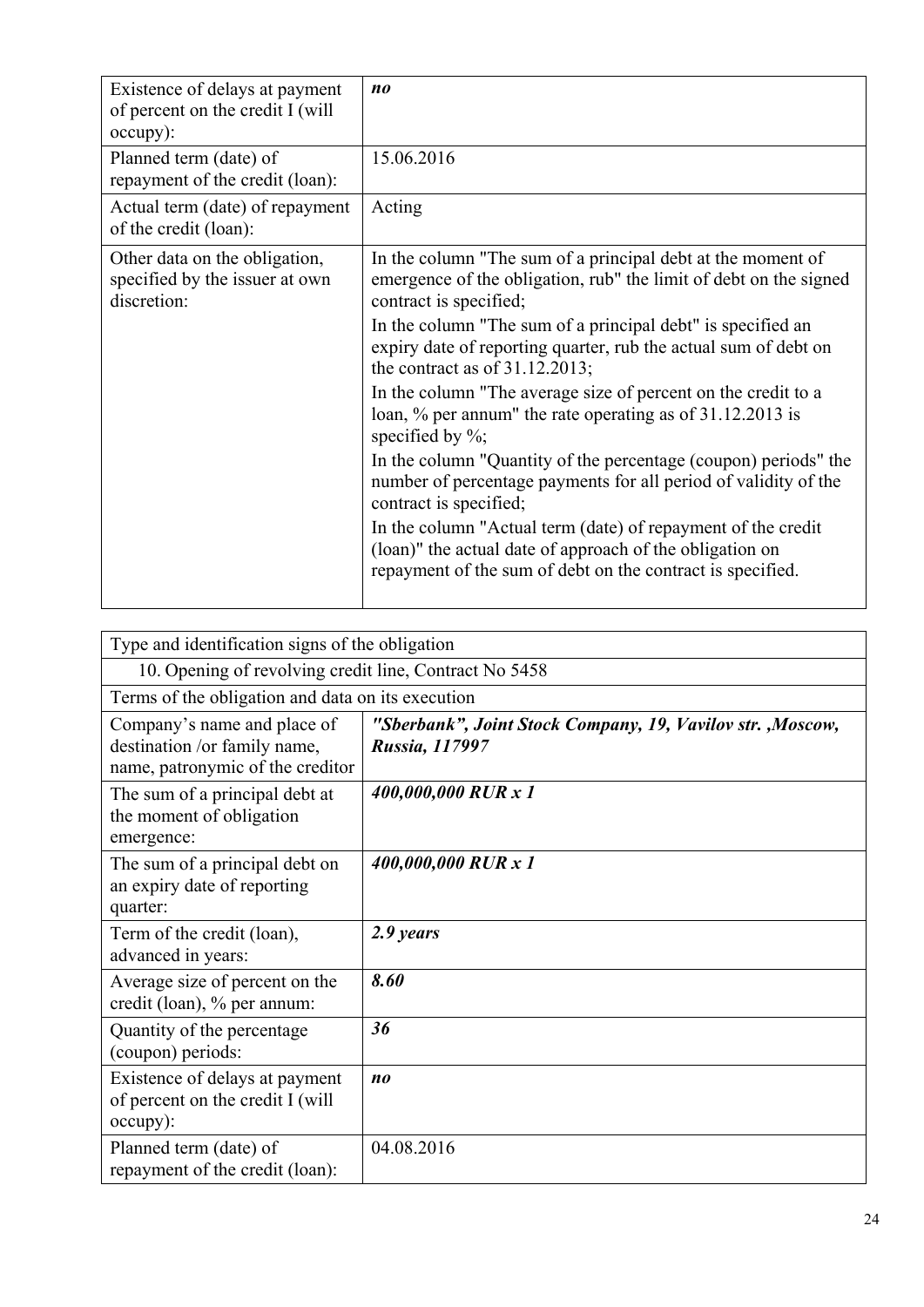| Actual term (date) of repayment<br>of the credit (loan):                       | Acting                                                                                                                                                                                                                                                                                                                                                                                                                                                                                                                                                                                                                                                                                                                                                                                                                                           |
|--------------------------------------------------------------------------------|--------------------------------------------------------------------------------------------------------------------------------------------------------------------------------------------------------------------------------------------------------------------------------------------------------------------------------------------------------------------------------------------------------------------------------------------------------------------------------------------------------------------------------------------------------------------------------------------------------------------------------------------------------------------------------------------------------------------------------------------------------------------------------------------------------------------------------------------------|
| Other data on the obligation,<br>specified by the issuer at own<br>discretion: | In the column "The sum of a principal debt at the moment of<br>emergence of the obligation, rub" the limit of debt on the signed<br>contract is specified;<br>In the column "The sum of a principal debt" is specified an<br>expiry date of reporting quarter, rub the actual sum of debt on<br>the contract as of $31.12.2013$ ;<br>In the column "The average size of percent on the credit to a<br>loan, % per annum" the rate operating as of 31.12.2013 is<br>specified by $\%$ ;<br>In the column "Quantity of the percentage (coupon) periods" the<br>number of percentage payments for all period of validity of the<br>contract is specified;<br>In the column "Actual term (date) of repayment of the credit<br>(loan)" the actual date of approach of the obligation on<br>repayment of the sum of debt on the contract is specified. |

| Type and identification signs of the obligation                                                 |                                                                                                                                                                                                                           |
|-------------------------------------------------------------------------------------------------|---------------------------------------------------------------------------------------------------------------------------------------------------------------------------------------------------------------------------|
| 11. Opening of revolving credit line, Contract No 5460                                          |                                                                                                                                                                                                                           |
| Terms of the obligation and data on its execution                                               |                                                                                                                                                                                                                           |
| Company's name and place of<br>destination /or family name,<br>name, patronymic of the creditor | "Sberbank", Joint Stock Company, 19, Vavilov str., Moscow,<br>Russia, 117997                                                                                                                                              |
| The sum of a principal debt at<br>the moment of obligation<br>emergence:                        | 450,000,000 RUR x 1                                                                                                                                                                                                       |
| The sum of a principal debt on<br>an expiry date of reporting<br>quarter:                       | 450,000,000 RUR x 1                                                                                                                                                                                                       |
| Term of the credit (loan),<br>advanced in years:                                                | 2.9 years                                                                                                                                                                                                                 |
| Average size of percent on the<br>credit (loan), % per annum:                                   | 8.60 % annum                                                                                                                                                                                                              |
| Quantity of the percentage<br>(coupon) periods:                                                 | 36                                                                                                                                                                                                                        |
| Existence of delays at payment<br>of percent on the credit I (will<br>occupy):                  | n <sub>0</sub>                                                                                                                                                                                                            |
| Planned term (date) of<br>repayment of the credit (loan):                                       | 04.08.2016                                                                                                                                                                                                                |
| Actual term (date) of repayment<br>of the credit (loan):                                        | Acting                                                                                                                                                                                                                    |
| Other data on the obligation,<br>specified by the issuer at own<br>discretion:                  | In the column "The sum of a principal debt at the moment of<br>emergence of the obligation, rub" the limit of debt on the signed<br>contract is specified;<br>In the column "The sum of a principal debt" is specified an |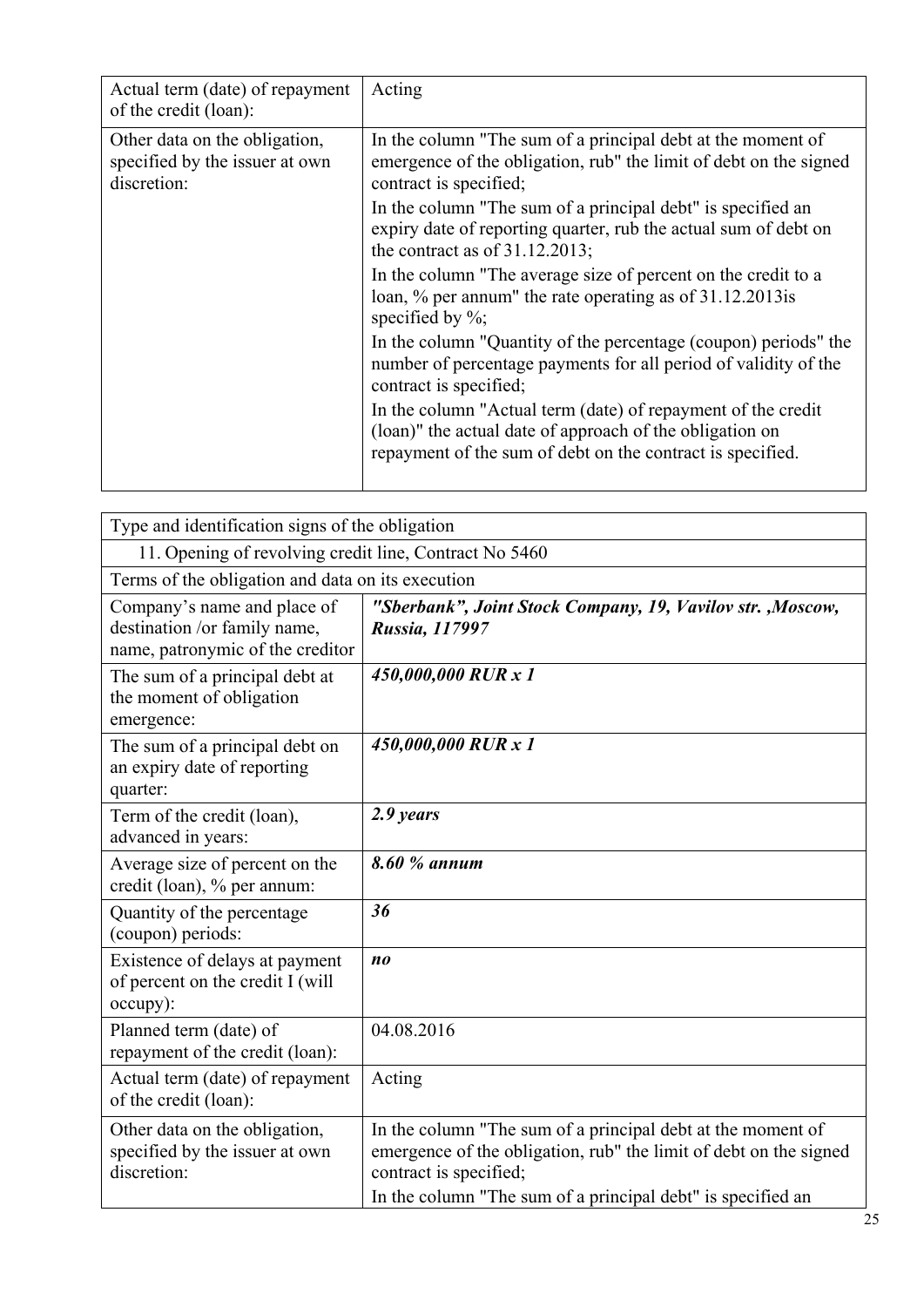| expiry date of reporting quarter, rub the actual sum of debt on<br>the contract as of $31.12.2013$ ;                                                                                   |
|----------------------------------------------------------------------------------------------------------------------------------------------------------------------------------------|
| In the column "The average size of percent on the credit to a<br>loan, % per annum" the rate operating as of 31.12.2013 is<br>specified by $\%$ ;                                      |
| In the column "Quantity of the percentage (coupon) periods" the<br>number of percentage payments for all period of validity of the<br>contract is specified;                           |
| In the column "Actual term (date) of repayment of the credit<br>(loan)" the actual date of approach of the obligation on<br>repayment of the sum of debt on the contract is specified. |
|                                                                                                                                                                                        |

| Type and identification signs of the obligation                                                 |                                                                                                                                                                                                                                                                                                                                   |
|-------------------------------------------------------------------------------------------------|-----------------------------------------------------------------------------------------------------------------------------------------------------------------------------------------------------------------------------------------------------------------------------------------------------------------------------------|
| 12. Opening of revolving credit line, Contract No 5462                                          |                                                                                                                                                                                                                                                                                                                                   |
| Terms of the obligation and data on its execution                                               |                                                                                                                                                                                                                                                                                                                                   |
| Company's name and place of<br>destination /or family name,<br>name, patronymic of the creditor | "Sberbank", Joint Stock Company, 19, Vavilov str., Moscow,<br>Russia, 117997                                                                                                                                                                                                                                                      |
| The sum of a principal debt at<br>the moment of obligation<br>emergence:                        | 450,000,000 RUR x 1                                                                                                                                                                                                                                                                                                               |
| The sum of a principal debt on<br>an expiry date of reporting<br>quarter:                       | 450,000,000 RUR x 1                                                                                                                                                                                                                                                                                                               |
| Term of the credit (loan),<br>advanced in years:                                                | 2.9 years                                                                                                                                                                                                                                                                                                                         |
| Average size of percent on the<br>credit (loan), % per annum:                                   | 8.60                                                                                                                                                                                                                                                                                                                              |
| Quantity of the percentage<br>(coupon) periods:                                                 | 36                                                                                                                                                                                                                                                                                                                                |
| Existence of delays at payment<br>of percent on the credit I (will<br>occupy):                  | $n_{0}$                                                                                                                                                                                                                                                                                                                           |
| Planned term (date) of<br>repayment of the credit (loan):                                       | 04.08.2016                                                                                                                                                                                                                                                                                                                        |
| Actual term (date) of repayment<br>of the credit (loan):                                        | Acting                                                                                                                                                                                                                                                                                                                            |
| Other data on the obligation,<br>specified by the issuer at own<br>discretion:                  | In the column "The sum of a principal debt at the moment of<br>emergence of the obligation, rub" the limit of debt on the signed<br>contract is specified;<br>In the column "The sum of a principal debt" is specified an<br>expiry date of reporting quarter, rub the actual sum of debt on<br>the contract as of $31.12.2013$ ; |
|                                                                                                 | In the column "The average size of percent on the credit to a<br>loan, % per annum" the rate operating as of 31.12.2013 is<br>specified by $\%$ ;<br>In the column "Quantity of the percentage (coupon) periods" the                                                                                                              |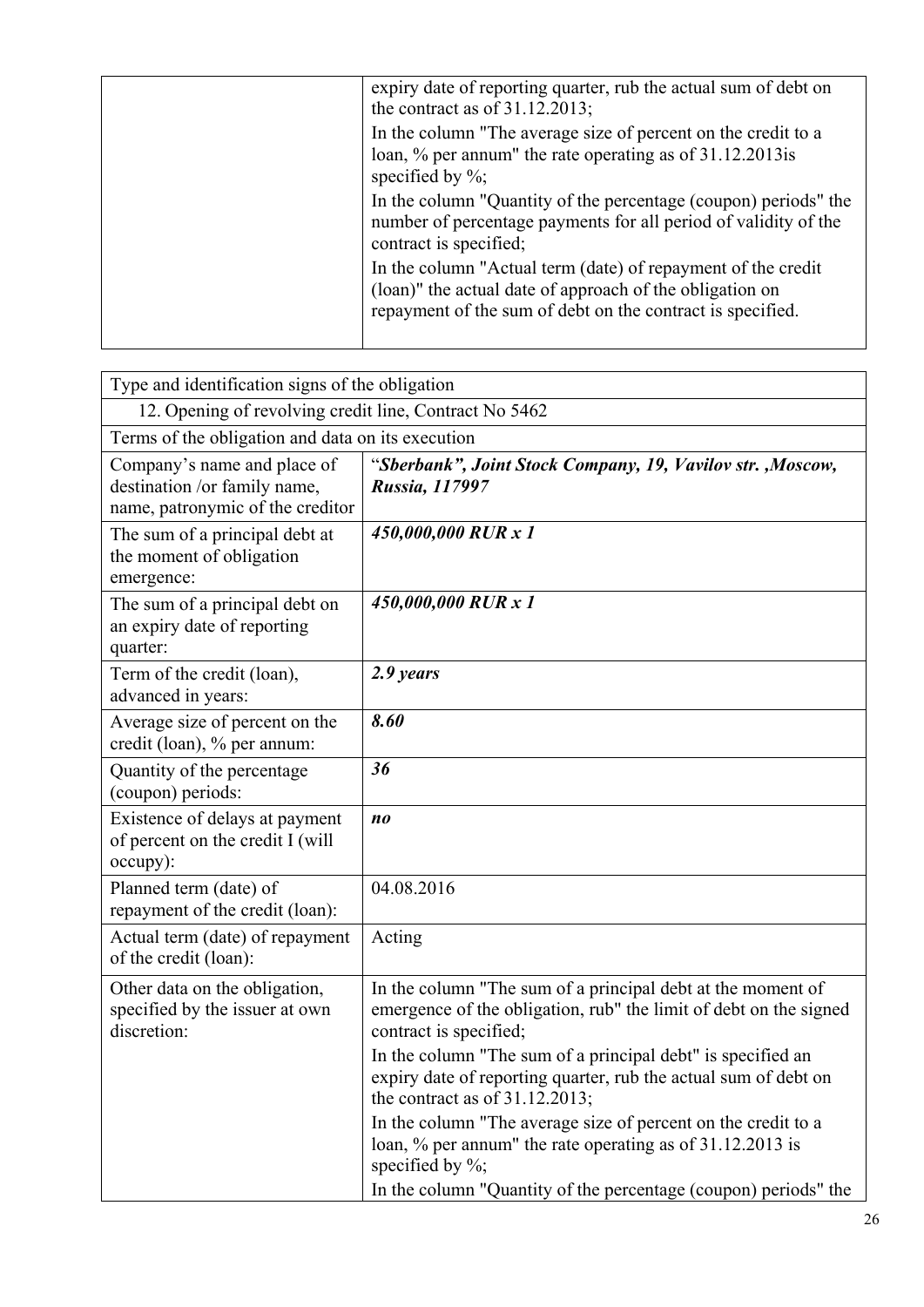| number of percentage payments for all period of validity of the<br>contract is specified;                                                                                              |
|----------------------------------------------------------------------------------------------------------------------------------------------------------------------------------------|
| In the column "Actual term (date) of repayment of the credit<br>(loan)" the actual date of approach of the obligation on<br>repayment of the sum of debt on the contract is specified. |

| Type and identification signs of the obligation                                                 |                                                                                                                                                                                        |
|-------------------------------------------------------------------------------------------------|----------------------------------------------------------------------------------------------------------------------------------------------------------------------------------------|
| 13. Opening of revolving credit line,, Contract No 4770                                         |                                                                                                                                                                                        |
| Terms of the obligation and data on its execution                                               |                                                                                                                                                                                        |
| Company's name and place of<br>destination /or family name,<br>name, patronymic of the creditor | "Sberbank", Joint Stock Company, 19, Vavilov str., Moscow,<br>Russia, 117997                                                                                                           |
| The sum of a principal debt at<br>the moment of obligation<br>emergence:                        | 550,000,000 RUR x 1                                                                                                                                                                    |
| The sum of a principal debt on<br>an expiry date of reporting<br>quarter:                       | 550,000,000 RUR x 1                                                                                                                                                                    |
| Term of the credit (loan),<br>advanced in years:                                                | 2.5 years                                                                                                                                                                              |
| Average size of percent on the<br>credit (loan), % per annum:                                   | 8.60                                                                                                                                                                                   |
| Quantity of the percentage<br>(coupon) periods:                                                 | 36                                                                                                                                                                                     |
| Existence of delays at payment<br>of percent on the credit I (will<br>occupy):                  | no                                                                                                                                                                                     |
| Planned term (date) of<br>repayment of the credit (loan):                                       | 04.08.2016                                                                                                                                                                             |
| Actual term (date) of repayment<br>of the credit (loan):                                        | Acting                                                                                                                                                                                 |
| Other data on the obligation,<br>specified by the issuer at own<br>discretion:                  | In the column "The sum of a principal debt at the moment of<br>emergence of the obligation, rub" the limit of debt on the signed<br>contract is specified;                             |
|                                                                                                 | In the column "The sum of a principal debt" is specified an<br>expiry date of reporting quarter, rub the actual sum of debt on<br>the contract as of $31.12.2013$ ;                    |
|                                                                                                 | In the column "The average size of percent on the credit to a<br>loan, % per annum" the rate operating as of 31.12.2013 is<br>specified by $\%$ ;                                      |
|                                                                                                 | In the column "Quantity of the percentage (coupon) periods" the<br>number of percentage payments for all period of validity of the<br>contract is specified;                           |
|                                                                                                 | In the column "Actual term (date) of repayment of the credit<br>(loan)" the actual date of approach of the obligation on<br>repayment of the sum of debt on the contract is specified. |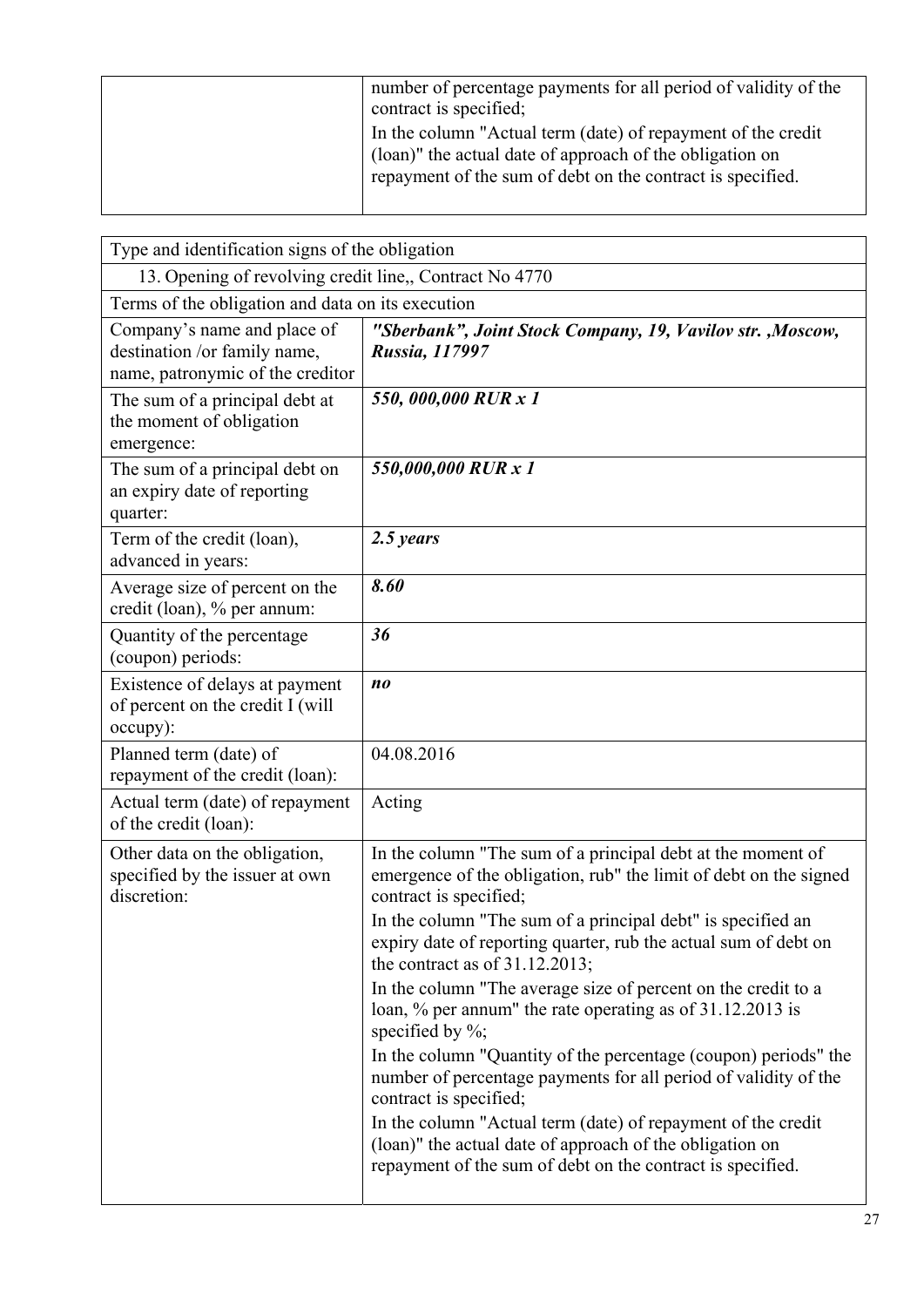| Type and identification signs of the obligation                                                 |                                                                                                                                                                                        |
|-------------------------------------------------------------------------------------------------|----------------------------------------------------------------------------------------------------------------------------------------------------------------------------------------|
| 14. Opening of revolving credit line, Contract No 5466                                          |                                                                                                                                                                                        |
| Terms of the obligation and data on its execution                                               |                                                                                                                                                                                        |
| Company's name and place of<br>destination /or family name,<br>name, patronymic of the creditor | "Sberbank", Joint Stock Company, 19, Vavilov str., Moscow,<br>Russia, 117997                                                                                                           |
| The sum of a principal debt at<br>the moment of obligation<br>emergence:                        | 550,000,000 RUR x 1                                                                                                                                                                    |
| The sum of a principal debt on<br>an expiry date of reporting<br>quarter:                       | 550,000,000 RUR x 1                                                                                                                                                                    |
| Term of the credit (loan),<br>advanced in years:                                                | 2.9 years                                                                                                                                                                              |
| Average size of percent on the<br>credit (loan), % per annum:                                   | 8.60                                                                                                                                                                                   |
| Quantity of the percentage<br>(coupon) periods:                                                 | 36                                                                                                                                                                                     |
| Existence of delays at payment<br>of percent on the credit I (will<br>occupy):                  | n <sub>0</sub>                                                                                                                                                                         |
| Planned term (date) of<br>repayment of the credit (loan):                                       | 04.08.2016                                                                                                                                                                             |
| Actual term (date) of repayment<br>of the credit (loan):                                        | Acting                                                                                                                                                                                 |
| Other data on the obligation,<br>specified by the issuer at own<br>discretion:                  | In the column "The sum of a principal debt at the moment of<br>emergence of the obligation, rub" the limit of debt on the signed<br>contract is specified;                             |
|                                                                                                 | In the column "The sum of a principal debt" is specified an<br>expiry date of reporting quarter, rub the actual sum of debt on<br>the contract as of $31.12.2013$ ;                    |
|                                                                                                 | In the column "The average size of percent on the credit to a<br>loan, % per annum" the rate operating as of 31.12.2013 is<br>specified by $\%$ ;                                      |
|                                                                                                 | In the column "Quantity of the percentage (coupon) periods" the<br>number of percentage payments for all period of validity of the<br>contract is specified;                           |
|                                                                                                 | In the column "Actual term (date) of repayment of the credit<br>(loan)" the actual date of approach of the obligation on<br>repayment of the sum of debt on the contract is specified. |

| Type and identification signs of the obligation        |
|--------------------------------------------------------|
| 15. Opening of revolving credit line, Contract No 5468 |
| Terms of the obligation and data on its execution      |
|                                                        |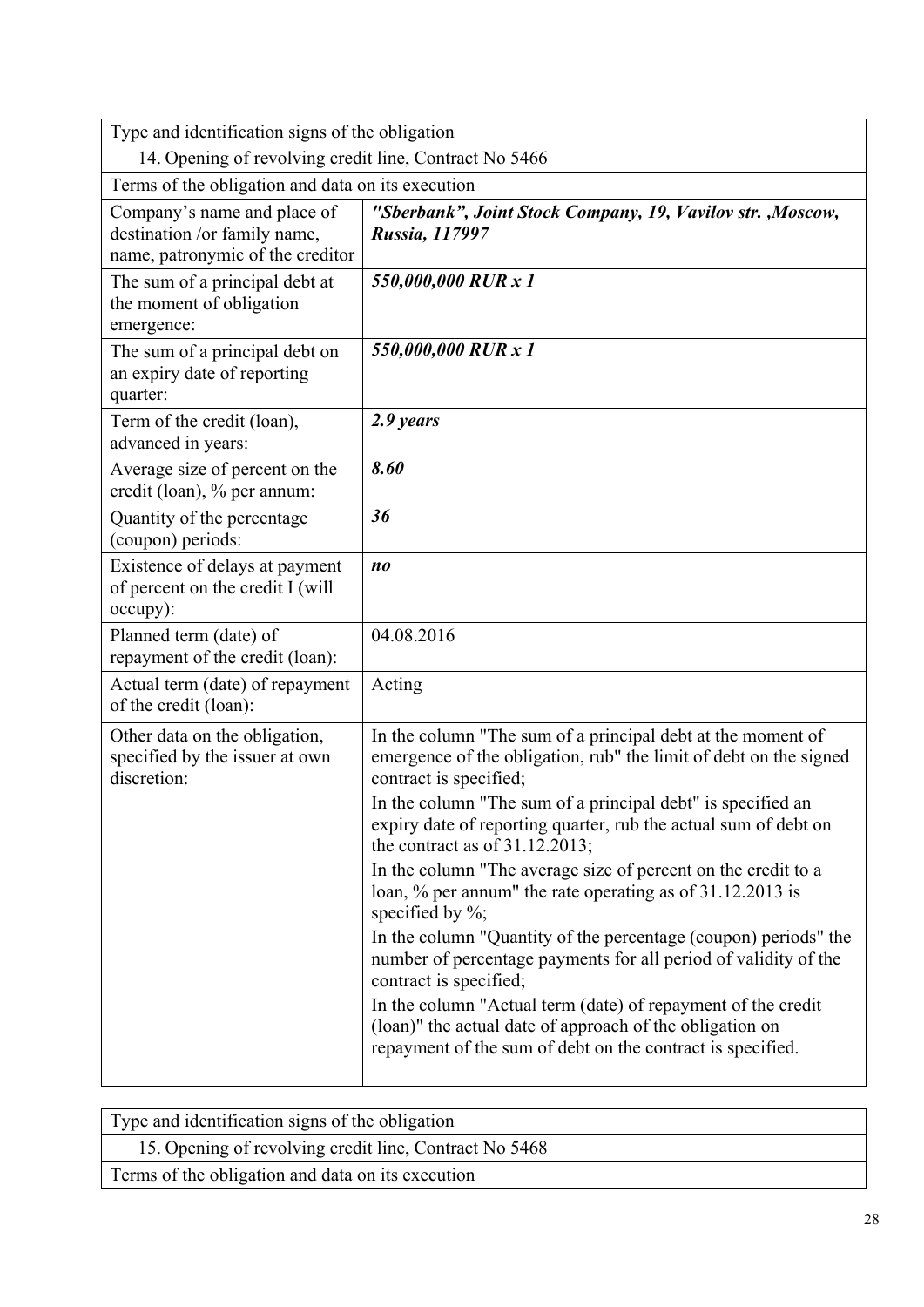| Company's name and place of<br>destination /or family name,<br>name, patronymic of the creditor | "Sberbank", Joint Stock Company, 19, Vavilov str., Moscow,<br><b>Russia, 117997</b>                                                                                                                                                                                                                                                                                                                                                                                                                                                                                                                                                                                                                                                                                                                                                              |
|-------------------------------------------------------------------------------------------------|--------------------------------------------------------------------------------------------------------------------------------------------------------------------------------------------------------------------------------------------------------------------------------------------------------------------------------------------------------------------------------------------------------------------------------------------------------------------------------------------------------------------------------------------------------------------------------------------------------------------------------------------------------------------------------------------------------------------------------------------------------------------------------------------------------------------------------------------------|
| The sum of a principal debt at<br>the moment of obligation<br>emergence:                        | 600,000,000 RUR x 1                                                                                                                                                                                                                                                                                                                                                                                                                                                                                                                                                                                                                                                                                                                                                                                                                              |
| The sum of a principal debt on<br>an expiry date of reporting<br>quarter:                       | 600,000,000 RUR x 1                                                                                                                                                                                                                                                                                                                                                                                                                                                                                                                                                                                                                                                                                                                                                                                                                              |
| Term of the credit (loan),<br>advanced in years:                                                | 2.9 years                                                                                                                                                                                                                                                                                                                                                                                                                                                                                                                                                                                                                                                                                                                                                                                                                                        |
| Average size of percent on the<br>credit (loan), % per annum:                                   | 8.60 % annum                                                                                                                                                                                                                                                                                                                                                                                                                                                                                                                                                                                                                                                                                                                                                                                                                                     |
| Quantity of the percentage<br>(coupon) periods:                                                 | 36                                                                                                                                                                                                                                                                                                                                                                                                                                                                                                                                                                                                                                                                                                                                                                                                                                               |
| Existence of delays at payment<br>of percent on the credit I (will<br>occupy):                  | n <sub>0</sub>                                                                                                                                                                                                                                                                                                                                                                                                                                                                                                                                                                                                                                                                                                                                                                                                                                   |
| Planned term (date) of<br>repayment of the credit (loan):                                       | 04.08.2016                                                                                                                                                                                                                                                                                                                                                                                                                                                                                                                                                                                                                                                                                                                                                                                                                                       |
| Actual term (date) of repayment<br>of the credit (loan):                                        | Acting                                                                                                                                                                                                                                                                                                                                                                                                                                                                                                                                                                                                                                                                                                                                                                                                                                           |
| Other data on the obligation,<br>specified by the issuer at own<br>discretion:                  | In the column "The sum of a principal debt at the moment of<br>emergence of the obligation, rub" the limit of debt on the signed<br>contract is specified;<br>In the column "The sum of a principal debt" is specified an<br>expiry date of reporting quarter, rub the actual sum of debt on<br>the contract as of $31.12.2013$ ;<br>In the column "The average size of percent on the credit to a<br>loan, % per annum" the rate operating as of 31.12.2013 is<br>specified by $\%$ ;<br>In the column "Quantity of the percentage (coupon) periods" the<br>number of percentage payments for all period of validity of the<br>contract is specified;<br>In the column "Actual term (date) of repayment of the credit<br>(loan)" the actual date of approach of the obligation on<br>repayment of the sum of debt on the contract is specified. |

| Type and identification signs of the obligation                                                 |                                                                              |
|-------------------------------------------------------------------------------------------------|------------------------------------------------------------------------------|
| 16. Opening of revolving credit line, Contract No 5621                                          |                                                                              |
| Terms of the obligation and data on its execution                                               |                                                                              |
| Company's name and place of<br>destination /or family name,<br>name, patronymic of the creditor | "Sberbank", Joint Stock Company, 19, Vavilov str., Moscow,<br>Russia, 117997 |
| The sum of a principal debt at<br>the moment of obligation<br>emergence:                        | 600,000,000 RUR x 1                                                          |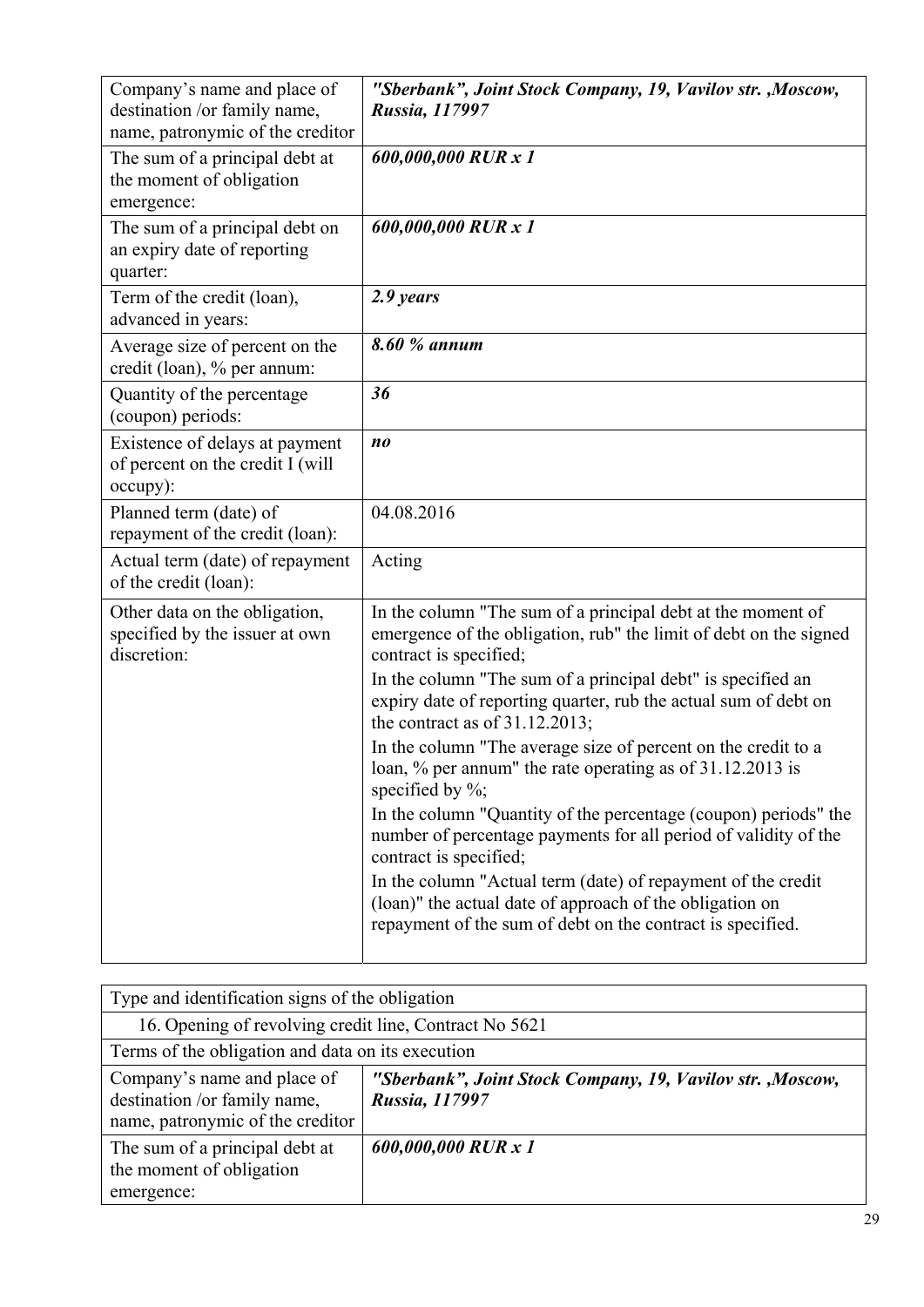| The sum of a principal debt on<br>an expiry date of reporting<br>quarter:      | 600,000,000 RUR x 1                                                                                                                                                                    |
|--------------------------------------------------------------------------------|----------------------------------------------------------------------------------------------------------------------------------------------------------------------------------------|
| Term of the credit (loan),<br>advanced in years:                               | 4.8 years                                                                                                                                                                              |
| Average size of percent on the<br>credit (loan), % per annum:                  | 8.17 % annum                                                                                                                                                                           |
| Quantity of the percentage<br>(coupon) periods:                                | 59                                                                                                                                                                                     |
| Existence of delays at payment<br>of percent on the credit I (will<br>occupy): | $n_{0}$                                                                                                                                                                                |
| Planned term (date) of<br>repayment of the credit (loan):                      | 20.09.2018                                                                                                                                                                             |
| Actual term (date) of repayment<br>of the credit (loan):                       | Acting                                                                                                                                                                                 |
| Other data on the obligation,<br>specified by the issuer at own<br>discretion: | In the column "The sum of a principal debt at the moment of<br>emergence of the obligation, rub" the limit of debt on the signed<br>contract is specified;                             |
|                                                                                | In the column "The sum of a principal debt" is specified an<br>expiry date of reporting quarter, rub the actual sum of debt on<br>the contract as of $31.12.2013$ ;                    |
|                                                                                | In the column "The average size of percent on the credit to a<br>loan, % per annum" the rate operating as of 31.12.2013 is<br>specified by $\%$ ;                                      |
|                                                                                | In the column "Quantity of the percentage (coupon) periods" the<br>number of percentage payments for all period of validity of the<br>contract is specified;                           |
|                                                                                | In the column "Actual term (date) of repayment of the credit<br>(loan)" the actual date of approach of the obligation on<br>repayment of the sum of debt on the contract is specified. |

| Type and identification signs of the obligation                                                 |                                                                             |
|-------------------------------------------------------------------------------------------------|-----------------------------------------------------------------------------|
| 17. Opening of revolving credit line, Contract No 5623                                          |                                                                             |
| Terms of the obligation and data on its execution                                               |                                                                             |
| Company's name and place of<br>destination /or family name,<br>name, patronymic of the creditor | "Sberbank, Joint Stock Company, 19, Vavilov str., Moscow,<br>Russia, 117997 |
| The sum of a principal debt at<br>the moment of obligation<br>emergence:                        | 650,000,000 RUR x 1                                                         |
| The sum of a principal debt on<br>an expiry date of reporting<br>quarter:                       | 650,000,000 RUR x 1                                                         |
| Term of the credit (loan),<br>advanced in years:                                                | 4.8 years                                                                   |
| Average size of percent on the                                                                  | 8.17                                                                        |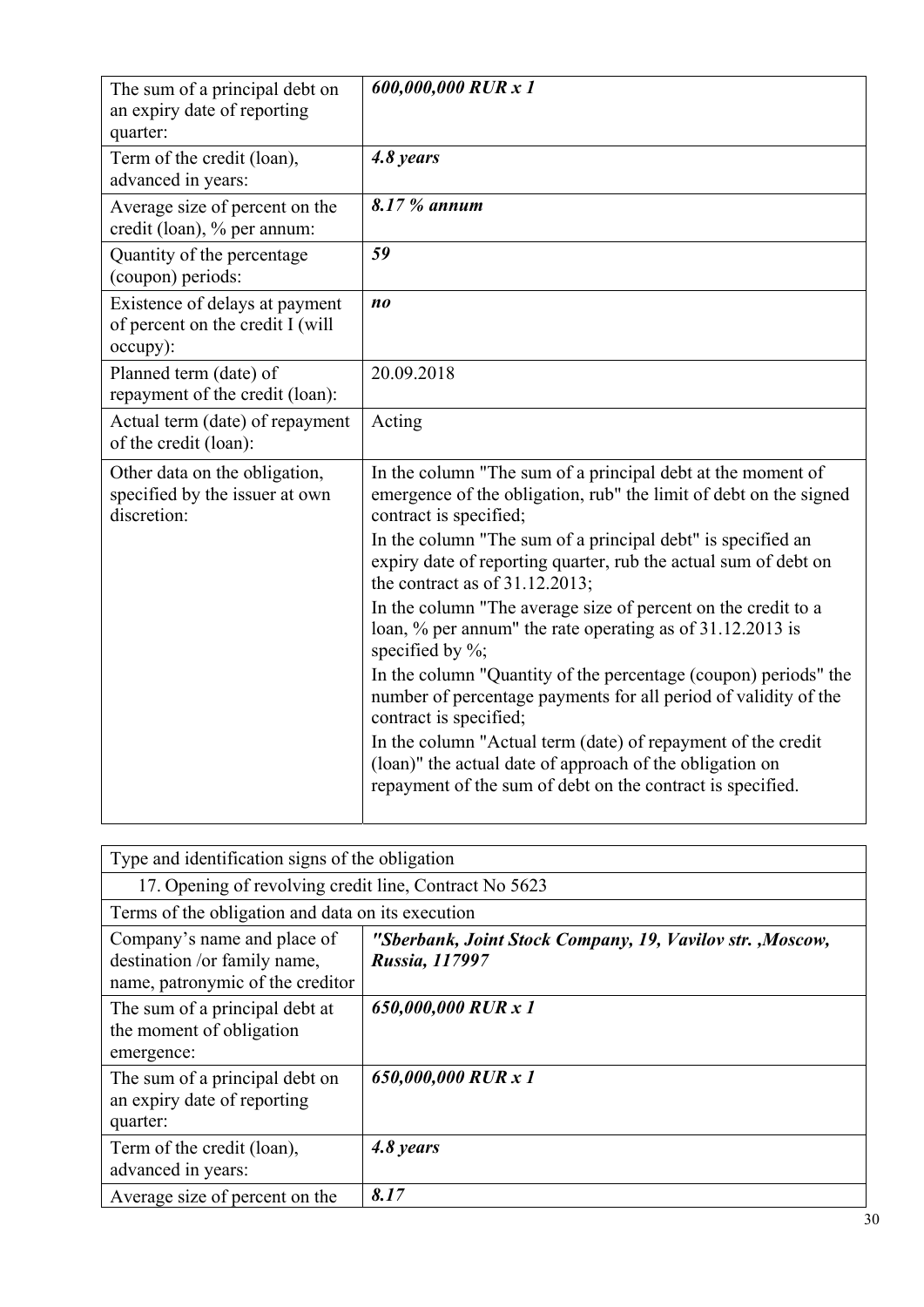| credit (loan), % per annum:                                                                     |                                                                                                                                                                                        |
|-------------------------------------------------------------------------------------------------|----------------------------------------------------------------------------------------------------------------------------------------------------------------------------------------|
| Quantity of the percentage<br>(coupon) periods:                                                 | 59                                                                                                                                                                                     |
| Existence of delays at payment<br>of percent on the credit I (will<br>occupy):                  | n <sub>0</sub>                                                                                                                                                                         |
| Planned term (date) of<br>repayment of the credit (loan):                                       | 20.09.2018                                                                                                                                                                             |
| Actual term (date) of repayment<br>of the credit (loan):                                        | Acting                                                                                                                                                                                 |
| Other data on the obligation,<br>specified by the issuer at own<br>discretion:                  | In the column "The sum of a principal debt at the moment of<br>emergence of the obligation, rub" the limit of debt on the signed<br>contract is specified;                             |
|                                                                                                 | In the column "The sum of a principal debt" is specified an<br>expiry date of reporting quarter, rub the actual sum of debt on<br>the contract as of $31.12.2013$ ;                    |
|                                                                                                 | In the column "The average size of percent on the credit to a<br>loan, % per annum" the rate operating as of 31.12.2013 is<br>specified by $\%$ ;                                      |
|                                                                                                 | In the column "Quantity of the percentage (coupon) periods" the<br>number of percentage payments for all period of validity of the<br>contract is specified;                           |
|                                                                                                 | In the column "Actual term (date) of repayment of the credit<br>(loan)" the actual date of approach of the obligation on<br>repayment of the sum of debt on the contract is specified. |
| Type and identification signs of the obligation                                                 |                                                                                                                                                                                        |
| 18. Opening of revolving credit line, Contract No 5625                                          |                                                                                                                                                                                        |
| Terms of the obligation and data on its execution                                               |                                                                                                                                                                                        |
| Company's name and place of<br>destination /or family name,<br>name, patronymic of the creditor | "Sberbank, Joint Stock Company, 19, Vavilov str., Moscow,<br>Russia, 117997                                                                                                            |
| The sum of a principal debt at<br>the moment of obligation<br>emergence:                        | 900,000,000 RUR x 1                                                                                                                                                                    |
| The sum of a principal debt on<br>an expiry date of reporting<br>quarter:                       | 900,000,000 RUR x 1                                                                                                                                                                    |
| Term of the credit (loan),<br>advanced in years:                                                | 4.8 years                                                                                                                                                                              |
| Average size of percent on the<br>credit (loan), % per annum:                                   | 8.17 % annum                                                                                                                                                                           |
| Quantity of the percentage<br>(coupon) periods:                                                 | 59                                                                                                                                                                                     |
| Existence of delays at payment<br>of percent on the credit I (will<br>occupy):                  | $n_{0}$                                                                                                                                                                                |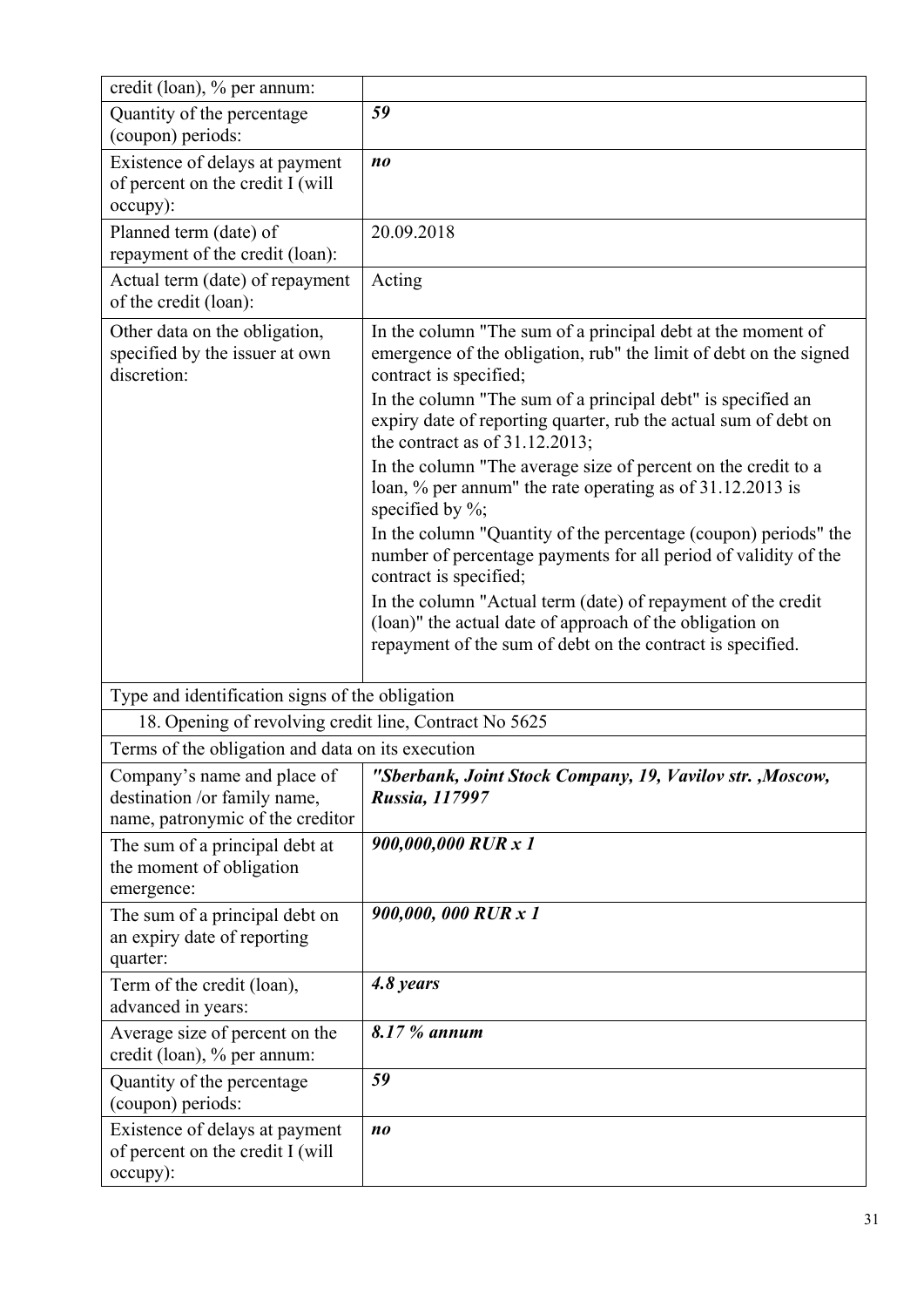| Planned term (date) of<br>repayment of the credit (loan):                      | 20.09.2018                                                                                                                                                                             |
|--------------------------------------------------------------------------------|----------------------------------------------------------------------------------------------------------------------------------------------------------------------------------------|
| Actual term (date) of repayment<br>of the credit (loan):                       | Acting                                                                                                                                                                                 |
| Other data on the obligation,<br>specified by the issuer at own<br>discretion: | In the column "The sum of a principal debt at the moment of<br>emergence of the obligation, rub" the limit of debt on the signed<br>contract is specified;                             |
|                                                                                | In the column "The sum of a principal debt" is specified an<br>expiry date of reporting quarter, rub the actual sum of debt on<br>the contract as of $31.12.2013$ ;                    |
|                                                                                | In the column "The average size of percent on the credit to a<br>loan, % per annum" the rate operating as of 31.12.2013 is<br>specified by $\%$ ;                                      |
|                                                                                | In the column "Quantity of the percentage (coupon) periods" the<br>number of percentage payments for all period of validity of the<br>contract is specified;                           |
|                                                                                | In the column "Actual term (date) of repayment of the credit<br>(loan)" the actual date of approach of the obligation on<br>repayment of the sum of debt on the contract is specified. |

| Type and identification signs of the obligation                                                 |                                                                              |
|-------------------------------------------------------------------------------------------------|------------------------------------------------------------------------------|
| 19. Opening of revolving credit line, Contract No 5627                                          |                                                                              |
| Terms of the obligation and data on its execution                                               |                                                                              |
| Company's name and place of<br>destination /or family name,<br>name, patronymic of the creditor | "Sberbank", Joint Stock Company, 19, Vavilov str., Moscow,<br>Russia, 117997 |
| The sum of a principal debt at<br>the moment of obligation<br>emergence:                        | 1 000,000,000 RUR x 1                                                        |
| The sum of a principal debt on<br>an expiry date of reporting<br>quarter:                       | 1 000,000,000 RUR x 1                                                        |
| Term of the credit (loan),<br>advanced in years:                                                | 4.8 years                                                                    |
| Average size of percent on the<br>credit (loan), % per annum:                                   | 8.17                                                                         |
| Quantity of the percentage<br>(coupon) periods:                                                 | 59                                                                           |
| Existence of delays at payment<br>of percent on the credit I (will<br>occupy):                  | n <sub>0</sub>                                                               |
| Planned term (date) of<br>repayment of the credit (loan):                                       | 20.09.2015                                                                   |
| Actual term (date) of repayment<br>of the credit (loan):                                        | Acting                                                                       |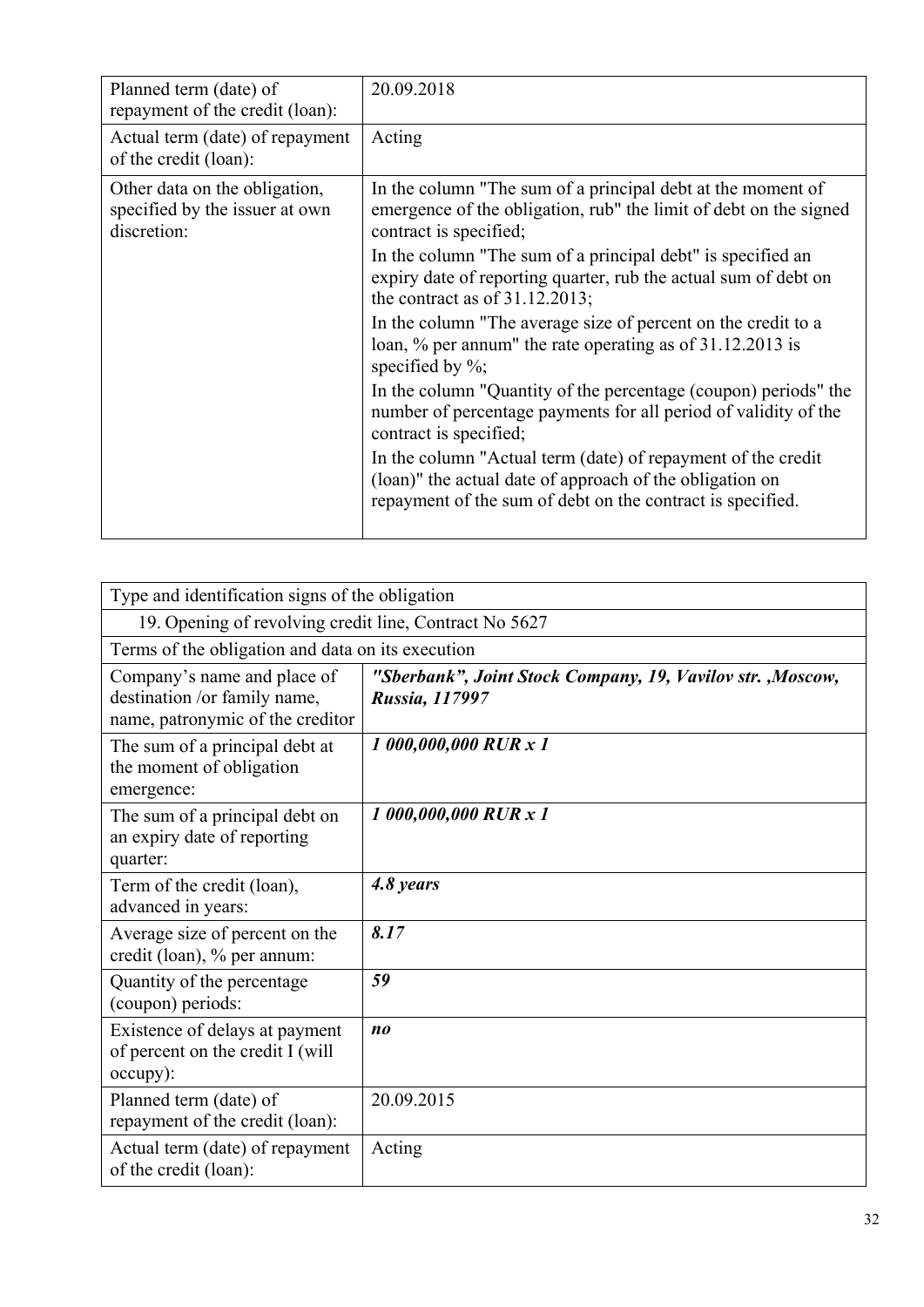| In the column "The sum of a principal debt at the moment of<br>emergence of the obligation, rub" the limit of debt on the signed<br>contract is specified;                             |
|----------------------------------------------------------------------------------------------------------------------------------------------------------------------------------------|
| In the column "The sum of a principal debt" is specified an<br>expiry date of reporting quarter, rub the actual sum of debt on<br>the contract as of $31.12.2013$ ;                    |
| In the column "The average size of percent on the credit to a<br>loan, % per annum" the rate operating as of 31.12.2013 is<br>specified by $\%$ ;                                      |
| In the column "Quantity of the percentage (coupon) periods" the<br>number of percentage payments for all period of validity of the<br>contract is specified;                           |
| In the column "Actual term (date) of repayment of the credit<br>(loan)" the actual date of approach of the obligation on<br>repayment of the sum of debt on the contract is specified. |
|                                                                                                                                                                                        |

| Type and identification signs of the obligation                                                 |                                                                                                                                                            |  |
|-------------------------------------------------------------------------------------------------|------------------------------------------------------------------------------------------------------------------------------------------------------------|--|
| 20. Opening of revolving credit line, Contract No 5685                                          |                                                                                                                                                            |  |
| Terms of the obligation and data on its execution                                               |                                                                                                                                                            |  |
| Company's name and place of<br>destination /or family name,<br>name, patronymic of the creditor | "Sberbank", Joint Stock Company, 19, Vavilov str., Moscow,<br>Russia, 117997                                                                               |  |
| The sum of a principal debt at<br>the moment of obligation<br>emergence:                        | 1 000,000,000 RUR x 1                                                                                                                                      |  |
| The sum of a principal debt on<br>an expiry date of reporting<br>quarter:                       | 1 000,000,000 RUR x 1                                                                                                                                      |  |
| Term of the credit (loan),<br>advanced in years:                                                | 4.8 years                                                                                                                                                  |  |
| Average size of percent on the<br>credit (loan), % per annum:                                   | 7.912                                                                                                                                                      |  |
| Quantity of the percentage<br>(coupon) periods:                                                 | 59                                                                                                                                                         |  |
| Existence of delays at payment<br>of percent on the credit I (will<br>occupy):                  | n <sub>0</sub>                                                                                                                                             |  |
| Planned term (date) of<br>repayment of the credit (loan):                                       | 26.10.2018                                                                                                                                                 |  |
| Actual term (date) of repayment<br>of the credit (loan):                                        | Acting                                                                                                                                                     |  |
| Other data on the obligation,<br>specified by the issuer at own<br>discretion:                  | In the column "The sum of a principal debt at the moment of<br>emergence of the obligation, rub" the limit of debt on the signed<br>contract is specified; |  |
|                                                                                                 | In the column "The sum of a principal debt" is specified an<br>expiry date of reporting quarter, rub the actual sum of debt on                             |  |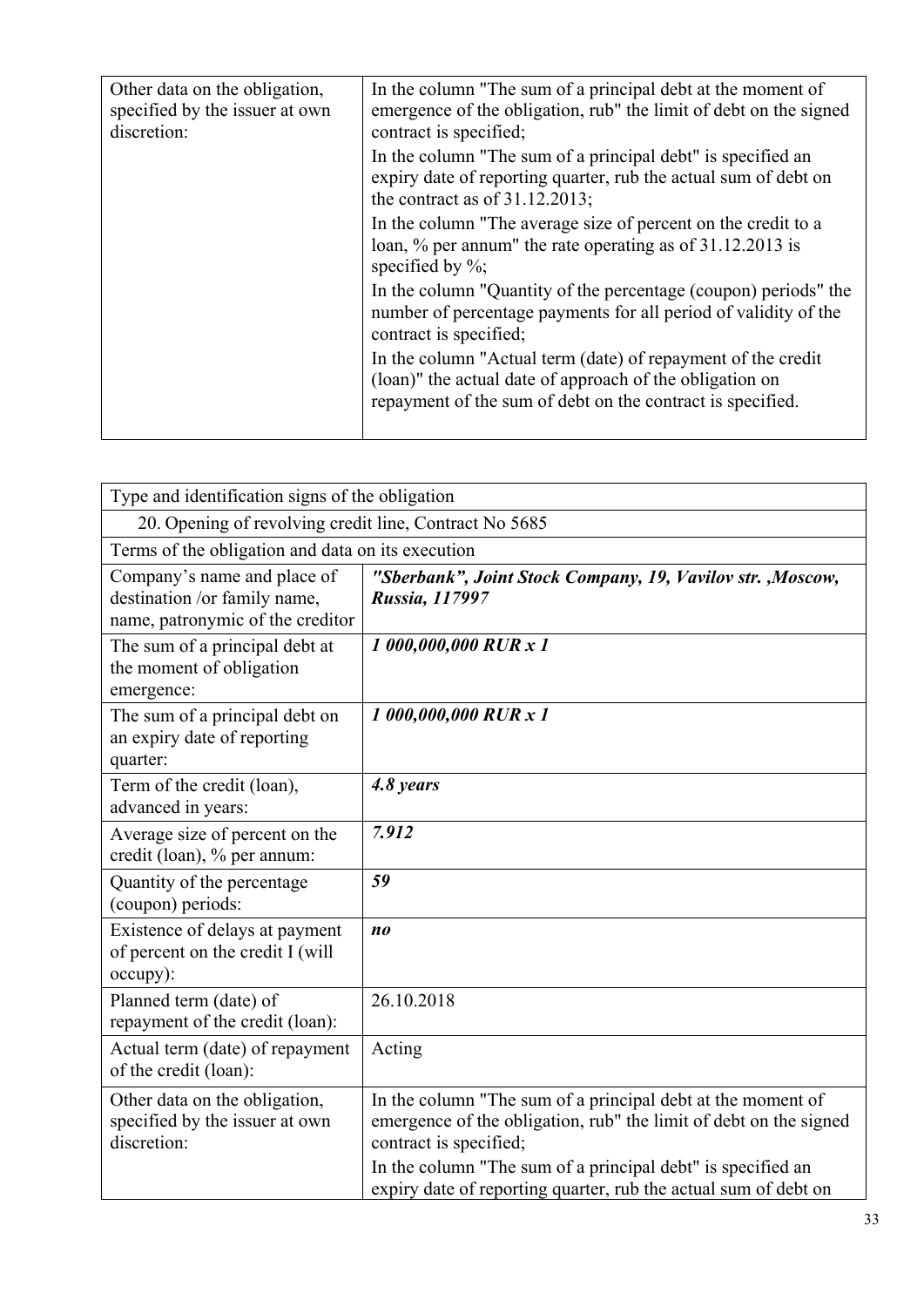| the contract as of $31.12.2013$ ;                                                                                                                                                      |
|----------------------------------------------------------------------------------------------------------------------------------------------------------------------------------------|
| In the column "The average size of percent on the credit to a<br>loan, % per annum" the rate operating as of 31.12.2013 is<br>specified by $\%$ ;                                      |
| In the column "Quantity of the percentage (coupon) periods" the<br>number of percentage payments for all period of validity of the<br>contract is specified;                           |
| In the column "Actual term (date) of repayment of the credit<br>(loan)" the actual date of approach of the obligation on<br>repayment of the sum of debt on the contract is specified. |
|                                                                                                                                                                                        |

| Type and identification signs of the obligation                                                 |                                                                                                                                                                                                                                                                                                                                   |  |
|-------------------------------------------------------------------------------------------------|-----------------------------------------------------------------------------------------------------------------------------------------------------------------------------------------------------------------------------------------------------------------------------------------------------------------------------------|--|
| 21. Opening of revolving credit line, Contract No 5687                                          |                                                                                                                                                                                                                                                                                                                                   |  |
| Terms of the obligation and data on its execution                                               |                                                                                                                                                                                                                                                                                                                                   |  |
| Company's name and place of<br>destination /or family name,<br>name, patronymic of the creditor | "Sberbank, Joint Stock Company, 19, Vavilov str., Moscow,<br><b>Russia, 117997</b>                                                                                                                                                                                                                                                |  |
| The sum of a principal debt at<br>the moment of obligation<br>emergence:                        | 800,000,000 RUR x 1                                                                                                                                                                                                                                                                                                               |  |
| The sum of a principal debt on<br>an expiry date of reporting<br>quarter:                       | 800,000,000 RUR x 1                                                                                                                                                                                                                                                                                                               |  |
| Term of the credit (loan),<br>advanced in years:                                                | 4.8 years                                                                                                                                                                                                                                                                                                                         |  |
| Average size of percent on the<br>credit (loan), % per annum:                                   | 7.912                                                                                                                                                                                                                                                                                                                             |  |
| Quantity of the percentage<br>(coupon) periods:                                                 | 59                                                                                                                                                                                                                                                                                                                                |  |
| Existence of delays at payment<br>of percent on the credit I (will<br>occupy):                  | $n_{0}$                                                                                                                                                                                                                                                                                                                           |  |
| Planned term (date) of<br>repayment of the credit (loan):                                       | 26.10.2018                                                                                                                                                                                                                                                                                                                        |  |
| Actual term (date) of repayment<br>of the credit (loan):                                        | Acting                                                                                                                                                                                                                                                                                                                            |  |
| Other data on the obligation,<br>specified by the issuer at own<br>discretion:                  | In the column "The sum of a principal debt at the moment of<br>emergence of the obligation, rub" the limit of debt on the signed<br>contract is specified;<br>In the column "The sum of a principal debt" is specified an<br>expiry date of reporting quarter, rub the actual sum of debt on<br>the contract as of $31.12.2013$ ; |  |
|                                                                                                 | In the column "The average size of percent on the credit to a<br>loan, % per annum" the rate operating as of 31.12.2013 is<br>specified by $\%$ ;<br>In the column "Quantity of the percentage (coupon) periods" the                                                                                                              |  |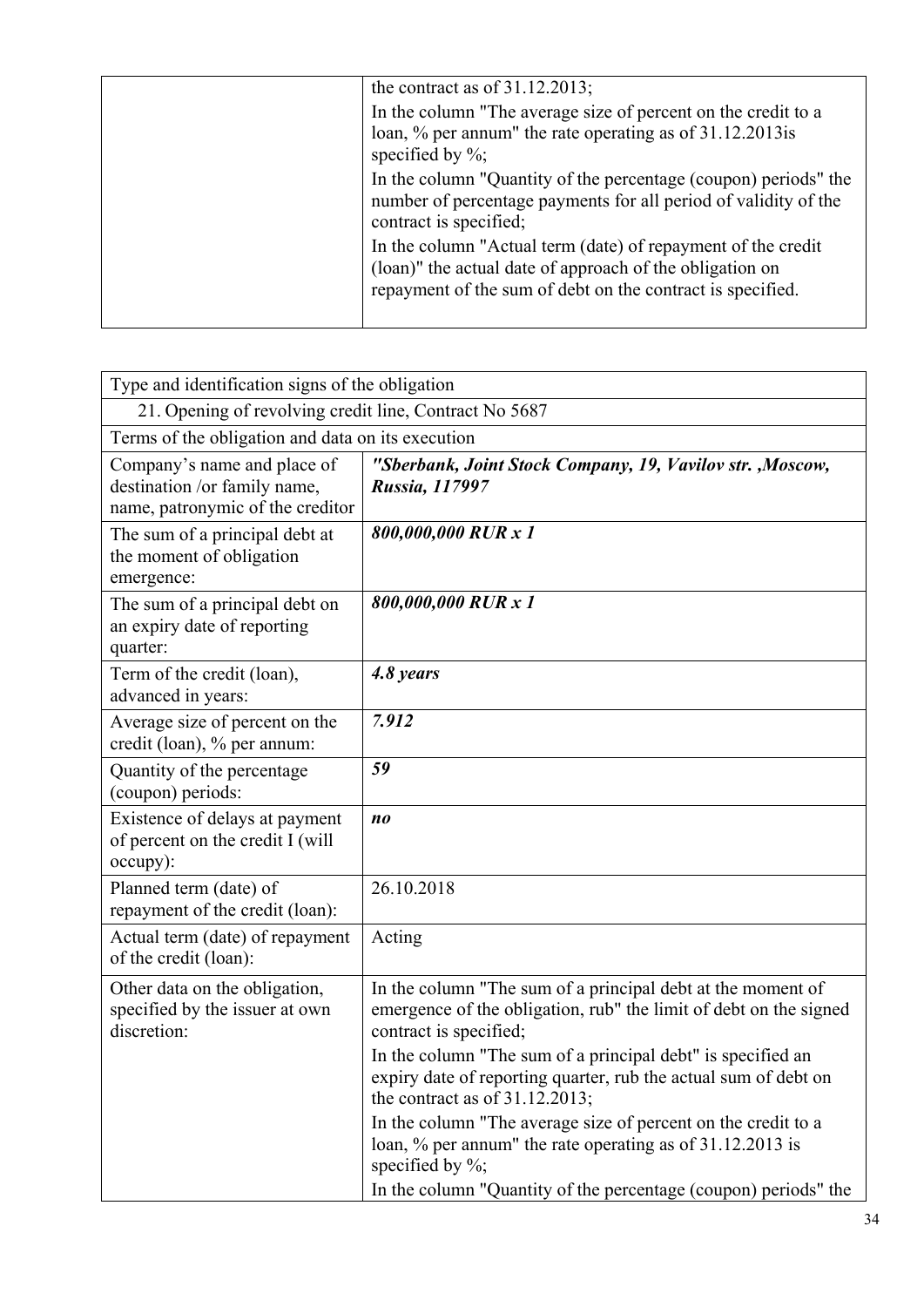| number of percentage payments for all period of validity of the<br>contract is specified;                                                                                              |
|----------------------------------------------------------------------------------------------------------------------------------------------------------------------------------------|
| In the column "Actual term (date) of repayment of the credit<br>(loan)" the actual date of approach of the obligation on<br>repayment of the sum of debt on the contract is specified. |

|                                                                                                 | Type and identification signs of the obligation                                                                                                                                        |  |  |
|-------------------------------------------------------------------------------------------------|----------------------------------------------------------------------------------------------------------------------------------------------------------------------------------------|--|--|
| 22. Opening of revolving credit line, Contract No 5689                                          |                                                                                                                                                                                        |  |  |
| Terms of the obligation and data on its execution                                               |                                                                                                                                                                                        |  |  |
| Company's name and place of<br>destination /or family name,<br>name, patronymic of the creditor | "Sberbank", Joint Stock Company, 19, Vavilov str., Moscow,<br>Russia, 117997                                                                                                           |  |  |
| The sum of a principal debt at<br>the moment of obligation<br>emergence:                        | 700,000,000 RUR x 1                                                                                                                                                                    |  |  |
| The sum of a principal debt on<br>an expiry date of reporting<br>quarter:                       | 700,000,000 RUR x 1                                                                                                                                                                    |  |  |
| Term of the credit (loan),<br>advanced in years:                                                | 4.8 years                                                                                                                                                                              |  |  |
| Average size of percent on the<br>credit (loan), % per annum:                                   | 7.912                                                                                                                                                                                  |  |  |
| Quantity of the percentage<br>(coupon) periods:                                                 | 59                                                                                                                                                                                     |  |  |
| Existence of delays at payment<br>of percent on the credit I (will<br>occupy):                  | n <sub>0</sub>                                                                                                                                                                         |  |  |
| Planned term (date) of<br>repayment of the credit (loan):                                       | 26.10.2018                                                                                                                                                                             |  |  |
| Actual term (date) of repayment<br>of the credit (loan):                                        | Acting                                                                                                                                                                                 |  |  |
| Other data on the obligation,<br>specified by the issuer at own<br>discretion:                  | In the column "The sum of a principal debt at the moment of<br>emergence of the obligation, rub" the limit of debt on the signed<br>contract is specified;                             |  |  |
|                                                                                                 | In the column "The sum of a principal debt" is specified an<br>expiry date of reporting quarter, rub the actual sum of debt on<br>the contract as of $31.12.2013$ ;                    |  |  |
|                                                                                                 | In the column "The average size of percent on the credit to a<br>loan, % per annum" the rate operating as of 31.12.2013 is<br>specified by $\%$ ;                                      |  |  |
|                                                                                                 | In the column "Quantity of the percentage (coupon) periods" the<br>number of percentage payments for all period of validity of the<br>contract is specified;                           |  |  |
|                                                                                                 | In the column "Actual term (date) of repayment of the credit<br>(loan)" the actual date of approach of the obligation on<br>repayment of the sum of debt on the contract is specified. |  |  |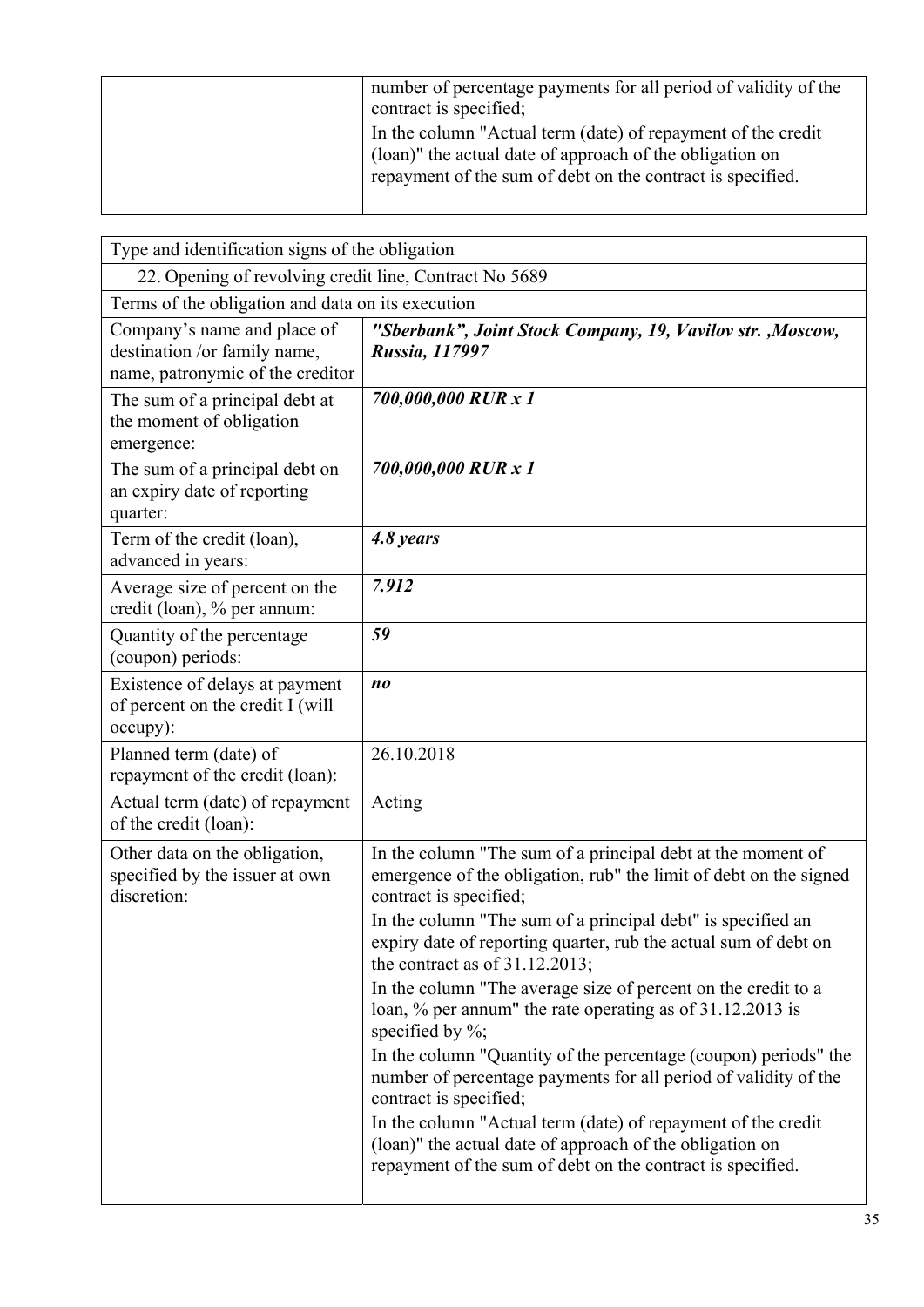| Type and identification signs of the obligation                                                 |                                                                                                                                                                                        |  |
|-------------------------------------------------------------------------------------------------|----------------------------------------------------------------------------------------------------------------------------------------------------------------------------------------|--|
| 23. Opening of revolving credit line, Contract No 5691                                          |                                                                                                                                                                                        |  |
| Terms of the obligation and data on its execution                                               |                                                                                                                                                                                        |  |
| Company's name and place of<br>destination /or family name,<br>name, patronymic of the creditor | "Sberbank", Joint Stock Company, 19, Vavilov str., Moscow,<br>Russia, 117997                                                                                                           |  |
| The sum of a principal debt at<br>the moment of obligation<br>emergence:                        | 500,000,000 RUR x 1                                                                                                                                                                    |  |
| The sum of a principal debt on<br>an expiry date of reporting<br>quarter:                       | 500,000,000 RUR x 1                                                                                                                                                                    |  |
| Term of the credit (loan),<br>advanced in years:                                                | 4,8 years                                                                                                                                                                              |  |
| Average size of percent on the<br>credit (loan), % per annum:                                   | 7.912(3)                                                                                                                                                                               |  |
| Quantity of the percentage<br>(coupon) periods:                                                 | 59                                                                                                                                                                                     |  |
| Existence of delays at payment<br>of percent on the credit I (will<br>occupy):                  | $N_{0}$                                                                                                                                                                                |  |
| Planned term (date) of<br>repayment of the credit (loan):                                       | 26.10.2018                                                                                                                                                                             |  |
| Actual term (date) of repayment<br>of the credit (loan):                                        | Acting                                                                                                                                                                                 |  |
| Other data on the obligation,<br>specified by the issuer at own<br>discretion:                  | In the column "The sum of a principal debt at the moment of<br>emergence of the obligation, rub" the limit of debt on the signed<br>contract is specified;                             |  |
|                                                                                                 | In the column "The sum of a principal debt" is specified an<br>expiry date of reporting quarter, rub the actual sum of debt on<br>the contract as of $31.12.2013$ ;                    |  |
|                                                                                                 | In the column "The average size of percent on the credit to a<br>loan, % per annum" the rate operating as of 31.12.2013 is<br>specified by $\%$ ;                                      |  |
|                                                                                                 | In the column "Quantity of the percentage (coupon) periods" the<br>number of percentage payments for all period of validity of the<br>contract is specified;                           |  |
|                                                                                                 | In the column "Actual term (date) of repayment of the credit<br>(loan)" the actual date of approach of the obligation on<br>repayment of the sum of debt on the contract is specified. |  |

# **2.3.3. Issuer's liabilities for collateral pledged to third parties**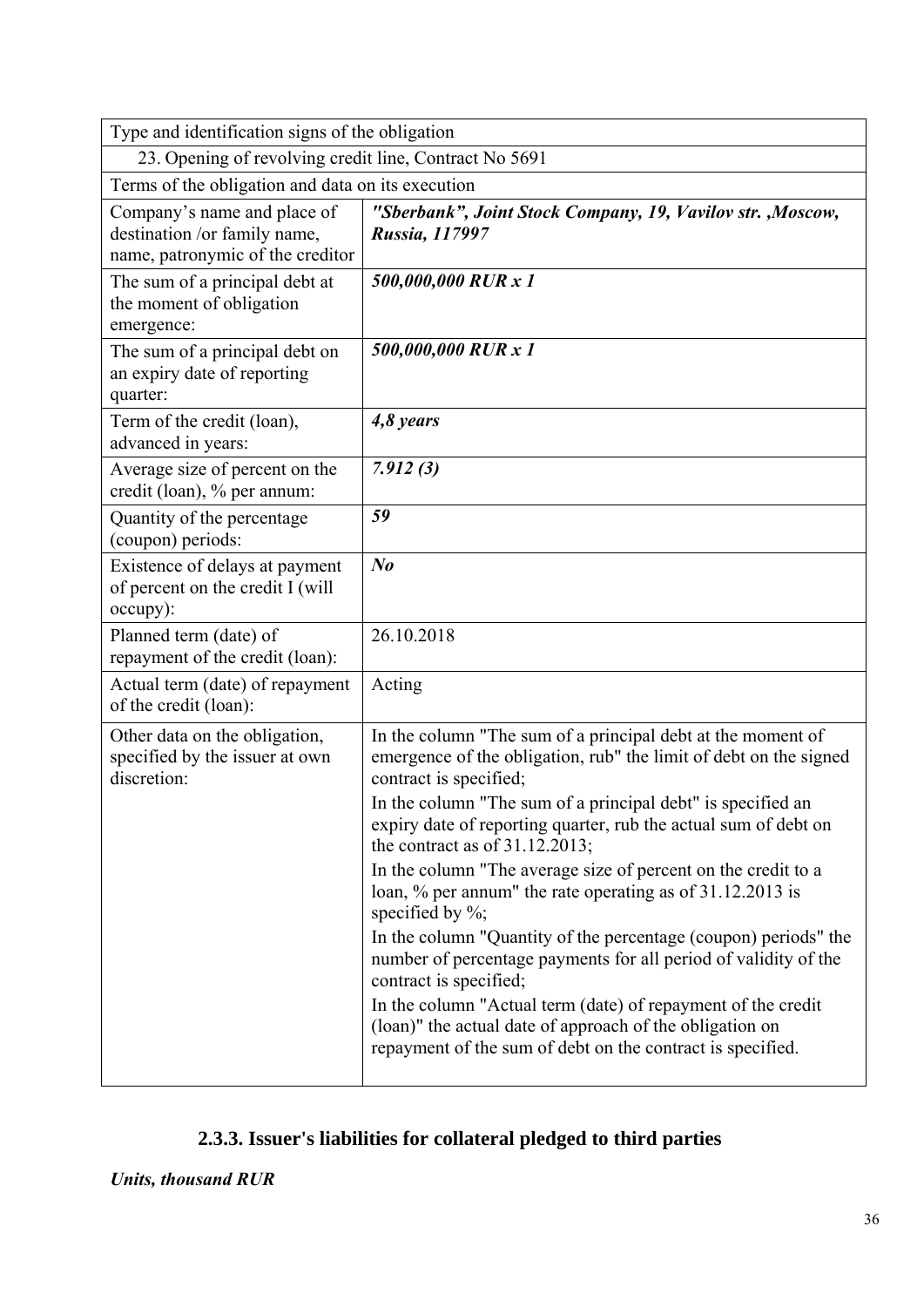| Name of item                                                                            | $2013, 9$ months |
|-----------------------------------------------------------------------------------------|------------------|
| Total amount of obligation of the Issuer from the providing, given to them              | 6,832            |
| Total amount of obligation of the third parties on which the Issuer provided taking   0 |                  |
| into account limited liability of the Issuer according to such obligation of the third  |                  |
| party, defined proceeding from conditions of providing and the actual rest of debt      |                  |
| on the obligation of the third party                                                    |                  |
| Including in the form of pledge or the guarantee                                        |                  |

Obligations of the issuer from the providing provided from start date of the current fiscal year and to an expiry date of reporting quarter to the third parties, including in the form of pledge or the guarantee, components not less than 5 percent from balance cost of assets of the issuer on an expiry date of the last complete reporting period previous providing of providing: *the specified obligations in this reporting period didn't arise.* 

# **2.3.4. Other liabilities of the Issuer**

*The Issuer does not have other liabilities not recognized on its balance sheet which can substantially affect its financial standing, liquidity, financing sources and conditions of their use, business performance and expenses* 

## **2.4. Risks involved in acquiring of issuable securities to be placed (placed)**

The Issuer's risk management strategy:

Acquiring issuable securities by the Issuer involves certain risks that may result in incurring damages by their holders related to loss of income or invested funds as well as to loss exceeding investment amounts.

This subsection contains information on risk factors related to acquiring issuable securities by the Issuer. The list of factors presented is not limiting and only reflects Issuer's own opinion and judgments.

The Issuer considers risk management as one of the crucial elements of strategic management and internal control. The Issuer's risk management policy covers both possible adverse events (threats) and favorable events (opportunities). The Issuer constantly identifies, assesses and controls threats and opportunities, adjusts its activities as to minimize possibility and consequences of potential threats and to realize opportunities, and informs shareholders and other concerned persons of such factors.

The Issuer's risk management policy is aimed not at risk elimination but at increasing possibility of achieving strategic goals and reducing possibility of occurrence and extent of possible loss. For these purposes the Issuer establishes acceptable risk levels for each category of material risks.

The Issuer's risk management policy accounts for correlation between risks of different categories. To assess their joint impact on its activities the Issuer applies a unified approach to assessment of finance, operational and other risks.

Within the framework of the risk management policy the Issuer considers not only shareholders' interests but also possible effect of its activities on other concerned persons.

Main tasks of the Issuer's risk management policy are:

ensuring compliance with the requirements of due corporate governance practices requiring the Issuer to pay special attention to risk tracking, monitoring and management and due disclosure of information on such issues;

preventing situations threatening Company's strategic goals and ensuring relevant protection measures;

ensuring coordination and integration of risk management processes relating to different aspects of business activities with the purpose of general improvement of Company management effectiveness;

ensuring use of new opportunities for increasing value of Issuer's assets and profitability in the longterm.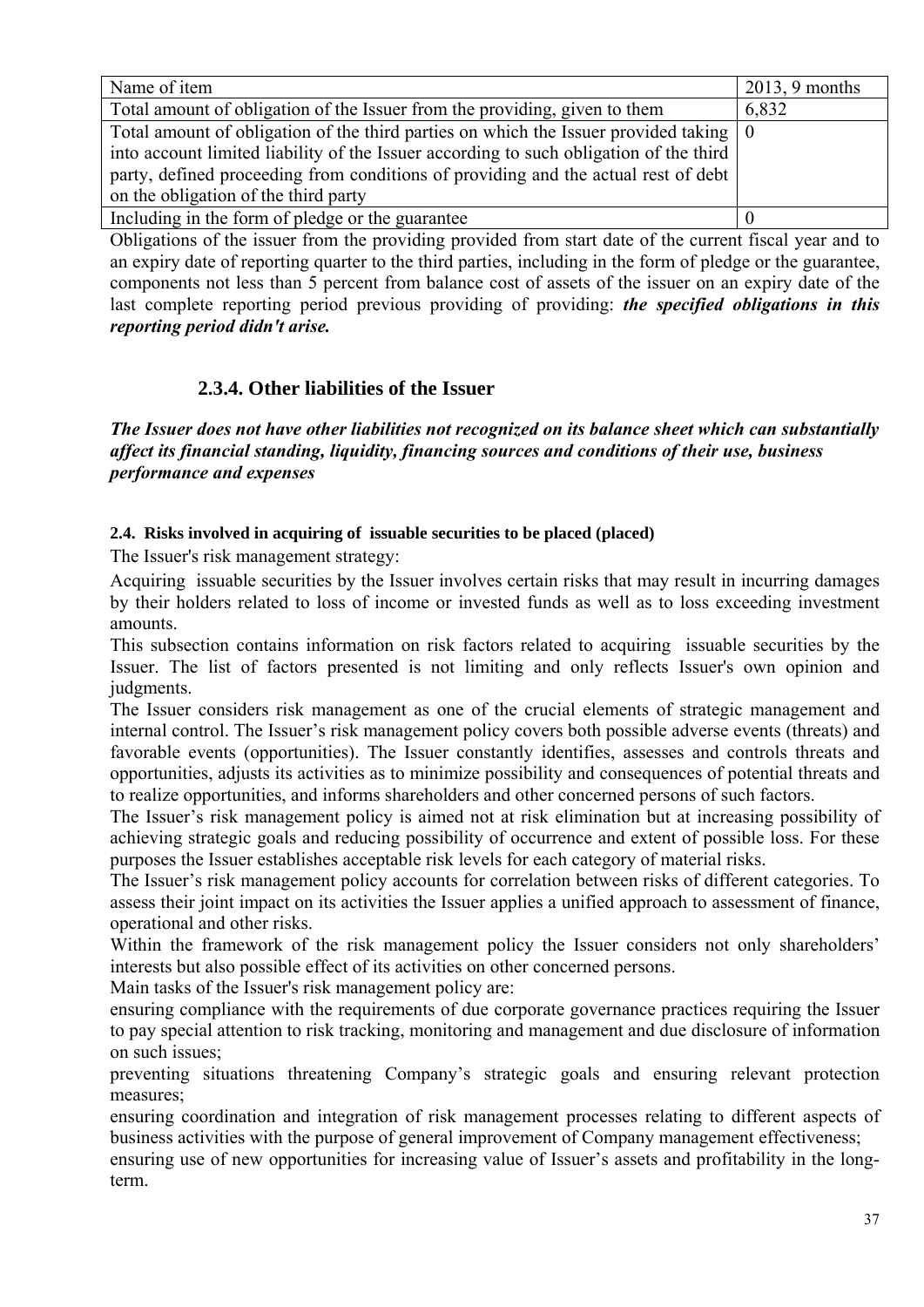The Issuer will use the best efforts to minimize the effect of adverse changes in case of their occurrence.

The Issuer's risk management system is interlinked with the process of strategic and operational planning as well as with the budgeting procedure and is used for making the most effective and economical decisions by the Issuer's management bodies.

The Risk Management Policy of IDGC of Volga, JSC approved by the resolution of the Company's Board of Directors (minutes No.20 dated June 18, 2010) is the procedural and institutional base for the Issuer's risk management system functioning. This document sets the key principles for organization, implementation and control of risk management processes at IDGC of Volga, JSC. The Policy provides for the top-priority actions to be taken for the purpose of establishing the risk management system.

An analysis of the most essential risks that may affect the Issuer's activities is presented below in paragraphs  $2.4.1 - 2.4.5$ . In case that one or several of them occur the Issuer will take all possible measures to minimize adverse effects of their occurrence. To neutralize a part of risks the Issuer will take a range of protective actions. A plan of possible measures to be taken by the Issuer in case of occurrence of one or another risk is also developed.

However, it should be noted that the Issuer leaves open the possibility of existence of other risks including those that the Company is not aware of at the moment or considers insignificant. Previous elaborating adequate measures for response to such risks is embarrassed by the uncertainty of situation development and the scope of actions taken will rather depend on specifics of the conditions created in each particular case. Along with this the Issuer cannot guarantee that actions aimed at overcoming of such adverse changes occurred will be sufficient to remedy the situation as the factors described may fall outside its control.

# **2.4.1. Industry Risks**

*No changes observed in the content of information of the present itrem in the reporting quarter* 

# **2.4.2. Country and Regional Risks**

*No changes observed in the content of information of the present itrem in the reporting quarter* 

### **2.4.3. Financial risks**

#### *Inflation risk*

Recently the status of the Russian economy is characterized by moderate rates of inflation. The table below provides data on inflation indices for the period from December 31, 2009 until December 31, 2013.

| <b>Period</b> | Inflation for the period* |  |
|---------------|---------------------------|--|
| 2013          | $6.5\%$                   |  |
| 2012          | $6.6\%$                   |  |
| 2011          | 6.1%                      |  |
| 2010          | 8.8%                      |  |
| 2009          | 8.8%                      |  |

*\* data of Federal Service of State Statistics of the Russian Federation (Rosstat)*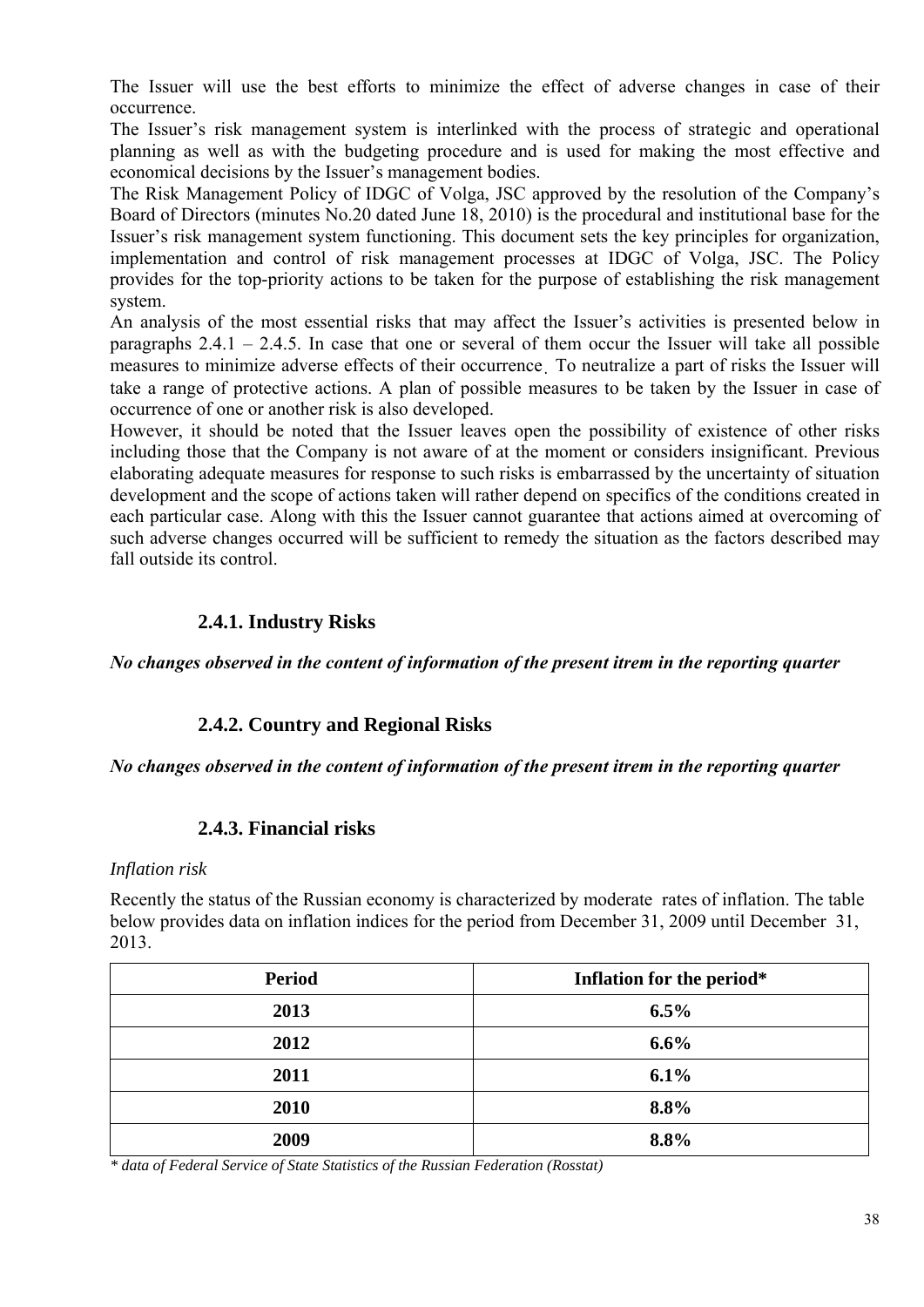Following the results of 2013 inflation makes 6.5 %. For 2012 the rate of inflation makes 6.6%.

Critical for the enterprises which are carrying out the production activity in the conditions of formation of fixed tariffs, on following financial waiting the rate of inflation exceeding 9.08% as according to Art. 269 of the Tax code of the Russian Federation "the limit size of the percent recognized as an expense, is accepted to an equal rate of refinancing of the Central bank, increased by 1,1 times. Achievement of such rate of inflation can negatively affect on the opportunity to carry out payments on valuable securities issued by the issuer, however the probability of such scenario in the real conditions is estimated as insignificant.

Considering declared intentions of the Government of the Russian Federation and the Central bank of the Russian Federation about carrying out an anti-inflationary policy, by an assessment of the issuers probability of inflation growth in Russia in the specified limits in average-time prospect is low.

In the specified situation probability of non-execution by the issuer of obligations under securities in real monetary value is low.

Susceptibility of indicators of financial statements of the issuer prepared on the Russian standards of accounting, to influence of the specified financial risks.

The following indicators of financial statements are most subject to change in result of influence of the specified financial risks:

accounts receivable – increased turnover time;

accounts payable – increased turnover time;

monetary funds – less free monetary funds;

net profit– reduction;

percent to payment - increase in cost of service of the borrowed funds.

These risks may be mitigated using the following methods:

-elaboration of a single development strategy for various fields of finance activity in the Company; -establishment of proper loan policy of the Company; raising credit resources to eliminate cash deficiency;

-establishment of budget policy and efficient performance of income and expenses plan; -optimization of financial flows through strengthening of financial discipline;

-financial performance analysis in order to develop proposals for increasing profitability and

improving efficiency, saving financial resources and increasing financial stability of the Company;

-optimization of costs management through reduction of expenses;

-efficient monitoring of accounts receivable and accounts payable;

-claims work with past-due accounts receivable;

-maintenance of corporate supervision over finance and economic activity of the Issuer.

# **2.4.4. Legal risks**

*No changes observed in the content of information of the present itrem in the reporting quarter .* 

# **2.4.5. Risks associated with the Issuer's business activity**

*No changes observed in the content of information of the present itrem in the reporting quarter .* 

# **III. Detailed information about the Issuer**

**3.1. History of establishment and development of the Issuer**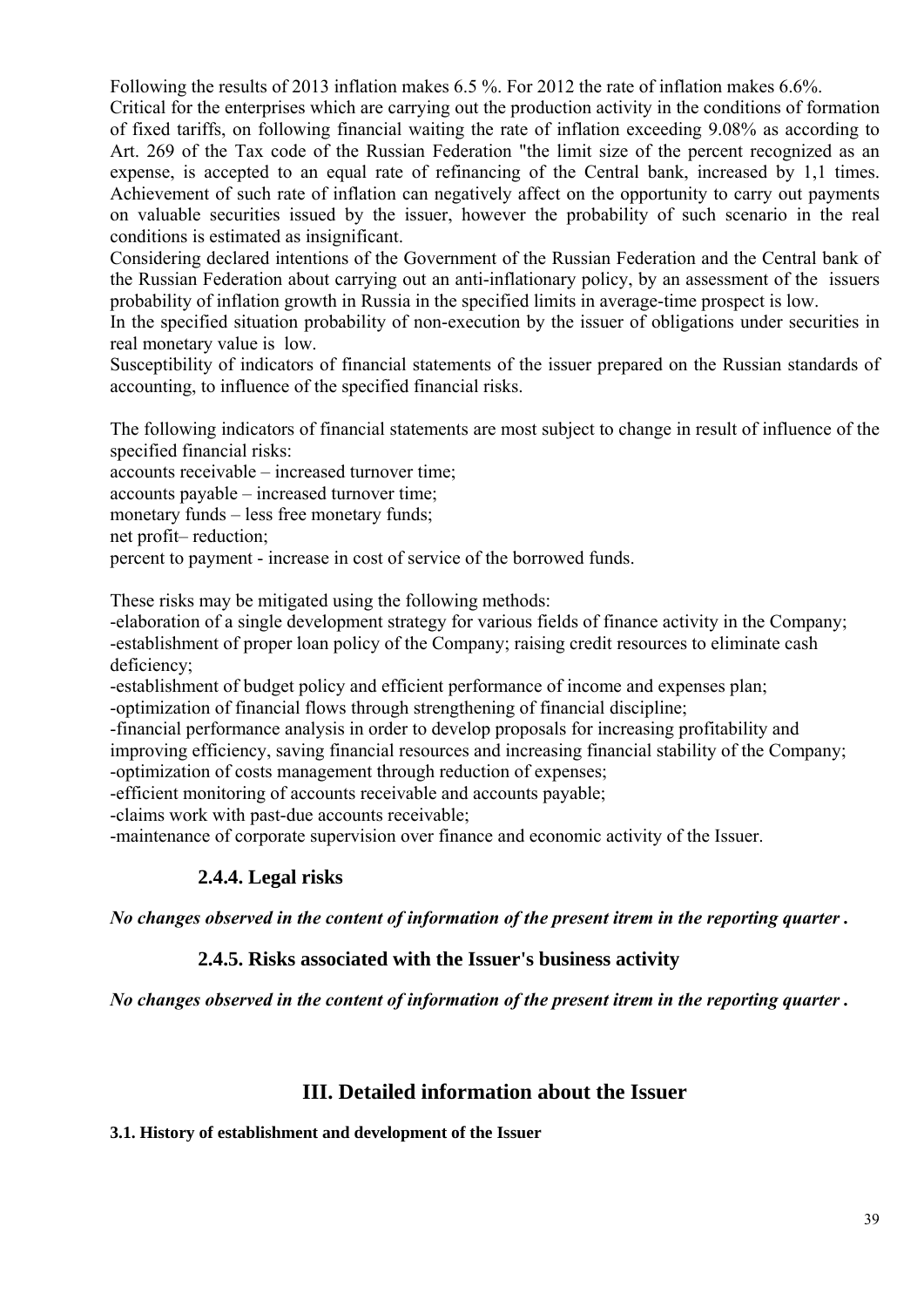# **3.1.1. Information on the Issuer's business name**

The Issuer's full business name: *"Interregional Distribution Grid Company of Volga", Joint-Stock Company* 

The date of Introduction of full business company name – *29.06.2007* 

The Issuer's abbreviated business name: *IDGC of Volga, JSC* 

## *Full or abbreviated business name of the Issuer (name if non-commercial organization) is similar to a name of other legal person*

Names of such legal persons:

1. "Interregional Distribution Grid Company of Center", Joint-Stock Company (IDGC of Center, JSC);

2. "Interregional Distribution Grid Company of North Caucasus", Joint-Stock Company (IDGC of North Caucasus, JSC);

3. "Interregional Distribution Grid Company of Northwest", Joint-Stock Company (IDGC of Northwest, JSC);

4. "Interregional Distribution Grid Company of Ural", Joint-Stock Company (IDGC of Ural, JSC);

5. "Interregional Distribution Grid Company of Siberia", Joint-Stock Company (IDGC of Siberia, JSC);

6. "Interregional Distribution Grid Company of South", Joint-Stock Company (IDGC of South, JSC); 7. "Interregional Distribution Grid Company of Center and Volga Region", Joint-Stock Company (IDGC of Center and Volga Region, JSC).

Notes necessary to avoid confusing the mentioned names:

To avoid confusion the Issuer's name with the names of above-mentioned interregional distribution grid companies, the Issuer advises focusing on geographical part of full and abbreviated names of such companies.

All previous names of the Issuer over its history

*The Issuer did not change its name over its history* 

# **3.1.2. Information on State Registration of the Issuer**

Primary state registration number: *1076450006280* 

Registration date: *June 29, 2007* 

Name of registering authority: *Interdistrict Tax Office of the Federal Tax Service of the Russian Federation No. 8 for the Saratov Region* 

# **3.1.3. Information on Establishment and Development of the Issuer**

No changes observed in the information of the above item during the reporting period

# **3.1.4. Contact details**

Issuer's place of location: *42/44, Pervomayskaya Str., Saratov, 410031, the Russian Federation*  Location of permanent executive body of the Issuer: *42/44, Pervomayskaya Str., Saratov, 410031, the Russian Federation*  Mailing address: *42/44, Pervomayskaya Str., Saratov, 410031, the Russian Federation*  Telephone: *(8452) 30-26-59*  Fax: *(8452) 28-53-70, 28-54-10*  E-mail: *office@mrsk-volgi.ru*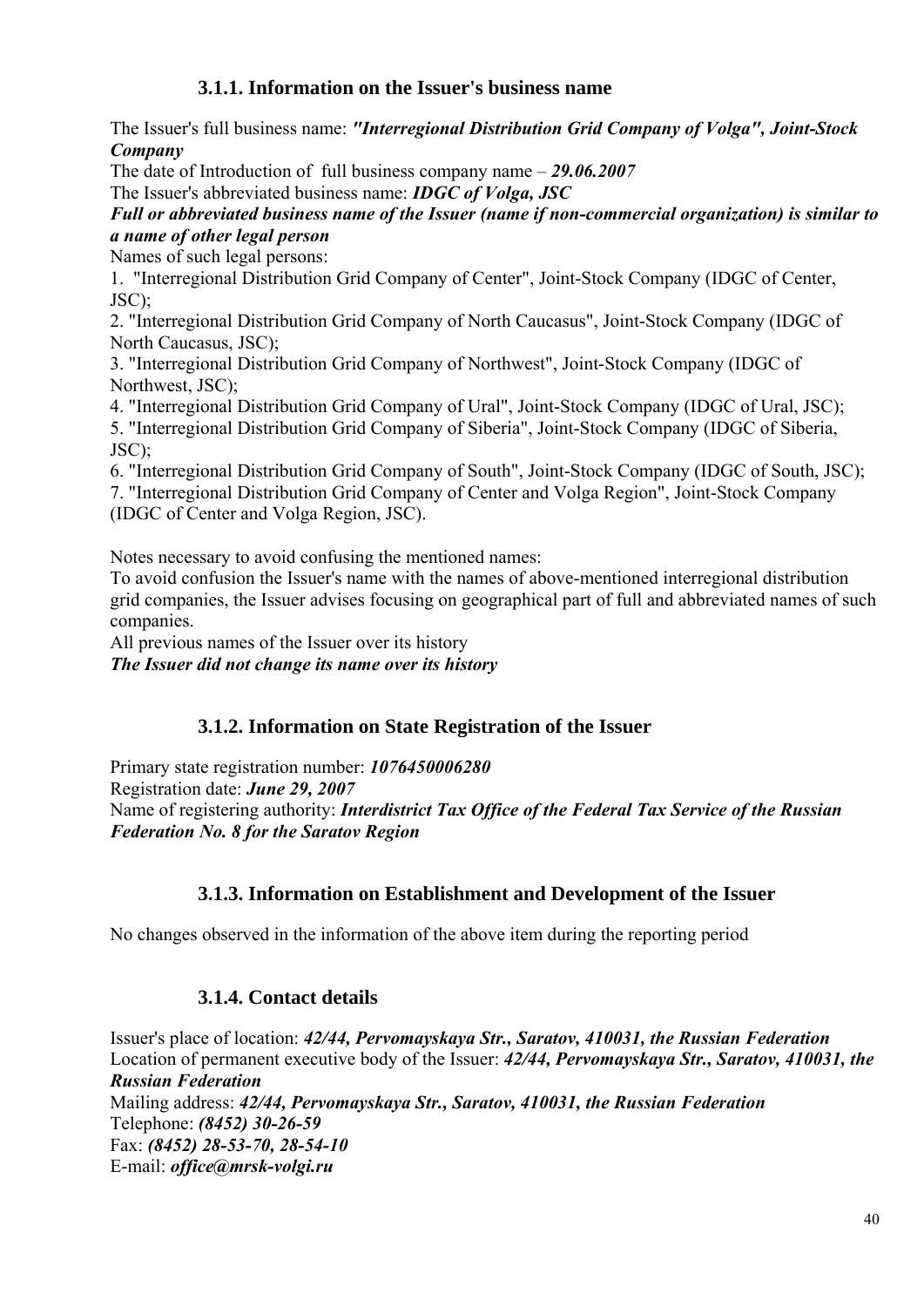Web-page (web-pages) providing information on the Issuer and the securities issued and/or to be issued by the Issuer www.mrsk-volgi.ru*,* www.e-disclosure.ru/portal/company.aspx?id=12131

Information on a special business unit of the Issuer for cooperation with shareholders and investors of the Issuer: *Department for Corporate Governance and Cooperation with Shareholders*  Location of the unit: *42/44, Pervomayskaya Str., Saratov, 410031, the Russian Federation*  Telephone: *(8452) 30-24-89*  Fax: *(8452) 28-34-82*  E-mail: *yg.burceva@mrsk-volgi.ru*  Web-page: *not available.* 

# **3.1.5. Taxpayer Identification Number**

*6450925977* 

### **3.1.6. Branches and Representative Offices of the Issuer**

No changes observed in the information about branches and representation offices during the reporting period

### **3.2. Issuer's Core Business Activity**

## **3.2.1. Issuer's Industry**

Issuer's Core Business Activity according to OKVED: 40.10.2

| OKVED codes |
|-------------|
| 40.10.3     |
| 40.10.5     |
| 64.20.11    |
| 74.14       |
| 74.15.2     |
| 55.51       |
| 60.24.1     |
| 60.24.2     |
| 70.2        |

# **3.2.2. Issuer's Core Business Activity**

Information is not given in the report for Quarter 4.

### **3.2.3. Materials, Goods (Raw Material) and Suppliers of the Issuer**

Information is not given in the report for Quarter 4.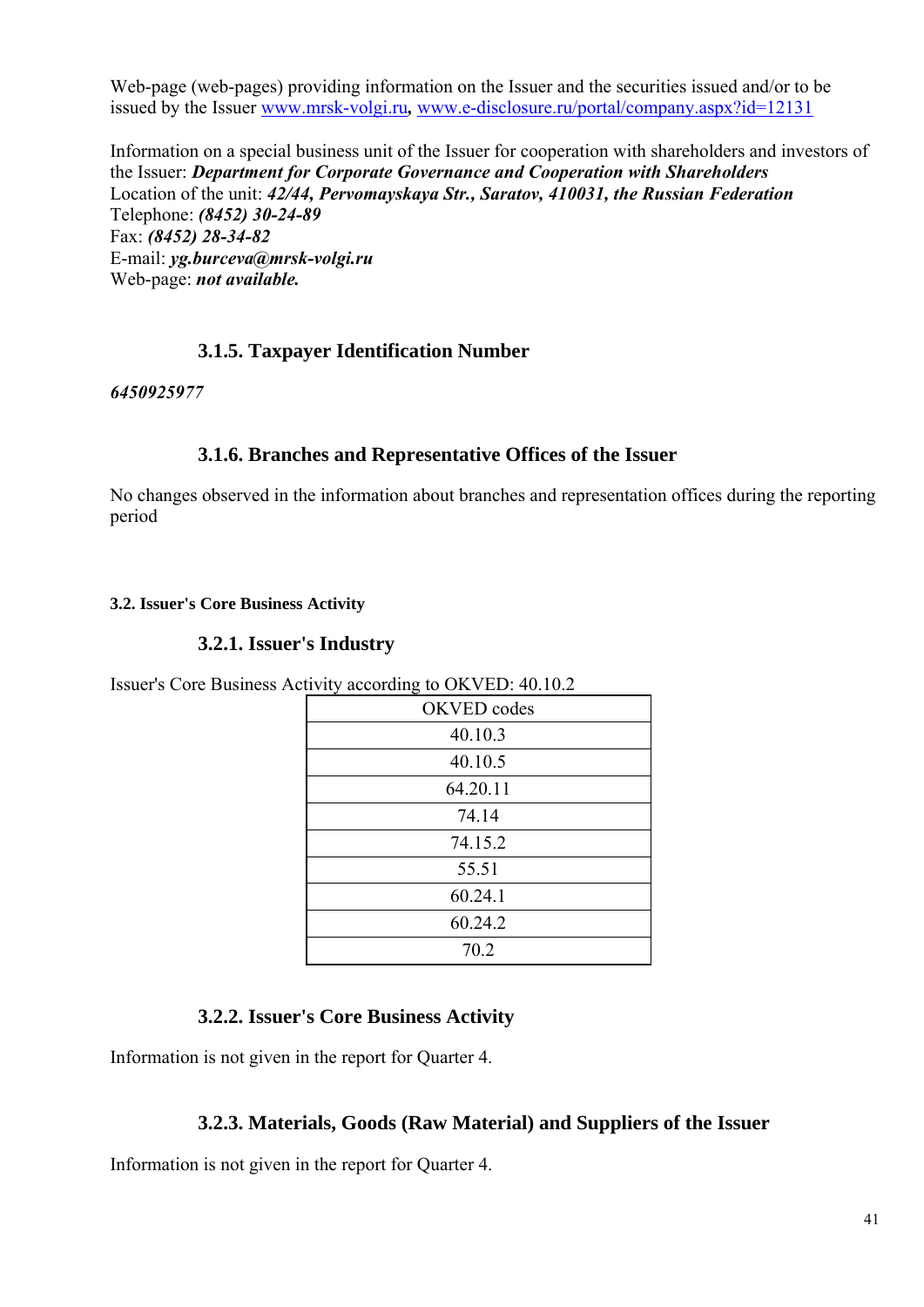# **3.2.4. Markets for the Issuer's Goods (Works, Services)**

No changes concenrning the present item in the reporting quarter were observed

## **3.2.5. Information on licenses held by the Issuer**

#### *No changes in the information of the present item in the reporting quarter were observed*

# **3.2.6. Additional requirements to the issuers being joint-stock investment funds, the insurance or credit companies, mortgage agents**

The Issuer is not joint-stock investment funds, insurance or credit companies, mortgage agents

# **3.2.7. Additional requirements to the issuers which primary activity is mining**

Primary activity of the issuer isn't mining

## **3.2.8. Additional requirements to the Issuers which primary activity is rendering communication services**

Primary activity of the Issuer isn't communication services

#### **3.3. The Issuer's Outlook**

*No changes in the information of the present item in the reporting quarter were observed* 

### **3.4. The Issuer's participation in industrial, bank and financial groups, holdings, corporate groups and associations**

 *No changes in the information of the present item in the reporting quarter were observed* 

#### **3.5. Subsidiaries and affiliated business entities of the Issuer**

**3.5. Significant organizations controlled by the Issuer** 

# 1. Full company name: *Joint-Stock Company Social Sphere-M*

### **Short company name:** *Social Sphere-M, JSC*

Location: 50, Lenina St., Saransk, the Republic of Mordovia, Russian Federation.

INN (Taxpayer's Id. No.): *1326185581*

OGRN (Primary State Registration Number): *1021300973033*

Legal basis of the Issuer's control over the controlled company (acquisition of participation interest in the controlled company, entering into an agreement for property trust management, simple partnership agreement, agency agreement, shareholder's agreement, or any other agreement for exercising of rights certified by shares (participation interest) of the company controlled by the Issuer):

*Acquisition of participation interest in the company controlled by the Issuer.*

The attribute of the Issuer's control over the company that it controls: *pursuant to Art. 105 and 106 of the RF Civil Code the controlled company is deemed subsidiary and associate company of the Issuer.*

Type of control: *direct control*

Issuer's share in the charter capital of the controlled company: *100%* Share of ordinary shares held by the Issuer: *100%*

Controlled company's share in the charter capital of the Issuer: *0%* Share of Issuer's ordinary shares held by the controlled company: *0%* Core activities: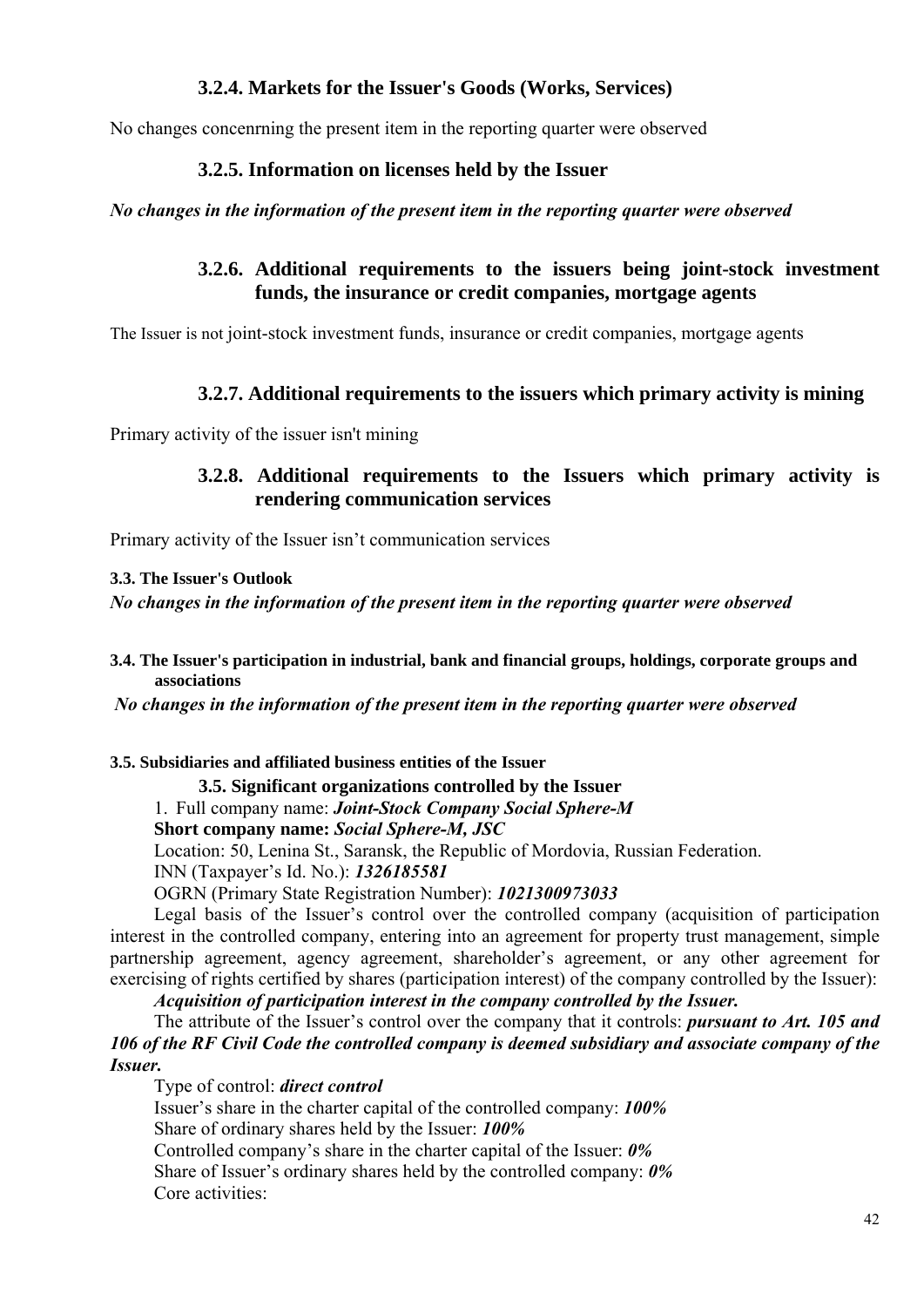Provision of health resort services, accommodation and food services, medical and preventive treatment services.

Non-core activities:

Members of Board of Directors (Supervisory Board) of the company:

**Board of Directors (Supervisory Board) is not established** 

Sole executive body of the Company

| Full name                     | Share in the charter capital<br>of the Issuer, $\%$ | Share of ordinary shares of the<br>Issuer, $\%$ |  |
|-------------------------------|-----------------------------------------------------|-------------------------------------------------|--|
| Alexey Valentinovich Bogachev |                                                     |                                                 |  |

Members of Collegial Executive Body of the company: **Collegial Executive Body is not established** 

### **2.** Full company name: *Joint-Stock Company Chuvashian Autotransport Company* **Short company name:** *ChAK, JSC*

Location: 21, Promyshlennaya Str., Novocheboksarsk, Chuvash Republic, Russian Federation. INN (Taxpayer's Id. No.): *2124021783*

OGRN (Primary State Registration Number): *1042124002117*

Legal basis of the Issuer's control over the controlled company (acquisition of participation interest in the controlled company, entering into an agreement for property trust management, simple partnership agreement, agency agreement, shareholder's agreement, or any other agreement for exercising of rights certified by shares (participation interest) of the company controlled by the Issuer):

### *Acquisition of participation interest in the company controlled by the Issuer.*

The attribute of the Issuer's control over the company that it controls: *pursuant to Art. 105 and 106 of the RF Civil Code the controlled company is deemed subsidiary and associate company of the Issuer.*

Type of control: *direct control*

Issuer's share in the charter capital of the controlled company: *100% minus 1 share* 

Share of ordinary shares held by the Issuer: *100%*

Controlled company's share in the charter capital of the Issuer: *0%*

Share of Issuer's ordinary shares held by the controlled company: *0%*

Core activities:

Provision of transport services, services on maintenance, service and repair of automobile transport

Renders transport services to Chuvashenergo, branch of IDGC of Volga, JSC:

Members of Board of Directors (Supervisory Board) of the company:

| Full name                              | Share in the charter capital<br>of the Issuer, % | Share of ordinary shares of the<br>Issuer, $\%$ |
|----------------------------------------|--------------------------------------------------|-------------------------------------------------|
| Dmitriy Lvovich Zaretsky<br>(Chairman) | 0.00052                                          | 0.00052                                         |
| Elena Petrovna Eremina                 |                                                  |                                                 |
| Irina Yurievna Puchkova                |                                                  |                                                 |
| Aleksey Yurievich Fedoseev             | 0                                                |                                                 |
| German Lyovich Shashurin               |                                                  |                                                 |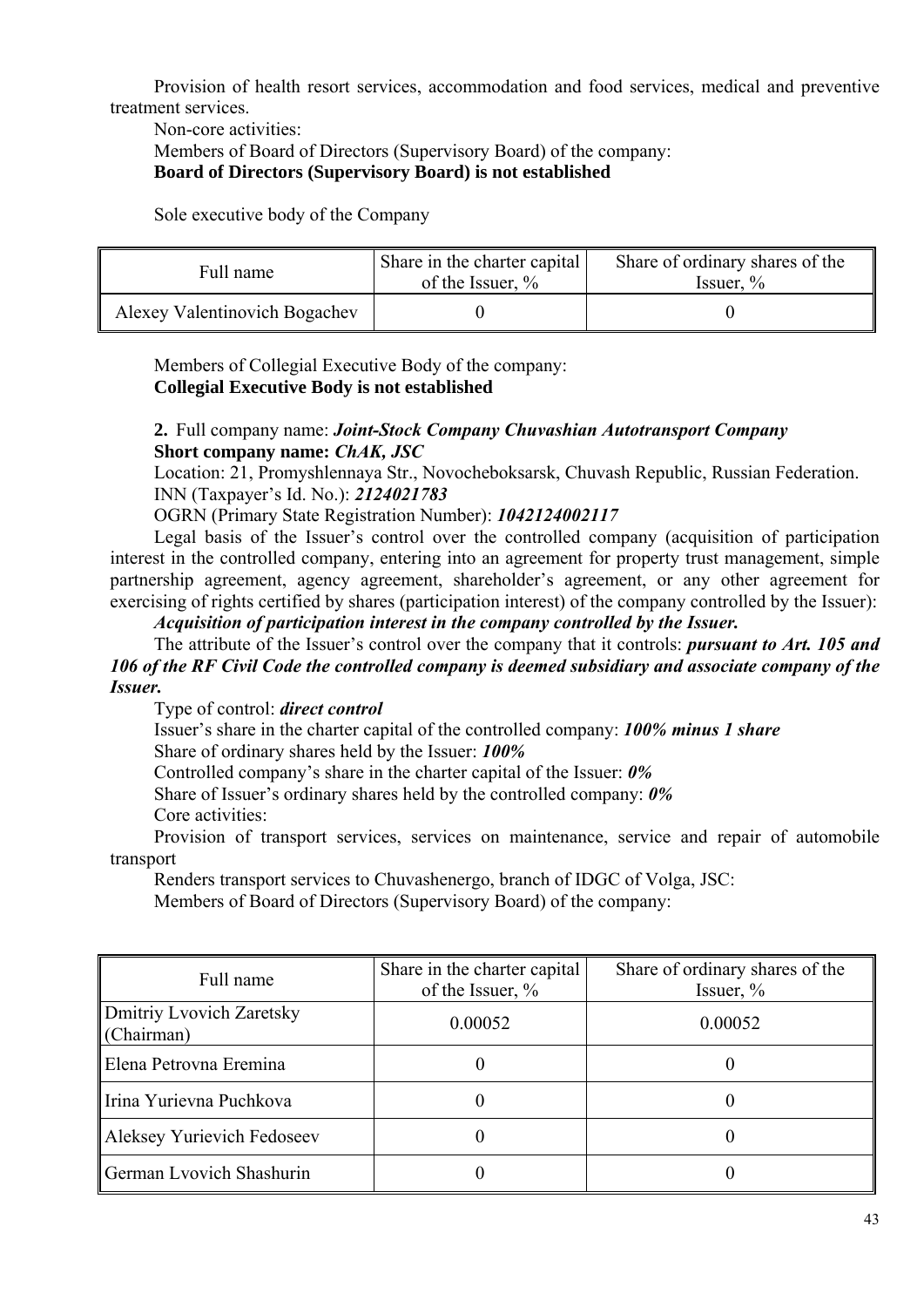### Sole executive body of the Company

| Full name                | Share in the charter capital<br>of the Issuer, $\%$ | Share of ordinary shares of the<br>Issuer, $\%$ |  |
|--------------------------|-----------------------------------------------------|-------------------------------------------------|--|
| German Lyovich Shashurin |                                                     |                                                 |  |

Members of Collegial Executive Body of the company: **Collegial Executive Body is not established** 

**3.** Full company name: *Joint-Stock Company Sanatorium-Preventorium Solnechnyi* **Short company name:** *Sanatorium-Preventorium Solnechnyi, JSC* Location: 58, Turbinnaya Str., Orenburg, Russian Federation.

INN (Taxpayer's Id. No.): *5611031844*

OGRN (Primary State Registration Number): *1045607457345*

Legal basis of the Issuer's control over the controlled company (acquisition of participation interest in the controlled company, entering into an agreement for property trust management, simple partnership agreement, agency agreement, shareholder's agreement, or any other agreement for exercising of rights certified by shares (participation interest) of the company controlled by the Issuer):

*Acquisition of participation interest in the company controlled by the Issuer.*

The attribute of the Issuer's control over the company that it controls: *pursuant to Art. 105 and 106 of the RF Civil Code the controlled company is deemed subsidiary and associate company of the Issuer.*

Type of control: *direct control*

Issuer's share in the charter capital of the controlled company: *100% minus 1 share*  Share of ordinary shares held by the Issuer: *100%*

Controlled company's share in the charter capital of the Issuer: *0%*

Share of Issuer's ordinary shares held by the controlled company: *0%*

Description of main kind of acitivty of the Society:

- rendering services of medical, sanatorium, sports and improving character.

Non-Core kind of activities

Members of Board of Directors (Supervisory Board) of the company:

| Full name                                  | Share in the charter capital<br>of the Issuer, % | Share of ordinary shares of the<br>Issuer, $\%$ |
|--------------------------------------------|--------------------------------------------------|-------------------------------------------------|
| Katelin, Sergey Gennagievich<br>(Chairman) | 0.0000003                                        | 0.0000003                                       |
| Avtonoshkina, Mariya<br>Aleksandrovna      | $\theta$                                         |                                                 |
| Kazhaev, Viktor Fedorovich                 |                                                  |                                                 |
| Nisiforov, Aleksey Viktorovich             |                                                  |                                                 |
| Shapiro, Ekaterina Grigorievna             |                                                  |                                                 |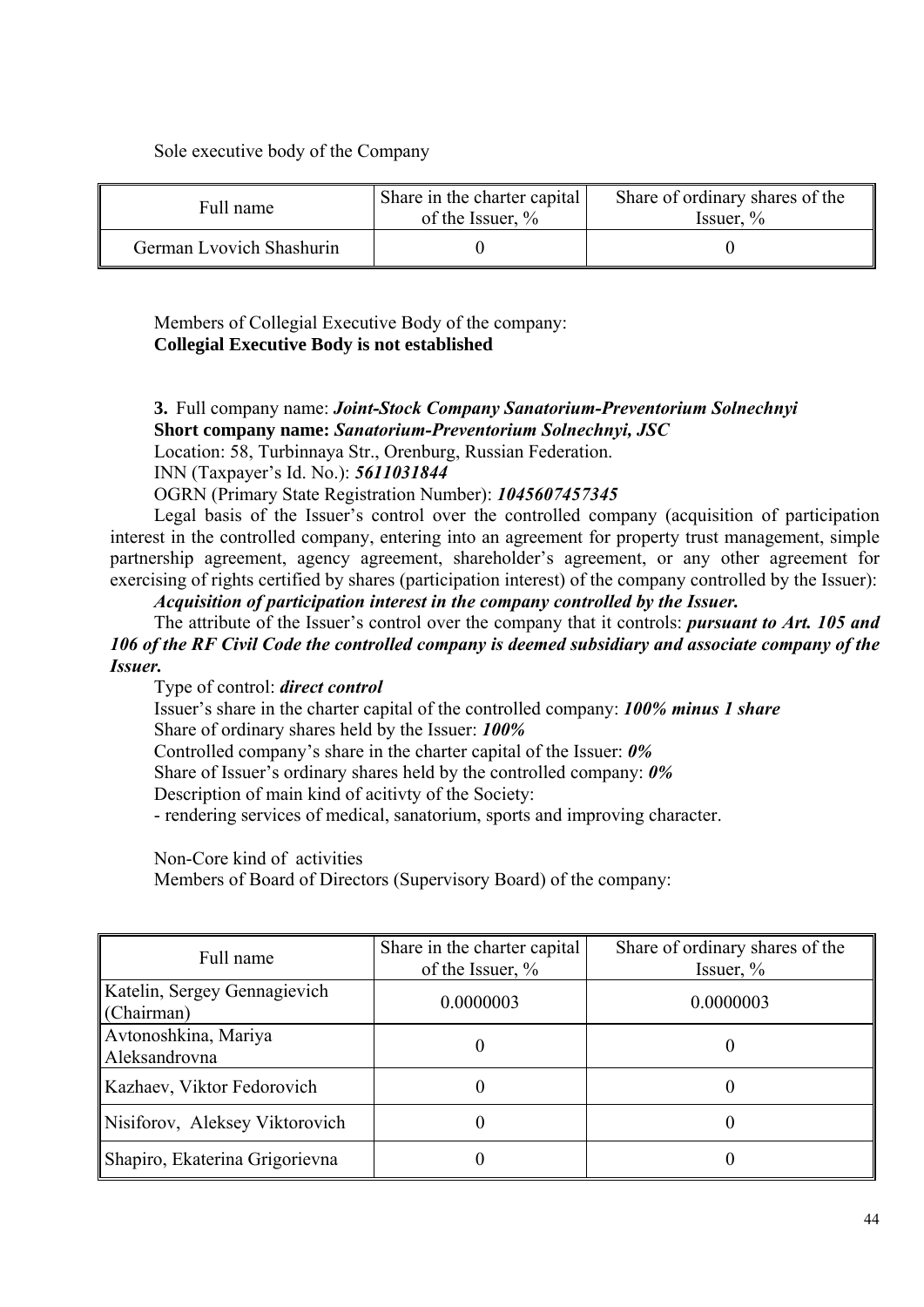Sole executive body of the Company

| Full name                            | Share in the charter capital<br>of the Issuer, $\%$ | Share of ordinary shares of the<br>Issuer, $\%$ |  |
|--------------------------------------|-----------------------------------------------------|-------------------------------------------------|--|
| Chigarkova, Evgeniya<br>Vladimirovna |                                                     |                                                 |  |

Members of Collegial Executive Body of the company: **Collegial Executive Body is not established** 

**4.** Full company name: *Joint-Stock Company Energoservice of Volga* **Short company name:** *Energoservice of Volga, JSC* Location: 149a, Moskovskaya Str., Saratov, Russian Federation, 410012. INN (Taxpayer's Id. No.): *6450945684*

OGRN (Primary State Registration Number): *1116450000061*

Legal basis of the Issuer's control over the controlled company (acquisition of participation interest in the controlled company, entering into an agreement for property trust management, simple partnership agreement, agency agreement, shareholder's agreement, or any other agreement for exercising of rights certified by shares (participation interest) of the company controlled by the Issuer):

*Acquisition of participation interest in the company controlled by the Issuer.*

The attribute of the Issuer's control over the company that it controls: *pursuant to Art. 105 and 106 of the RF Civil Code the controlled company is deemed subsidiary and associate company of the Issuer.*

Type of control: *direct control* Issuer's share in the charter capital of the controlled company: *100%*  Share of ordinary shares held by the Issuer: *100%* Controlled company's share in the charter capital of the Issuer: *0%* Share of Issuer's ordinary shares held by the controlled company: *0%* Description of main kind of acitivty of the Society:

- activities for ensuring operability of electric and thermal power grids.

Members of Board of Directors (Supervisory Board) of the company:

| Full name                                  | Share in the charter capital<br>of the Issuer, % | Share of ordinary shares of the<br>Issuer, $\%$ |
|--------------------------------------------|--------------------------------------------------|-------------------------------------------------|
| Kuliev, Vyacheslav Igorevich<br>(Chairman) |                                                  |                                                 |
| Bikmurzin, Adel Fyaritovich                |                                                  |                                                 |
| Vinokurov, Igor Bladimirovich              |                                                  |                                                 |
| Peshkov, Aleksander Viktorovich            |                                                  |                                                 |
| Puchkova, Irina Yurievna                   |                                                  |                                                 |
| Rebrova, Nataliya Leonidovna               | 0.000035                                         | 0.000035                                        |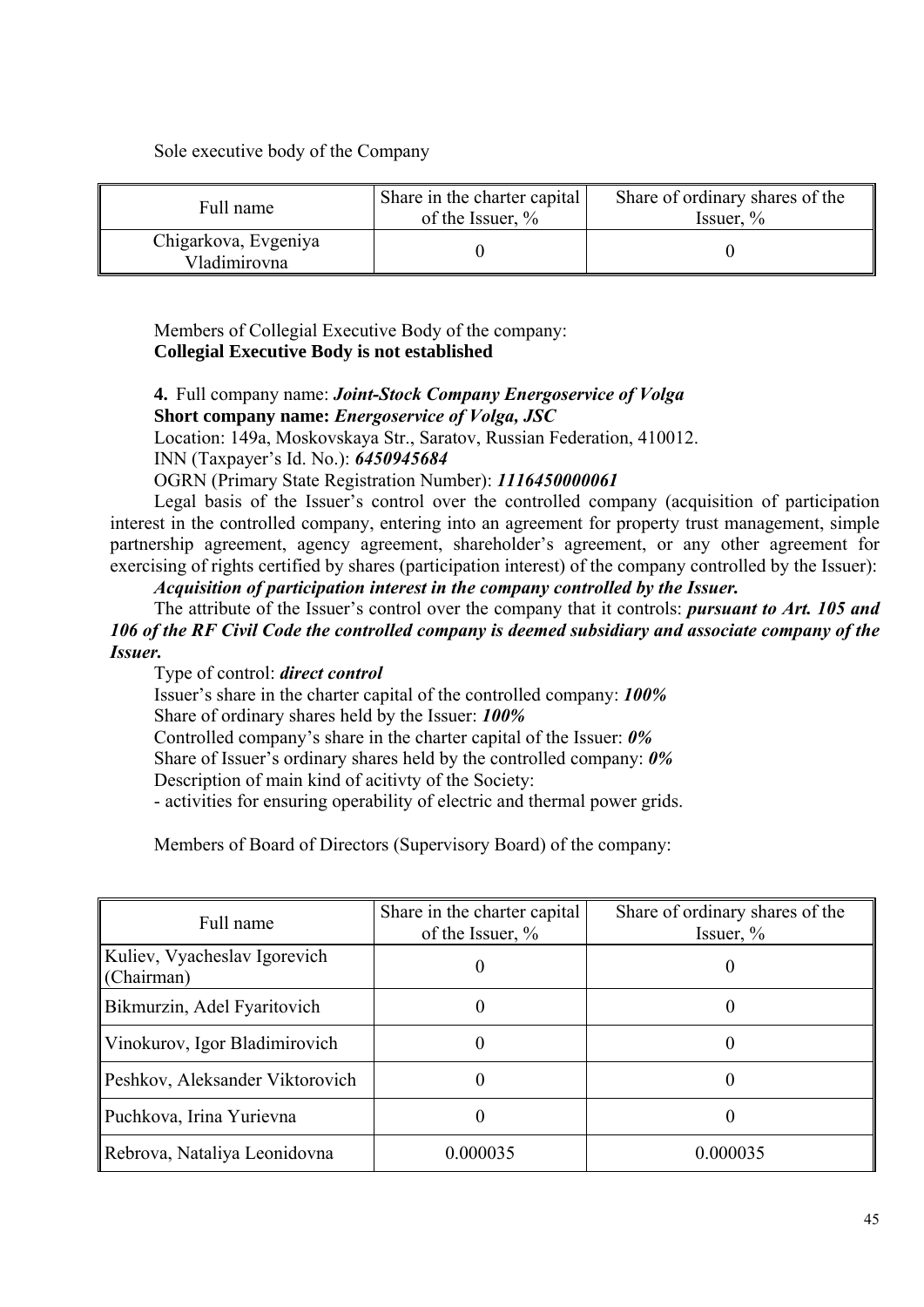Sole executive body of the Company

| Full name                     | Share in the charter capital<br>of the Issuer, $\%$ | Share of ordinary shares of the<br>Issuer, $\%$ |  |
|-------------------------------|-----------------------------------------------------|-------------------------------------------------|--|
| Vinokurov, Igor Vladimirovich |                                                     |                                                 |  |

Members of Collegial Executive Body of the company: **Collegial Executive Body is not established** 

**3.6. List, Structure and Value of the Issuer's Fixed Assets, Information on Plans for Acquisition, Replacement and Disposal of Fixed Assets as well as All Facts about Encumbrances of Fixed Assets of the Issuer** 

## **3.6.1. Fixed assets**

Is not given in report for Quarter 4.

### **IV. Information on Financial and Business Activities of the Issuer 4.1. Results of Financial and Business Activities of the Issuer**

*Is not given in report for Quarter 4.* 

### **4.2. Liquidity of the Issuer, Sufficiency of Equity and Current Assets**

*Is not given in report for Quarter 4.* 

#### **4.3. Financial investments of the Issuer**

*Is not given in report for Quarter 4.* 

**4.4. Non-fixed assets of the Issuer** 

*Is not given in report for Quarter 4.* 

#### **4.5. Issuer's policy and expenses in the field of scientific and technical development, licences and patents, new investigations:**

*Is not given in report for Quarter 4.* 

#### **4.6. Analysis of Development Trends in the Issuer's Core Business Activity**

The following information is based on opinions of the Issuer's Management Bodies. Outline of development trends in the industry where the Issuer performs its main business activity: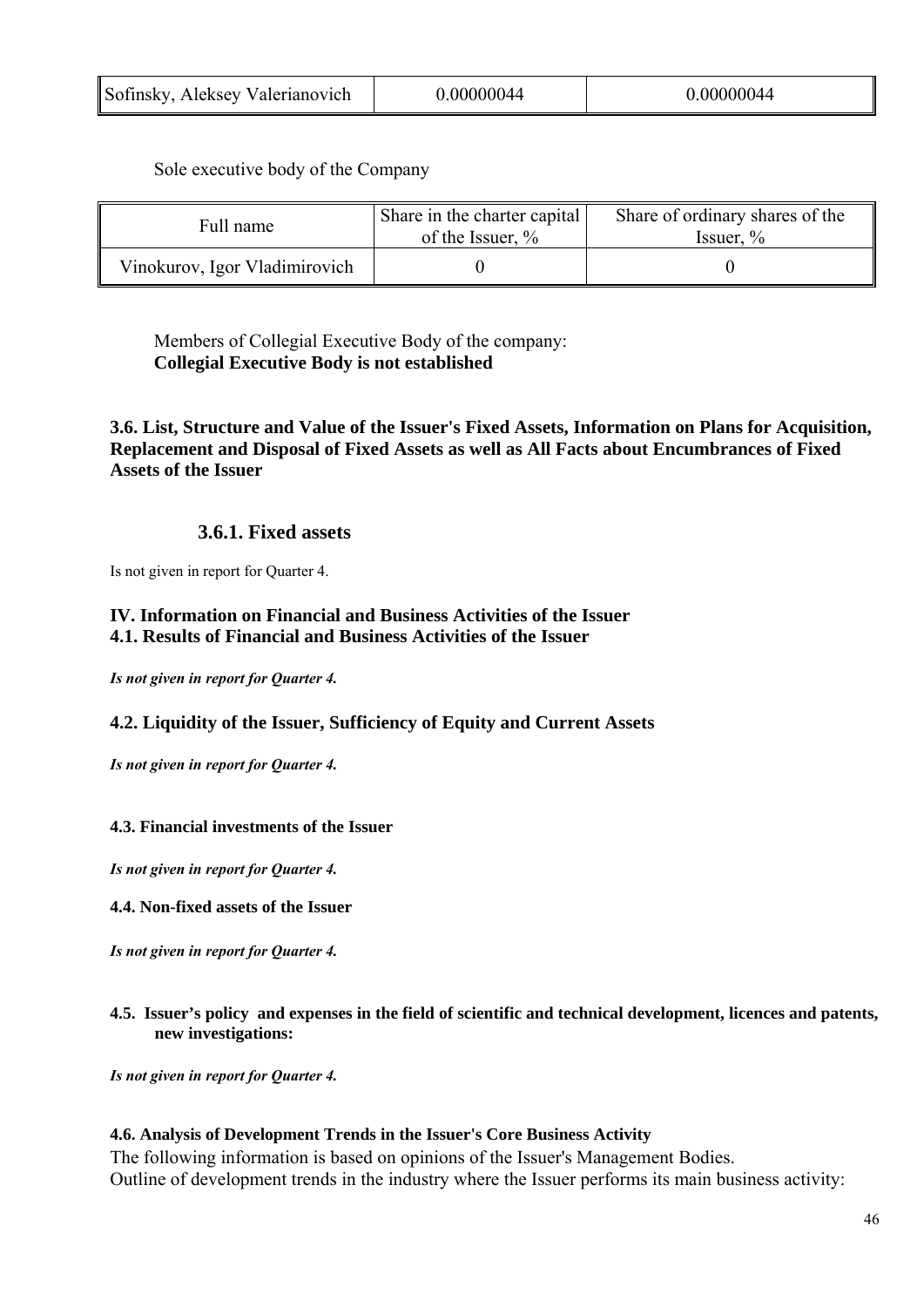Historically, the power industry is the key for the Russian economy. As part of the energy sector, the industry influences all industries and serves as an indicator of economic stability in the country.

The development of power industry in the period from 2000 to 2008 was primarily characterized by turnaround of negative power practices formed in mid 90s and the growth in power consumption that emerged in 1999. Rising industrial production was accompanied by the increase in solvency of manufacturers - consumers of power and heat energy, which allowed to solve the problem of nonpayment in the power industry.

The country's economic growth along with structural reforms that go along with this growth sets a new goal for the power industry. At this new stage, the power industry is challenged to provide the infrastructure that would enable the creation of new or expansion of existing industrial facilities at locations required by the nature of emerging manufacturing enterprises. The achievement of this goal would require accelerated development of grid and equipment components of the power industry and its increased flexibility.

Major development trends in the industry in the period from 2002 to 2005:

- setting up infrastructure wholesale companies: System Operator "SO-CDA UES", JSC; UNEG Management Company "FGC UES", JSC; Trading System Administrator - NP "ATS";

- arrangement and commencement of the reorganization of AO-energo, establishing power generating, sales, grid (distribution and dispatch) companies;

- opening of the free wholesale power market "5-15";

- opening of the free wholesale electrical capacity market.

It is important to point out negative effects caused by global financial and economic crisis. Positive economic growth developed in the period from 2000 to the first half of 2008 was followed by a slowdown in the fourth quarter of 2008 and then the decline in power consumption by large metal manufacturers and engineering manufactures.

Negative effects lingered throughout 2009. For instance, the amount of power supply to the grids of IDGC of Volga, JSC dropped by 8.2% for 12 months of 2009 compared to the same period in 2008.

The growth in electricity transmission started in Q4, 2009 extended to Q1, 2012. This trend is generally attributed to the increase in electricity consumption by major industrial companies as a result of overall economic improvement in Russia.

Changes in regulations in the course of power industry reorganization:

1. As of January 01, 2006, power generating companies belonging to OAO RAO "UES of Russia", emerged as a result of reorganization of AO-energo and "FGC UES", JSC, entered the wholesale power market. This led to the revision of the information exchange practices with market players and strengthening of requirements on power metering at DGCs.

2. Approval and enactment of Rules for wholesale and retail electricity markets in 2012 (Governmental Regulations No. 1172 dated December 27, 2012 and No.442 dated May 04, 2012). The implementation of these regulatory documents changed the procedure for payment for DGC's services and their relations with clients.

3. Changes in the charging policy for services provided by "FGC UES", JSC as of July 01, 2006. Introduction of new rules for the pricing policy of UNEG (changing to announced capacity based charges) allowed DGCs to more precisely plan for the volume and cost of services provided by "FGC UES", JSC in 2006 and later.

4. Changes in the charging policy for services provided by distribution grid companies as of January 01, 2008 that introduced double-rate charges for the transmission of power including the rate for grid maintenance (per announced capacity), and the rate for covering losses (per actual amount of transmitted power).

5. Setting unified "boiler" charges for power transmission services in compliance with the requirements laid down by the FTS and the Government of the Russian Federation. Apart from setting a unified charge for power transmission services in regions, this relationship model requires DGCs to conclude contracts on power transmission to end users with every power grid company operating in their region.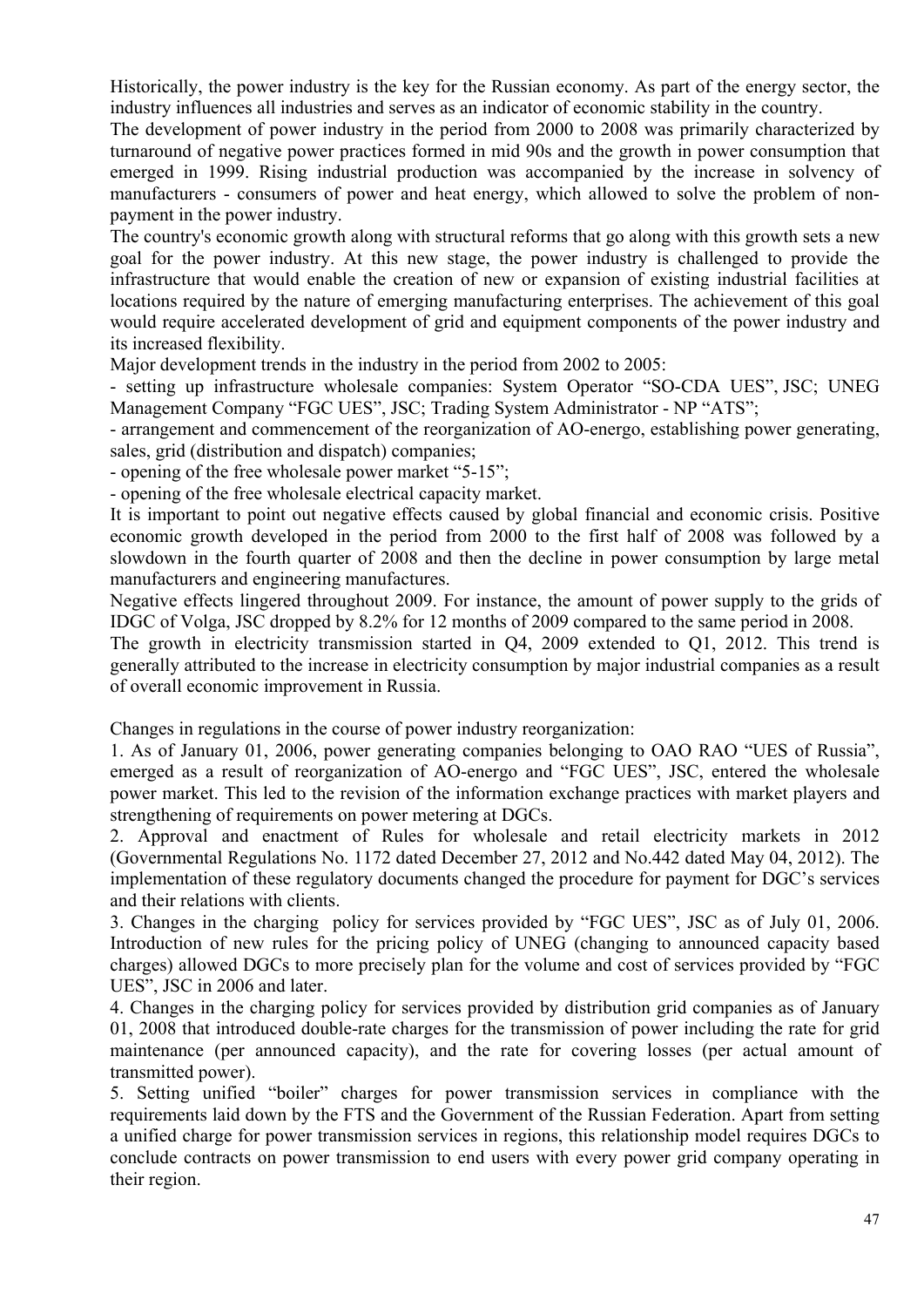Factors having significant effect on the condition of the industry: reorganization pace, availability of regulatory base in particular; solvent demand from customers; technical condition of plant and machinery.

Overall assessment of the Issuer's performance in the industry

IDGC of Volga, JSC successfully meets its objectives of nationwide importance to provide reliable and steady power supply to customers from every industry of the economy.

In 2012, a trend for decrease in power transmission in comparison to 2011 was observed driven by changes in the Company boundaries in connection with conclusion of "direct" contracts with JSC FGC UES by consumers connected to the Unified National Electric Grid (UNEG), which seems to develop in 2013.

The volume of services of IDGC of Volga, JSC on electric power transfer (for comparability of data useful output is given in borders of balance accessory of JSC IDGC of Volga) in the  $4<sup>th</sup>$  quarter of 2013 made 14,459 million kWh that for 4.33 % is lower, than for the similar period of 2012 and for 0.02 % lower the planned size.

Proceeds from power transmission services for 12 months of 2013 amounted to 14,459 million rubles (VAT exclusive), that is lower planned value on 0.02% and on 4.33% lower than that for the similar period of 2012.

Proceeds from provision of power transmission services amounted to 12,247 million rubles (VAT excluded) in Q4 2013 that is less than the planned value by 405 million rubles (-3.20%). Proceeds from provision of power transmission services for 12 months 2013 amounted to 43,575 million rubles (VAT exempt) that is less than the planned value by 664 million rubles (1.50%).

Power losses for the forth quarter of 2013 made 1,140 million kW\*h that goes with the standards approved by the RF Ministry of Energy. Expenses related to loss compensation made 1,877 million rubles (VAT exclusive). For 12 months of 2013 power losses amounted to 3,728 million kW\*h that conforms to the standards approved by the RF Ministry of Energy. Expenses related to loss compensation for 12 months of 2013 amounted to 5,547 million rubles (VAT exempt).

The reasons underlying the above operating results:

Decrease in outpu to network is connected with an exit of objects of electronetwork economy (the last mile) to the direct contract with FGC UES, JSC

Reduced electric power losses in the grids of IDGC of Volga JSC, have been achieved through implementing comprehensive "Programs for reducing electric power losses" aimed to improve the systems of energy accounting for technical and commercial (billing) purposes.

### **4.6.1. Analysis of Factors and Conditions Affecting the Issuer's Activity**

Factors and conditions affecting the Issuer's activity and the results of such activity, and outlook for the duration of mentioned factors and conditions:

Power industry reorganization and extensive government regulation of the industry (including charging policy) represent the major factors affecting the power industry and the Issuer's activity.

Factors and conditions that could substantially affect the activity of companies managed by the Issuer include:

- overstatement of announced (contractual) capacity factored in when calculating charges for power transmission compared to the value in a forecast balance sheet of the RF FTS; possible non-payment of customers for contractual capacity factored in when calculating charges;

- decrease in actual power consumption compared to the values budgeted when calculating charges for power transmission services;

- setting limiting charges for power transmission by the Federal Tariff Service of Russia which do not fully reflect financial expenditures of the Company needed to ensure reliable and steady operation and its further growth;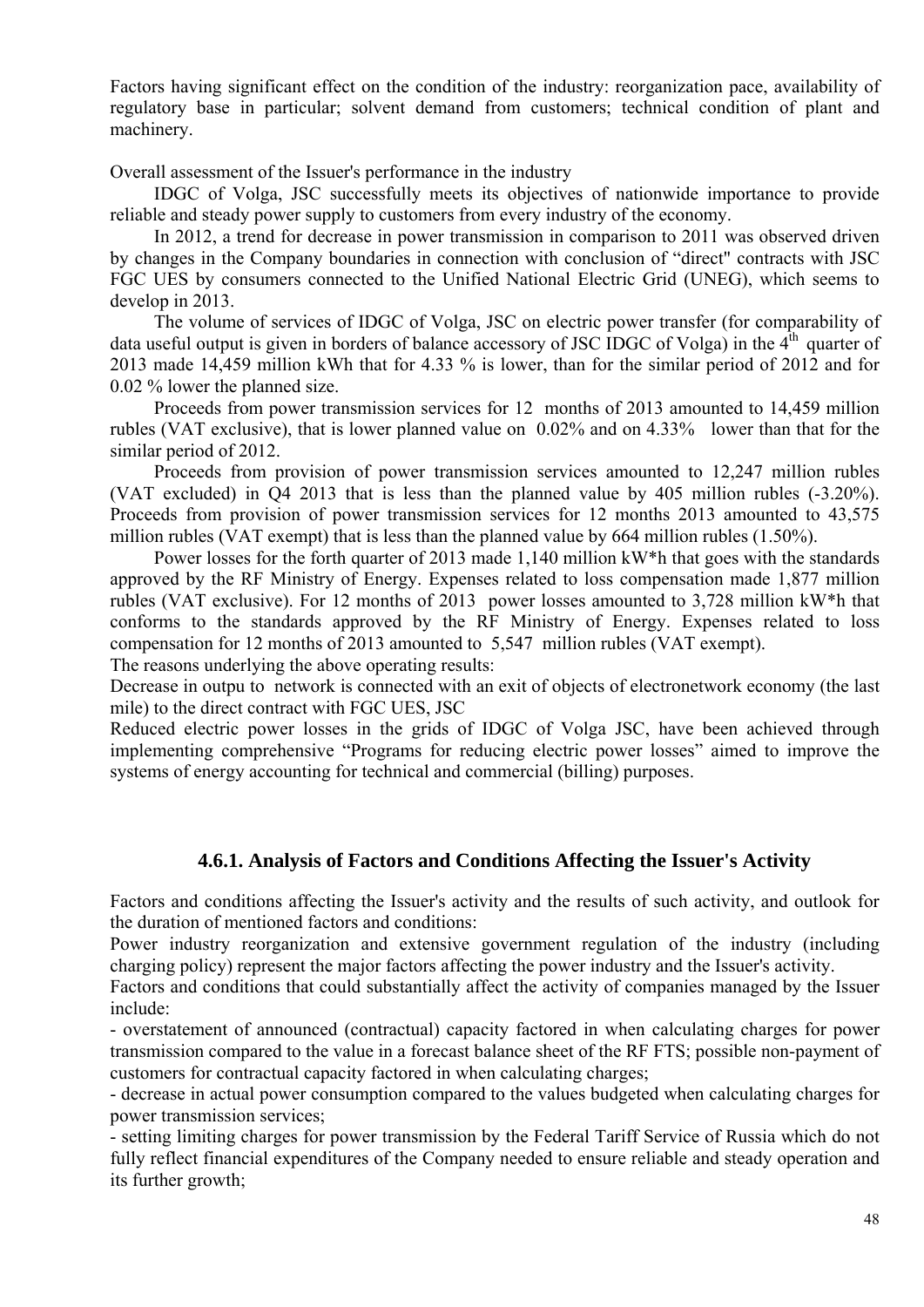- increasing emergency risk due to physical deterioration of machinery and plant. Physical deterioration and obsolescence of plant and machinery, increased requirements of reliability and safety operation, higher risk of severe accidents related to the destruction of power supply facilities, all call for emphasis on the reliability and safety issues.

These factors are components of the overall development trend in the Issuer's market. In the Issuer's opinion, they could make a lasting effect on the Issuer's activity in the mid-term.

Measures which are being taken by the Issuer and measures which the Issuer plans to take in future in order to minimize the negative impact of factors and conditions affecting the Issuer's activity:

In the Issuer's opinion, the following are the most effective ways to reduce the negative impact of factors and conditions affecting the Company's activity at present and in near future:

- cooperating with customers on formation of the scheduled balances of power applied to charges calculation which take into account the economic interests of the grid company and the participants of the sector of power supply;

- reaching an economically viable level of charges for power sources while striking a balance of economic interests between energy companies and power consumers;

- providing investment-friendly environment in the power industry;

- team working on the discussion of development plan for constituent entities of the Russian Federation to ensure more accurate and precise planning for power industry development;

- increasing the effectiveness of local power industry;

- creating an integrated power grid environment in the regions to increase the reliability of power supply;

- reaching an economically viable level of charges for power sources while striking a balance of economic interests between energy companies and power consumers.

Substantial events/factors which may have a substantially negative impact on the Issuer's achievement of the same or better results in future compared with those achieved for the last reporting period:

- introduction of limiting charges by the Federal Tariff Service of Russia which do not fully reflect financial expenditures of the Company needed to ensure reliable and steady operation and its further growth;

- continuation of financial and economic crisis in the global and Russian economy for an indefinite period;

- progress of the Russian power industry reorganization;

- increase in prices for component parts, materials and equipment.

Probability of occurrence of such events/factors:

Since these factors are beyond the Issuer's control, the probability of their occurrence is considered by the Issuer as high.

Substantial events/factors which may improve the Issuer's performance, the probability of their occurrence and their duration:

- implementation of long-term projects, attraction long-term investments at minimal cost;

- effective allocation of risks among all participating parties;

- creation of incentives to increase company's effectiveness by cutting down costs and investing in advanced technologies;

- ensuring fair price for power supply services consistent with the reliability and quality of services;

- dramatic improvement of payment discipline of the consumers of power;

- adjusting charges for power supply to economically viable levels to ensure both proper maintenance of fixed assets and investment potential of the industry.

The growth of profit from providing power supply services can be primarily achieved by cutting down costs, minimizing losses through modernization of worn equipment and increasing the volume of services through expansion of facilities.

Actions undertaken by the Issuer and actions which the Issuer plans to undertake in future to use these factors and conditions effectively:

In order to use above mentioned factors and conditions effectively, the Issuer is undertaking and plans to undertake in future the following actions: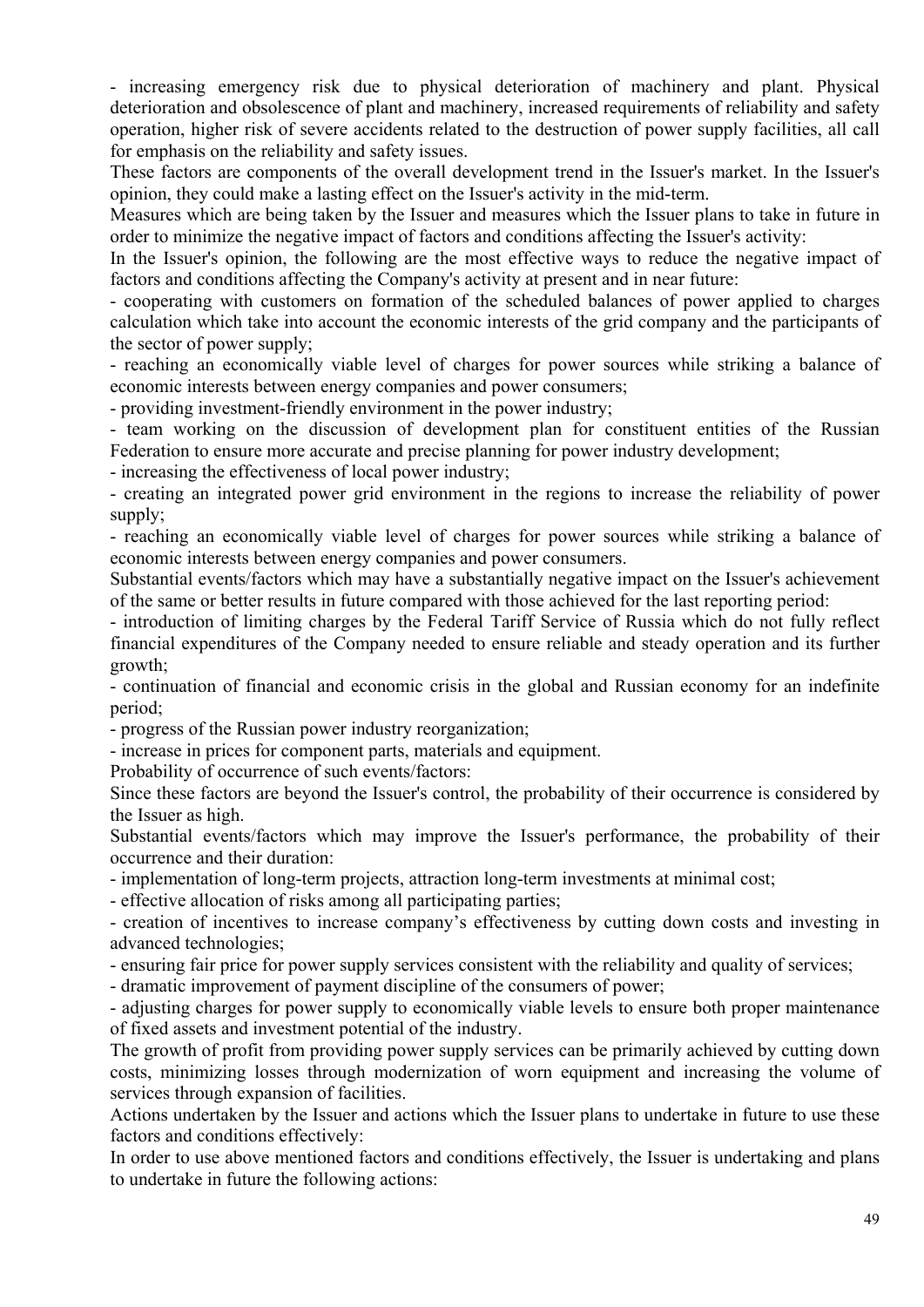- ensuring a steady growth of effectiveness of all organizational components of the Company;

- implementing active investment policy aimed at the modernization of deteriorated electrical equipment, development of the power industry and commissioning of new facilities.

Measures which are being taken by the Issuer and measures which the Issuer plans to take in the future in order to minimize the negative impact of factors and conditions affecting the Issuer's activity:

In order to minimize the negative impact of factors and conditions affecting the Issuer's activity, the Issuer is undertaking and plans to undertake in the future the following actions:

- modernization of fixed assets;

- prevention of non-payment by power consumers;

- tightening of financial controls and reduction of costs.

The major factors influencing dynamics of revenue from services in transfer e/e, the following is:

- volume of useful output of the electric power,

- size of average output tariff for electric power transfer.

The revenue size from rendering of services in electric power transfer for 2013 made 39,968,192 thousand rubles that is lower the fact of 2012 on 5,155,942 thousand rubles or 11%, that is that is caused by the following reasons :

- cancellation of the cross subsidizing scheme to guaranteeing supplier for Orenburgenergo branch since 2 half-year 2012 that led to change of mutual settlements according to the accepted scheme of boil-formation between participants of the retail market, and, therefore, to decrease in profitable and account part on 3,773,484 thousand rub;
- features of the accounting of the income of expenses by types of activity on electric power transfer" and pro-giving "electric power" (the income from electric power transfer for consumers of "Penzaenergosbyt" is considered in a kind of activity "electric power sale" 3,598,153 thousand rubles;
- $\bullet$  decrease in volume of useful output for 6,1% that is cause by step-by-step refuse in conclusion of lease contracts of objects of "the last mile" since 01.01.2013 according to the Order of the Ministry of power industry of the Russian Federation of 24.08.2012 №403.

It should be noted that the tariff-formation on a main type of activity of the Issuer, has the following key features, making essential impact on volume of the received income:

- tariffs for all branches were set basing upon long-term regulation parameters with account of RAB "overload" since 2012

on all branches tariffs are established proceeding from long-term parameters of regulation for 2011- 2015 with application of a method of profitability of the invested capital (RAB);

application of single (boiler) tariffs for services in transfer of electric energy for consumers of the respective regions considering not only necessary gross revenue (NVV) of the Issuer, but also NVV of other regional distribution grid companies and JSC FGC UES.

Thus, the income on a main type of the activity, the changes of a tariff received for the account on electric power transfer, considers schemes of mutual settlements of the Issuer with other network companies proceeding from the accepted scheme of "boiler".

Besides the factors influencing change of revenue from rendering of services in transfer to the electric power, the volume of the expenses relating on cost of rendered services makes on a main type of activity of the Issuer as considerable impact.

The main specific weight in cost of the realized services is the share of variable expenses (the purchased electric power on compensation of losses in distributive networks, fee of the network companies, JSC FGC UES fee) which specific weight following the results of 2013 made  $-60.2$  %, following the results of 2012 made 60,4%.

| Indicators | 2012           | 2013       | Deviations |               |
|------------|----------------|------------|------------|---------------|
|            |                |            | Absolute   | $\frac{0}{0}$ |
| Cost value | ,626,153<br>41 | 46,899,277 | 5,273,124  | <b>L</b>      |

Units of measurements, RUR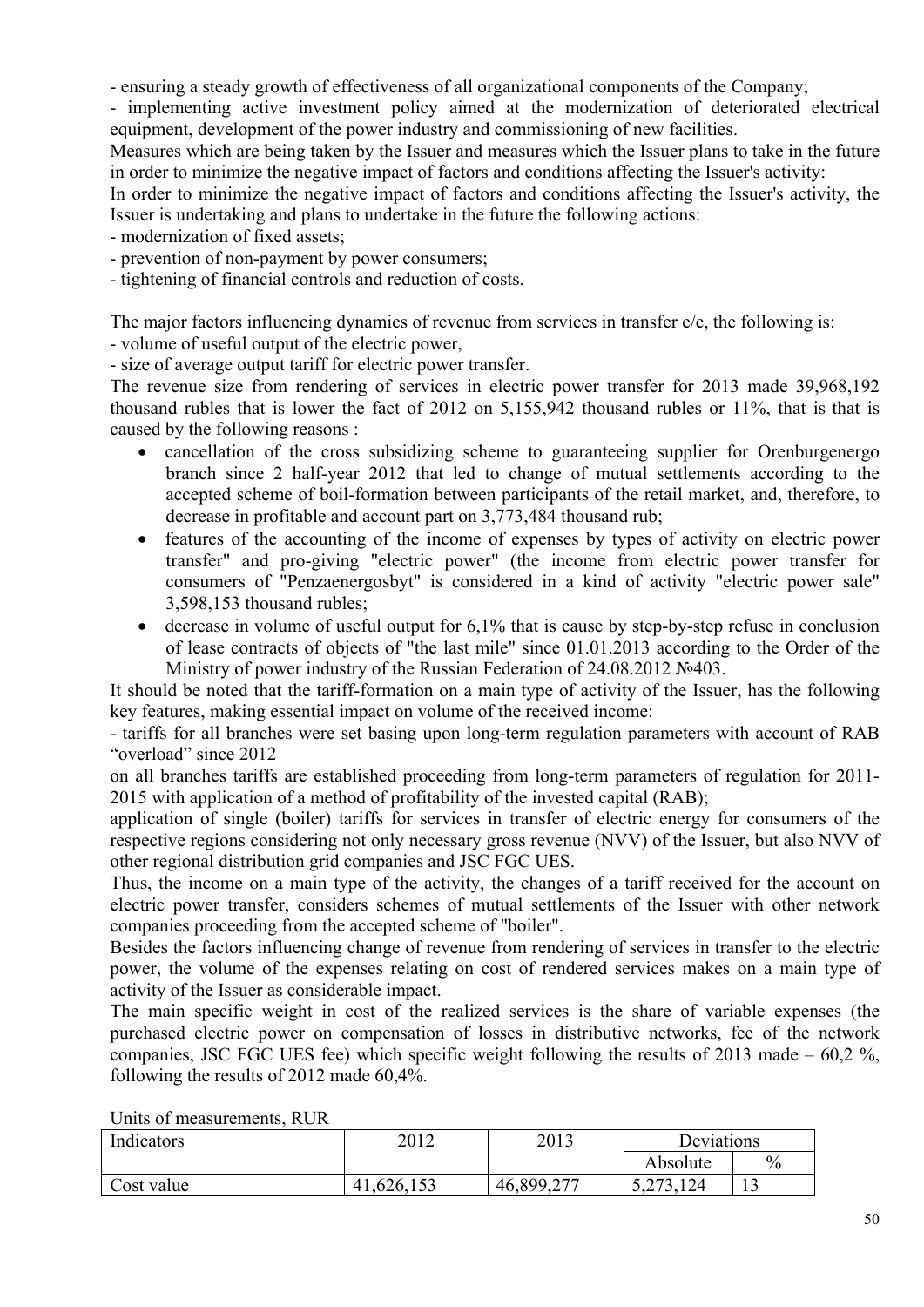| Variable expenses             | 25,149,171 | 28,217,897 | 3,068,726    | 12             |
|-------------------------------|------------|------------|--------------|----------------|
| Among them are:               |            |            |              |                |
| Purchased electric power      | 9,216,394  | 10,340,121 | 1,123,726    | 12             |
| Expenses on purchased         | 8,891,128  | 5,546,588  | $-3,344,540$ | 38             |
| electric power on             |            |            |              |                |
| compensation of losses        |            |            |              |                |
| <b>JSC FGC UES services</b>   | 9,870,735  | 10,260,570 | 389,835      | 4              |
| services of distribution grid | 6,062,042  | 7,617,206  | 1,555,164    | 26             |
| companies                     |            |            |              |                |
| Conditional and constant      | 16,476,982 | 18,681,380 | 2,204,398    | $\overline{4}$ |
| expenses                      |            |            |              |                |

Costs of the purchased electric power acquired for compensation of losses in distributive networks, following the results of 2013 developed in the sum of 5,546,588 thousand robles that is on 3,344,540 thousand rubles or 38 % lower than fact of the similar period of 2012, including.

• due to decrease of losses on 175 million kWh (4,5 %) the increase in expenses made 229,962 thousand rubles;

• refuse of the scheme of return of «cross subsidizing» sums to the marketing organizations through a tariff on purchase of losses on 3,773,484 thousand rubles;

 growth of a tariff for purchase of losses and increase in cost of load losses - increases in expenses at purchase of losses at 685,906 thousand rubles

Costs of JSC FGC UES fee for 2013 made 10,260,570 thousand rubles that are on 389,835 thousand rubles. or 4 % lower than the fact of the corresponding period of 2012 including for the account: - increaser of costs associated with UNEG losses by 248,041 thousand rubles caused by increase of average tariff for UNEG losses on 18%.

- increase in costs associated with UNEG operation and maintenance by 255,444 thousand rubles originated from higher tariff for UNEG operation and maintenance (+10%) and lower customer contract demand (-7%) in the result of step-by step refusal from last-mile contracts with FGC UES. - increase in cost of load losses on 113,650 thousand rubles .

Growth of expenses for services of the distribution grid companies for 2013 in relation to similar period of 2012 made 1,555,164 thousand rubles that is explained by increase in the number of Territorial Grid Organizations in the regions of presence of the Issuer.

# **4.6.2. Competitors of the Issuer**

### *No changes observed in the information during the reporting period*

**V. Detailed Information on Members of the Issuer's Management Bodies, the Issuer's Financial and Business Supervisory Bodies and Brief Information on the Issuer's Personnel (Employees)** 

**5.1. Information on the structure and responsibilities of the Issuer's Management Bodies**  *No changes observed in the information during the reporting period* 

### **5.2. Information on members of the Issuer's Management Bodies**

### **5.2.1. The Issuer's Board of Directors (Supervising Board)**

Full name: *Prokhorov, Egor Vycheslavovich (Chairman)*  Year of birth: *1982*  Education: *University Degree St-Petersburg State University (2004)*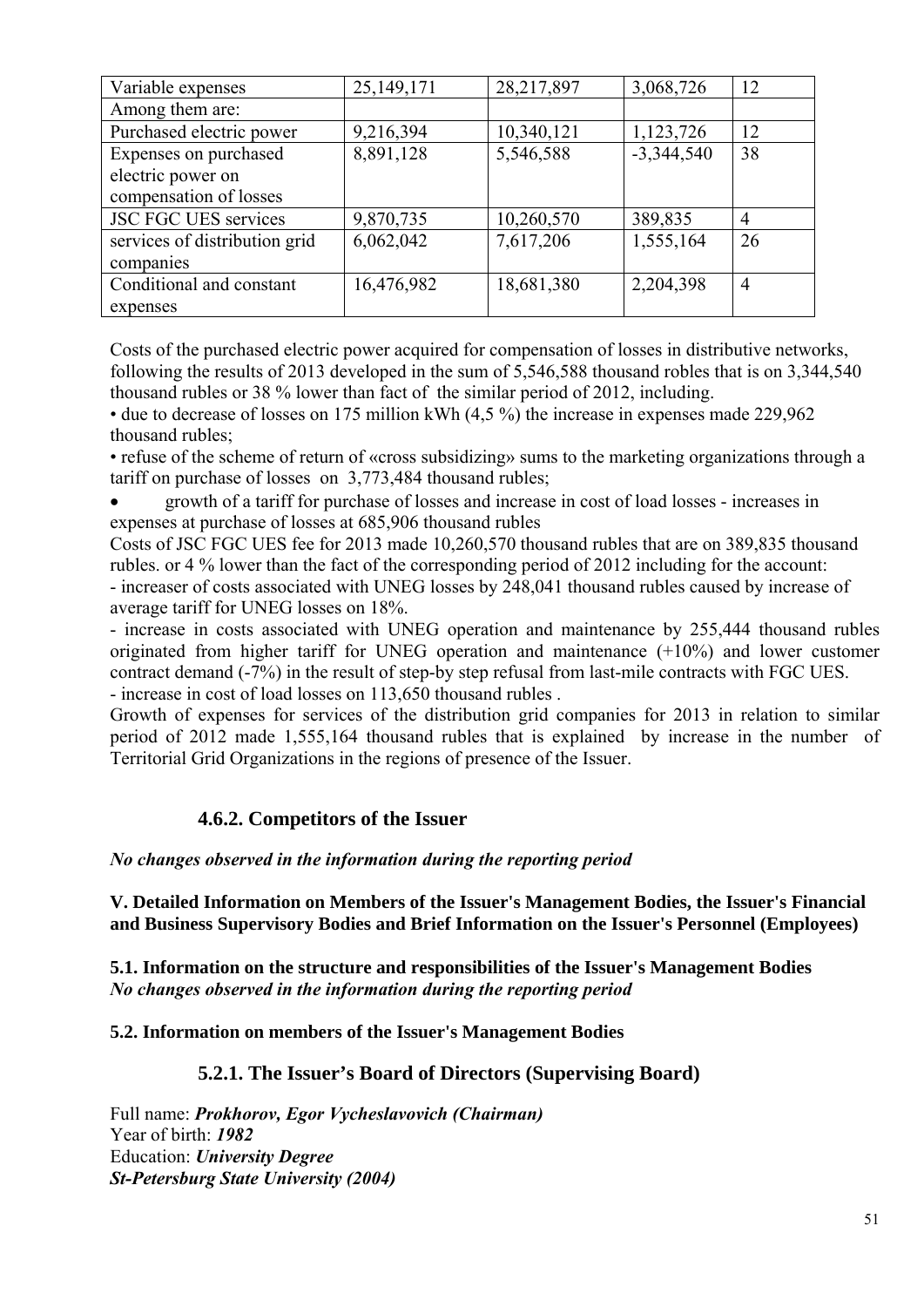Positions held within the Issuer or in other companies for the past 5 years and at present, including part-time positions:

| Period     |            | Company name                              | Position                                  |
|------------|------------|-------------------------------------------|-------------------------------------------|
| from       | to         |                                           |                                           |
| 09.07.2007 | 30.10.2009 | OGK-1, JSC                                | Head of Corporate Financing Division      |
| 02.11.2009 | 02.12.2009 | <b>INTER RAO UES, JSC</b>                 | Head of Directorate                       |
| 07.12.2009 | 12.03.2012 | FGC UES, JSC                              | Head of Corporate Financing<br>Department |
| 13.03.2012 | 15.05.2013 | FGC UES, JSC                              | Director on Finances                      |
| 10.07.2012 | 15.05.2013 | <b>IDGC</b> Holding, JSC                  | Director on Finances (in combination)     |
| 27.12.2011 | present    | Power Index of FGC UES, JSC               | General Director (in combination)         |
| 16.05.2013 | 12.12.2013 | Rosseti, JSC                              | <b>Financial Director</b>                 |
| 12.12.2013 | present    | Rosseti, JSC                              | Deputy Director on financial issues       |
| 06.2011    | present    | Glavsetservice ENES, JSC                  | Member of the Board of Directors          |
| 2012       | present    | Scientific Recearch Centre of<br>UES, JSC | Member of the Board of Directors          |
| 06.2013    | present    | IDGC of Centre and Volga<br>Region, JSC   | Member of the Board of Directors          |
| 06.2013    | present    | Yantarenergo, JSC                         | Member of the Board of Directors          |

*The person does not have any share in the Issuer's authorized capital or hold any ordinary shares.* 

The number of shares of each category (type) issued by the Issuer that can be purchased by the person by exercising the options issued by the Issuer: *the Issuer has not issued options.* 

The person's ownership interests in the authorized (share) capital (mutual fund) of the Issuer's affiliates and subsidiaries: *the person does not have mentioned ownership interests.* 

Details on the nature of any family relationships with other persons who are members of the Issuer's Management Bodies and/or the Issuer's Financial and Business Supervisory Bodies: *there are no mentioned family relationships.* 

Information on the imposition of administrative sanctions for offences in the area of finance, taxes and levies, securities market or the prosecution (possession of criminal record) for economic crimes or crimes against the State: *the person is free of any criminal records.* 

Information on holding positions in management bodies of commercial companies in the period when bankruptcy procedures were initiated against mentioned organizations and/or when one of the bankruptcy procedures provided by bankruptcy (insolvency) laws of the Russian Federation was introduced: *the person has not held mentioned positions.* 

Full name: *Adler, Yuryi Veniaminovich* 

Year of birth: *1975* 

Education: *Urals State Juridical Academy* 

Positions held within the Issuer or in other companies for the past 5 years and at present, including part-time positions:

| Period  |         | Company name             | Position                                                                                                                          |
|---------|---------|--------------------------|-----------------------------------------------------------------------------------------------------------------------------------|
| from    | to      |                          |                                                                                                                                   |
| 02.2008 | 01.2010 | <b>IDGC Holding, JSC</b> | Chief specialist, Division of<br>analysis and control of corporate<br>management of the Depertment<br>of Corporate Management and |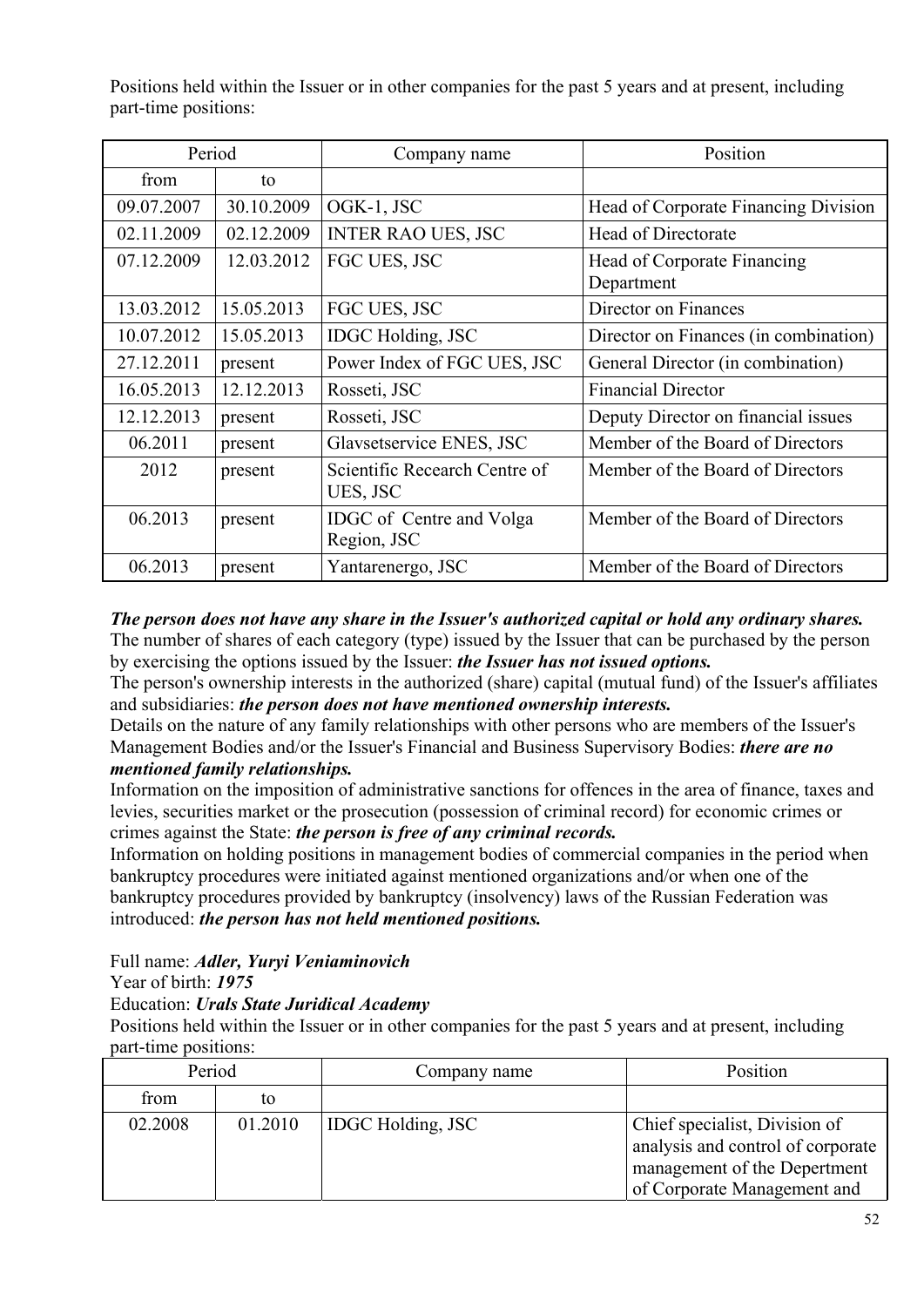|         |         |                                                    | <b>Interaction with Shareholders</b>                                                                                                                                                                             |
|---------|---------|----------------------------------------------------|------------------------------------------------------------------------------------------------------------------------------------------------------------------------------------------------------------------|
| 01.2010 | 2013    | Rosseti (IDGC Holding, JSC)                        | Head of the Division of<br>Standards and Metrology within<br>the Department of Corporate<br>management in Interaction with<br>Shareholders                                                                       |
| 2013    | present | Rosseti, JSC                                       | Head of the Division of<br>Standards and Metrology within<br>the Directorate of corporate<br>management within Department<br>of Corporate management in<br><b>Interaction with Shareholders</b><br>and investors |
| 06.2013 | present | Nurenergo, JSC                                     | Member of the Board of<br>Directors                                                                                                                                                                              |
| 06.2013 | Present | Karachaevo-Cherkesskenergo, JSC                    | Member of the Board of<br>Directors                                                                                                                                                                              |
| 06/2013 | Present | Dagenergoset, JSC                                  | Member of the Board of<br>Directors                                                                                                                                                                              |
| 06.2013 | Present | Energocentre, JSC                                  | Member of the Board of<br>Directors                                                                                                                                                                              |
| 06.2013 | Present | EESK, JSC                                          | Member of the Board of<br><b>Directors</b>                                                                                                                                                                       |
| 06.2013 | Present | Power service company Company,<br><b>JSC</b>       | Member of the Board of<br>Directors                                                                                                                                                                              |
| 06.2013 | Present | Scientific Research Centre of South,<br><b>JSC</b> | Member of the Board of<br><b>Directors</b>                                                                                                                                                                       |
| 06.2013 | Present | TRK, JSC                                           | Member of Auditting Comission                                                                                                                                                                                    |
| 06.2013 | Present | Lenenergo, JSC                                     | Member of Auditting Comission                                                                                                                                                                                    |
| 06/2013 | Present | Kubanenergo, JSC                                   | Member of Auditting Comission                                                                                                                                                                                    |

*The person does not have any share in the Issuer's authorized capital or hold any ordinary shares.*  The number of shares of each category (type) issued by the Issuer that can be purchased by the person by exercising the options issued by the Issuer: *the Issuer has not issued options.* 

The person's ownership interests in the authorized (share) capital (mutual fund) of the Issuer's affiliates and subsidiaries: *the person does not have mentioned ownership interests.* 

Details on the nature of any family relationships with other persons who are members of the Issuer's Management Bodies and/or the Issuer's Financial and Business Supervisory Bodies: *there are no mentioned family relationships.* 

Information on the imposition of administrative sanctions for offences in the area of finance, taxes and levies, securities market or the prosecution (possession of criminal record) for economic crimes or crimes against the State: *the person is free of any criminal records.* 

Information on holding positions in management bodies of commercial companies in the period when bankruptcy procedures were initiated against mentioned organizations and/or when one of the bankruptcy procedures provided by bankruptcy (insolvency) laws of the Russian Federation was introduced: *the person has not held mentioned positions.*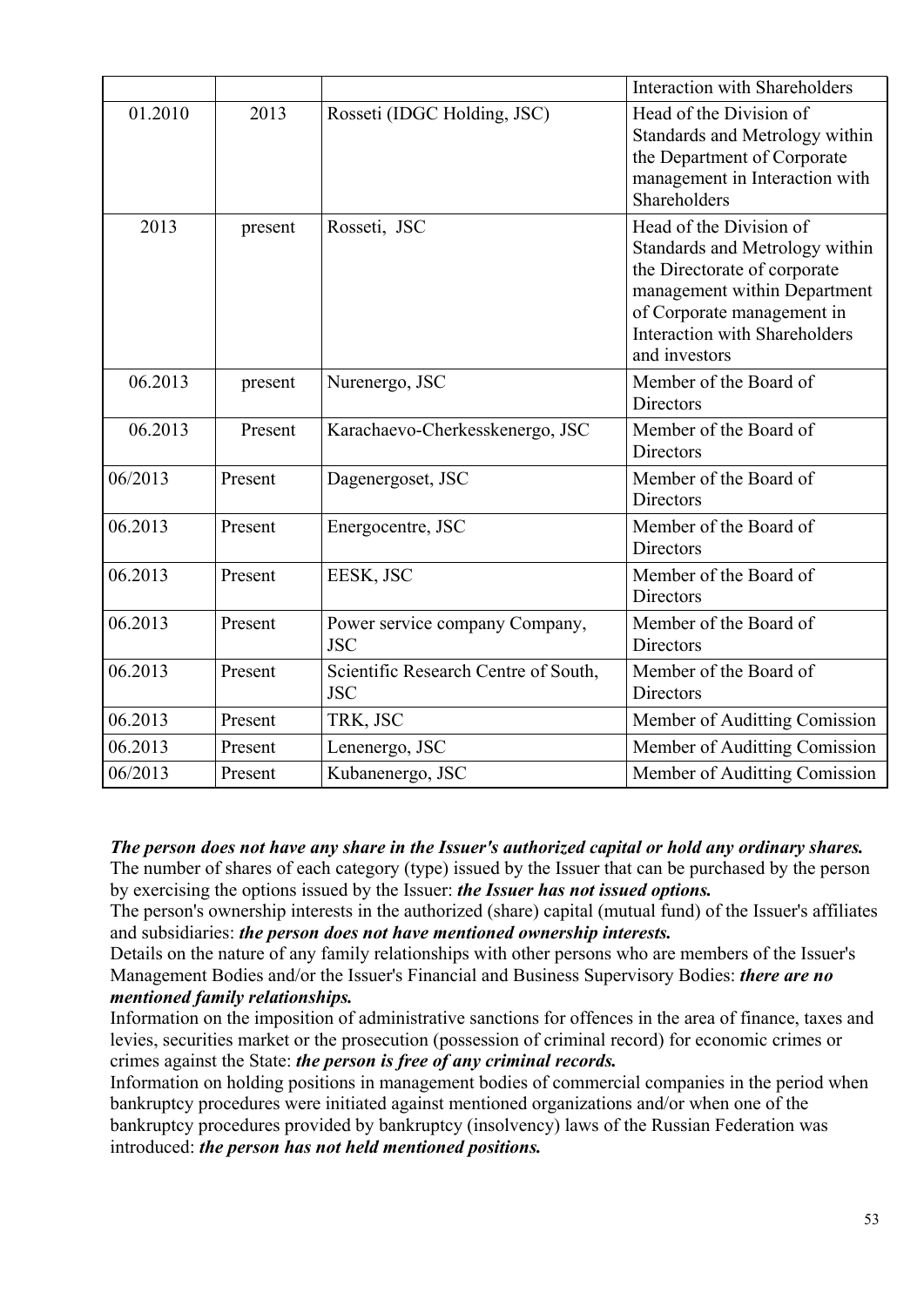#### Full name: *Bashindzhagyan, Asthic Artashesovna*  Year of birth: *1990*  Education: *State Academy of Management (2011)*

Positions held within the Issuer or in other companies for the past 5 years and at present, including part-time positions:

| Period     |         | Company name                           | Position                                                                                                                                                                                       |
|------------|---------|----------------------------------------|------------------------------------------------------------------------------------------------------------------------------------------------------------------------------------------------|
| from       | to      |                                        |                                                                                                                                                                                                |
| 2008       | 2008    | UNIPUBLIC, LLC                         | Specialist of the accounting<br>department                                                                                                                                                     |
| 2010       | 2011    | GorCom, LLC                            | Specialist of the customers'<br>service                                                                                                                                                        |
| 11.09.2012 | present | DWUEK, JSC, JSC                        | Chief expert in the group of<br>interaction with Ministries and<br>Departments of the service of<br>corporate management                                                                       |
| 2012       | Present | Minenergo of Russia                    | Chief specialist expert of the<br>division of corporate governance<br>of corporate management<br>Department, price environment<br>and control and auditing work in<br>energy industry branches |
| 2012       | present | Sibenergoremont, JSC                   | Member of the Board of<br><b>Directors</b>                                                                                                                                                     |
| 2012       | present | Yantarenergo, JSC                      | Member of the Board of<br><b>Directors</b>                                                                                                                                                     |
| 2012       | present | IDGC of North-West, JSC                | Member of the Board of<br><b>Directors</b>                                                                                                                                                     |
| 2013       | present | Scientific Research Centre of UES, JSC | Memebr of the Board of<br>Directors                                                                                                                                                            |

*The person does not have any share in the Issuer's authorized capital or hold any ordinary shares.* 

The number of shares of each category (type) issued by the Issuer that can be purchased by the person by exercising the options issued by the Issuer: *the Issuer has not issued options.* 

The person's ownership interests in the authorized (share) capital (mutual fund) of the Issuer's affiliates and subsidiaries: *the person does not have mentioned ownership interests.* 

Details on the nature of any family relationships with other persons who are members of the Issuer's Management Bodies and/or the Issuer's Financial and Business Supervisory Bodies: *there are no mentioned family relationships.* 

Information on the imposition of administrative sanctions for offences in the area of finance, taxes and levies, securities market or the prosecution (possession of criminal record) for economic crimes or crimes against the State: *the person is free of any criminal records.* 

Information on holding positions in management bodies of commercial companies in the period when bankruptcy procedures were initiated against mentioned organizations and/or when one of the bankruptcy procedures provided by bankruptcy (insolvency) laws of the Russian Federation was introduced: *the person has not held mentioned positions.*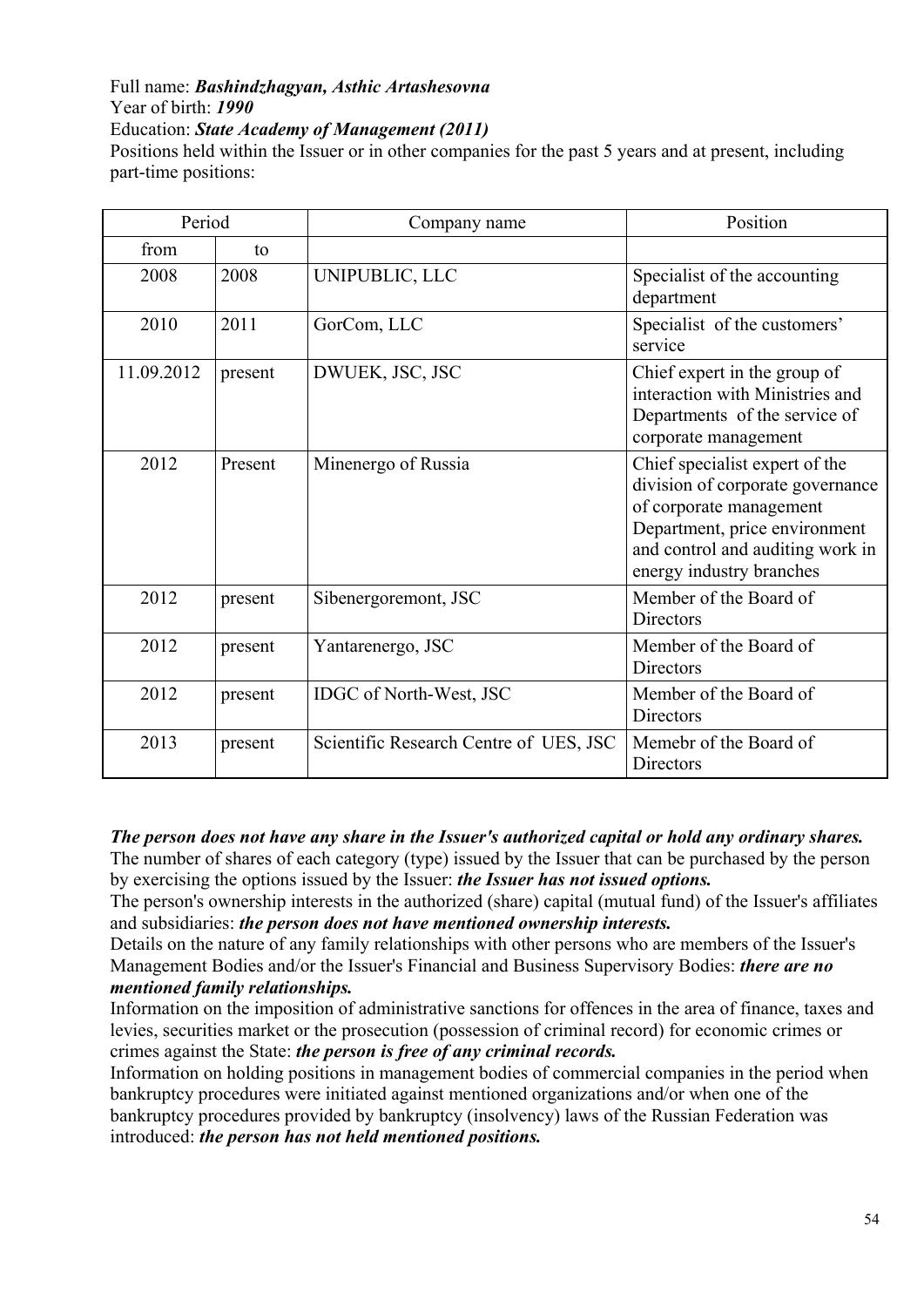## Full name: *Varvarin, Aleksander Viktorovich*  Year of birth: *1975*  Education: *University degree International Law and Economics Institute named after A.S. Griboedov (1998)*

All positions held within the Issuer or in other companies for the past 5 years and at present, including part-time positions:

|      | Period  | Company name                                                                                     | Position                                                          |
|------|---------|--------------------------------------------------------------------------------------------------|-------------------------------------------------------------------|
| from | to      |                                                                                                  |                                                                   |
| 2006 | present | NP "Corporate Disputes Settlement<br>Center"                                                     | General Director, member of<br>Council                            |
| 2006 | present | Russian Union of Self-Regulatory<br>Organizations of Professional<br>Administrators              | Deputy Chairman of the<br>Management Board                        |
| 2008 | present | NP "Self-Regulatory Interregional<br>Organization of Professional<br>Administrators"             | Chairman of Council                                               |
| 2009 | present | Russian Union of Industrialists and<br>Entrepreneurs                                             | Managing Director for<br>Corporate Relations and Legal<br>Support |
| 2009 | present | <b>JSC Russian Road Leasing Company</b><br>"Rosdorleasing"                                       | Member of the Board of<br><b>Directors</b>                        |
| 2009 | present | JSC Oil Refining and Petrochemical<br>Industry Scientific Research and Design<br>Institute       | Member of the Board of<br>Directors                               |
| 2009 | present | <b>JSC All-Russia Center for Public</b><br><b>Opinion Surveys</b>                                | Member of the Board of<br>Directors                               |
| 2011 | present | Central scientific research institute of<br>textile industry, JSC                                | Chairman of the Bpard of<br><b>Directors</b>                      |
| 2012 | present | TransTeleCom, LLC                                                                                | Member of the Board of<br>Directors                               |
| 2012 | present | Russian Railways, JSC                                                                            | Deputy Chairman of Revision<br>Comission                          |
| 2013 | present | Scientific-industrial centre, JSC                                                                | Chairman of the Board of<br><b>Directors</b>                      |
| 2013 | present | Central Scientific Research Institute of<br>Leather and Foot indusrty, JSC                       | Chairman of the Board of<br><b>Directors</b>                      |
| 2013 | present | Central Scientific Research Institute of<br>technological equipment of textile<br>equipment, JSC | Chairman of the Board of<br>Directors                             |
| 2013 | present | Central Scientific Research Institute of<br>film materials and imitation leather                 | Chairman of the Board of<br><b>Directors</b>                      |
| 2013 | present | <b>IDGC</b> of North Caucasus, JSC                                                               | Member of the Board of<br><b>Directors</b>                        |
| 2013 | Present | Kubanenergo, JSC                                                                                 | Member of the Board of<br>Directors                               |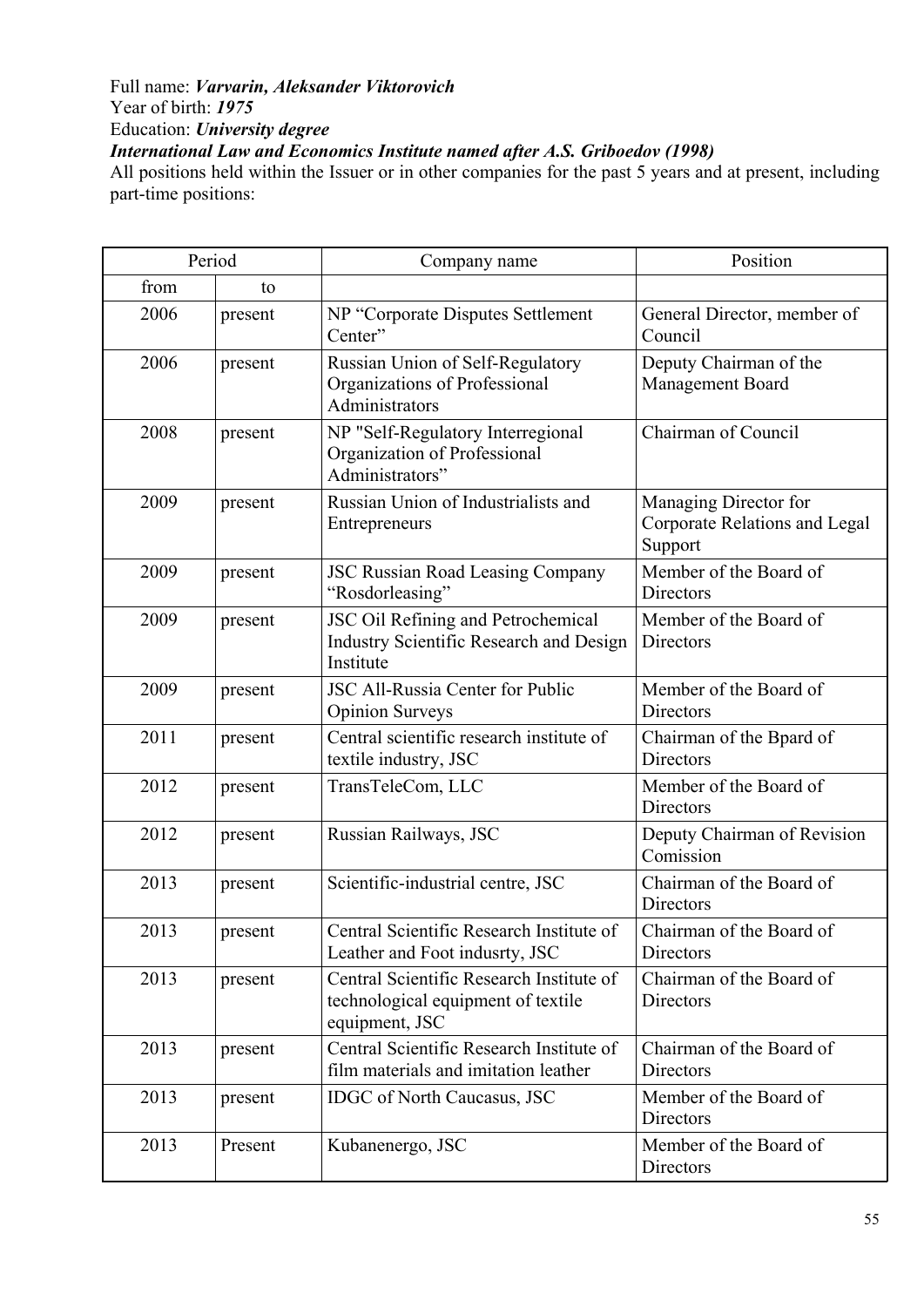#### *The member does not have any share in the Issuer's authorized capital or hold any ordinary shares.*  The number of shares of each category (type) issued by the Issuer that can be purchased by the person by exercising the options issued by the Issuer: *the Issuer has not issued options.*

The person's ownership interest in the authorized (share) capital (mutual fund) of the Issuer's affiliates and subsidiaries: *the person does not have mentioned ownership interests.* 

Details on the nature of any family relationships with other persons who are members of the Issuer's Management Bodies and/or the Issuer's Financial and Business Supervisory Bodies: *there are no mentioned family relationships.* 

Information on the imposition of administrative sanctions for offences in the area of finance, taxes and levies, securities market or the prosecution (possession of criminal record) for economic crimes or crimes against the State: *the person is free of any criminal records.* 

Information on holding positions in management bodies of commercial companies in the period when bankruptcy procedures were initiated against mentioned organizations and/or when one of the bankruptcy procedures provided by bankruptcy (insolvency) laws of the Russian Federation was introduced: *the person has not held mentioned positions.* 

Full name: *Gavrilova, Tatyana Vladimirovna* 

Year of birth: *1982* 

Education: *University degree* 

## *State University – Higher School of Economics (2005)*

All positions held within the Issuer or in other companies for the past 5 years and at present, including part-time positions:

| Period |         | Company name                                            | Position |
|--------|---------|---------------------------------------------------------|----------|
| from   |         |                                                         |          |
| 2006   | present | Representative Offices of Specialized Research Limited, | analyst  |

*The member does not have any share in the Issuer's authorized capital or hold any ordinary shares.*  The number of shares of each category (type) issued by the Issuer that can be purchased by the person by exercising the options issued by the Issuer: *the Issuer has not issued options.* 

The person's ownership interest in the authorized (share) capital (mutual fund) of the Issuer's affiliates and subsidiaries: *the person does not have mentioned ownership interests.* 

Details on the nature of any family relationships with other persons who are members of the Issuer's Management Bodies and/or the Issuer's Financial and Business Supervisory Bodies: *there are no mentioned family relationships.* 

Information on the imposition of administrative sanctions for offences in the area of finance, taxes and levies, securities market or the prosecution (possession of criminal record) for economic crimes or crimes against the State: *the person is free of any criminal records.* 

Information on holding positions in management bodies of commercial companies in the period when bankruptcy procedures were initiated against mentioned organizations and/or when one of the bankruptcy procedures provided by bankruptcy (insolvency) laws of the Russian Federation was introduced: *the person has not held mentioned positions.* 

Full name: *Guryanov, Denis Lvovich* 

Year of birth: *1977* 

Education: *University degree* 

### *People's Friendship University of Russia (2001).*

All positions held within the Issuer or in other companies for the past 5 years and at present, including part-time positions: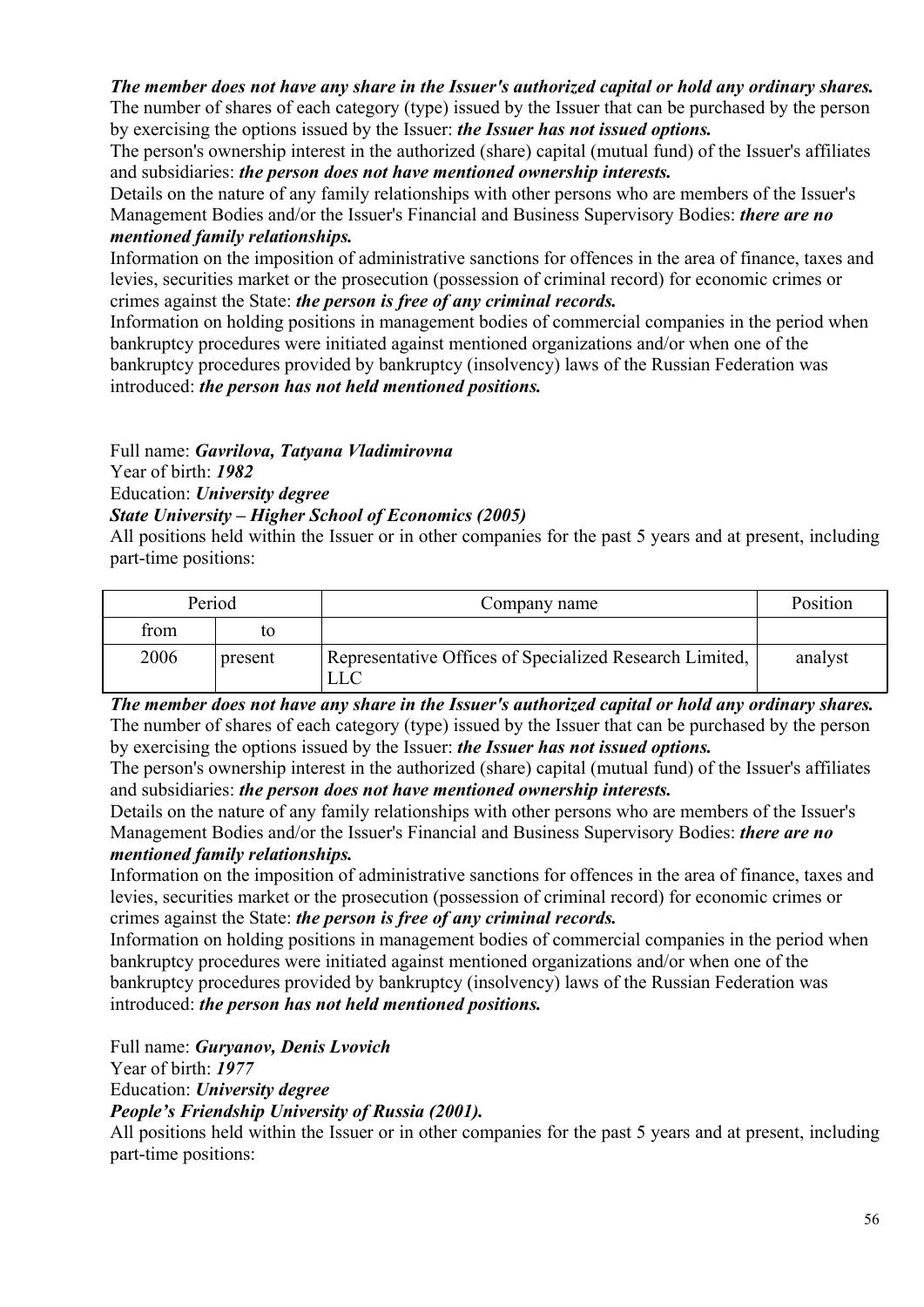| Period     |         | Company name                              | Position                                                                                                                   |
|------------|---------|-------------------------------------------|----------------------------------------------------------------------------------------------------------------------------|
| from       | to      |                                           |                                                                                                                            |
| 09.2006    | 06.2008 | FGC UES, JSC                              | Head of the Management of Corporate<br>Relations of the Center of IDGC<br>management                                       |
| 05.2008    | 07.2010 | RAO UES of Russia, JSC                    | Head of the Management of Corporate<br>Relations of Business Unit No 1 (in<br>combination)                                 |
| 07.2008    | 04.2013 | <b>IDGC</b> Holding, JSC                  | Head of the Department of Corporate<br>Managemnt and Interaction with<br>Shareholders, Director on Corporate<br>Management |
| 04.2013    | present | Rosseti, JSC (IDGC Holding,<br>JSC)       | Director of the Department of<br>Corporate Management and Interaction<br>with Shareholders and Invewstors                  |
| 19.06.2013 | present | <b>IDGC</b> of North Caucasus, JSC        | Member of the Board of Directors                                                                                           |
| 11.06.2013 | present | Sevkavkazenegro, JSC                      | Member of the Board of Directors                                                                                           |
| 28.06.2013 | present | Directorate of VOLS OL, JSC               | Member of the Board of Directors                                                                                           |
| 28.06.2013 | present | SciResearch Centre of UES, JSC            | Member of the Board of Directors                                                                                           |
| 28/06.2013 | present | Real Estate of<br>VNIPIEnergoprom, JSC    | Member of the Board of Directors                                                                                           |
| 28/06.2013 | present | SciResearch Centre of IDGC,<br><b>JSC</b> | Member of the Board of Directors                                                                                           |
| 28.06.2013 | present | EnergoSetService of North-<br>West, JSC   | Member of the Board of Directors                                                                                           |

*The member does not have any share in the Issuer's authorized capital or hold any ordinary shares.*  The number of shares of each category (type) issued by the Issuer that can be purchased by the person by exercising the options issued by the Issuer: *the Issuer has not issued options.* 

The person's ownership interest in the authorized (share) capital (mutual fund) of the Issuer's affiliates and subsidiaries: *the person does not have mentioned ownership interests.* 

Details on the nature of any family relationships with other persons who are members of the Issuer's Management Bodies and/or the Issuer's Financial and Business Supervisory Bodies: *there are no mentioned family relationships.* 

Information on the imposition of administrative sanctions for offences in the area of finance, taxes and levies, securities market or the prosecution (possession of criminal record) for economic crimes or crimes against the State: *the person is free of any criminal records.* 

Information on holding positions in management bodies of commercial companies in the period when bankruptcy procedures were initiated against mentioned organizations and/or when one of the bankruptcy procedures provided by bankruptcy (insolvency) laws of the Russian Federation was introduced: *the person has not held mentioned positions.* 

Full name: *Ozhegina, Nataliya Klimentievna* 

Year of birth: *1970* 

Education: *University degree* 

*Krasnoyarsk State University (1995)* 

*Russian Presidential Academy of National Economy and Public Administration (2005), Ministry of Foreign Affairs of RF, Diplomatic Academy (2010)* 

All positions held within the Issuer or in other companies for the past 5 years and at present, including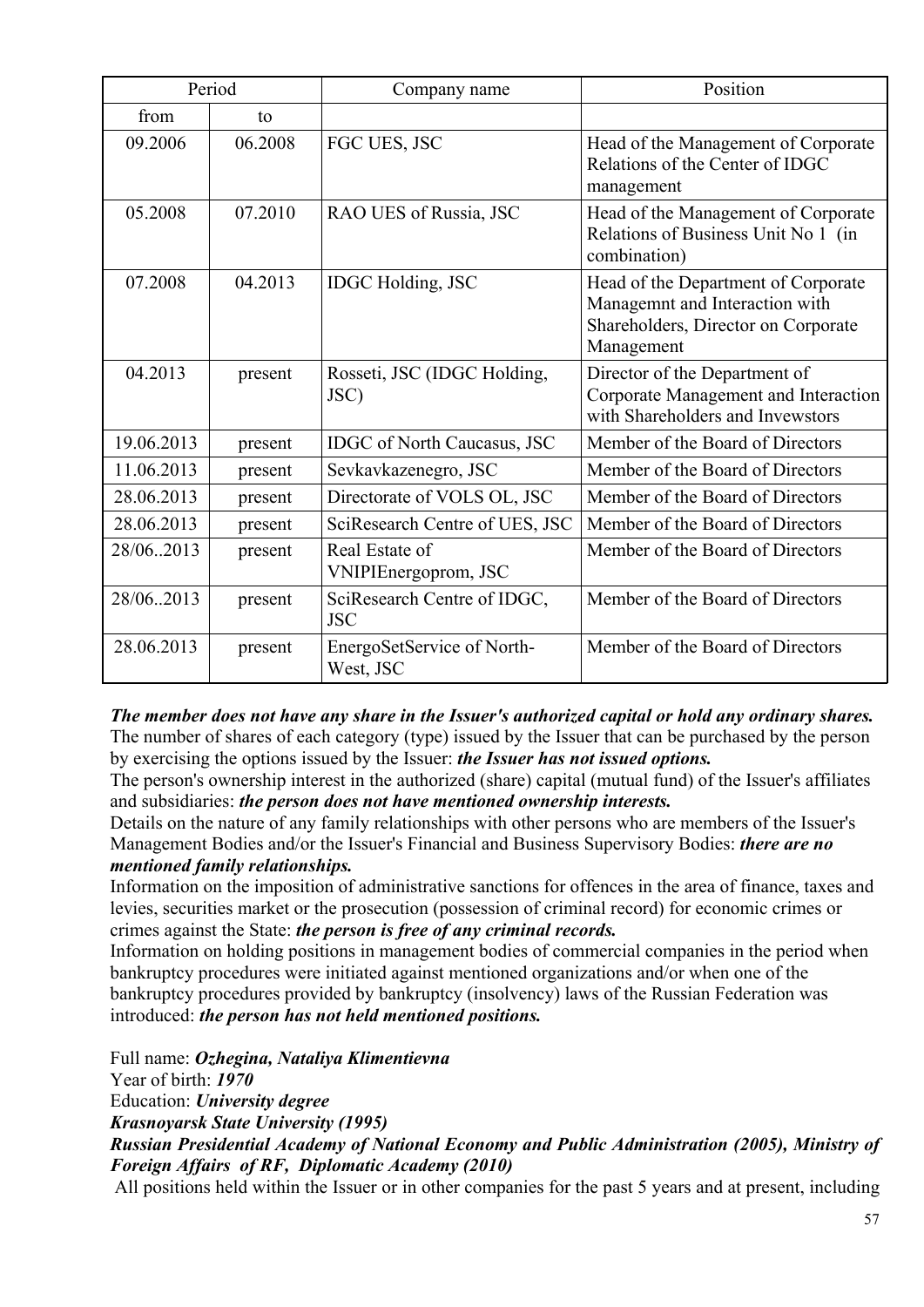part-time positions:

| Period     |            | Company name                                                | Position                                                                                                                                                                        |
|------------|------------|-------------------------------------------------------------|---------------------------------------------------------------------------------------------------------------------------------------------------------------------------------|
| from       | to         |                                                             |                                                                                                                                                                                 |
| 10.06.2009 | 11.07.2009 | Administration of the<br>President of Russian<br>Federation | Head of the Department of information<br>and operational planning of the<br>Administration of the plenipotentiary<br>President of Russia in Siberian Federal<br><b>District</b> |
| 14.07.2009 | 13.10.2009 | FGC UES, JSC                                                | Chief Advisor to the Chairman of the<br>Board                                                                                                                                   |
| 14.10.2009 | 10.11.2009 | FGC UES, JSC                                                | Director on organizational Development                                                                                                                                          |
| 11.11.2009 | Present    | FGC UES, JSC                                                | Deputy of the Chairman of the<br><b>Management Board</b>                                                                                                                        |

*The member does not have any share in the Issuer's authorized capital or hold any ordinary shares.*  The number of shares of each category (type) issued by the Issuer that can be purchased by the person by exercising the options issued by the Issuer: *the Issuer has not issued options.* 

The person's ownership interest in the authorized (share) capital (mutual fund) of the Issuer's affiliates and subsidiaries: *the person does not have mentioned ownership interests.* 

Details on the nature of any family relationships with other persons who are members of the Issuer's Management Bodies and/or the Issuer's Financial and Business Supervisory Bodies: *there are no mentioned family relationships.* 

Information on the imposition of administrative sanctions for offences in the area of finance, taxes and levies, securities market or the prosecution (possession of criminal record) for economic crimes or crimes against the State: *the person is free of any criminal records.* 

Information on holding positions in management bodies of commercial companies in the period when bankruptcy procedures were initiated against mentioned organizations and/or when one of the bankruptcy procedures provided by bankruptcy (insolvency) laws of the Russian Federation was introduced: *the person has not held mentioned positions.* 

Full name: *Pankstyanov, Yuryi Nikolaevich* 

Year of birth: *1980* 

Education: *University degree* 

*State University of Management (2002)* 

Positions held within the Issuer or in other companies for the past 5 years and at present, including part-time positions:

| Period  |         |                                | Position                                   |
|---------|---------|--------------------------------|--------------------------------------------|
| from    | to      | Company name                   |                                            |
| 07.2008 | 2013    | IDGC Holding, JSC/Rosseti, JSC | Head of the Department of Tariff<br>Policy |
| 2013    | Present | Rosseti, JSC                   | Hear of the Department of Tariff<br>Policy |

*The member does not have any share in the Issuer's authorized capital or hold any ordinary shares.*  The number of shares of each category (type) issued by the Issuer that can be purchased by the person by exercising the options issued by the Issuer: *the Issuer has not issued options.*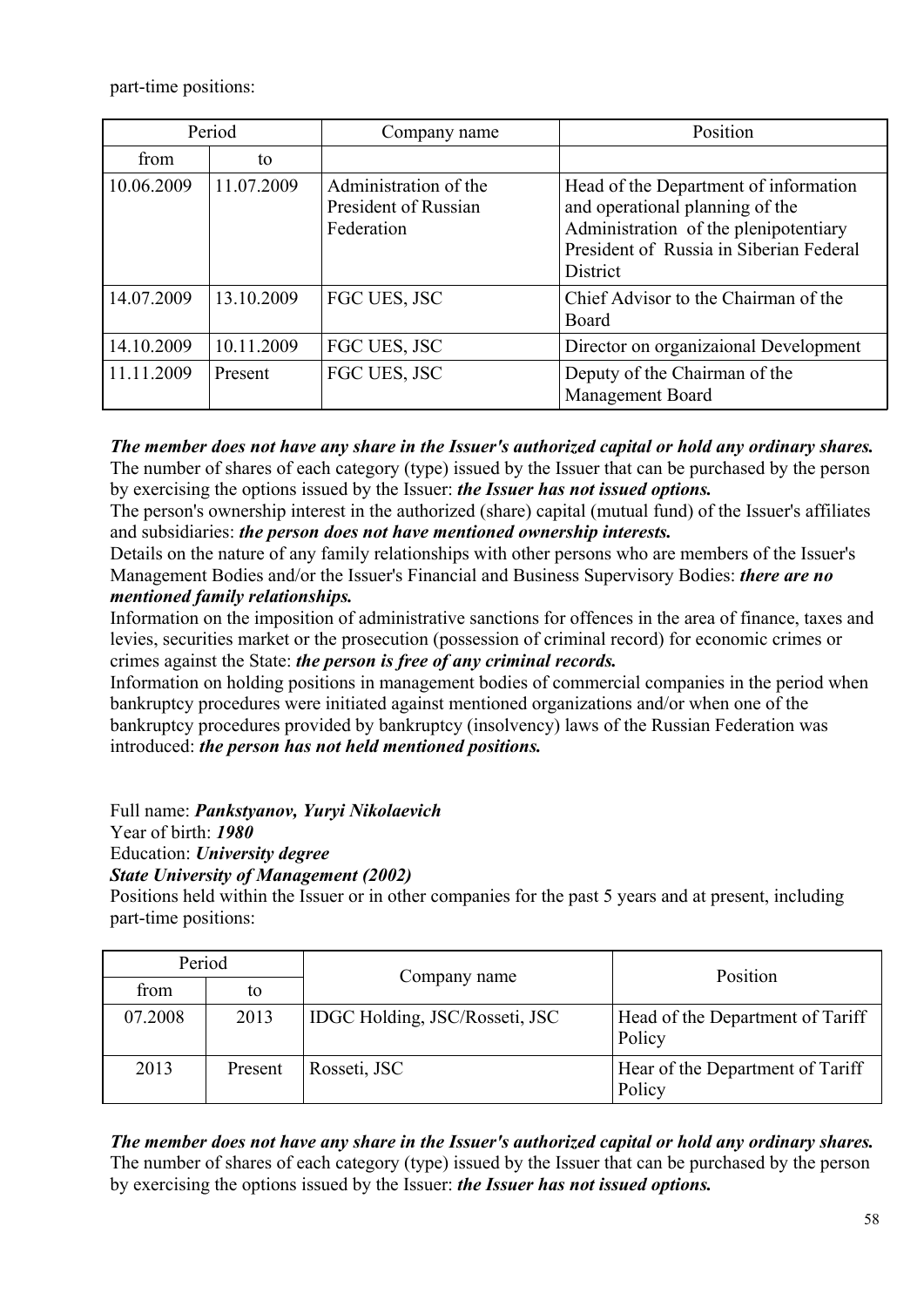The person's ownership interest in the authorized (share) capital (mutual fund) of the Issuer's affiliates and subsidiaries: *the person does not have mentioned ownership interests.* 

Details on the nature of any family relationships with other persons who are members of the Issuer's Management Bodies and/or the Issuer's Financial and Business Supervisory Bodies: *there are no mentioned family relationships.* 

Information on the imposition of administrative sanctions for offences in the area of finance, taxes and levies, securities market or the prosecution (possession of criminal record) for economic crimes or crimes against the State: *the person is free of any criminal records.* 

Information on holding positions in management bodies of commercial companies in the period when bankruptcy procedures were initiated against mentioned organizations and/or when one of the bankruptcy procedures provided by bankruptcy (insolvency) laws of the Russian Federation was introduced: *the person has not held mentioned positions.* 

Full name: *Remes, Seppo Uha*  Year of birth: *1955* 

Education: *University degree* 

*University of Oulu (Finland, 1986), Higher school of economic and business managemnt (Turku, Finland,1994)* 

Positions held within the Issuer or in other companies for the past 5 years and at present, including part-time positions:

| Period |         | Company name                   | Position                                                                                                                                                                |
|--------|---------|--------------------------------|-------------------------------------------------------------------------------------------------------------------------------------------------------------------------|
| from   | to      |                                |                                                                                                                                                                         |
| 2002   | 2011    | OMZ, JSC                       | Member of the Board of<br>Directors, Chairman of the<br><b>Auditting Committee</b>                                                                                      |
| 2004   | present | Sollers, JSC                   | Member of the Board of<br>Directors, Chairman of the<br><b>Auditting Committee</b>                                                                                      |
| 2007   | present | SIBUR Holdong, JSC             | Member of the Board of<br>Directors, Chairman of the<br>Auditting Committee, Member<br>of the Committee on Finances,<br>member of the personnel and<br>awards Committee |
| 2007   | present | Kiuru, JSC                     | <b>General Director</b>                                                                                                                                                 |
| 2007   | present | <b>EOS Russua</b>              | Chairman of the Board of<br><b>Directors</b>                                                                                                                            |
| 2008   | 03.2012 | Rosnano, JSC                   | Member of the Committee on<br>investment policy at the<br><b>Supervisory Board</b>                                                                                      |
| 2008   | present | <b>IDGC North-West, JSC</b>    | Member of the Board of<br>Directors, Chairman of the<br><b>Auditting Committee</b>                                                                                      |
| 2008   | present | IDGC Holding, JSC/Rosseti, JSC | Member of the Board of<br>Directors, member of the<br>Auditting Committee, member<br>of the Committee on Strategy,<br>member of the Committee on<br>assesement          |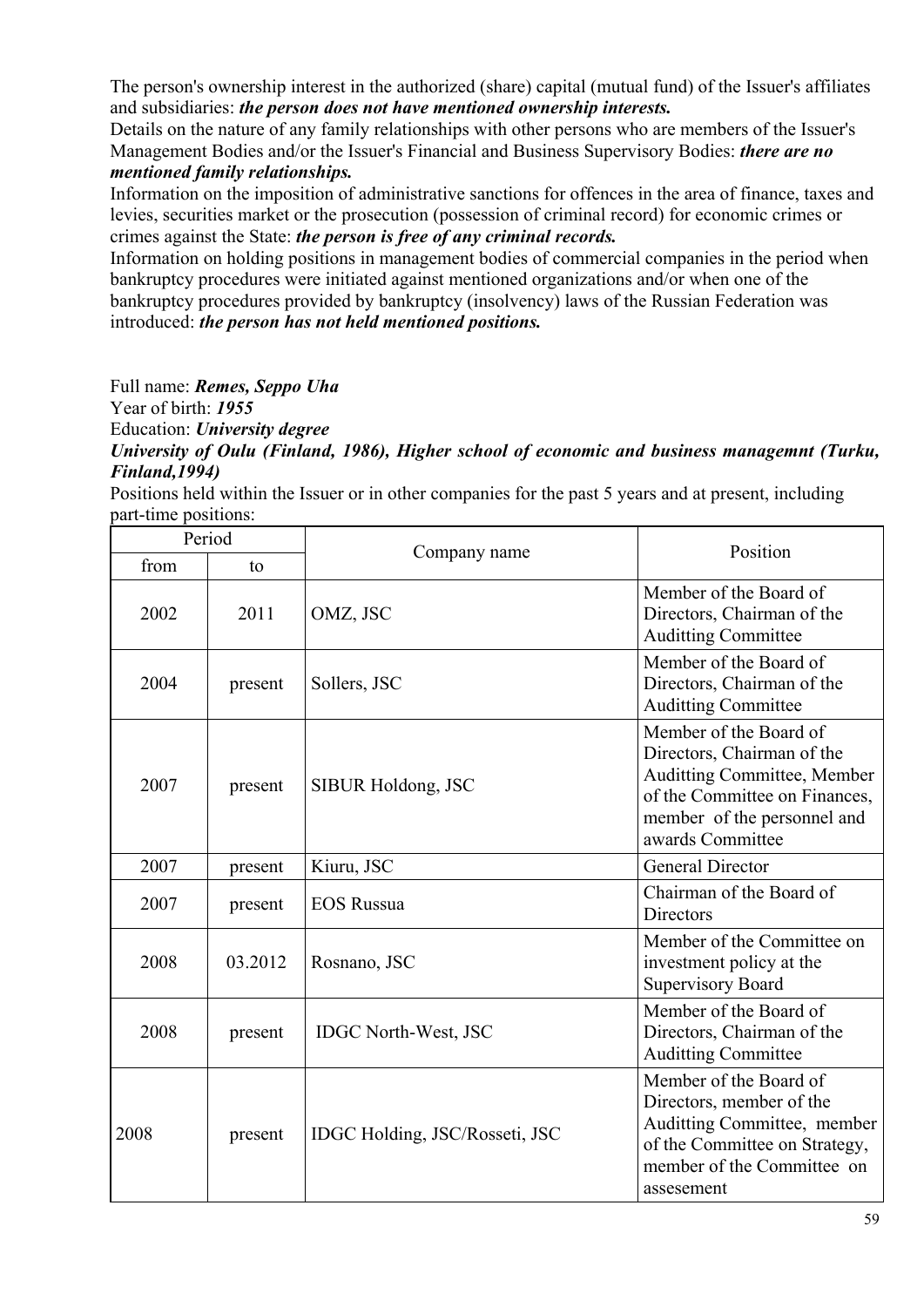| 2009 | present | Lenenergo, JSC       | Member of the Board of<br>Directors, Chairmain of the<br>Auditting Committee, member<br>of the Committee on Strategy<br>and Development |
|------|---------|----------------------|-----------------------------------------------------------------------------------------------------------------------------------------|
| 2009 | present | Energosetproekt, JSC | Member of the Board of<br><b>Directors</b>                                                                                              |
| 2011 | present | RAO UES of East, JSC | Member of the Board of<br>Directors, member of the<br><b>Auditing Committee</b>                                                         |

*The member does not have any share in the Issuer's authorized capital or hold any ordinary shares.*  The number of shares of each category (type) issued by the Issuer that can be purchased by the person by exercising the options issued by the Issuer: *the Issuer has not issued options.* 

The person's ownership interest in the authorized (share) capital (mutual fund) of the Issuer's affiliates and subsidiaries: *the person does not have mentioned ownership interests.* 

Details on the nature of any family relationships with other persons who are members of the Issuer's Management Bodies and/or the Issuer's Financial and Business Supervisory Bodies: *there are no mentioned family relationships.* 

Information on the imposition of administrative sanctions for offences in the area of finance, taxes and levies, securities market or the prosecution (possession of criminal record) for economic crimes or crimes against the State: *the person is free of any criminal records.* 

Information on holding positions in management bodies of commercial companies in the period when bankruptcy procedures were initiated against mentioned organizations and/or when one of the bankruptcy procedures provided by bankruptcy (insolvency) laws of the Russian Federation was introduced: *the person has not held mentioned positions.* 

Full name: *Ryabikin, Vladimir Anatolievich* 

Year of birth: *1965* 

Education: *University degree* 

### *Russian State Open Technical University for Railway Transportation (1996)*

Positions held within the Issuer or in other companies for the past 5 years and at present, including part-time positions:

| Period     |         |                           | Position                            |
|------------|---------|---------------------------|-------------------------------------|
| from       | to      | Company name              |                                     |
| 12.12.2008 | present | <b>IDGC</b> of Volga, JSC | <b>General Director</b>             |
| 12.12.2008 | present | <b>IDGC</b> of Volga, JSC | Chairman of the Management<br>Board |

*The member does not have any share in the Issuer's authorized capital or hold any ordinary shares.*  The number of shares of each category (type) issued by the Issuer that can be purchased by the person by exercising the options issued by the Issuer: *the Issuer has not issued options.* 

The person's ownership interest in the authorized (share) capital (mutual fund) of the Issuer's affiliates and subsidiaries: *the person does not have mentioned ownership interests.* 

Details on the nature of any family relationships with other persons who are members of the Issuer's Management Bodies and/or the Issuer's Financial and Business Supervisory Bodies: *there are no mentioned family relationships.* 

Information on the imposition of administrative sanctions for offences in the area of finance, taxes and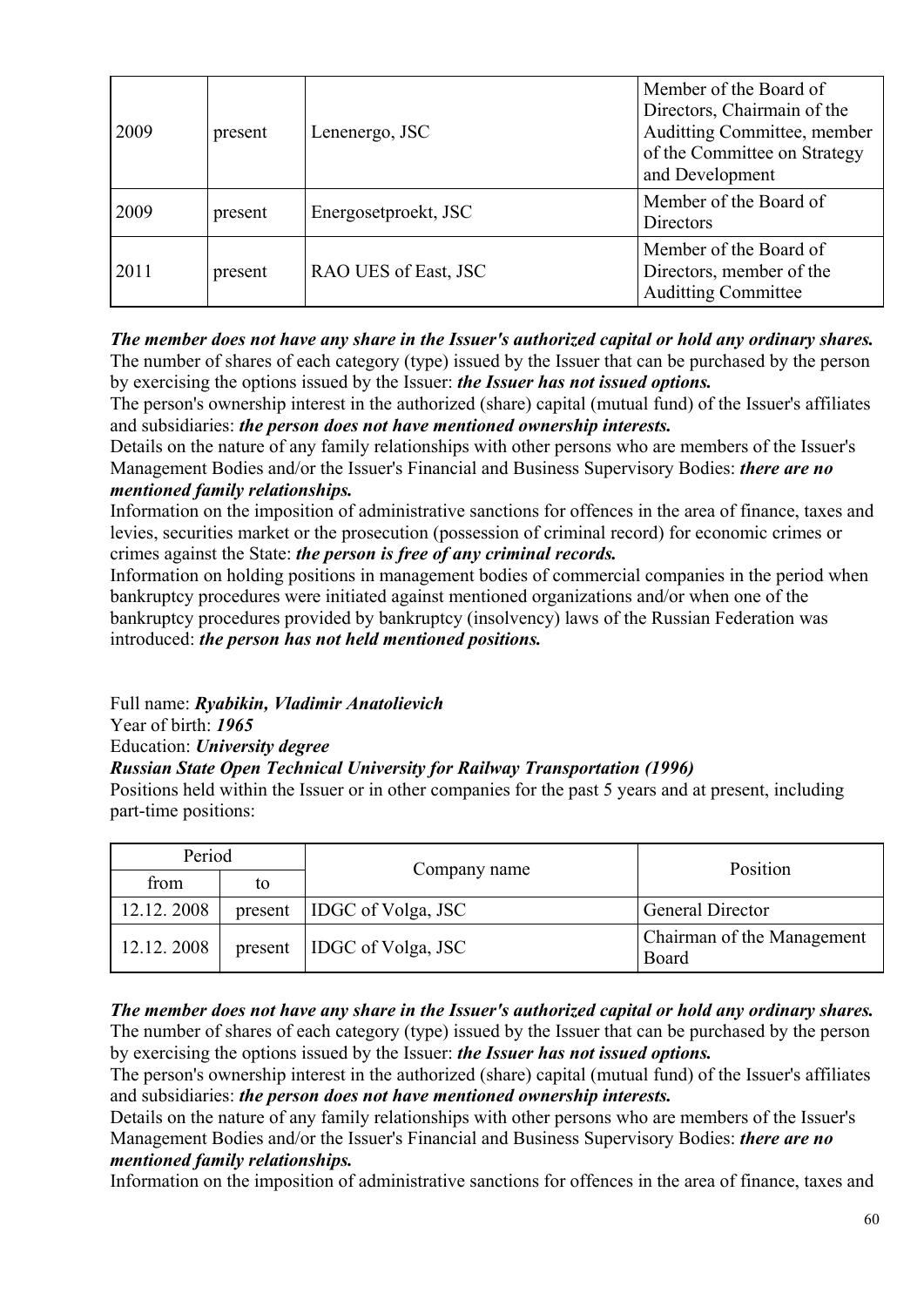levies, securities market or the prosecution (possession of criminal record) for economic crimes or crimes against the State: *the person is free of any criminal records.* 

Information on holding positions in management bodies of commercial companies in the period when bankruptcy procedures were initiated against mentioned organizations and/or when one of the bankruptcy procedures provided by bankruptcy (insolvency) laws of the Russian Federation was introduced: *the person has not held mentioned positions.* 

Full name: *Streltsov, Sergey Viktorovich* 

Year of birth: *1959* 

Education: *University degree* 

*Pavlodar Industrial Institute (1985)* 

Positions held within the Issuer or in other companies for the past 5 years and at present, including part-time positions:

| Period     |                         | Company name                                                            | Position                |
|------------|-------------------------|-------------------------------------------------------------------------|-------------------------|
| from       | to                      |                                                                         |                         |
|            | 30.09.2008   19.07.2011 | Main electric power grids of Western<br>Siberia, branch of FGC UES, JSC | <b>General Director</b> |
| 20.07.2011 | present                 | Main electric power grids of Volga,<br>branch of FGC UES, JSC           | <b>General Director</b> |

*The member does not have any share in the Issuer's authorized capital or hold any ordinary shares.*  The number of shares of each category (type) issued by the Issuer that can be purchased by the person by exercising the options issued by the Issuer: *the Issuer has not issued options.* 

The person's ownership interest in the authorized (share) capital (mutual fund) of the Issuer's affiliates and subsidiaries: *the person does not have mentioned ownership interests.* 

Details on the nature of any family relationships with other persons who are members of the Issuer's Management Bodies and/or the Issuer's Financial and Business Supervisory Bodies: *there are no mentioned family relationships.* 

Information on the imposition of administrative sanctions for offences in the area of finance, taxes and levies, securities market or the prosecution (possession of criminal record) for economic crimes or crimes against the State: *the person is free of any criminal records.* 

Information on holding positions in management bodies of commercial companies in the period when bankruptcy procedures were initiated against mentioned organizations and/or when one of the bankruptcy procedures provided by bankruptcy (insolvency) laws of the Russian Federation was introduced: *the person has not held mentioned positions.* 

### *Information on Committees under the Board of Directors of IDGC of Volga, JSC*

The following committees have been formed under the Board of Directors of IDGC of Volga, JSC:

- Audit Committee;

- Personnel and Award Committee;
- Committee for Reliability;
- Committee for Strategy and Development;
- Committee for Technological Connection to Electric Power Grids.

Information on the members and powers of the Committees under the Board of Directors of IDGC of Volga, JSC is available at the following pages of the Company's website:

- Audit Committee - http://www.mrsk-

volgi.ru/ru/aktsioneram\_i\_investoram/korporativnoe\_upravlenie/sovet\_direktorov/komiteti\_pri\_sovete direktorov/komitet po\_auditu/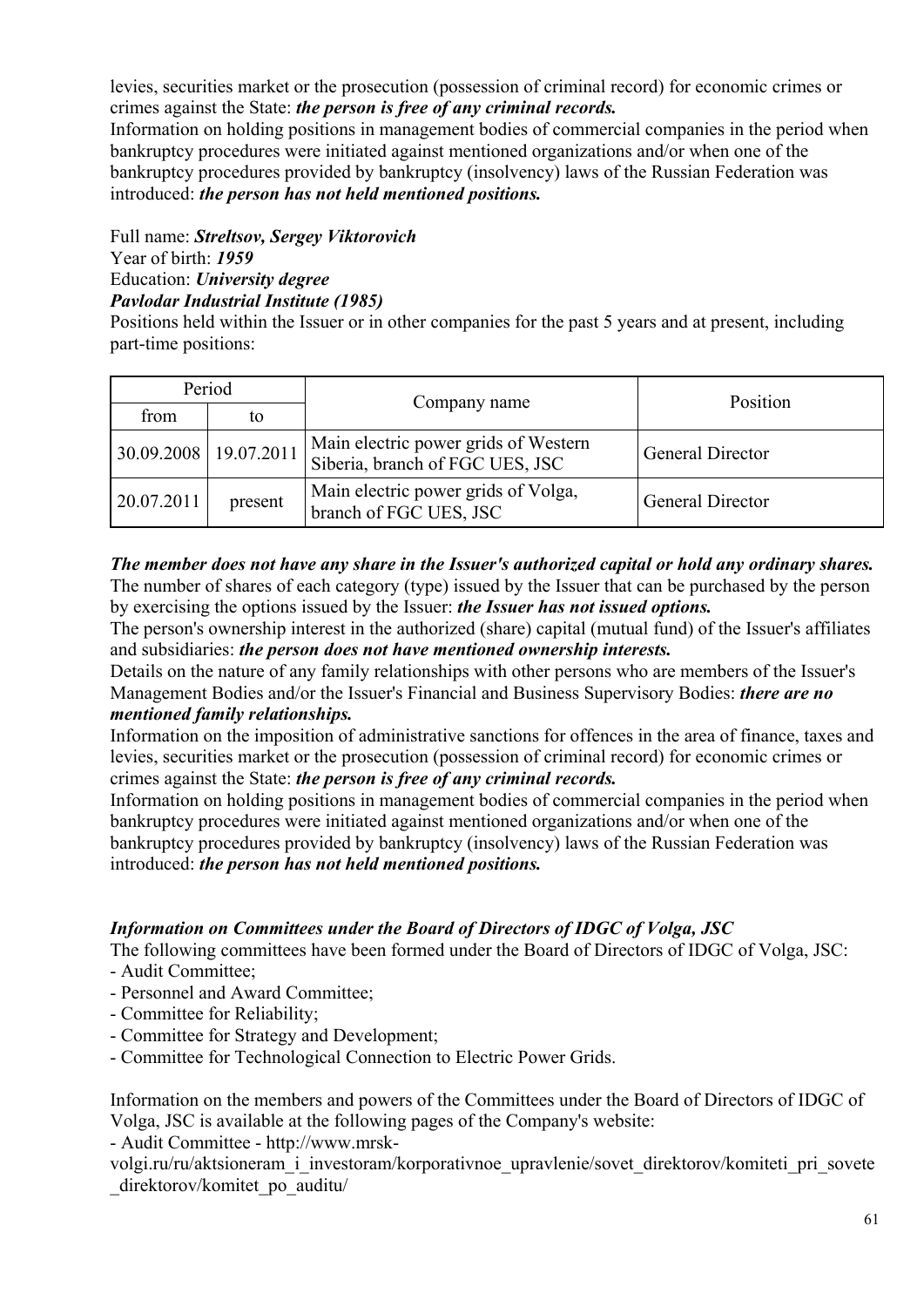- Personnel and Award Committee - http://www.mrsk-

volgi.ru/ru/aktsioneram\_i\_investoram/korporativnoe\_upravlenie/sovet\_direktorov/komiteti\_pri\_sovete \_direktorov/komitet\_po\_kadram\_i\_voznagrazhdeniyam/

- Committee for Reliability - http://www.mrsk-

volgi.ru/ru/aktsioneram\_i\_investoram/korporativnoe\_upravlenie/sovet\_direktorov/komiteti\_pri\_sovete direktorov/komitet po\_nadezhnosti/

- Committee for Strategy and Development - http://www.mrsk-

volgi.ru/ru/aktsioneram\_i\_investoram/korporativnoe\_upravlenie/sovet\_direktorov/komiteti\_pri\_sovete direktorov/komitet po strategii i razvitiu/

- Committee for Technological Connection to Electric Power Grids - http://www.mrsk-

volgi.ru/ru/aktsioneram\_i\_investoram/korporativnoe\_upravlenie/sovet\_direktorov/komiteti\_pri\_sovete direktorov/komitet po\_tehnologicheskomu\_prisoedineniu\_k\_elektricheskim\_setyam/

# **5.2.2. Information on the Sole Executive Body of the Issuer**

Full name: *Ryabikin, Vladimir Anatolievich (Chairman)* 

Year of birth: *1965* 

Education: *University degree* 

*Russian State Open Technical University for Railway Transportation (1996)* 

Positions held within the Issuer or in other companies for the past 5 years and at present, including part-time positions:

| Period     |         | Company name       | Position                            |
|------------|---------|--------------------|-------------------------------------|
| from       | to      |                    |                                     |
| 12.12.2008 | present | IDGC of Volga, JSC | <b>General Director</b>             |
| 12.12.2008 | present | IDGC of Volga, JSC | Chaiman of the Management<br>Board  |
| 11.06.2013 | present | IDGC of Volga, JSC | Member of the Board of<br>Directors |

*The member does not have any share in the Issuer's authorized capital or hold any ordinary shares*  The number of shares of each category (type) issued by the Issuer that can be purchased by the person by exercising the options issued by the Issuer: *the Issuer has not issued options.* 

The person's ownership interest in the authorized (share) capital (mutual fund) of the Issuer's branches and affiliates: *the person does not have mentioned ownership interests.* 

Details on the nature of any family relationships with other persons who are members of the Issuer's Management Bodies and/or the Issuer's Financial and Business Supervisory Bodies: *there are no mentioned family relationships.* 

Information on the imposition of administrative sanctions for offences in the area of finance, taxes and levies, securities market or the prosecution (possession of criminal record) for economic crimes or crimes against the State: *the person is free of any criminal records.* 

Information on holding positions in management bodies of commercial companies in the period when bankruptcy procedures were initiated against mentioned organizations and/or when one of the bankruptcy procedures provided by insolvency (bankruptcy) laws of the Russian Federation was introduced: *the person has not held mentioned positions.*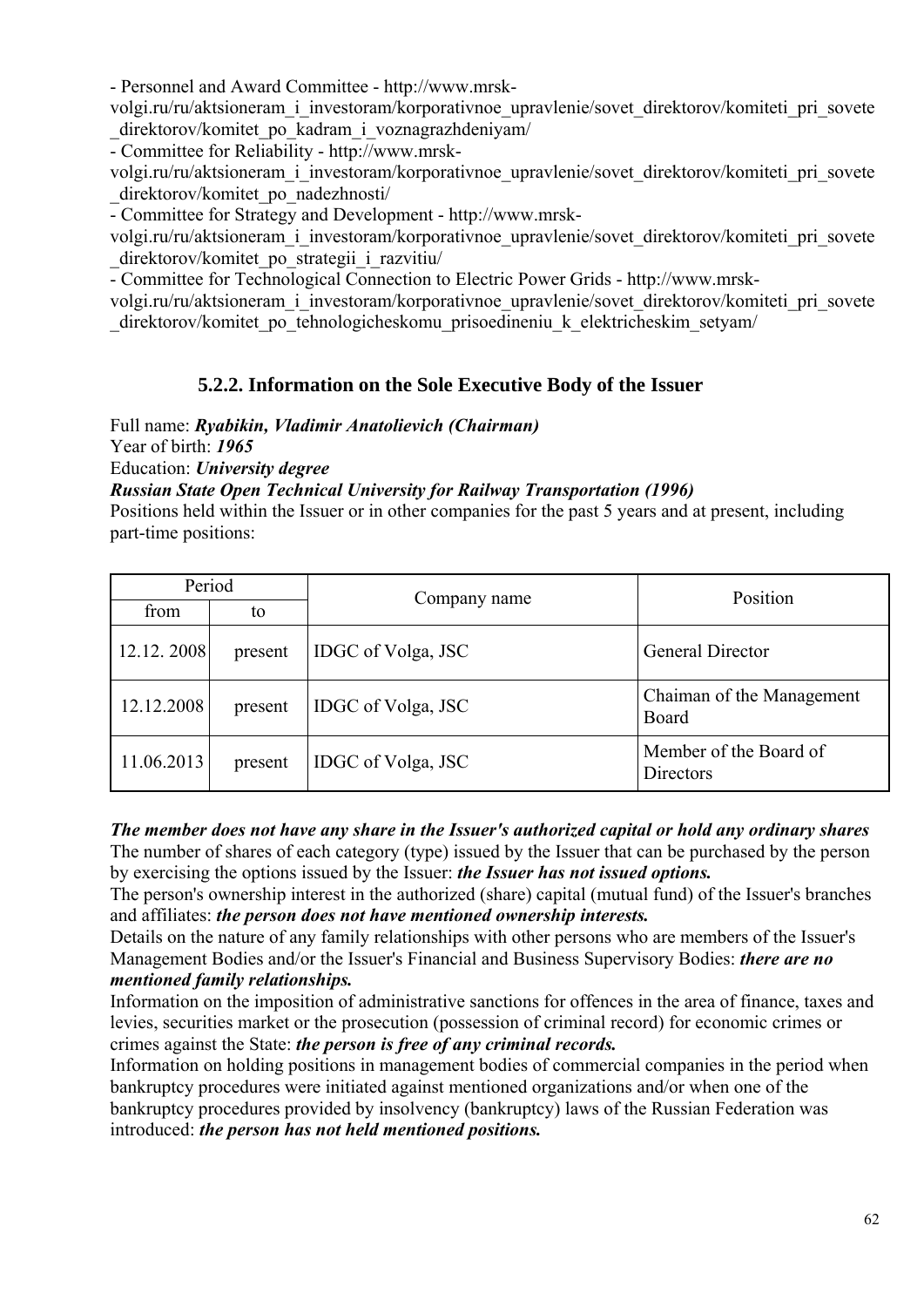# **5.2.3. Members of the Collegial Executive Body of the Issuer**

Full name: *Ryabikin, Vladimir Anatolievich (Chairman)*  Year of birth: *1965*  Education: *Univesity degree Russian State Open Technical University for Railway Transportation (1996)*  Positions held within the Issuer or in other companies for the past 5 years and at present, including

part-time positions:

| Period     |         |                           | Position                         |
|------------|---------|---------------------------|----------------------------------|
| from       | tο      | Company name              |                                  |
| 12.12.2008 | present | <b>IDGC</b> of Volga, JSC | <b>General Director</b>          |
| 11.06.2013 | present | <b>IDGC</b> of Volga, JSC | member of the Board of Directors |

*The member does not have any share in the Issuer's authorized capital or hold any ordinary shares.*  The number of shares of each category (type) issued by the Issuer that can be purchased by the person by exercising the options issued by the Issuer: *the Issuer has not issued options.* 

The person's ownership interest in the authorized (stock) capital (mutual fund) of the Issuer's affiliates and subsidiaries: *the person does not have mentioned ownership interests.* 

Details on the nature of any family relationships with other persons who are members of the Issuer's Management Bodies and/or the Issuer's Financial and Business Supervisory Bodies: *there are no mentioned family relationships.* 

Information on the imposition of administrative sanctions for offences in the area of finance, taxes and levies, securities market or the prosecution (possession of criminal record) for economic crimes or crimes against the State: *the person is free of any criminal records.* 

Information on holding positions in management bodies of commercial companies in the period when bankruptcy procedures were initiated against mentioned organizations and/or when one of the bankruptcy procedures provided by bankruptcy (insolvency) laws of the Russian Federation was introduced: *the person has not held mentioned positions.* 

Full name: *Zareckyi, Dmitryi L'vovich*  Year of birth: *1967*  Education: *Univesity degree Saratov Po;ytechnical Institute (1991), Saratov State Social economic University (1999), International University in Moscow (2004)* 

Positions held within the Issuer or in other companies for the past 5 years and at present, including part-time positions:

| Period     |         |                    | Position                                                     |
|------------|---------|--------------------|--------------------------------------------------------------|
| from       | to      | Company name       |                                                              |
| 2009       | 2009    | IDGC of Volga, JSC | Deputy head of the Logistics'<br>Department                  |
| 2009       | 2012    | IDGC of Volga, JSC | Director on logistics – head of the<br>Logistics' Department |
| 18.06.2012 | present | IDGC of Volga, JSC | Deputy General Director on<br><b>Capital Construction</b>    |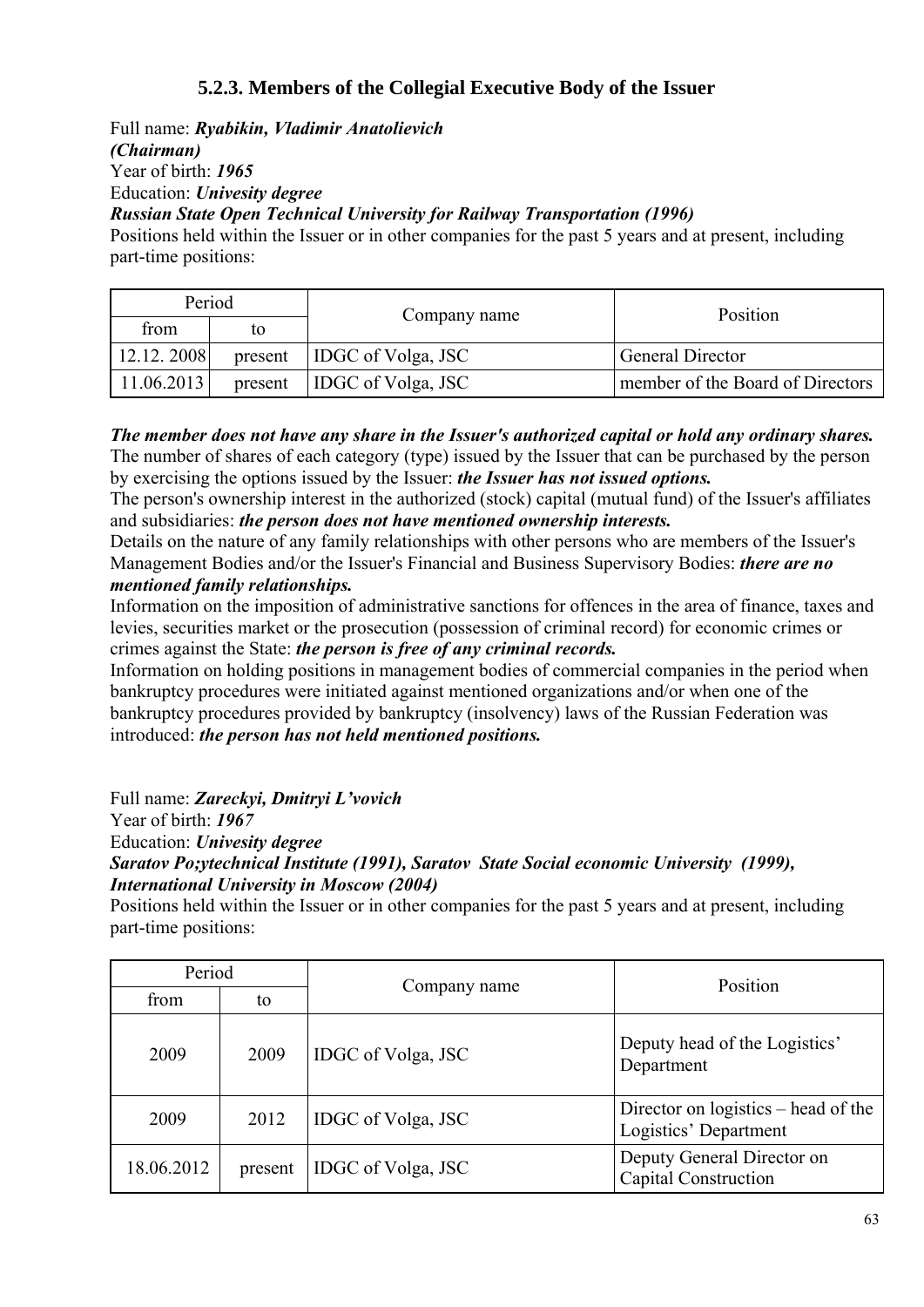## *The rate of participation in the authorized capital of the Issuer – 0,00052%.*

The number of shares of each category (type) issued by the Issuer that can be purchased by the person by exercising the options issued by the Issuer: *0.00052%.* 

The person's ownership interest in the authorized (stock) capital (mutual fund) of the Issuer's affiliates and subsidiaries: *the person does not have mentioned ownership interests.* 

Details on the nature of any family relationships with other persons who are members of the Issuer's Management Bodies and/or the Issuer's Financial and Business Supervisory Bodies: *there are no mentioned family relationships.* 

Information on the imposition of administrative sanctions for offences in the area of finance, taxes and levies, securities market or the prosecution (possession of criminal record) for economic crimes or crimes against the State: *the person is free of any criminal records.* 

Information on holding positions in management bodies of commercial companies in the period when bankruptcy procedures were initiated against mentioned organizations and/or when one of the bankruptcy procedures provided by bankruptcy (insolvency) laws of the Russian Federation was introduced: *the person has not held mentioned positions.* 

Full name: *Kuliev, Vyacheslav Igorevich* 

Year of birth: *1971* 

Education: *University degree* 

### *Volga Region Academy of Public Administration (1997)*

Positions held within the Issuer or in other companies for the past 5 years and at present, including part-time positions:

| Period     |         |                                 | Position                                                              |
|------------|---------|---------------------------------|-----------------------------------------------------------------------|
| from       | to      | Company name                    |                                                                       |
| 2009       |         | 03.12.2012   IDGC of Volga, JSC | Director on electric power<br>transportation                          |
| 04.12.2012 | present | IDGC of Volga, JSC              | Deputy General Director on<br>services development and<br>realization |

#### *The member does not have any share in the Issuer's authorized capital or hold any ordinary shares.*  The number of shares of each category (type) issued by the Issuer that can be purchased by the person by exercising the options issued by the Issuer: *the Issuer has not issued options.*

The person's ownership interest in the authorized (share) capital (mutual fund) of the Issuer's affiliates and subsidiaries: *the person does not have mentioned ownership interests.* 

Details on the nature of any family relationships with other persons who are members of the Issuer's Management Bodies and/or the Issuer's Financial and Business Supervisory Bodies: *there are no mentioned family relationships.* 

Information on the imposition of administrative sanctions for offences in the area of finance, taxes and levies, securities market or the prosecution (possession of criminal record) for economic crimes or crimes against the State: *the person is free of any criminal records.* 

Information on holding positions in management bodies of commercial companies in the period when bankruptcy procedures were initiated against mentioned organizations and/or when one of the bankruptcy procedures provided by bankruptcy (insolvency) laws of the Russian Federation was introduced: *the person has not held mentioned positions.* 

Full name: *Kucherenko, Vladimir Ivanovich*  Year of birth: *1957*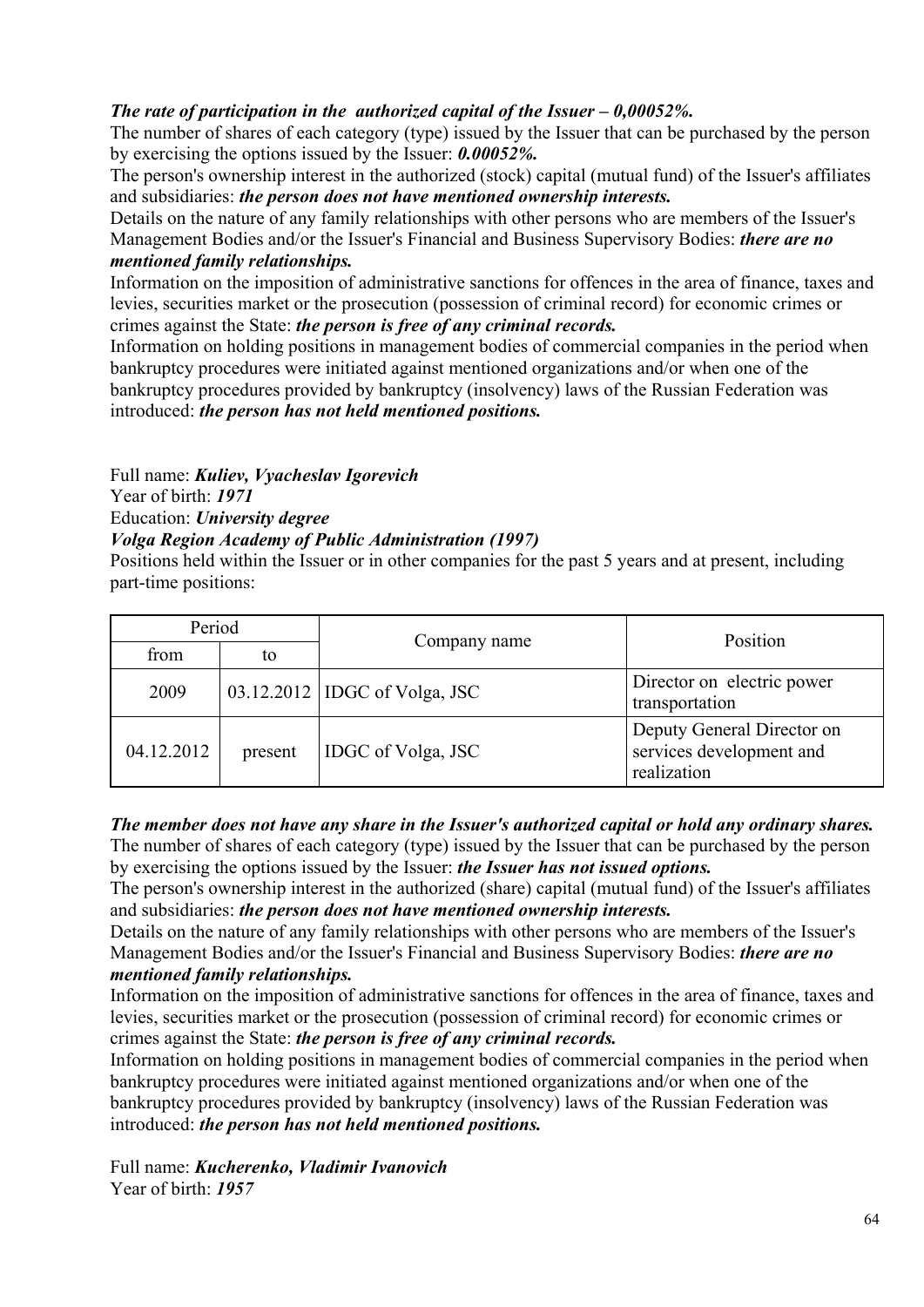#### Education: *University degree Saratov Polytechnic Institute (1980)*

Positions held within the Issuer or in other companies for the past 5 years and at present, including part-time positions:

| Period     |         |                           | Position                                                                                                   |  |
|------------|---------|---------------------------|------------------------------------------------------------------------------------------------------------|--|
| from       | to      | Company name              |                                                                                                            |  |
| 24.02.2009 | present | IDGC of Volga, JSC        | Deputy General Director for Technical Issues -<br>Chief Engineer                                           |  |
| 01.03.2010 | present | <b>IDGC</b> of Volga, JSC | Acting Deputy General Director of IDGC of<br>Volga, JSC - director of Saratov Distribution<br>Grids branch |  |

### *The member does not have any share in the Issuer's authorized capital or hold any ordinary shares.*  The number of shares of each category (type) issued by the Issuer that can be purchased by the person by exercising the options issued by the Issuer: *the Issuer has not issued options.*

The person's ownership interest in the authorized (share) capital (mutual fund) of the Issuer's affiliates and subsidiaries: *the person does not have mentioned ownership interests.* 

Details on the nature of any family relationships with other persons who are members of the Issuer's Management Bodies and/or the Issuer's Financial and Business Supervisory Bodies: *there are no mentioned family relationships.* 

Information on the imposition of administrative sanctions for offences in the area of finance, taxes and levies, securities market or the prosecution (possession of criminal record) for economic crimes or crimes against the State: *the person is free of any criminal records.* 

Information on holding positions in management bodies of commercial companies in the period when bankruptcy procedures were initiated against mentioned organizations and/or when one of the bankruptcy procedures provided by bankruptcy (insolvency) laws of the Russian Federation was introduced: *the person has not held mentioned positions.* 

Full name: *Ponomarev, Vladimir Borisovich* 

Year of birth: *1950* 

Education: *University degree* 

# *Saratov State University named after N.G. Chernyshevsky (1973)*

Positions held within the Issuer or in other companies for the past 5 years and at present, including part-time positions:

| Period     |         | Company name                                 | Position                                                         |  |
|------------|---------|----------------------------------------------|------------------------------------------------------------------|--|
| from       | to      |                                              |                                                                  |  |
|            |         | 03.10.2007   23.04.2009   IDGC of Volga, JSC | Deputy General Director for Economic<br>Security and Controlling |  |
| 24.04.2009 | present | <b>IDGC</b> of Volga, JSC                    | Deputy General Director for Security                             |  |

# *The member does not have any share in the Issuer's authorized capital or hold any ordinary shares.*  The number of shares of each category (type) issued by the Issuer that can be purchased by the person

by exercising the options issued by the Issuer: *the Issuer has not issued options.* 

The person's ownership interest in the authorized (share) capital (mutual fund) of the Issuer's affiliates and subsidiaries: *the person does not have mentioned ownership interests.* 

Details on the nature of any family relationships with other persons who are members of the Issuer's Management Bodies and/or the Issuer's Financial and Business Supervisory Bodies: *there are no mentioned family relationships.*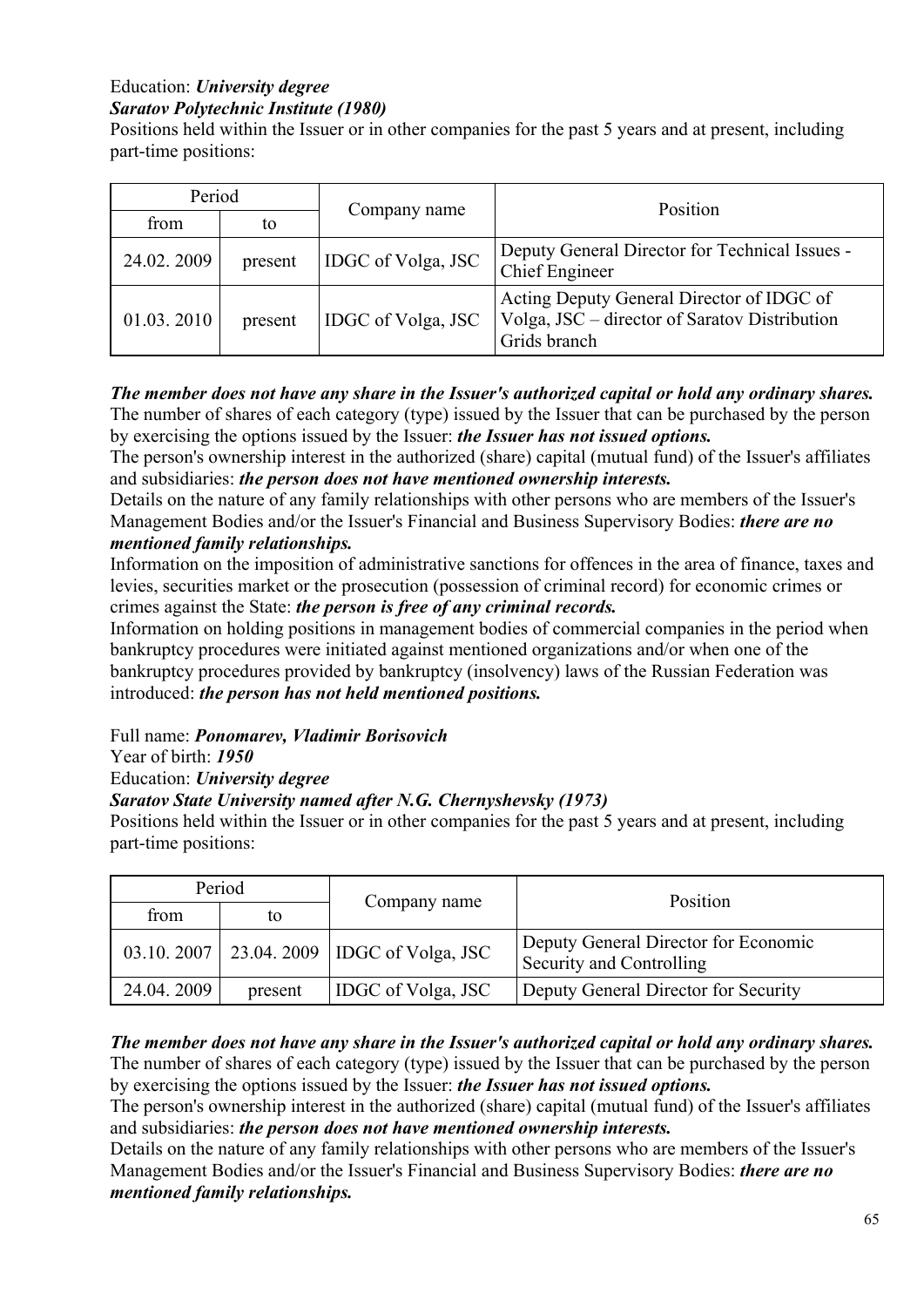Information on the imposition of administrative sanctions for offences in the area of finance, taxes and levies, securities market or the prosecution (possession of criminal record) for economic crimes or crimes against the State: *the person is free of any criminal records.* 

Information on holding positions in management bodies of commercial companies in the period when bankruptcy procedures were initiated against mentioned organizations and/or when one of the bankruptcy procedures provided by bankruptcy (insolvency) laws of the Russian Federation was introduced: *the person has not held mentioned positions.* 

Full name: *Puchkova, Irina Yurievna*  Year of birth: *1963*  Education: *University degree Saratov Economic Institute (1985), Volga Region Academy of Public Administration (2000).* 

Positions held within the Issuer or in other companies for the past 5 years and at present, including part-time positions:

| Period |            |                           | Position                                                            |  |
|--------|------------|---------------------------|---------------------------------------------------------------------|--|
| from   | to         | Company name              |                                                                     |  |
| 2007   | 07.02.2011 | <b>IDGC</b> of Volga, JSC | Head of the Economics Department                                    |  |
| 2011   | present    | IDGC of Volga, JSC        | Deputy General Director for Economic and<br><b>Financial Issues</b> |  |

*The member does not have any share in the Issuer's authorized capital or hold any ordinary shares.*  The number of shares of each category (type) issued by the Issuer that can be purchased by the person by exercising the options issued by the Issuer: *the Issuer has not issued options.* 

The person's ownership interest in the authorized (share) capital (mutual fund) of the Issuer's affiliates and subsidiaries: *the person does not have mentioned ownership interests.* 

Details on the nature of any family relationships with other persons who are members of the Issuer's Management Bodies and/or the Issuer's Financial and Business Supervisory Bodies: *there are no mentioned family relationships.* 

Information on the imposition of administrative sanctions for offences in the area of finance, taxes and levies, securities market or the prosecution (possession of criminal record) for economic crimes or crimes against the State: *the person is free of any criminal records.* 

Information on holding positions in management bodies of commercial companies in the period when bankruptcy procedures were initiated against mentioned organizations and/or when one of the bankruptcy procedures provided by bankruptcy (insolvency) laws of the Russian Federation was introduced: *the person has not held mentioned positions.* 

Full name: *Rebrova, Nataliya Leonidovna* 

Year of birth: *1960* 

Education: *University degree* 

*Saratov Polytechnic Institute (1983)* 

Positions held within the Issuer or in other companies for the past 5 years and at present, including part-time positions:

| Period     |      | Company name       | Position                             |
|------------|------|--------------------|--------------------------------------|
| from<br>to |      |                    |                                      |
| 2008       | 2009 | IDGC of Volga, JSC | Head of the Department for Corporate |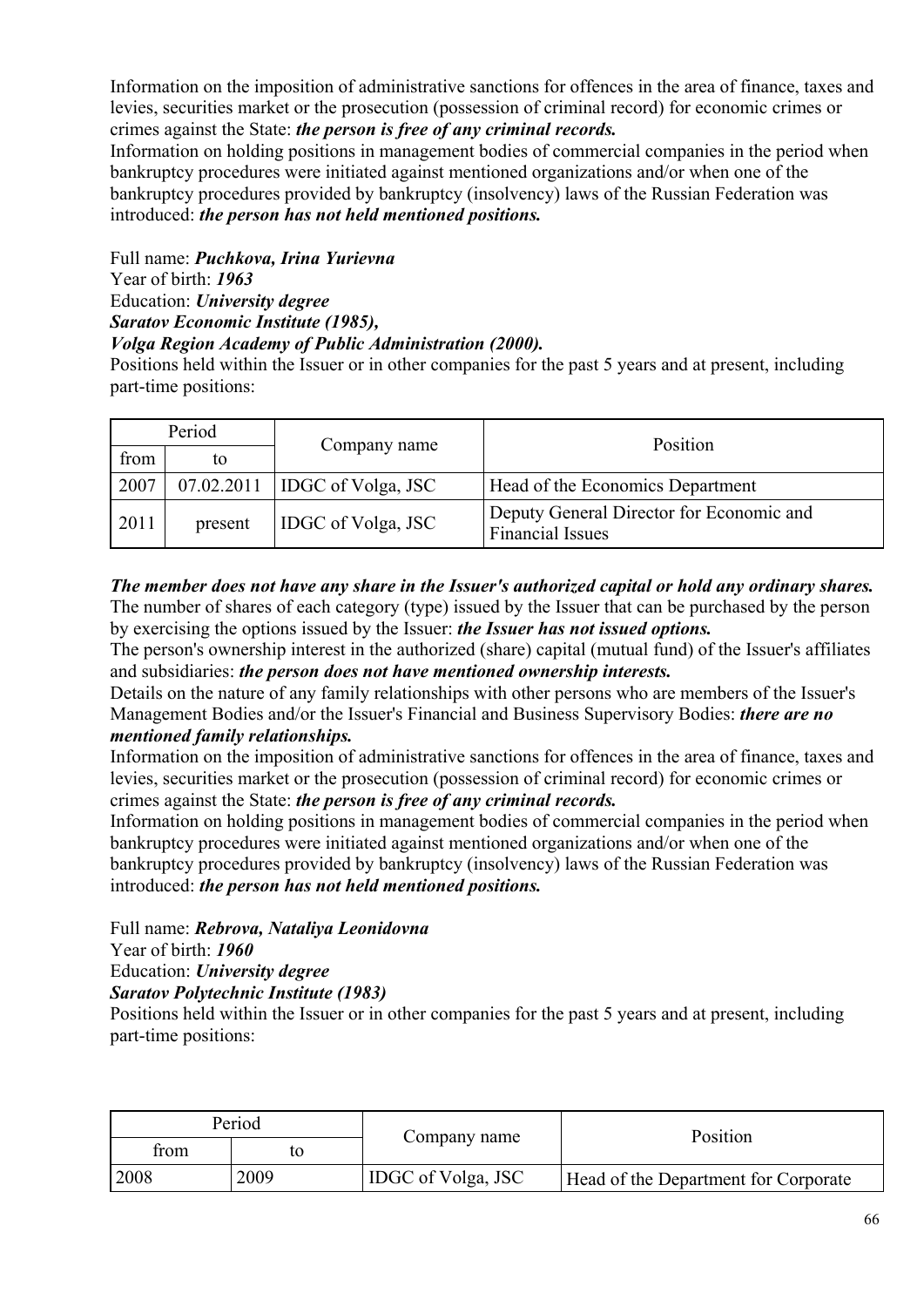|            |            |                           | Governance                                                 |
|------------|------------|---------------------------|------------------------------------------------------------|
| 02.03.2009 | 16.09.2009 | <b>IDGC</b> of Volga, JSC | Acting Deputy General Director for<br>Corporate Governance |
| 17.09.2009 | present    | <b>IDGC</b> of Volga, JSC | Deputy General Director for Corporate<br>Governance        |

Share of the person in the authorized capital of the Issuer, %: *0.000035.* 

The share of the person's ordinary shares owned by the Issuer, %: **0.000035.** 

The number of shares of each category (type) issued by the Issuer that can be purchased by the person by exercising the options issued by the Issuer: *the Issuer has not issued options.* 

The person's ownership interest in the authorized (share) capital (mutual fund) of the Issuer's affiliates and subsidiaries: *the person does not have mentioned ownership interests.* 

Details on the nature of any family relationships with other persons who are members of the Issuer's Management Bodies and/or the Issuer's Financial and Business Supervisory Bodies: *there are no mentioned family relationships.* 

Information on the imposition of administrative sanctions for offences in the area of finance, taxes and levies, securities market or the prosecution (possession of criminal record) for economic crimes or crimes against the State: *the person is free of any criminal records.* 

Information on holding positions in management bodies of commercial companies in the period when bankruptcy procedures were initiated against mentioned organizations and/or when one of the bankruptcy procedures provided by bankruptcy (insolvency) laws of the Russian Federation was introduced: *the person has not held mentioned positions.* 

Full name: *Tamlenova, Irina Alekseevna*  Year of birth: *1965*  Education: *University degree Saratov Polytechnic Institute (1988)* 

Positions held within the Issuer or in other company for the past 5 years and at present, including parttime positions:

| Period     |            | Company name                                                                               | Position                                                                                |
|------------|------------|--------------------------------------------------------------------------------------------|-----------------------------------------------------------------------------------------|
| from       | to         |                                                                                            |                                                                                         |
| 01.04.2008 | 2009       | The Volga region production division<br>of Saratov DG, the branch of IDGC of<br>Volga, JSC | <b>Chief Accountant</b>                                                                 |
| 31.03.2009 | 31.07.2011 | IDGC of Volga, JSC                                                                         | Chief Accountant - Head of the<br>Department for Accounting and<br>Reporting            |
| 01.08.2011 | present    | IDGC of Volga, JSC                                                                         | Chief Accountant – Head of the<br>Department for Accounting and<br><b>Tax Reporting</b> |

*The member does not have any share in the Issuer's authorized capital or hold any ordinary shares.*  The number of shares of each category (type) issued by the Issuer that can be purchased by the person by exercising the options issued by the Issuer: *the Issuer has not issued options.* 

The person's ownership interest in the authorized (share) capital (mutual fund) of the Issuer's affiliates and subsidiaries: *the person does not have mentioned ownership interests.* 

Details on the nature of any family relationships with other persons who are members of the Issuer's Management Bodies and/or the Issuer's Financial and Business Supervisory Bodies: *there are no mentioned family relationships.*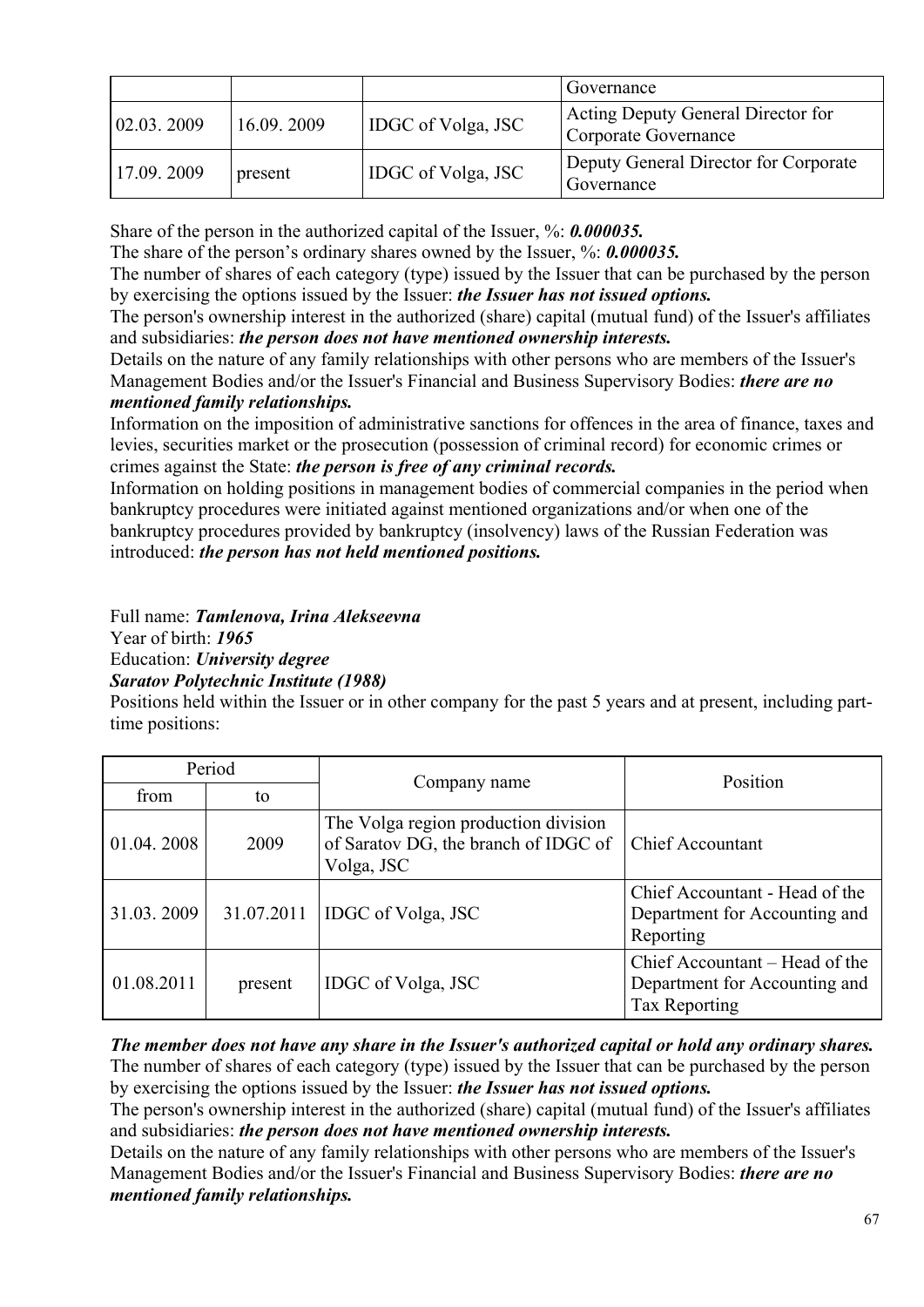Information on the imposition of administrative sanctions for offences in the area of finance, taxes and levies, securities market or the prosecution (possession of criminal record) for economic crimes or crimes against the State: *the person is free of any criminal records.* 

Information on holding positions in management bodies of commercial companies in the period when bankruptcy procedures were initiated against mentioned organizations and/or when one of the bankruptcy procedures provided by bankruptcy (insolvency) laws of the Russian Federation was introduced: *the person has not held mentioned positions.* 

Full name: *Frolov, Sergey Petrovich*  Year of birth: *1960*  Education: *University degree Ulyanovsk Polytechnic Institute (1983)* 

Positions held within the Issuer or in other companies for the past 5 years and at present, including part-time positions:

| Period     |         |                                                | Position                                        |
|------------|---------|------------------------------------------------|-------------------------------------------------|
| from       | tο      | Company name                                   |                                                 |
| 01.04.2008 | present | 'Ulyanovsk DG, branch of IDGC of<br>Volga, JSC | Deputy General Director -<br>Director of branch |

*The member does not have any share in the Issuer's authorized capital or hold any ordinary shares.*  The number of shares of each category (type) issued by the Issuer that can be purchased by the person by exercising the options issued by the Issuer: *the Issuer has not issued options.* 

The person's ownership interest in the authorized (share) capital (mutual fund) of the Issuer's affiliates and subsidiaries: *the person does not have mentioned ownership interests.* 

Details on the nature of any family relationships with other persons who are members of the Issuer's Management Bodies and/or the Issuer's Financial and Business Supervisory Bodies: *there are no mentioned family relationships.* 

Information on the imposition of administrative sanctions for offences in the area of finance, taxes and levies, securities market or the prosecution (possession of criminal record) for economic crimes or crimes against the State: *the person is free of any criminal records.* 

Information on holding positions in management bodies of commercial companies in the period when bankruptcy procedures were initiated against mentioned organizations and/or when one of the bankruptcy procedures provided by bankruptcy (insolvency) laws of the Russian Federation was introduced: *the person has not held mentioned positions.* 

#### **5.3. Information on the amount of rewards, benefits and/or compensations due to each Management Body of the Issuer**

Information on the amount of reward due to each Management Body (excluding a natural person holding the position of the Sole Executive Body of the Issuer). Information on the type of rewards, including salaries, bonuses, fees, benefits and/or compensations of expenses as well as other pecuniary rewards which were paid by the Issuer for the last closed financial year:

Board of Directors:

Unit of measurement: *rubles* 

| Name of item                                                    | 2013         |
|-----------------------------------------------------------------|--------------|
| Remuneration for particic pation in the work of management body | 15,974,751   |
| Salaries                                                        | 3,173,287.29 |
| <b>Bonuses</b>                                                  | 5,778,997    |
| Fees                                                            |              |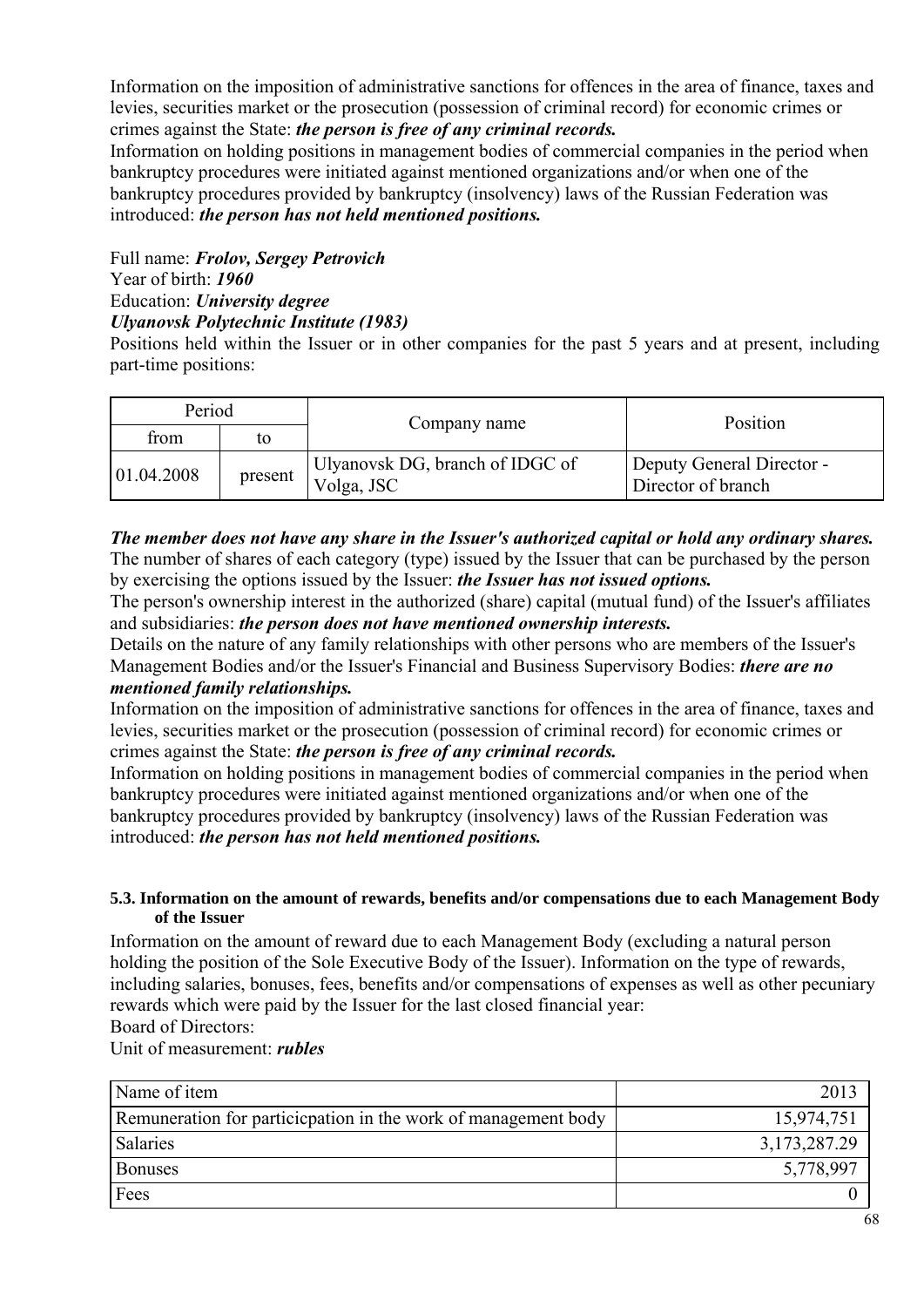| Benefits                 |               |
|--------------------------|---------------|
| Compensation of expenses |               |
| Other pecuniary rewards  | 7,279,710.02  |
| <b>TOTAL</b>             | 32,206,745.31 |

Information on effective agreements on paying such rewards in the current financial year: Agreements on rewards have not been concluded in the current financial year.

Awarding rewards to the members of the Board of Directors of the Issuer is made in compliance with the Regulation on awarding rewards and compensations to the members of the Board of Directors of IDGC of Volga, JSC approved by the decision of the Annual General Shareholders' Meeting of the IDGC of Volga, JSC (Minutes No. 1/2008 of June 07, 2008).

*.*  The Collegial Executive Body: Unit of measurement: *rubles* 

| Name of item                                                    | 2013          |
|-----------------------------------------------------------------|---------------|
| Remuneration for particic pation in the work of management body | 1,519,680     |
| Salaries                                                        | 16,987,233.94 |
| <b>Bonuses</b>                                                  | 9,022,174.96  |
| Fees                                                            |               |
| <b>Benefits</b>                                                 |               |
| Compensation of expenses                                        | 1,245,998.50  |
| Other pecuniary rewards                                         | 25,971,005.83 |
| <b>TOTAL</b>                                                    | 53,746,093.23 |

Information on effective agreements on such payments in the current financial year:

In accordance with the Charter and the Regulation on the Management Board of the Issuer additional agreements to the Employment Agreement on Exercising Powers of the Collegial Executive Body which entitle the members of the Management Board of the Company to receive a monthly bonus of 15,830 rubles for the period of their powers are concluded.

#### **5.4. Information on the structure and responsibilities of the Issuer's Financial and Business Supervisory Bodies**

No changes observed in the information during the reporting period

### **5.5. Information on the members of the Issuer's Business and Financial Supervisory Bodies**

Name of the Issuer's Financial and Business Supervisory Body: *Auditing Commission* 

Full name: *Kormushkina, Lyudmila Dmitrievna (Chairman)* 

Year of birth: *1956* 

Education: *University degree* 

### *Far-East Academy of Economics and Management (1998)*

Positions held within the Issuer or in other companies for the past 5 years and at present, including part-time positions:

| Period |    | Company name | Position |
|--------|----|--------------|----------|
| trom   | to |              |          |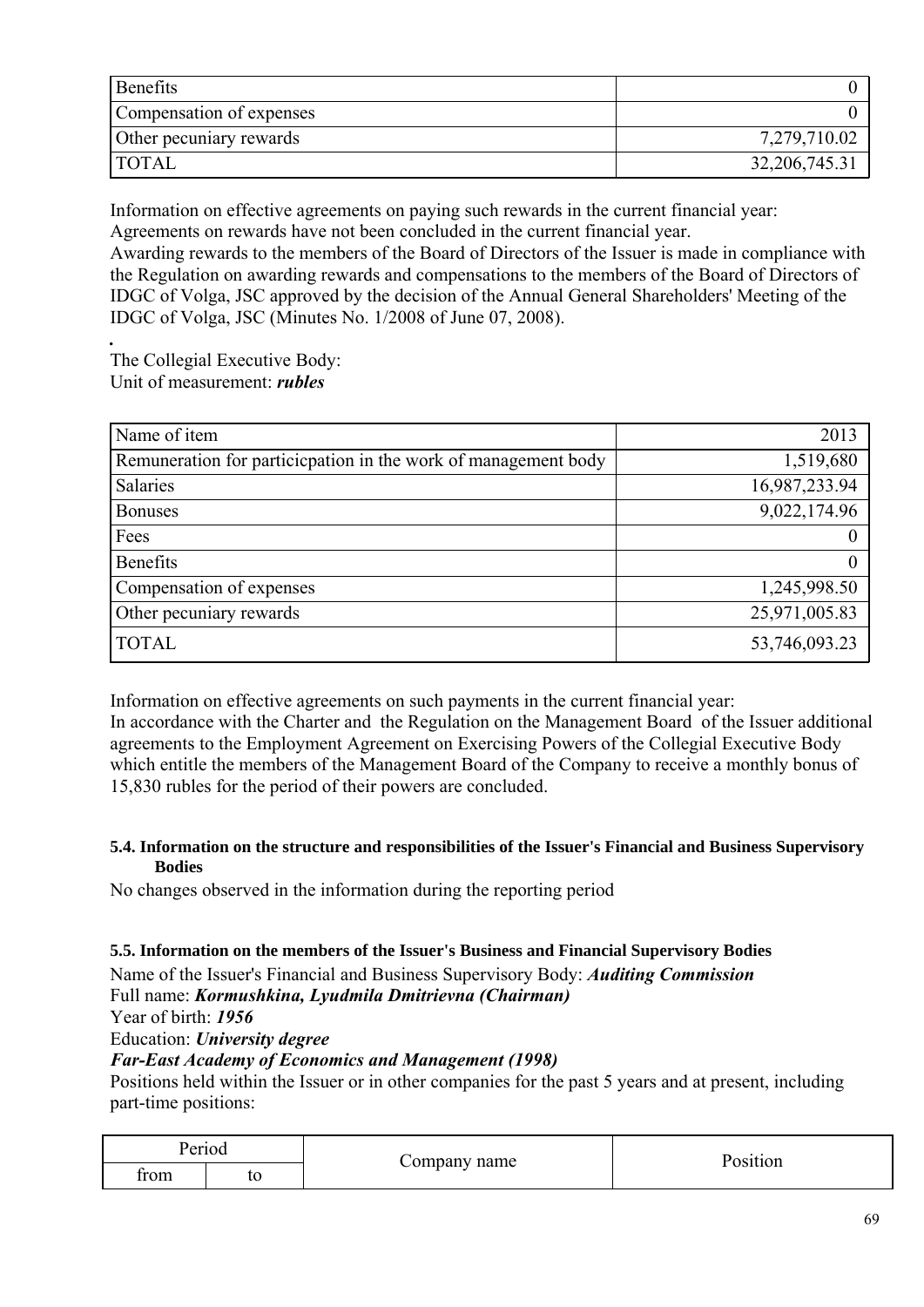| 2008 | present | Rosseti, JSC (IDGC Holding, JSC) | Head of the Department of<br>auditting checks and expertises of<br>the Department of Internal Audit |
|------|---------|----------------------------------|-----------------------------------------------------------------------------------------------------|
|      |         |                                  | and Risk Management                                                                                 |

*The member does not have any share in the Issuer's authorized capital or hold any ordinary shares*  The number of shares of each category (type) issued by the Issuer that can be purchased by the person by exercising the options issued by the Issuer: *the Issuer has not issued options.* 

The person's ownership interest in the authorized (share) capital (mutual fund) of the Issuer's affiliates and subsidiaries: *the person does not have mentioned ownership interests.* 

Details on the nature of any family relationships with other persons who are members of the Issuer's Management Bodies and/or the Issuer's Financial and Business Supervisory Bodies: *there are no mentioned family relationships.* 

Information on the imposition of administrative sanctions for offences in the area of finance, taxes and levies, securities market or the prosecution (possession of criminal record) for economic crimes or crimes against the State: *the person is free of any criminal records.* 

Information on holding positions in management bodies of commercial companies in the period when bankruptcy procedures were initiated against mentioned organizations and/or when one of the bankruptcy procedures provided by insolvency (bankruptcy) laws of the Russian Federation was introduced: *the person has not held mentioned positions.* 

Full name: *Kabizskina, Elena Aleksandrovna* 

Year of birth: *1964* 

Education: *University degree* 

*Far-East Technical Institute of Fish Industry* 

Positions held within the Issuer or in other companies for the past 5 years and at present, including part-time positions:

| Period  |         |              | Position                                                                 |
|---------|---------|--------------|--------------------------------------------------------------------------|
| from    | tο      | Company name |                                                                          |
| 09.2005 | present | FGC UES, JSC | Head of the Department of Internal<br><b>Control and Risk Management</b> |

*The member does not have any share in the Issuer's authorized capital or hold any ordinary shares*  The number of shares of each category (type) issued by the Issuer that can be purchased by the person by exercising the options issued by the Issuer: *the Issuer has not issued options.* 

The person's ownership interest in the authorized (share) capital (mutual fund) of the Issuer's affiliates and subsidiaries: *the person does not have mentioned ownership interests.* 

Details on the nature of any family relationships with other persons who are members of the Issuer's Management Bodies and/or the Issuer's Financial and Business Supervisory Bodies: *there are no mentioned family relationships.* 

Information on the imposition of administrative sanctions for offences in the area of finance, taxes and levies, securities market or the prosecution (possession of criminal record) for economic crimes or crimes against the State: *the person is free of any criminal records.* 

Information on holding positions in management bodies of commercial companies in the period when bankruptcy procedures were initiated against mentioned organizations and/or when one of the bankruptcy procedures provided by insolvency (bankruptcy) laws of the Russian Federation was introduced: *the person has not held mentioned positions.* 

Full name: *Knyazev, Sergey Yurievich*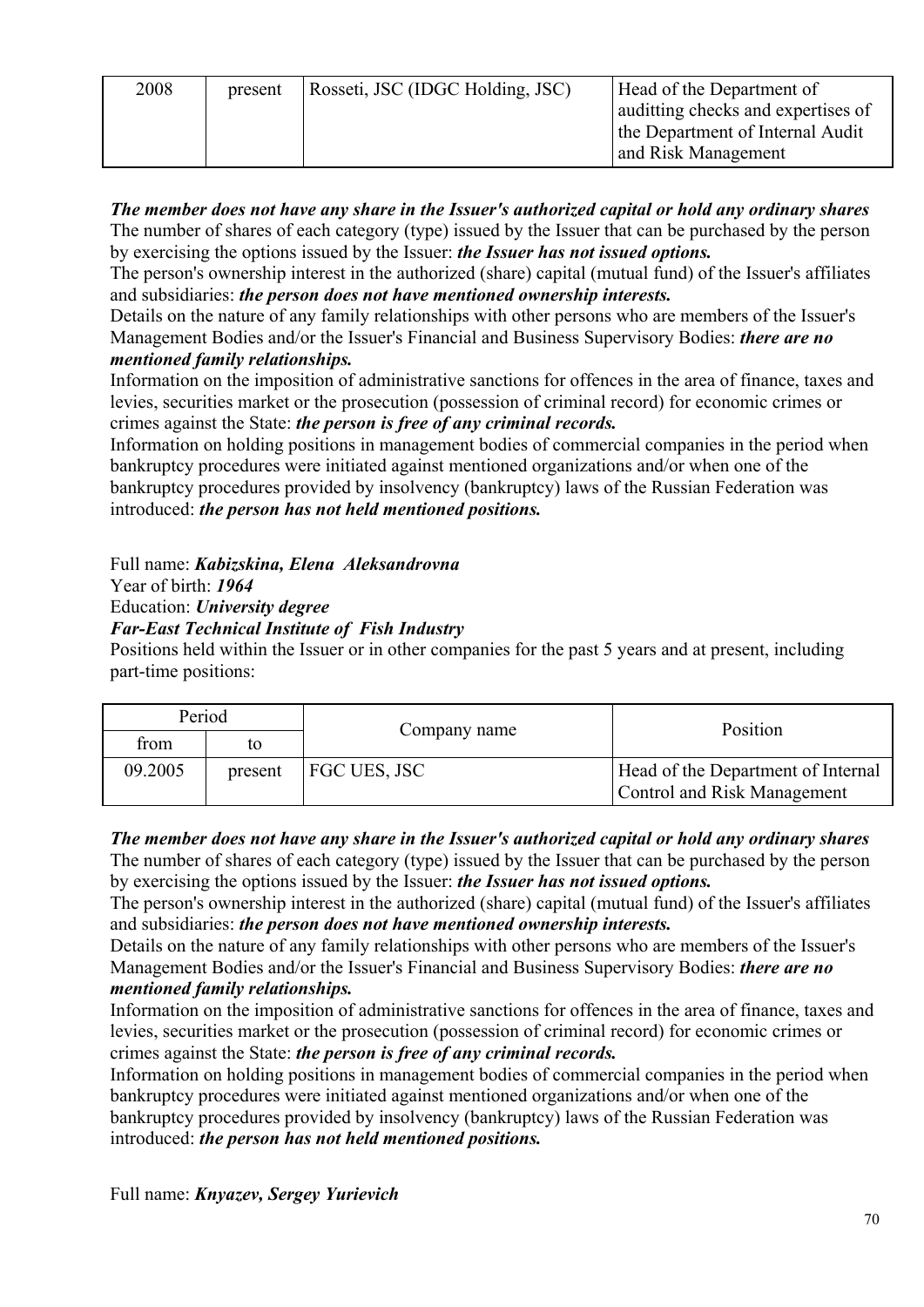## Year of birth: *1958*

# Education: *University degree, Tomsk State University named after V.V.Kuibyshev (1981) Moscow State Aviation Institute (1997)*

Positions held within the Issuer or in other companies for the past 5 years and at present, including part-time positions:

| Period     |            | Company name                                                                                     | Position                                                       |
|------------|------------|--------------------------------------------------------------------------------------------------|----------------------------------------------------------------|
| from       | to         |                                                                                                  |                                                                |
| 20.112008  | 14.11.2009 | Investigation Committee at<br>the RF Public Prosecution<br>Office                                | Investigation Department of Head of the Investigation Division |
| 14.11.2009 | 12/01.2010 | Investigation Department of<br>Investigation Committee at<br>the RF Public Prosecution<br>Office | Senior Prosecutor-criminalist                                  |
| 13.01.2010 |            | 25.10.2010   IDGC Holding, JSC                                                                   | Leading expert                                                 |
| 25.10.2010 | 24.08.2012 | FGC UES, JSC                                                                                     | Deputy head of the Department – Head of the<br>Division        |
| 27.08.2012 | 25.03.2013 | FGC UES, JSC                                                                                     | Head of the Department of Economic Safety                      |
| 26.03.2013 | present    | CIUS UES, JSC                                                                                    | Deputy General Director on Safety                              |

#### *The member does not have any share in the Issuer's authorized capital or hold any ordinary shares*  The number of shares of each category (type) issued by the Issuer that can be purchased by the person by exercising the options issued by the Issuer: *the Issuer has not issued options.*

The person's ownership interest in the authorized (share) capital (mutual fund) of the Issuer's affiliates and subsidiaries: *the person does not have mentioned ownership interests.* 

Details on the nature of any family relationships with other persons who are members of the Issuer's Management Bodies and/or the Issuer's Financial and Business Supervisory Bodies: *there are no mentioned family relationships.* 

Information on the imposition of administrative sanctions for offences in the area of finance, taxes and levies, securities market or the prosecution (possession of criminal record) for economic crimes or crimes against the State: *the person is free of any criminal records.* 

Information on holding positions in management bodies of commercial companies in the period when bankruptcy procedures were initiated against mentioned organizations and/or when one of the bankruptcy procedures provided by insolvency (bankruptcy) laws of the Russian Federation was introduced: *the person has not held mentioned positions.* 

#### Full name: *Meshalova, Galina Ivanovna*  Year of birth: *1957*

# Education: *University degree*

*Noth-Osetin State University (1980)* 

Positions held within the Issuer or in other companies for the past 5 years and at present, including part-time positions:

| Period     |         | Company name             | Position                                                      |
|------------|---------|--------------------------|---------------------------------------------------------------|
| from       | to      |                          |                                                               |
| 28.09.2009 | present | <b>IDGC Holding, JSC</b> | Head of the Section of Internal<br>Audit, Auditory Checks and |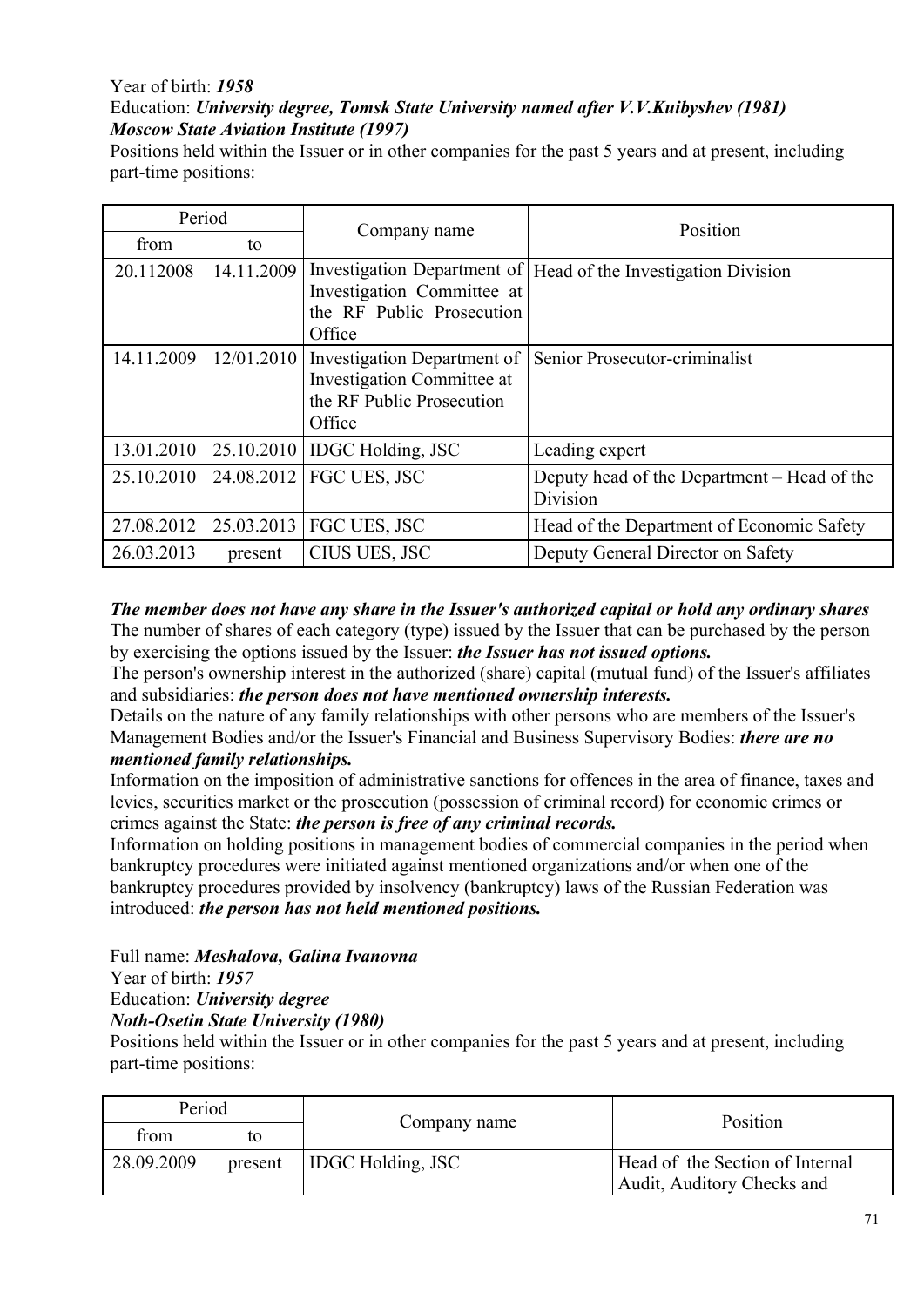|  | Expertise within the Department of<br>Internal Audit and Risk<br>Management |
|--|-----------------------------------------------------------------------------|
|  |                                                                             |

## *The member does not have any share in the Issuer's authorized capital or hold any ordinary shares*  The number of shares of each category (type) issued by the Issuer that can be purchased by the person

by exercising the options issued by the Issuer: *the Issuer has not issued options.* 

The person's ownership interest in the authorized (share) capital (mutual fund) of the Issuer's affiliates and subsidiaries: *the person does not have mentioned ownership interests.* 

Details on the nature of any family relationships with other persons who are members of the Issuer's Management Bodies and/or the Issuer's Financial and Business Supervisory Bodies: *there are no mentioned family relationships.* 

Information on the imposition of administrative sanctions for offences in the area of finance, taxes and levies, securities market or the prosecution (possession of criminal record) for economic crimes or crimes against the State: *the person is free of any criminal records.* 

Information on holding positions in management bodies of commercial companies in the period when bankruptcy procedures were initiated against mentioned organizations and/or when one of the bankruptcy procedures provided by insolvency (bankruptcy) laws of the Russian Federation was introduced: *the person has not held mentioned positions.* 

Full name: *Khoholkova, Kseniya Valerievna* 

Year of birth: *1970* 

Education: *University degree* 

*State Academy of Management named after Sergo Ordzhonikidze (1993)* 

Positions held within the Issuer or in other companies for the past 5 years and at present, including part-time positions:

| Period     |         | Company name                   | Position                                                                                                                                                                                                                                            |
|------------|---------|--------------------------------|-----------------------------------------------------------------------------------------------------------------------------------------------------------------------------------------------------------------------------------------------------|
| from       | to      |                                |                                                                                                                                                                                                                                                     |
| 01.07.2008 | present | IDGC Holding, JSC/Rosseti, JSC | Head of the Division of Information<br>disclosure within the Department of<br>Corporate Management and<br><b>Interaction with Shareholders</b>                                                                                                      |
| 2013       | Present | Rosseti, JSC                   | Deputy Head of the Directorate –<br>Head of the division supporting<br>rights od shareholders within<br>Directorate of shareholders' capital<br>within the Department of Corporate<br>management and interaction with<br>shareholders and investors |

*The member does not have any share in the Issuer's authorized capital or hold any ordinary shares*  The number of shares of each category (type) issued by the Issuer that can be purchased by the person by exercising the options issued by the Issuer: *the Issuer has not issued options.* 

The person's ownership interest in the authorized (share) capital (mutual fund) of the Issuer's affiliates and subsidiaries: *the person does not have mentioned ownership interests.* 

Details on the nature of any family relationships with other persons who are members of the Issuer's Management Bodies and/or the Issuer's Financial and Business Supervisory Bodies: *there are no mentioned family relationships.*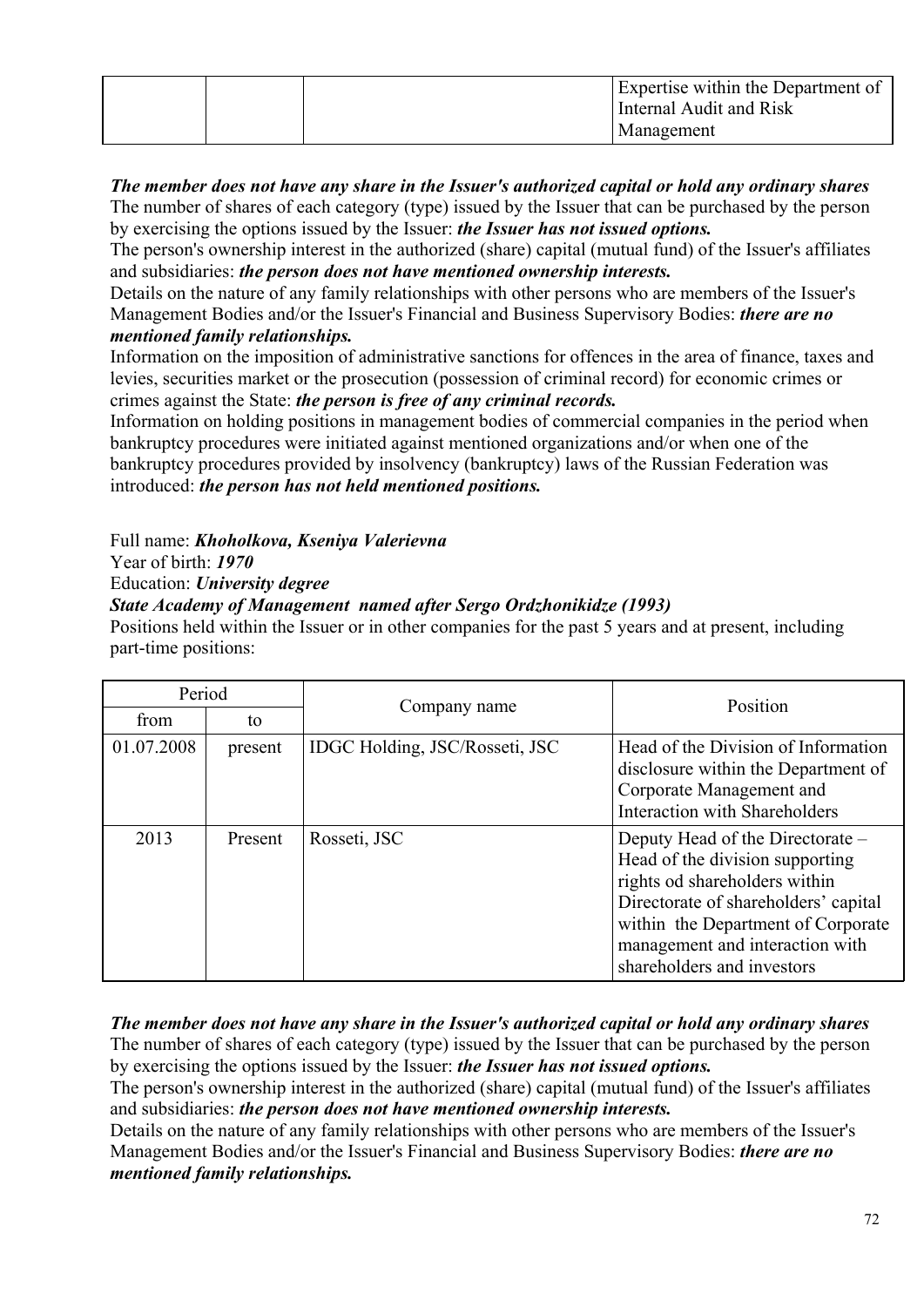Information on the imposition of administrative sanctions fo-r offences in the area of finance, taxes and levies, securities market or the prosecution (possession of criminal record) for economic crimes or crimes against the State: *the person is free of any criminal records.* 

Information on holding positions in management bodies of commercial companies in the period when bankruptcy procedures were initiated against mentioned organizations and/or when one of the bankruptcy procedures provided by insolvency (bankruptcy) laws of the Russian Federation was introduced: *the person has not held mentioned positions.* 

Name of the Issuer's Financial and Business Supervisory Body: *The Audit Committee under the Board of Directors* 

#### Full name: *Prokhorov, Egor Vyzcheslavovich (Chairman)*  Year of birth: *1982*

Education: *University Degree* 

*St-Petersburg State University (2004)* 

Positions held within the Issuer or in other companies for the past 5 years and at present, including part-time positions:

| Period     |            | Company name                              | Position                                       |
|------------|------------|-------------------------------------------|------------------------------------------------|
| from       | to         |                                           |                                                |
| 09.07.2007 | 30.10.2009 | OGK-1, JSC                                | Head of Corporate Financing Division           |
| 02.11.2009 | 02.12.2009 | <b>INTER RAO UES, JSC</b>                 | Head of Directorate                            |
| 07.12.2009 | 12.03.2012 | FGC UES, JSC                              | Head of Corporate Financing<br>Department      |
| 10.07.2012 | 15.05.2013 | IDGC Holding, JSC /Rosseti,<br><b>JSC</b> | Director on Finances (in combination)          |
| 27.12.2011 | present    | Power Index of FGC UES, JSC               | General Director (in combination)              |
| 16.05.2013 | 12.12.2013 | Rosseti JSC, JSC                          | <b>Financial Director</b>                      |
| 12.12.2013 | present    | Rosseti. JSC                              | Deputy General Director on financial<br>issues |
| 06.2011    | present    | Glavsetservice ENES, JSC                  | Member of the Board of Directors               |
| 2012       | present    | Scientific Recearch Centre of<br>UES, JSC | Member of the Board of Directors               |
| 06.2013    | present    | IDGC of Centre and Volga<br>Region, JSC   | Member of the Board of Directors               |
| 06.2013    | present    | Yantarenergo, JSC                         | Member of the Board of Directors               |

*The member does not have any share in the Issuer's authorized capital or hold any ordinary shares.*  The number of shares of each category (type) issued by the Issuer that can be purchased by the person by exercising the options issued by the Issuer: *the Issuer has not issued options.* 

The person's ownership interest in the authorized (share) capital (mutual fund) of the Issuer's affiliates and subsidiaries: *the person does not have mentioned ownership interests.* 

Details on the nature of any family relationships with other persons who are members of the Issuer's Management Bodies and/or the Issuer's Financial and Business Supervisory Bodies: *there are no mentioned family relationships.* 

Information on the imposition of administrative sanctions for offences in the area of finance, taxes and levies, securities market or the prosecution (possession of criminal record) for economic crimes or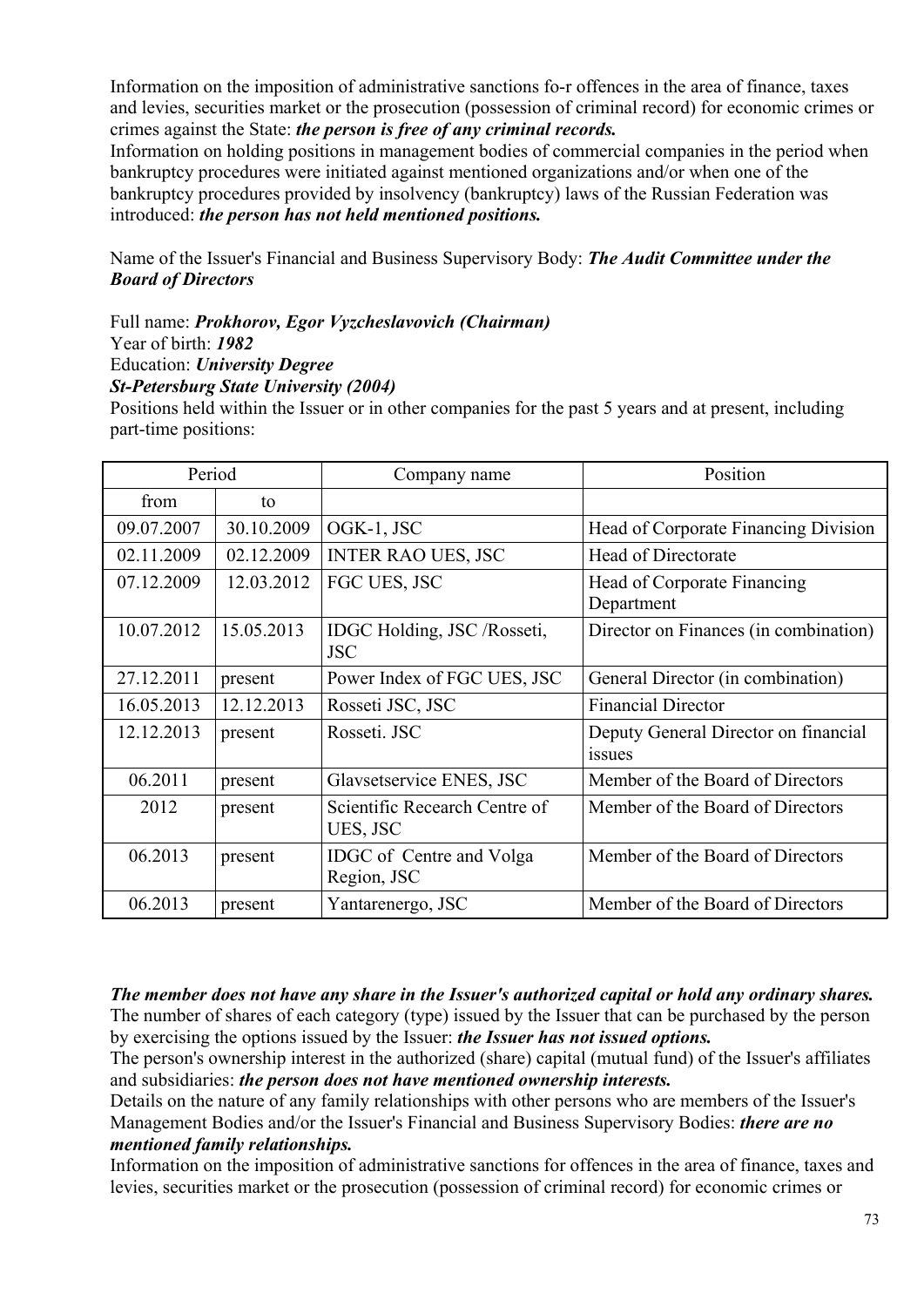## crimes against the State: *the person is free of any criminal records.*

Information on holding positions in management bodies of commercial companies in the period when bankruptcy procedures were initiated against mentioned organizations and/or when one of the bankruptcy procedures provided by bankruptcy (insolvency) laws of the Russian Federation was introduced: *the person has not held mentioned positions.* 

## Full name: *Gavrilova Tatyana Vladimirovna*

Year of birth: *1982* 

Education: *University degree* 

## *State University – Higher School of Economics (2005)*

All positions held within the Issuer or in other companies for the past 5 years and at present, including part-time positions:

| Period |         | Company name                                                   | Position |
|--------|---------|----------------------------------------------------------------|----------|
| from   | tΩ      |                                                                |          |
| 2006   | present | Representative Offices of Specialized Research Limited,<br>LLC | analyst  |

*The member does not have any share in the Issuer's authorized capital or hold any ordinary shares.*  The number of shares of each category (type) issued by the Issuer that can be purchased by the person by exercising the options issued by the Issuer: *the Issuer has not issued options.* 

The person's ownership interest in the authorized (share) capital (mutual fund) of the Issuer's affiliates and subsidiaries: *the person does not have mentioned ownership interests.* 

Details on the nature of any family relationships with other persons who are members of the Issuer's Management Bodies and/or the Issuer's Financial and Business Supervisory Bodies: *there are no mentioned family relationships.* 

Information on the imposition of administrative sanctions for offences in the area of finance, taxes and levies, securities market or the prosecution (possession of criminal record) for economic crimes or crimes against the State: *the person is free of any criminal records.* 

Information on holding positions in management bodies of commercial companies in the period when bankruptcy procedures were initiated against mentioned organizations and/or when one of the bankruptcy procedures provided by bankruptcy (insolvency) laws of the Russian Federation was introduced: *the person has not held mentioned positions.* 

Full name: *Guryanov, Denis Lvovich* 

Year of birth: *1977* 

Education: *University degree* 

## *People's Friendship University of Russia (2001).*

All positions held within the Issuer or in other companies for the past 5 years and at present, including part-time positions:

| Period  |         | Company name                         | Position                                                                                                                   |
|---------|---------|--------------------------------------|----------------------------------------------------------------------------------------------------------------------------|
| from    | to      |                                      |                                                                                                                            |
| 07.2008 | 04.2013 | <b>IDGC</b> Holding, JSC             | Head of the Department of Corporate<br>Managemnt and Interaction with<br>Shareholders, Director on Corporate<br>Management |
| 04.2013 | present | Rosseti, JSC (IDGC)<br>Holding, JSC) | Director of the Department of Corporate<br>Management and Interaction with<br>Shareholders and Invewstors                  |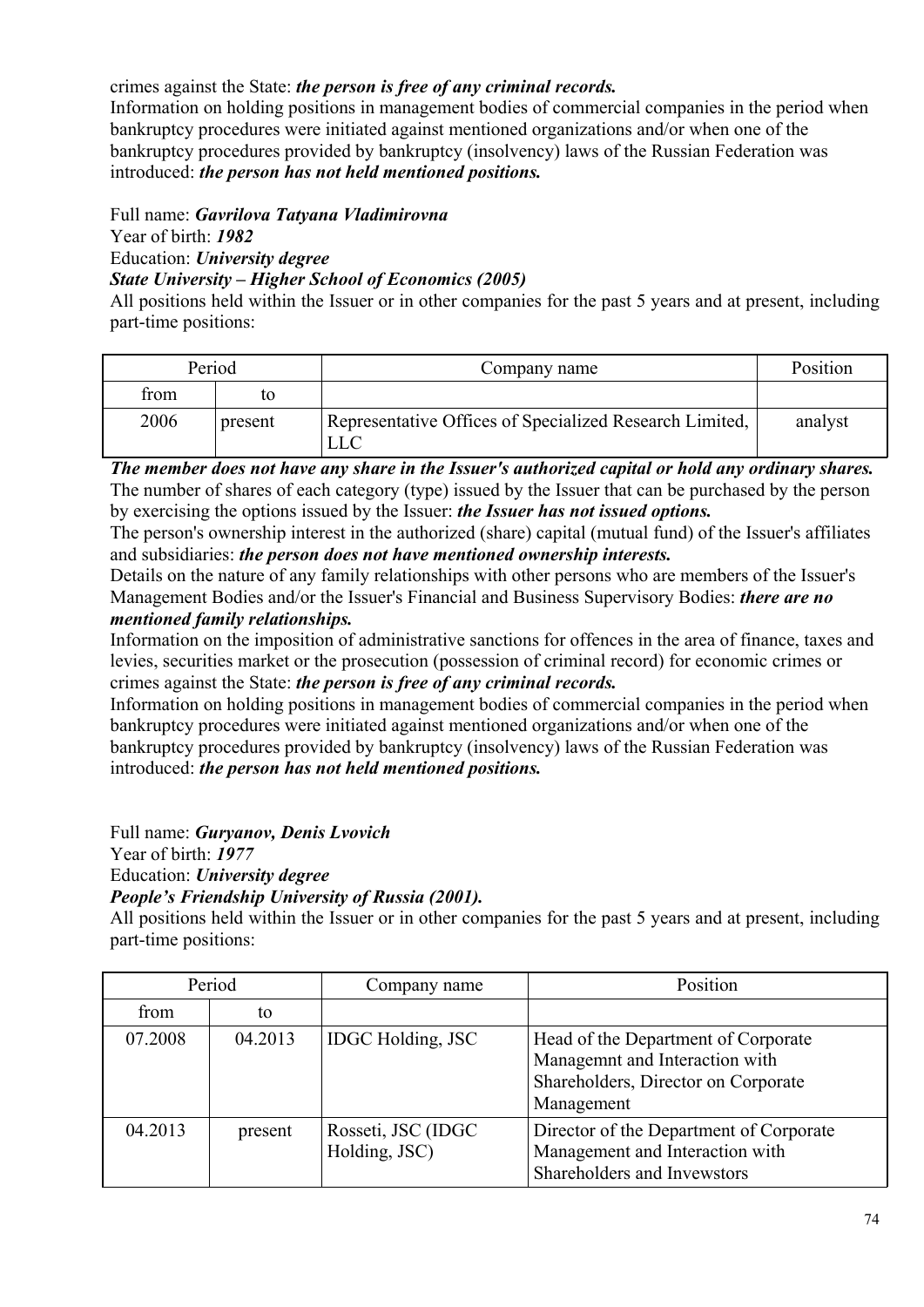| 19.06.2013 | present | <b>IDGC</b> of North Caucasus,<br><b>JSC</b> | Member of the Board of Directors |
|------------|---------|----------------------------------------------|----------------------------------|
| 11.06.2013 | present | Sevkavkazenegro, JSC                         | Member of the Board of Directors |
| 28.06.2013 | present | Directorate of VOLS OL,<br><b>JSC</b>        | Member of the Board of Directors |
| 28.06.2013 | present | SciResearch Centre of<br>UES, JSC            | Member of the Board of Directors |
| 28/06.2013 | present | Real Estate of<br>VNIPIEnergoprom, JSC       | Member of the Board of Directors |
| 28/06.2013 | present | Scientific Research<br>Centre of IDGC, JSC   | Member of the Board of Directors |
| 28.06.2013 | present | EnergoSetService of<br>North-West, JSC       | Member of the Board of Directors |

#### *The member does not have any share in the Issuer's authorized capital or hold any ordinary shares.*  The number of shares of each category (type) issued by the Issuer that can be purchased by the person by exercising the options issued by the Issuer: *the Issuer has not issued options.*

The person's ownership interest in the authorized (share) capital (mutual fund) of the Issuer's affiliates and subsidiaries: *the person does not have mentioned ownership interests.* 

Details on the nature of any family relationships with other persons who are members of the Issuer's Management Bodies and/or the Issuer's Financial and Business Supervisory Bodies: *there are no mentioned family relationships.* 

Information on the imposition of administrative sanctions for offences in the area of finance, taxes and levies, securities market or the prosecution (possession of criminal record) for economic crimes or crimes against the State: *the person is free of any criminal records.* 

Information on holding positions in management bodies of commercial companies in the period when bankruptcy procedures were initiated against mentioned organizations and/or when one of the bankruptcy procedures provided by bankruptcy (insolvency) laws of the Russian Federation was introduced: *the person has not held mentioned positions.* 

Full name: *Pankstyanov, Yuryi Nikolaevich* 

Year of birth: *1980* 

Education: *University degree* 

# *State University of Management (2002)*

Positions held within the Issuer or in other companies for the past 5 years and at present, including part-time positions:

| Period     |         |                                           | Position                                 |
|------------|---------|-------------------------------------------|------------------------------------------|
| from       | to      | Company name                              |                                          |
| July, 2008 | 2013    | <b>IDGC</b> Holding, JSC/<br>Rosseti, JSC | Head of the Tariffs Formation Department |
| 2013       | Present | Rosseti, JSC                              | Director of Tariff Policy Department     |

#### *The member does not have any share in the Issuer's authorized capital or hold any ordinary shares.*  The number of shares of each category (type) issued by the Issuer that can be purchased by the person by exercising the options issued by the Issuer: *the Issuer has not issued options.*

The person's ownership interest in the authorized (share) capital (mutual fund) of the Issuer's affiliates and subsidiaries: *the person does not have mentioned ownership interests.* 

Details on the nature of any family relationships with other persons who are members of the Issuer's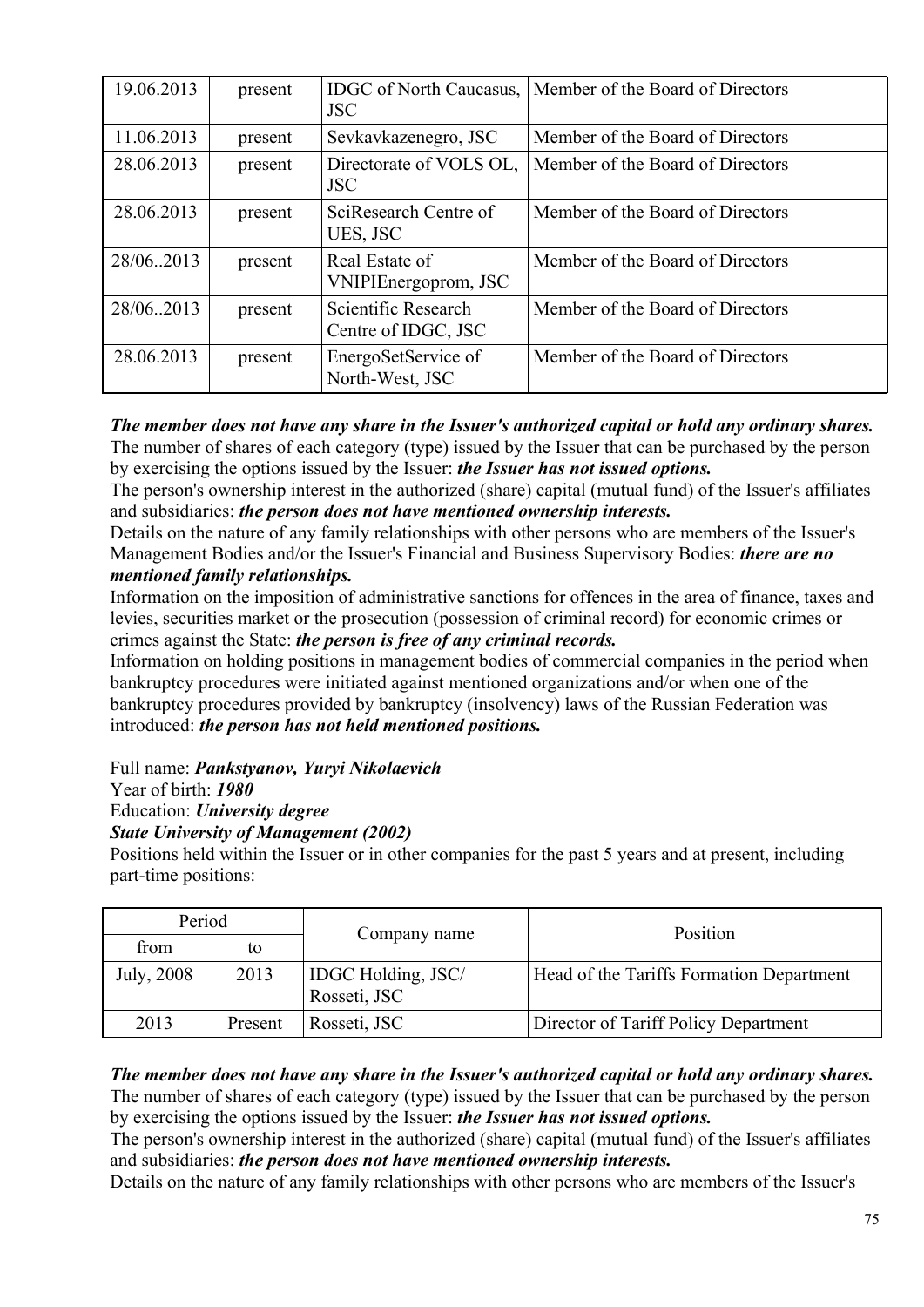## Management Bodies and/or the Issuer's Financial and Business Supervisory Bodies: *there are no mentioned family relationships.*

Information on the imposition of administrative sanctions for offences in the area of finance, taxes and levies, securities market or the prosecution (possession of criminal record) for economic crimes or crimes against the State: *the person is free of any criminal records.* 

Information on holding positions in management bodies of commercial companies in the period when bankruptcy procedures were initiated against mentioned organizations and/or when one of the bankruptcy procedures provided by bankruptcy (insolvency) laws of the Russian Federation was introduced: *the person has not held mentioned positions.* 

Full name: *Remes, Seppo Uha* 

Year of birth: *1955* 

Education: *University degree* 

## *University of Oulu (Finland, 1986), Higher school of economic and business managemnt (Turku, Finland,1994)*

Positions held within the Issuer or in other companies for the past 5 years and at present, including part-time positions:

| Period |         |                                          | Position                                                                                                                                                          |
|--------|---------|------------------------------------------|-------------------------------------------------------------------------------------------------------------------------------------------------------------------|
| from   | to      | Company name                             |                                                                                                                                                                   |
| 2002   | 2011    | OMZ, JSC                                 | Member of the Board of Directors, Chairman<br>of the Auditting Committee                                                                                          |
| 2004   | present | Sollers, JSC                             | Member of the Board of Directors, Chairman<br>of the Auditting Committee                                                                                          |
| 2007   | present | SIBUR Holdong, JSC                       | Member of the Board of Directors, Chairman<br>of the Auditting Committee, Member of the<br>Committee on Finances, member of the<br>personnel and awards Committee |
| 2007   | present | Kiuru, JSC                               | <b>General Director</b>                                                                                                                                           |
| 2007   | present | <b>EOS Russua</b>                        | Chairman of the Board of Directors                                                                                                                                |
| 2008   | 03.2012 | Rosnano, JSC                             | Member of the Committee on investment<br>policy at the Supervisory Board                                                                                          |
| 2008   | present | <b>IDGC North-West, JSC</b>              | Member of the Board of Directors, Chairman<br>of the Auditting Committee                                                                                          |
| 2008   | present | <b>IDGC</b> Holding,<br>JSC/Rosseti, JSC | Member of the Board of Directors, member<br>of the Auditting Committee, member of the<br>Committee on Strategy, member of the<br>Committee on assesement          |
| 2009   | present | Lenenergo, JSC                           | Member of the Board of Directors, Chairmain<br>of the Auditting Committee, member of the<br>Committee on Strategy and Development                                 |
| 2009   | present | Energosetproekt, JSC                     | Member of the Board of Directors                                                                                                                                  |
| 2011   | present | RAO UES of East, JSC                     | Member of the Board of Directors, member<br>of the Auditting Committee                                                                                            |

*The member does not have any share in the Issuer's authorized capital or hold any ordinary shares.*  The number of shares of each category (type) issued by the Issuer that can be purchased by the person by exercising the options issued by the Issuer: *the Issuer has not issued options.* 

The person's ownership interest in the authorized (share) capital (mutual fund) of the Issuer's affiliates and subsidiaries: *the person does not have mentioned ownership interests.*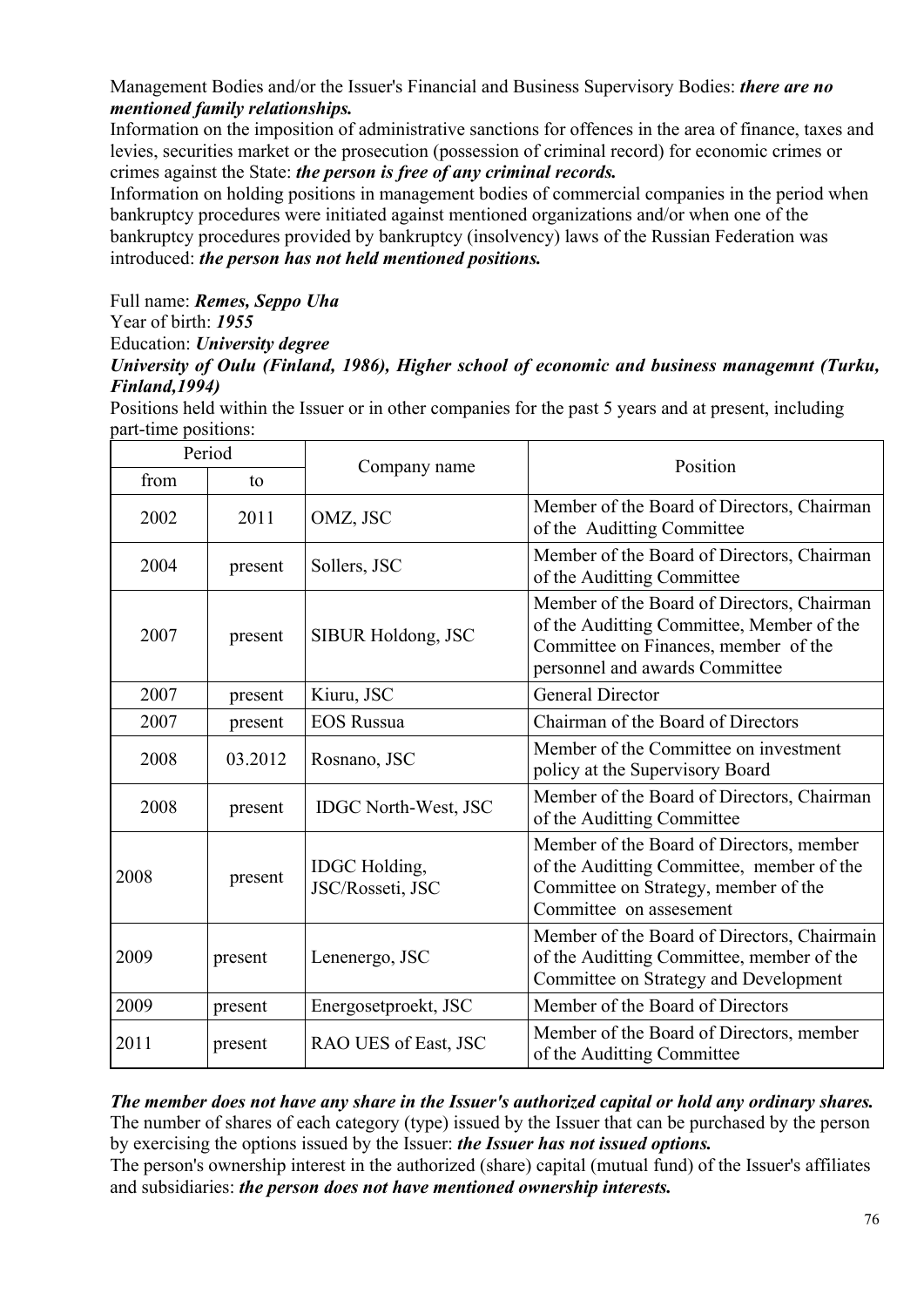Details on the nature of any family relationships with other persons who are members of the Issuer's Management Bodies and/or the Issuer's Financial and Business Supervisory Bodies: *there are no mentioned family relationships.* 

Information on the imposition of administrative sanctions for offences in the area of finance, taxes and levies, securities market or the prosecution (possession of criminal record) for economic crimes or crimes against the State: *the person is free of any criminal records.* 

Information on holding positions in management bodies of commercial companies in the period when bankruptcy procedures were initiated against mentioned organizations and/or when one of the bankruptcy procedures provided by bankruptcy (insolvency) laws of the Russian Federation was introduced: *the person has not held mentioned positions.* 

Full name: *Klimova, Elena Viktorovna* 

Year of birth: *1962* 

Education: *University degree* 

## *Saratov State Economic Institute (1983)*

Positions held within the Issuer or in other companies for the past 5 years and at present, including part-time positions:

| Period     |            |                           | Position                                                         |
|------------|------------|---------------------------|------------------------------------------------------------------|
| from       | to         | Company name              |                                                                  |
| 19.02.2008 | 24.04.2009 | <b>IDGC</b> of Volga, JSC | Head of the Department for Internal Control<br>and Audit         |
| 24.04.2009 | 31.07.2011 | IDGC of Volga, JSC        | Head of the Department for Internal Audit                        |
| 01.08.2011 | present    | <b>IDGC</b> of Volga, JSC | Head of the Department for Internal Audit<br>and Risk Management |

*The member does not have any share in the Issuer's authorized capital or hold any ordinary shares*  The number of shares of each category (type) issued by the Issuer that can be purchased by the person by exercising the options issued by the Issuer: *the Issuer has not issued options.* 

The person's ownership interest in the authorized (stock) capital (mutual fund) of the Issuer's affiliates and subsidiaries: *the person does not have mentioned ownership interests.* 

Details on the nature of any family relationships with other persons who are members of the Issuer's Management Bodies and/or the Issuer's Financial and Business Supervisory Bodies: *there are no mentioned family relationships.* 

Information on the imposition of administrative sanctions for offences in the area of finance, taxes and levies, securities market or the prosecution (possession of criminal record) for economic crimes or crimes against the State: *the person is free of any criminal records.* 

Information on holding positions in management bodies of commercial companies in the period when bankruptcy procedures were initiated against mentioned organizations and/or when one of the bankruptcy procedures provided by insolvency (bankruptcy) laws of the Russian Federation was introduced: *the person has not held mentioned positions.* 

Full name: *Irkhin, Mikhail Viktorovich* 

Year of birth: *1981* 

Education: *University degree* 

*Saratov State Technical University (2003)* 

Positions held within the Issuer or in other companies for the past 5 years and at present, including part-time positions: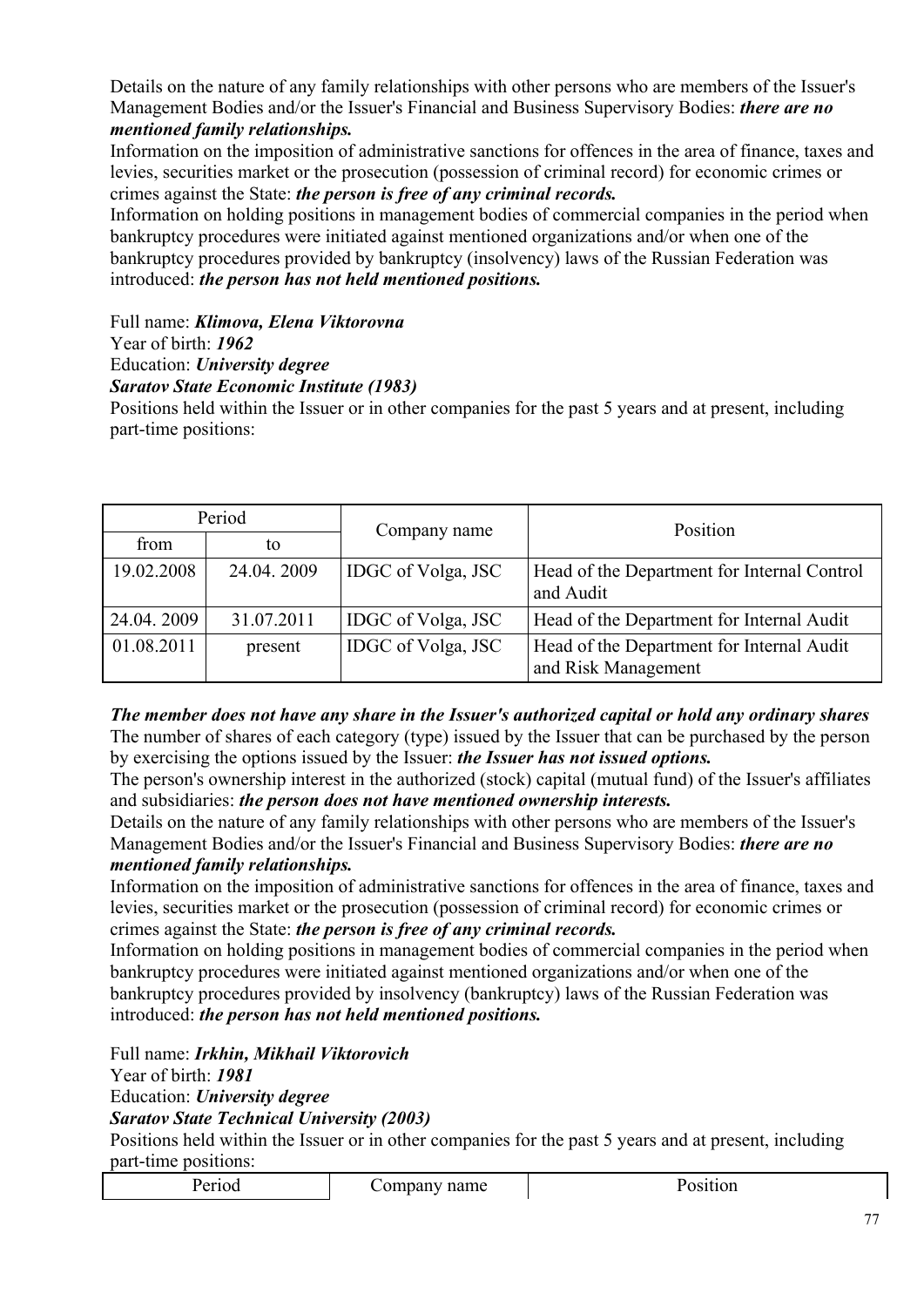| from                  | to         |                                                                                           |                                                                                                                                                                                                       |
|-----------------------|------------|-------------------------------------------------------------------------------------------|-------------------------------------------------------------------------------------------------------------------------------------------------------------------------------------------------------|
| 28/07.2008 22.11.2010 |            | "The Second Generating"<br>Company of the<br><b>Wholesale Electricity</b><br>Market", JSC | Chief Expert of the Section of Audit within<br>the Directorate for Internal Control                                                                                                                   |
| 26.11.2010            | 31.07.2011 | IDGC of Volga, JSC                                                                        | Deputy Head of the Internal Audit<br>Department                                                                                                                                                       |
| 01/08.2011            | 10.01.2012 | IDGC of Volga, JSC                                                                        | Deputy Head of the Internal Audit and Risk<br><b>Management Department</b>                                                                                                                            |
| 10.01.2012            | Present    | IDGC of Volga, JSC                                                                        | Deputy Head of the Internal Audit and Risk<br>Management Department – Head of the<br>Division of Internal Audit and risk<br>management of the Internal Audit and Risk<br><b>Management Department</b> |

*The member does not have any share in the Issuer's authorized capital or hold any ordinary shares*  The number of shares of each category (type) issued by the Issuer that can be purchased by the person by exercising the options issued by the Issuer: *the Issuer has not issued options.* 

The person's ownership interest in the authorized (share) capital (mutual fund) of the Issuer's affiliates and subsidiaries: *the person does not have mentioned ownership interests.* 

Details on the nature of any family relationships with other persons who are members of the Issuer's Management Bodies and/or the Issuer's Financial and Business Supervisory Bodies: *there are no mentioned family relationships.* 

Information on the imposition of administrative sanctions for offences in the area of finance, taxes and levies, securities market or the prosecution (possession of criminal record) for economic crimes or crimes against the State: *the person is free of any criminal records.* 

Information on holding positions in management bodies of commercial companies in the period when bankruptcy procedures were initiated against mentioned organizations and/or when one of the bankruptcy procedures provided by insolvency (bankruptcy) laws of the Russian Federation was introduced: *the person has not held mentioned positions.* 

Full name: *Geinz, Ella Viktorovna*

Year of birth: *1962*

Education: *University degree* 

*Sverdlovsk Institute of law (1985).*

Positions held within the Issuer or in other companies for the past 5 years and at present, including part-time positions:

| Period     |             | Company name                    | Position                                                                                                      |
|------------|-------------|---------------------------------|---------------------------------------------------------------------------------------------------------------|
| From       | To          |                                 |                                                                                                               |
| 10.2007    | 30.05.2010  | IDGC of Volga, JSC              | Legal adviser of the Department of legal support                                                              |
| 01.06.2010 | 01.07.2011  | IDGC of Volga, JSC              | Chief of sector of legal support of electronetwork<br>of the Department of legal su[pport                     |
| 01.07.2011 | 31.07.2011  | IDGC of Volga, JSC              | Leading specialist of the <i>\Department</i> of internal<br>audit                                             |
| 01.08.2011 |             | 10.01.2012   IDGC of Volga, JSC | Leading specialist of the Department of Internal<br>audit and Risk management                                 |
| 10.01.2012 | Present day | <b>IDGC</b> of Volga, JSC       | Head of the unit of insider information control of<br>the Department of Internal audit and Risk<br>management |

*The member does not have any share in the Issuer's authorized capital or hold any ordinary shares*  The number of shares of each category (type) issued by the Issuer that can be purchased by the person by exercising the options issued by the Issuer: *the Issuer has not issued options.*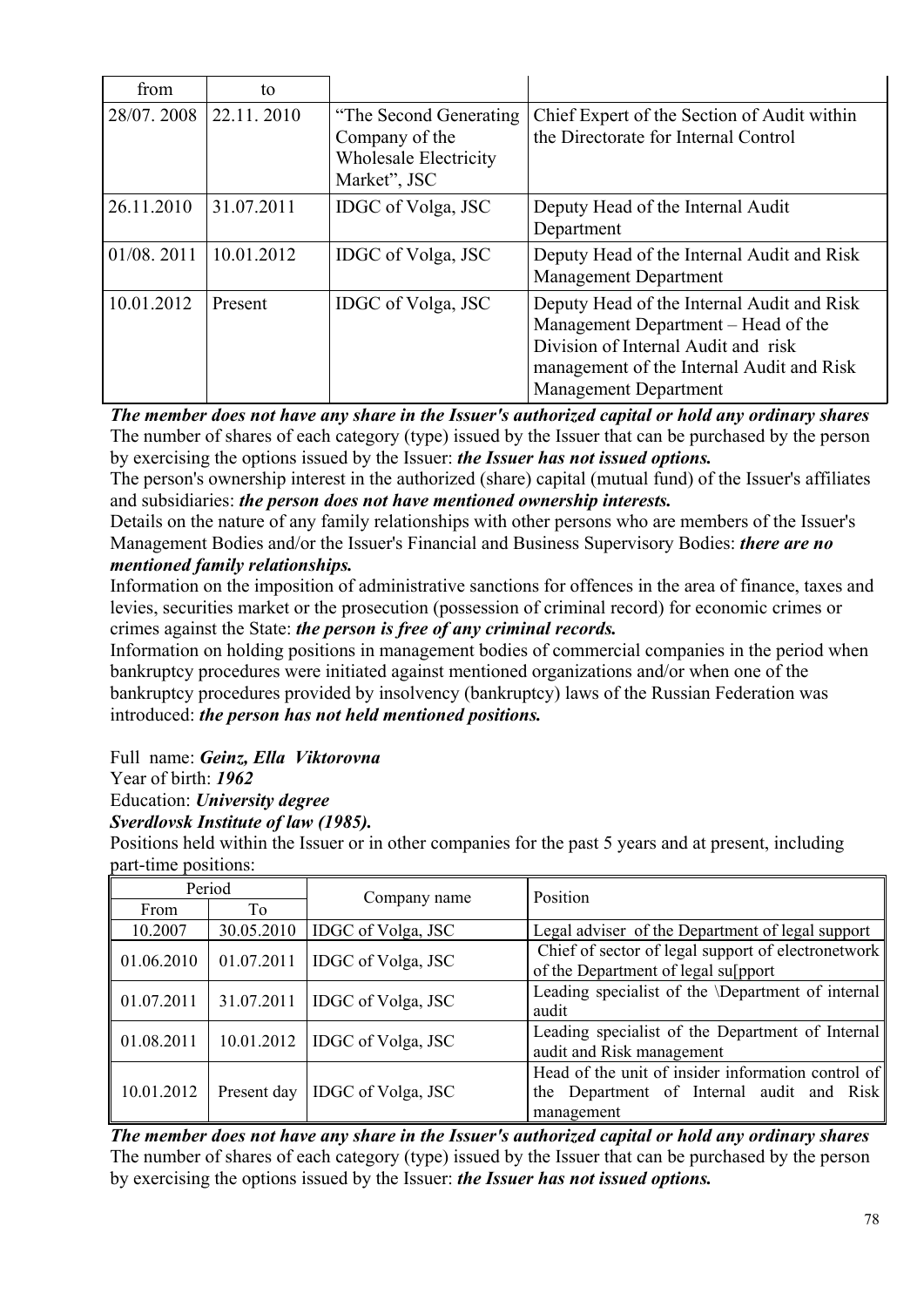The person's ownership interest in the authorized (share) capital (mutual fund) of the Issuer's affiliates and subsidiaries: *the person does not have mentioned ownership interests.* 

Details on the nature of any family relationships with other persons who are members of the Issuer's Management Bodies and/or the Issuer's Financial and Business Supervisory Bodies: *there are no mentioned family relationships.* 

Information on the imposition of administrative sanctions for offences in the area of finance, taxes and levies, securities market or the prosecution (possession of criminal record) for economic crimes or crimes against the State: *the person is free of any criminal records.* 

Information on holding positions in management bodies of commercial companies in the period when bankruptcy procedures were initiated against mentioned organizations and/or when one of the bankruptcy procedures provided by insolvency (bankruptcy) laws of the Russian Federation was introduced: *the person has not held mentioned positions.* 

Full name: *Martyanov, Sergey Sergeevich*

Year of birth: *1975*

Education: *University degree* 

*Saratov State Technical University (2004).*

Positions held within the Issuer or in other companies for the past 5 years and at present, including part-time positions:

| Period     |             | Name of organization            | Position                                                                                                                           |
|------------|-------------|---------------------------------|------------------------------------------------------------------------------------------------------------------------------------|
| Since      | To          |                                 |                                                                                                                                    |
| 23.09.2008 |             | 23.04.2009   IDGC of Volga, JSC | Leading specialist of the Department of<br>Internal control and audit                                                              |
| 24.04.2009 | 08.08.2011  | <b>IDGC</b> of Volga, JSC       | Leading specialist of the Department of Internal<br>audit                                                                          |
| 08.08.2011 |             | $10.01.2012$ IDGC of Volga, JSC | Leading specialist of the Department of Internal<br>audit and Risk Management                                                      |
| 10.01.2012 | Present day | IDGC of Volga, JSC              | Leading specialist of the unit of Internal Audit<br>and Risk Management of the Department of<br>Internal audit and Risk Management |

*The member does not have any share in the Issuer's authorized capital or hold any ordinary shares*  The number of shares of each category (type) issued by the Issuer that can be purchased by the person by exercising the options issued by the Issuer: *the Issuer has not issued options.* 

The person's ownership interest in the authorized (share) capital (mutual fund) of the Issuer's affiliates and subsidiaries: *the person does not have mentioned ownership interests.* 

Details on the nature of any family relationships with other persons who are members of the Issuer's Management Bodies and/or the Issuer's Financial and Business Supervisory Bodies: *there are no mentioned family relationships.* 

Information on the imposition of administrative sanctions for offences in the area of finance, taxes and levies, securities market or the prosecution (possession of criminal record) for economic crimes or crimes against the State: *the person is free of any criminal records.* 

Information on holding positions in management bodies of commercial companies in the period when bankruptcy procedures were initiated against mentioned organizations and/or when one of the bankruptcy procedures provided by insolvency (bankruptcy) laws of the Russian Federation was introduced: *the person has not held mentioned positions.* 

Full name: *Melnikova, Yuliya Vadimovna* Year of birth: *1981* Education: *University degree Saratov State Economical University (2003).*

Positions held within the Issuer or in other companies for the past 5 years and at present, including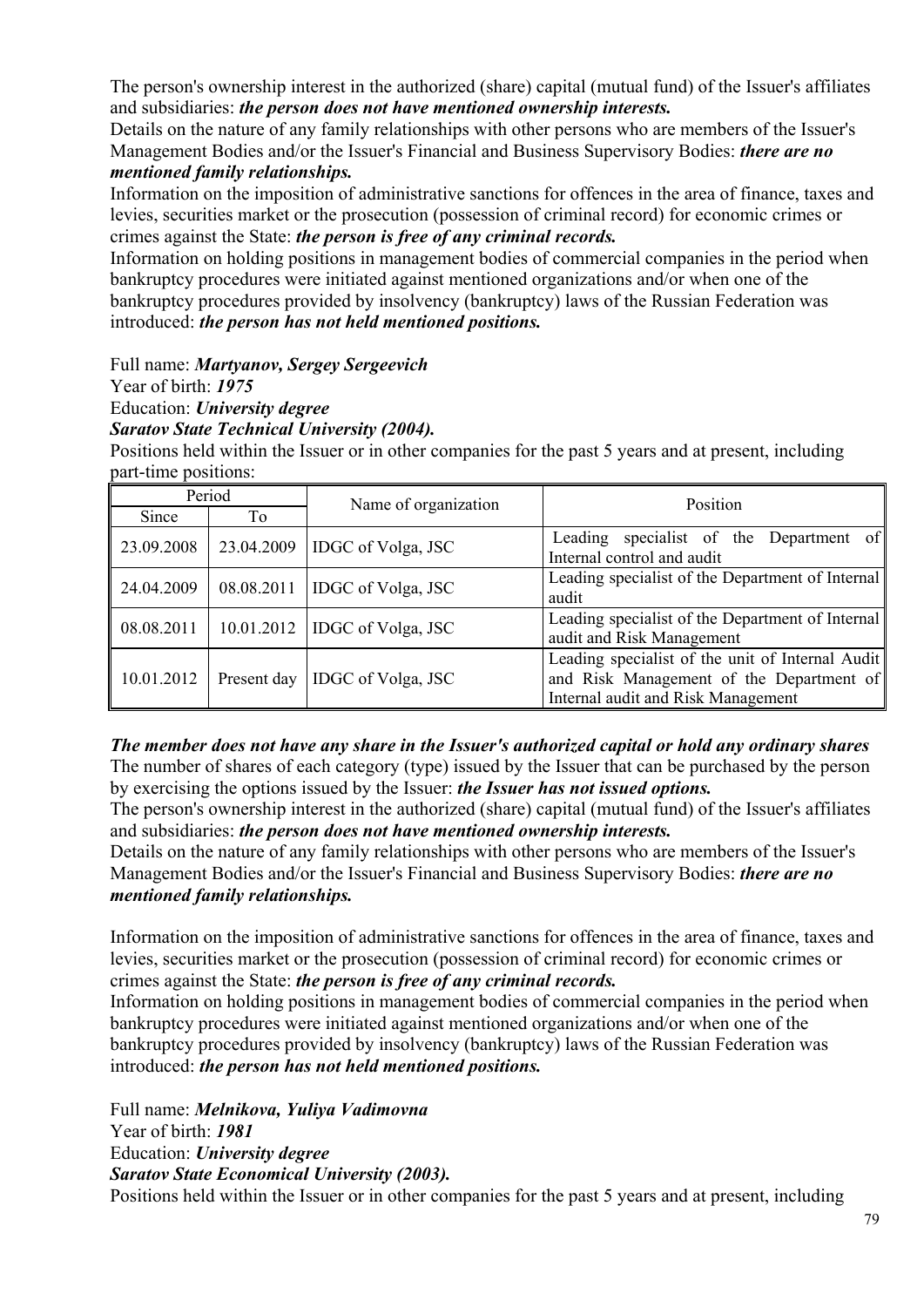part-time positions:

| Period     |            | Name of organization                         | Position                                   |
|------------|------------|----------------------------------------------|--------------------------------------------|
| Since      | Tp         |                                              |                                            |
| 14.08.2007 | 28.02.2011 | <b>IFTS</b> of Russia of Frunzensky district | State tax inspector of the unit of exit    |
|            |            | of Saratov                                   | checks                                     |
| 15.03.2011 |            | $31.07.2011$ IDGC of Volga, JSC              | Leading specialist of the Department of    |
|            |            |                                              | internal audit                             |
| 01.08.2011 |            | $10.01.2012$ IDGC of Volga, JSC              | Leading specialist of the Department of    |
|            |            |                                              | internal audit and risk management         |
|            |            |                                              | Leading specialist of the Unit of internal |
| 10.01.2012 |            | Present day   IDGC of Volga, JSC             | audit and risk management of the           |
|            |            |                                              | Department of audit and risk management    |

*The member does not have any share in the Issuer's authorized capital or hold any ordinary shares*  The number of shares of each category (type) issued by the Issuer that can be purchased by the person by exercising the options issued by the Issuer: *the Issuer has not issued options.* 

The person's ownership interest in the authorized (share) capital (mutual fund) of the Issuer's affiliates and subsidiaries: *the person does not have mentioned ownership interests.* 

Details on the nature of any family relationships with other persons who are members of the Issuer's Management Bodies and/or the Issuer's Financial and Business Supervisory Bodies: *there are no mentioned family relationships.* 

Information on the imposition of administrative sanctions for offences in the area of finance, taxes and levies, securities market or the prosecution (possession of criminal record) for economic crimes or crimes against the State: *the person is free of any criminal records.* 

Information on holding positions in management bodies of commercial companies in the period when bankruptcy procedures were initiated against mentioned organizations and/or when one of the bankruptcy procedures provided by insolvency (bankruptcy) laws of the Russian Federation was introduced: *the person has not held mentioned positions.* 

Full name : *Syromlya, Vasilyi Mikhailovioch*

Year of birth: *1953*

Education: *University degree* 

## *Saratov Institute for agricultural mechanization named after M.I.Kalinin (1975 г.).*

Positions held within the Issuer or in other companies for the past 5 years and at present, including part-time positions

| Period     |            | Name of organization          | Position                                                                                                                           |
|------------|------------|-------------------------------|------------------------------------------------------------------------------------------------------------------------------------|
| Since      | To         |                               |                                                                                                                                    |
| 04.08.2008 | 12.02.2010 | Saratovelektrosetremont, CJSC | Head of the district on substations' repair                                                                                        |
| 09.03.2010 | 03.08.2011 | IDGC of Volga, JSC            | Leading specialist of the Department of<br>internal audit                                                                          |
| 04.08.2011 | 10.01.2012 | IDGC of Volga, JSC            | Leading specialist of the Department of<br>internal audit and risk management                                                      |
| 10.01.2012 | present    | IDGC of Volga, JSC            | Leading specialist of the Unit of Internal audit<br>and risk management of the Department of<br>internal audit and risk management |

*The member does not have any share in the Issuer's authorized capital or hold any ordinary shares*  The number of shares of each category (type) issued by the Issuer that can be purchased by the person by exercising the options issued by the Issuer: *the Issuer has not issued options.* 

The person's ownership interest in the authorized (share) capital (mutual fund) of the Issuer's affiliates and subsidiaries: *the person does not have mentioned ownership interests.*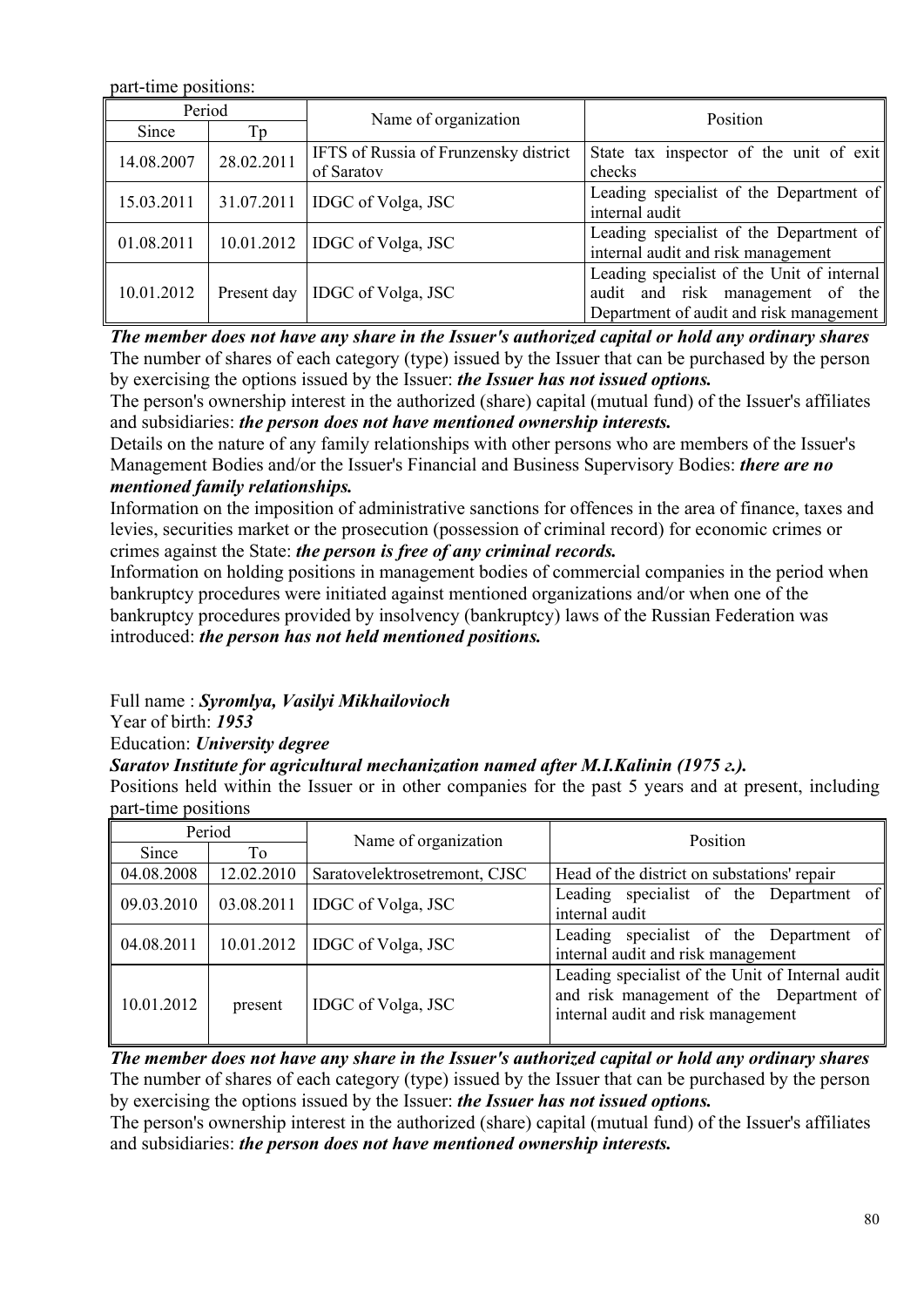Details on the nature of any family relationships with other persons who are members of the Issuer's Management Bodies and/or the Issuer's Financial and Business Supervisory Bodies: *there are no mentioned family relationships.* 

Information on the imposition of administrative sanctions for offences in the area of finance, taxes and levies, securities market or the prosecution (possession of criminal record) for economic crimes or crimes against the State: *the person is free of any criminal records.* 

Information on holding positions in management bodies of commercial companies in the period when bankruptcy procedures were initiated against mentioned organizations and/or when one of the bankruptcy procedures provided by insolvency (bankruptcy) laws of the Russian Federation was introduced: *the person has not held mentioned positions.* 

Full namee: *Frolova, Nadezhda Mikhailovna*

Year of birth: *1958*

Education: *University degree* 

## *Saratov Economical Institute (1985).*

Positions held within the Issuer or in other companies for the past 5 years and at present, including part-time positions

| Period     |                    | Name of organization            | Position                                                                                                                           |  |
|------------|--------------------|---------------------------------|------------------------------------------------------------------------------------------------------------------------------------|--|
| Since      | Till               |                                 |                                                                                                                                    |  |
| 19.02.2008 |                    | 24.04.2009   IDGC of Volga, JSC | Leading specialist of the Department of audit and<br>internal control                                                              |  |
| 24.04.2009 |                    | $31.07.2011$ IDGC of Volga, JSC | Leading specialist of the Department of internal<br>audit                                                                          |  |
| 01.08.2011 |                    | 10.01.2012   IDGC of Volga, JSC | Leading specialist of the Department of internal<br>audit and risk management                                                      |  |
| 10.01.2012 | настоящее<br>время | ISGCof Volga, JSC               | Leading specialist of the Unit of internal audit and<br>risk management of the Department of internal audit<br>and risk managemeny |  |

*The member does not have any share in the Issuer's authorized capital or hold any ordinary shares*  The number of shares of each category (type) issued by the Issuer that can be purchased by the person by exercising the options issued by the Issuer: *the Issuer has not issued options.* 

The person's ownership interest in the authorized (share) capital (mutual fund) of the Issuer's affiliates and subsidiaries: *the person does not have mentioned ownership interests.* 

Details on the nature of any family relationships with other persons who are members of the Issuer's Management Bodies and/or the Issuer's Financial and Business Supervisory Bodies: *there are no mentioned family relationships.* 

Information on the imposition of administrative sanctions for offences in the area of finance, taxes and levies, securities market or the prosecution (possession of criminal record) for economic crimes or crimes against the State: *the person is free of any criminal records.* 

Information on holding positions in management bodies of commercial companies in the period when bankruptcy procedures were initiated against mentioned organizations and/or when one of the bankruptcy procedures provided by insolvency (bankruptcy) laws of the Russian Federation was introduced: *the person has not held mentioned positions.* 

Full name: *Frolova, Tatyana Vyacheslavovna* 

Year of birth: *1978*

Education: University degree

*Saratov State Social-Economic University (2000),* 

*Saratov Legal Institute of the Ministry of Internal Affiars of RF (2003).*

Positions held within the Issuer or in other companies for the past 5 years and at present, including part-time positions

| Period |      | Name of organization | Position |
|--------|------|----------------------|----------|
| since  | Till |                      |          |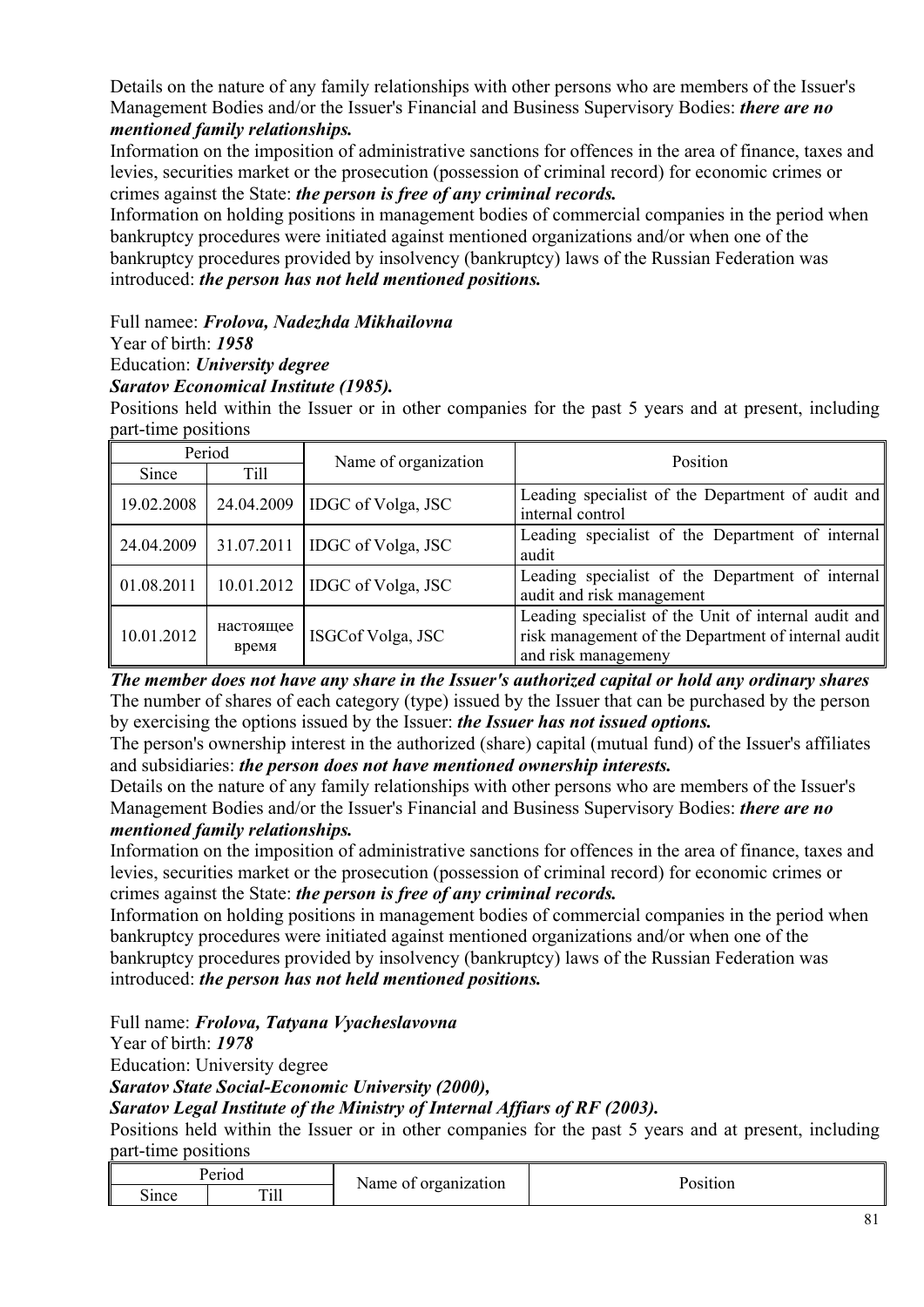| 19.02.2008 | 24.04.2009  | IDGC of Volga, JSC | Leading specialist of the Department of internal<br>control and audit                                                              |
|------------|-------------|--------------------|------------------------------------------------------------------------------------------------------------------------------------|
| 24.04.2009 | 08.08.2011  | IDGC of Volga, JSC | Leading specialist of the Department of internal<br>audit                                                                          |
| 08.08.2011 | 10.01.2012  | IDGC of Volga, JSC | Leading specialist of the Department of internal<br>audit and risk management                                                      |
| 10.01.2012 | Present day | IDGC of Volga, JSC | Leading specialist of the Unit of internal audit<br>and risk management of the Department of<br>internal audit and risk management |

*The member does not have any share in the Issuer's authorized capital or hold any ordinary shares*  The number of shares of each category (type) issued by the Issuer that can be purchased by the person by exercising the options issued by the Issuer: *the Issuer has not issued options.* 

The person's ownership interest in the authorized (share) capital (mutual fund) of the Issuer's affiliates and subsidiaries: *the person does not have mentioned ownership interests.* 

Details on the nature of any family relationships with other persons who are members of the Issuer's Management Bodies and/or the Issuer's Financial and Business Supervisory Bodies: *there are no mentioned family relationships.* 

Information on the imposition of administrative sanctions for offences in the area of finance, taxes and levies, securities market or the prosecution (possession of criminal record) for economic crimes or crimes against the State: *the person is free of any criminal records.* 

Information on holding positions in management bodies of commercial companies in the period when bankruptcy procedures were initiated against mentioned organizations and/or when one of the bankruptcy procedures provided by insolvency (bankruptcy) laws of the Russian Federation was introduced: *the person has not held mentioned positions.* 

Full name: *Shchelochkov, Viktor Aleksandrovich* 

Year of birth: *1970*

Education: *University degree* 

## *Eastern Economic-humanitarian institute (2006).*

Positions held within the Issuer or in other companies for the past 5 years and at present, including part-time positions

| Period     |                    | Name of organization | Position                                                                                                                           |  |
|------------|--------------------|----------------------|------------------------------------------------------------------------------------------------------------------------------------|--|
| Since      | <b>Till</b>        |                      |                                                                                                                                    |  |
| 19.02.2008 | 24.04.2009         | IDGC of Volga, JSC   | Leading specialist of the Department of internal<br>control and audit                                                              |  |
| 24.04.2009 | 31.07.2011         | IDGC of Volga, JSC   | Leading specialist of the Department of internal audit                                                                             |  |
| 01.08.2011 | 10.01.2012         | IDGC of Volga, JSC   | Leading specialist of the Department of internal audit<br>and risk management                                                      |  |
| 10.01.2012 | настоящее<br>время | IDGC of Volga, JSC   | Leading specialist of the Unit of internal audit and<br>risk management of the Department of internal audit<br>and risk management |  |

*The member does not have any share in the Issuer's authorized capital or hold any ordinary shares*  The number of shares of each category (type) issued by the Issuer that can be purchased by the person by exercising the options issued by the Issuer: *the Issuer has not issued options.* 

The person's ownership interest in the authorized (share) capital (mutual fund) of the Issuer's affiliates and subsidiaries: *the person does not have mentioned ownership interests.* 

Details on the nature of any family relationships with other persons who are members of the Issuer's Management Bodies and/or the Issuer's Financial and Business Supervisory Bodies: *there are no mentioned family relationships.* 

Information on the imposition of administrative sanctions for offences in the area of finance, taxes and levies, securities market or the prosecution (possession of criminal record) for economic crimes or crimes against the State: *the person is free of any criminal records.*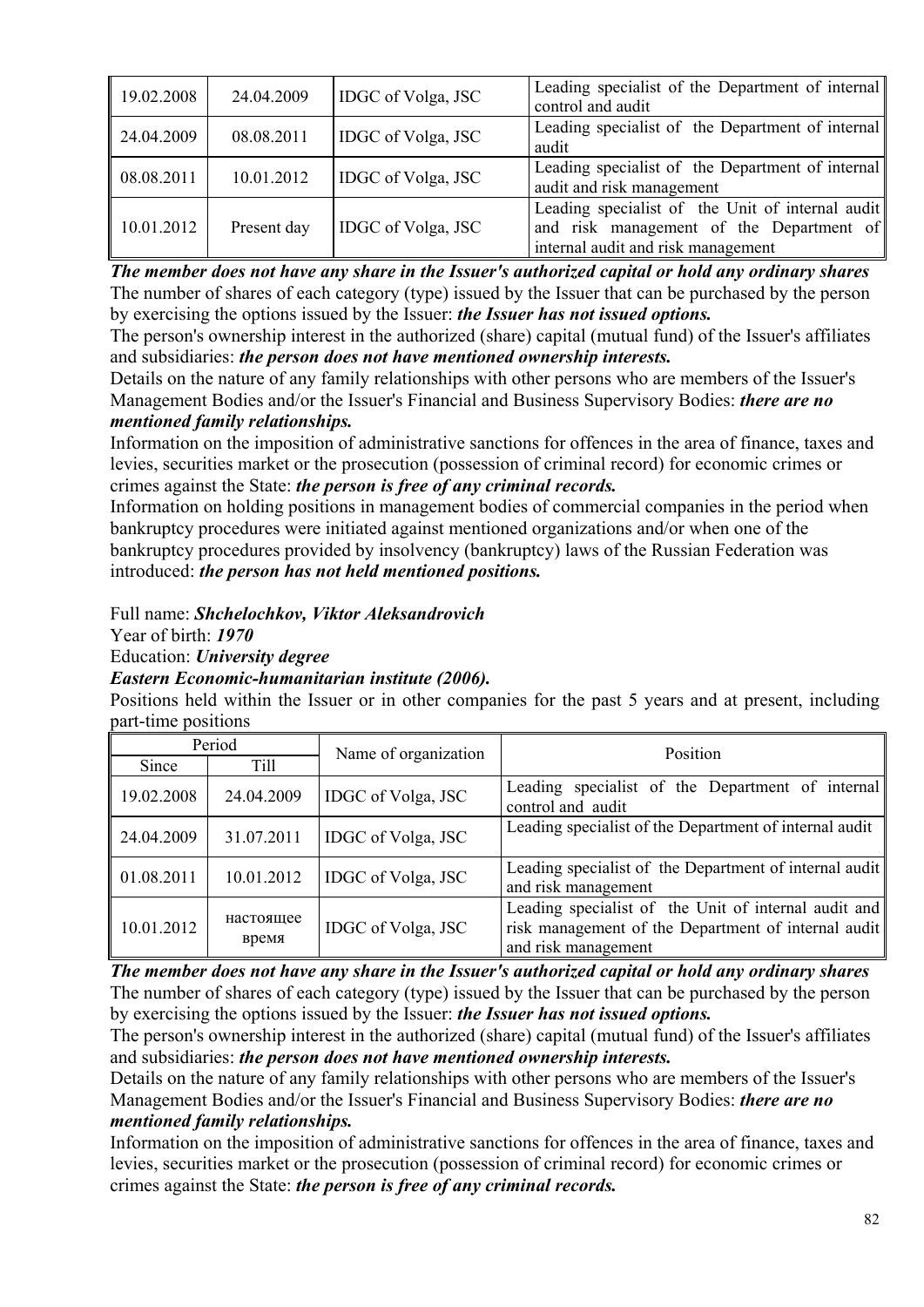Information on holding positions in management bodies of commercial companies in the period when bankruptcy procedures were initiated against mentioned organizations and/or when one of the bankruptcy procedures provided by insolvency (bankruptcy) laws of the Russian Federation was introduced: *the person has not held mentioned positions.* 

#### Full name: *Shmakova, Nataliya Vladimirovna*  Year of birth: *1978* Education: *University degree Moscow State Social University (1999).*

Positions held within the Issuer or in other companies for the past 5 years and at present, including part-time positions

| Period     |             | Name of organization            | Position                                                                                                                           |  |
|------------|-------------|---------------------------------|------------------------------------------------------------------------------------------------------------------------------------|--|
| Since      | To          |                                 |                                                                                                                                    |  |
| 19.02.2008 | 24.04.2009  | <b>IDGC</b> of Volga, JSC       | Leading specialist of<br>the Department of internal<br>control and audit                                                           |  |
| 24.04.2009 | 08.08.2011  | <b>IDGC</b> of Volga, JSC       | Leading specialist of Department of internal audit                                                                                 |  |
| 01.08.2011 |             | 10.01.2012   IDGC of Volga, JSC | Leading specialist of the Department of internal audit<br>and risk management                                                      |  |
| 10.01.2012 | Present day | <b>IDGC</b> of Volga, JSC       | Leading specialist of the Unit of internal audit and<br>risk management of the Department of internal audit<br>and risk management |  |

*The member does not have any share in the Issuer's authorized capital or hold any ordinary shares*  The number of shares of each category (type) issued by the Issuer that can be purchased by the person by exercising the options issued by the Issuer: *the Issuer has not issued options.* 

The person's ownership interest in the authorized (share) capital (mutual fund) of the Issuer's affiliates and subsidiaries: *the person does not have mentioned ownership interests.* 

Details on the nature of any family relationships with other persons who are members of the Issuer's Management Bodies and/or the Issuer's Financial and Business Supervisory Bodies: *there are no mentioned family relationships.* 

Information on the imposition of administrative sanctions for offences in the area of finance, taxes and levies, securities market or the prosecution (possession of criminal record) for economic crimes or crimes against the State: *the person is free of any criminal records.* 

Information on holding positions in management bodies of commercial companies in the period when bankruptcy procedures were initiated against mentioned organizations and/or when one of the bankruptcy procedures provided by insolvency (bankruptcy) laws of the Russian Federation was introduced: *the person has not held mentioned positions.* 

#### **5.6. Information on the Amount of Remunerations, Benefits and/or Compensation of Expenses for the Members of the Issuer's Financial and Business Supervisory Body**

Information on the amount of remunerations due to each Financial and Business Supervisory Body. Information on the type of remunerations, including salaries, bonuses, fees, benefits and/or compensations of expenses as well as other pecuniary rewards which were paid by the Issuer for the last closed financial year:

## Measurement unit: *rubles*

Name of the Issuer's Business and Financial Supervisory Body: *Auditing Commission* 

| Name of item                                                                                                               | 2013 |
|----------------------------------------------------------------------------------------------------------------------------|------|
| Remuneration for participation in the work of organ controlling financial and 1,531,863<br>economic activity of the Issuer |      |
|                                                                                                                            |      |
| Salaries                                                                                                                   |      |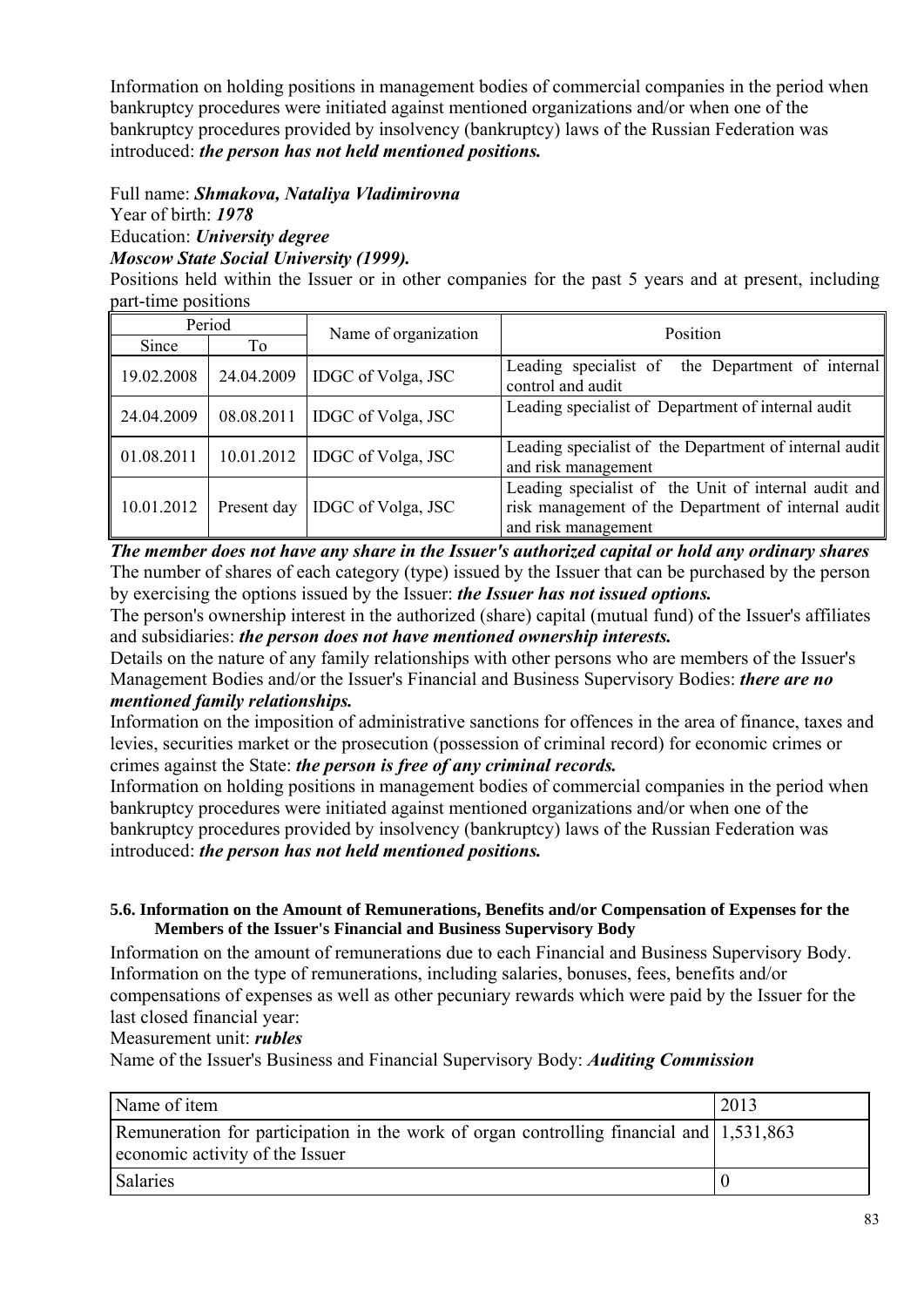| <b>Bonuses</b>           |           |
|--------------------------|-----------|
| Fees                     |           |
| Benefits                 |           |
| Compensation of expenses |           |
| Other pecuniary rewards  |           |
| <b>TOTAL</b>             | 1,531,863 |

Information on effective agreements on paying such rewards in the current financial year: Agreements on Rewards have not been concluded in the current financial year.

Awarding remunerations to the members of the Auditing Commission of the Issuer is made in compliance with the Regulation on awarding remunerations to the members of the Auditing Commission of IDGC of Volga, JSC approved by the decision of the General Meeting of Shareholders of the Issuer (Minutes of October 05, 2007 No. 1751pr/3) and revised Regulation on awarding remunerations and compensations to the members of the Auditing Commission of IDGC of Volga, JSC approved by the decision of the Annual General Meeting of Shareholders of IDGC of Volga, JSC (Minutes No. 1/2008 dated June 07, 2008).

Name of the Issuer's Business and Financial Supervisory Body: *Audit Committee under the Board of Directors* 

| Name of position                                                                                                         | 2013     |
|--------------------------------------------------------------------------------------------------------------------------|----------|
| Remuneration for participation in the work of organ controlling financial and 363,165<br>economic activity of the Issuer |          |
| <b>Salaries</b>                                                                                                          | U        |
| <b>Bonuses</b>                                                                                                           | 0        |
| Fees                                                                                                                     | $\left($ |
| <b>Benefits</b>                                                                                                          | $\cup$   |
| Compensation of expenses                                                                                                 | O        |
| Other pecuniary rewards                                                                                                  |          |
| <b>TOTAL</b>                                                                                                             | 363,165  |

Information on effective agreements on paying such rewards in the current financial year: Awarding remunerations to the members of the Audit Committee under the Board of Directors of the Issuer is made in compliance with the Regulation on awarding remunerations to the members of the Audit Committee under the Board of Directors approved by the decision of the Board of Directors of IDGC of Volga, JSC (Minutes No. 6 dated November 13, 2008). No agreements concerning awarding remuneration in the current years were concluded.

Name of the Issuer's Business and Financial Supervisory Body: *Department for Internal Audit and Risk Management* 

| Name of item                                                                                                                       | 2013         |
|------------------------------------------------------------------------------------------------------------------------------------|--------------|
| Remuneration for participation in the work of organ controlling financial and $\vert 0 \rangle$<br>economic activity of the Issuer |              |
| Salaries                                                                                                                           | 5,486,231.40 |
| <b>Bonuses</b>                                                                                                                     | 2,340,450.93 |
| Fees                                                                                                                               | $\left($     |
| <b>Benefits</b>                                                                                                                    |              |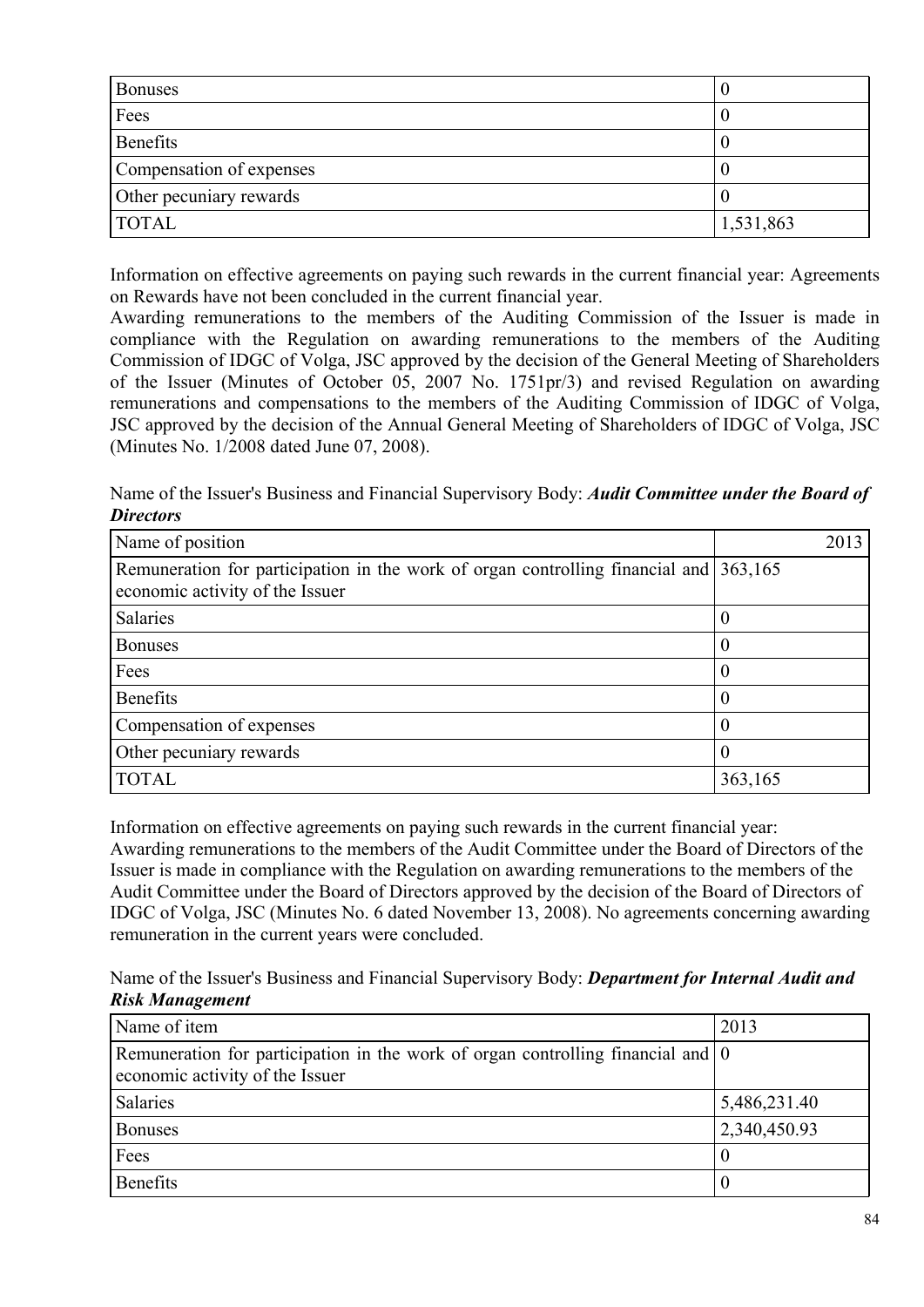| Compensation of expenses | 1,721,566.27  |
|--------------------------|---------------|
| Other pecuniary rewards  | 5,703,542.74  |
| <b>TOTAL</b>             | 15,251,791.54 |

Information on existing agreements on such remunerations in the current financial year:

Remunerations to employees of the Department for Internal Audit and Risk Management of IDGC of Volga, JSC shall be paid in the current financial year in accordance with the terms and conditions of the relevant employment contracts.

No additional agreements have been made by and between the Issuer and the employees of the Department for Internal Audit and Risk Management of IDGC of Volga, JSC.

#### **5.7. Information on the Number of Personnel (Employees) and Summary Data on Their Education as well as on Changes in the Number of Personnel (Employees) of the Issuer**

Units of measurement: RUR

| Name of item                                                          | 2013          |
|-----------------------------------------------------------------------|---------------|
| Average number of employees, persons                                  | 23,026        |
| Salaries Fund of the added salary of workers for the reporting period | 7,831,604,600 |
| Payments of social character of workers for the reporting period      | 74,623,600    |

Data on employees (workers) of the issuer, making essential impact on financial and economic activity of Society (the key employees), are given in items 5.2 of the present Quarterly report.

#### **5.8. Information on any obligations of the Issuer to personnel (employees) related to the possibility of their participation in authorized (share) capital (mutual funds) of the Issuer**

*The Issuer does not have any obligations to personnel (employees) related to the possibility of their participation in the authorized (share) capital of the Issuer.* 

# **VI. Information on stockholders (shareholders) of the Issuer and the Issuer's interested party transactions**

## **6.1. Information on the overall number of shareholders (stockholders) of the Issuer**

The overall number of persons registered in the Issuer's Shareholder Register as of the end date of the last reporting quarter: *18,096.* 

Overall number of nominee shareholders of the Issuer: *7.* 

Total of the faces included in the list made by the last of persons, having (having) the right to participation in general meeting of shareholders of the issuer (other list of persons made with a view of implementation (realization) of the rights on actions of the issuer and for which drawing up nominal holders of actions of the issuer submitted data on persons in which interests they owned (own) actions of the issuer):*19,992*

Date of drawing up of the list of the faces included in the list made by the last of persons, having (having) the right to participation in general meeting of shareholders of the issuer: *30.04.2013* Owners of common stocks of the issuer who were subject to inclusion in such list: *19,992*

**6.2. Information on stockholders (shareholders) of the Issuer who own no less than 5 percent of the Issuer's authorized (share) capital (mutual fund) or no less than 5 percent of the Issuer's ordinary shares as well as information on stockholders (shareholders) of such organizations which own no less than 20 percent of the authorized (share) capital (mutual fund) or no less than 20 percent of ordinary shares of such organizations** 

Stockholders (shareholders) of the Issuer who own no less than 5 percent of the Issuer's authorized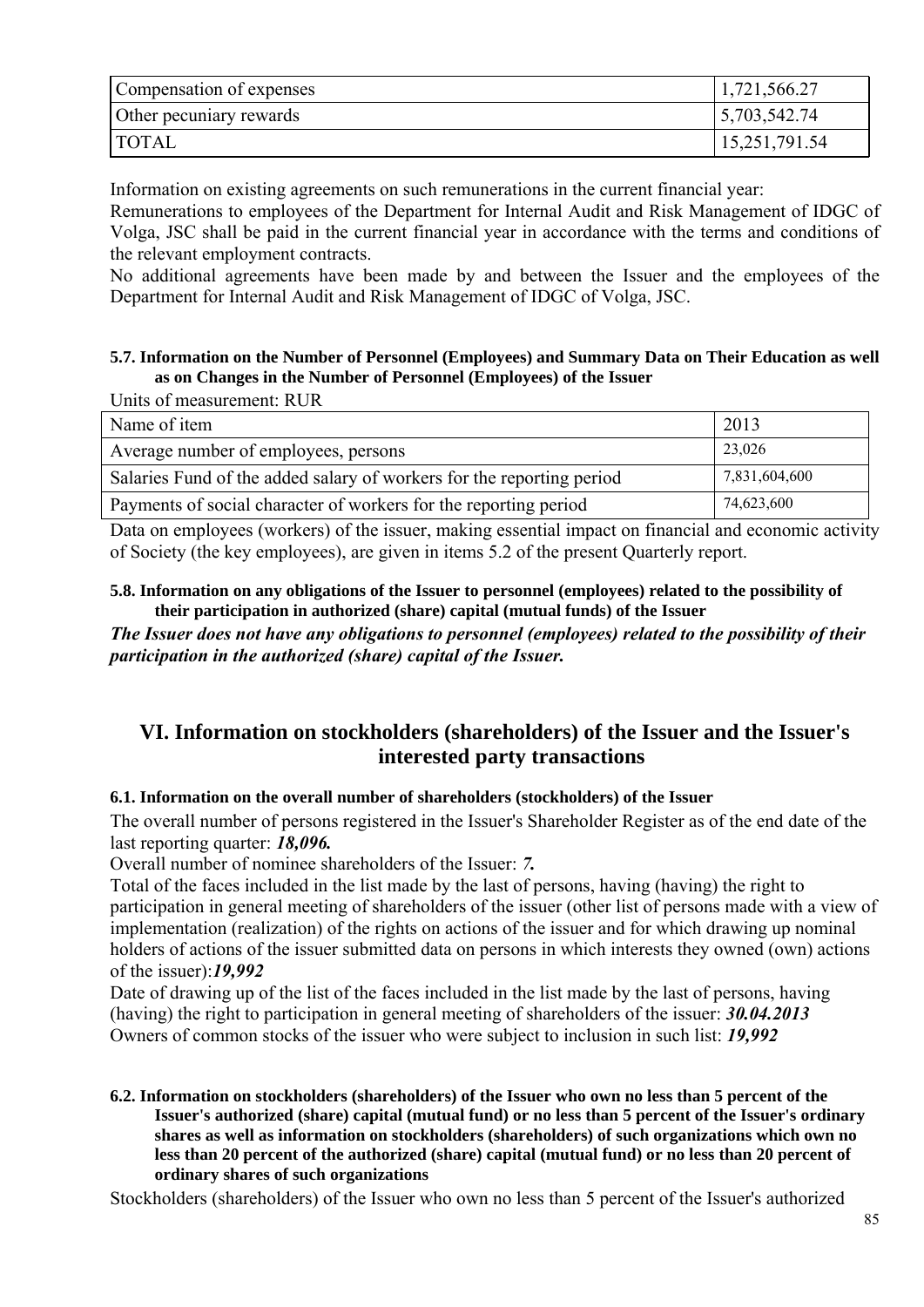(share) capital (mutual fund) or no less than 5 percent of the Issuer's ordinary shares.

1 Full business name: *Russian Grids, Joint-Stock Company* 

Abbreviated business name: *Rosseti, JSC* 

Address: *26, Ulanskiy pereulock., Moscow, 107996, Russia* 

INN (Taxpayer Identification Number): *7728662669* 

OGRN (Primary State Registration Number): *1087760000019* 

The company's share in the authorized capital of the Issuer, %: *67.626* 

The company's portion of ordinary shares owned by the Issuer, %: *67.626* 

Stockholders (shareholders) of the company who own no less than 20 percent of the authorized (share) capital (mutual fund) or no less than 20 percent of the ordinary shares of the company.

Full business name: *The Russian Federation represented by the Federal Agency for State Property Management* 

Abbreviated business name: *Rosimushchestvo* 

Address: *9, Nikolsky per., Moscow, 103685, Russia* 

INN (Taxpayer Identification Number): *7710723134* 

OGRN (Primary State Registration Number): *1047796345794* 

The basis owing to which the person supervising the participant (shareholder) of the issuer, carries out such control (participation in the legal entity being the participant (shareholder) of the issuer, the conclusion of the contract of simple association, the conclusion of the contract of an assignment, the conclusion of the joint-stock agreement, the conclusion of other agreement which subject is implementation of the rights certified by actions (shares) of the legal entity, the issuer who was the participant (shareholder)): Participation in the legal entity being the participant (shareholder) of the issuer.

Sign of implementation by the person supervising the participant (shareholder) of the issuer, such control: *Existence of the right to dispose more than 50 % of voices in the supreme body of management of the organization*

Type of control: *direct control* 

The company's share in the authorized capital of the Issuer's shareholder (stockholder), %: *85.31*  The portion of ordinary shares of the Issuer's shareholder (stockholder) held by the company, %: *86.32* 

2. Full business name: *ENERGYO SOLUTIONS RUSSIA (CUPRUS) LIMITED* 

Abbreviated business name: *N/A* 

## Address: *Lochagou Kapota, 23 ARMONIA COMPLEX BLOCK A, 4th floor, Flat/Office 401 P.C. 3020, Limassol, Cyprus*

The company's share in the authorized capital of the Issuer, %: *11.524* 

The company's portion of ordinary shares owned by the Issuer, %: *11.524* 

The persons supervising the participant (shareholder) of the issuer

The specified persons aren't present: No

Information on the specified persons isn't provided to the issuer (is absent): Yes

Stockholders (shareholders) of the company who own no less than 20 percent of the authorized (share) capital (mutual fund) or no less than 20 percent of the ordinary shares of the company.

## *Nominee Shareholder*

1. Full business name: *"Depositary Clearing Company", Closed Joint-Stock Company*  Abbreviated business name: *DCC, CJSC*  Address: *bld. 1, 4/7, Vozdvizhenka, Moscow, 125009, Russia*  INN (Taxpayer Identification Number): *7710021150*  OGRN (Primary State Registration Number): *1027739143497*  Telephone: *(495) 956-0999*  Fax: *(495) 232-6804*  E-mail: *dcc@dcc.ru*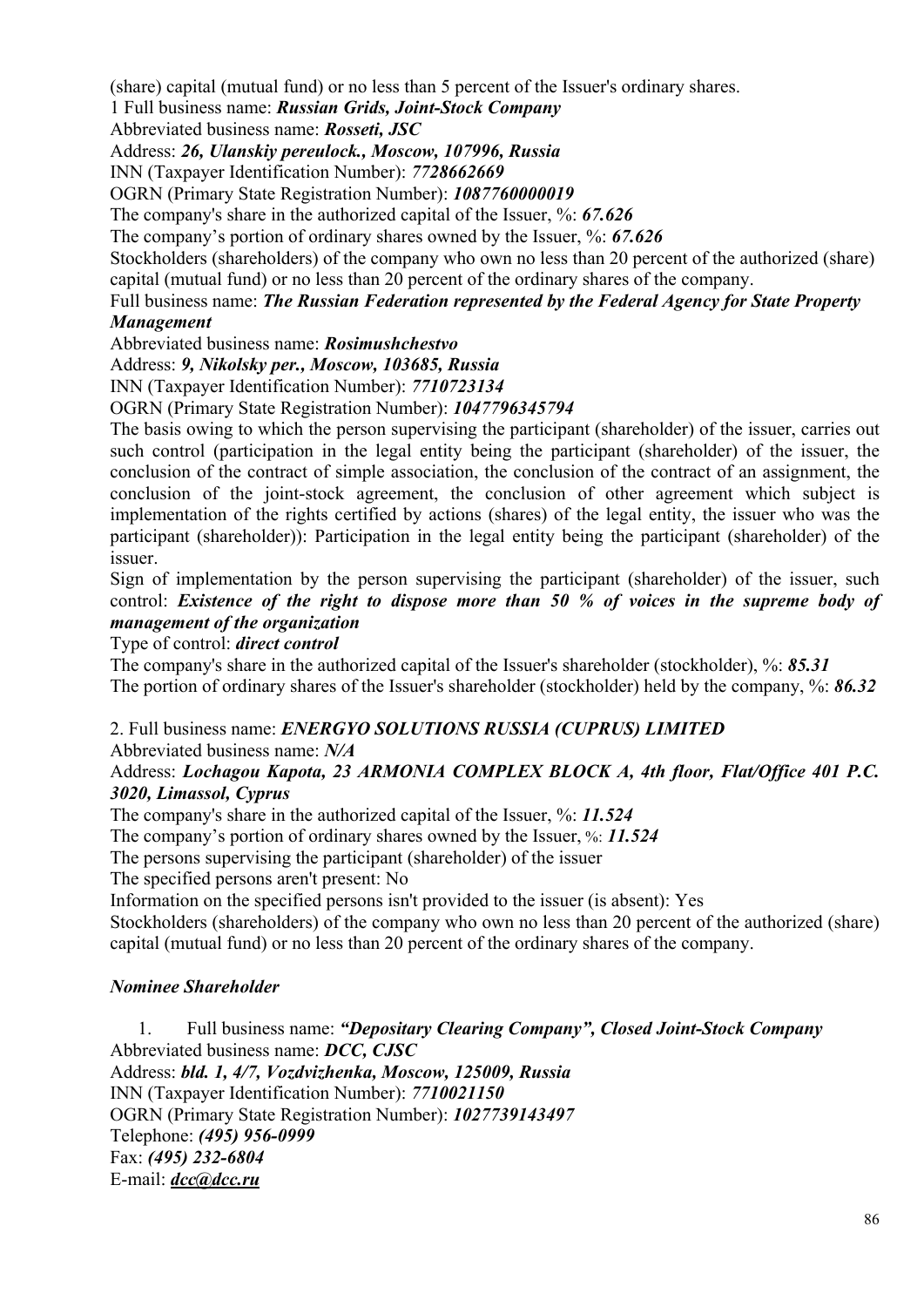Information on the license for securities market professional Number: *177-06236-000100*  Date of issue: *09.10.2002*  Expiry date: *open ended*  License Issuing Body: *Federal Securities Commission*  The number of ordinary shares of the Issuer registered in the Issuer's Shareholder Register as held by a nominee shareholder: *120,765,085,671*  The number of preferred shares of the Issuer registered in the Issuer's Shareholder Register as held by a nominee shareholder: *0* 

Information on the nominee shareholder:

2. Full business name: *"National Settlement Depositary", Non-Banking Credit Organization Limited Liability Company* 

Abbreviated business name: *NSD,NBCO, LLC*  Address: *1/13, build. 8, Sredne Kislovsky pereulok, Moscow, 125009, Russia*  INN (Taxpayer Identification Number): *7702165310*  OGRN (Primary State Registration Number): *1027739132563*  Telephone: *(495) 956-2790*  Fax: *(495) 232-0275*  E-mail: *pr@nsd.ru* Information on the license for securities market professional Number: *177-12042-000100*  Date of issue: *19.02.2009*  Expiry date: *open ended*  License Issuing Body: *Federal Securities Commission*  The number of ordinary shares of the Issuer registered in the Issuer's Shareholder Register as held by a nominee shareholder: *45,785,890,886* 

The number of preferred shares of the Issuer registered in the Issuer's Shareholder Register as held by a nominee shareholder: *0* 

#### **6.3. Information on the share of the State or Municipality in the authorized (share) capital (mutual fund) of the Issuer and veto right (golden share)**

Data on managing directors of the state, municipal blocks of shares

*Federal property* 

## Name: *The Russian Federation in the person of Federal agency on management of the state property*

Location: *103685, Russia, Moscow, Nikolsky Lane, house 9*

The size of a share of the authorized (skladochny) capital (share fund) the issuer being in state (federal, subjects of the Russian Federation), a municipal property: *0.529*

Persons who on behalf of the Russian Federation, the subject of the Russian Federation or municipality carry out functions of the participant (shareholder) of the issuer: *no specified persons*

Existence of the special right to participation of the Russian Federation, subjects of the Russian Federation, municipalities in management of the issuer - joint-stock company ('gold share'), period of validity of the special right ('gold share'): *the specified right isn't provided* 

#### **6.4. Information on the restrictions on the participation in the authorized (share) capital (mutual find) of the Issuer**

*There are no restrictions on the participation in the authorized (share) capital of the Issuer.*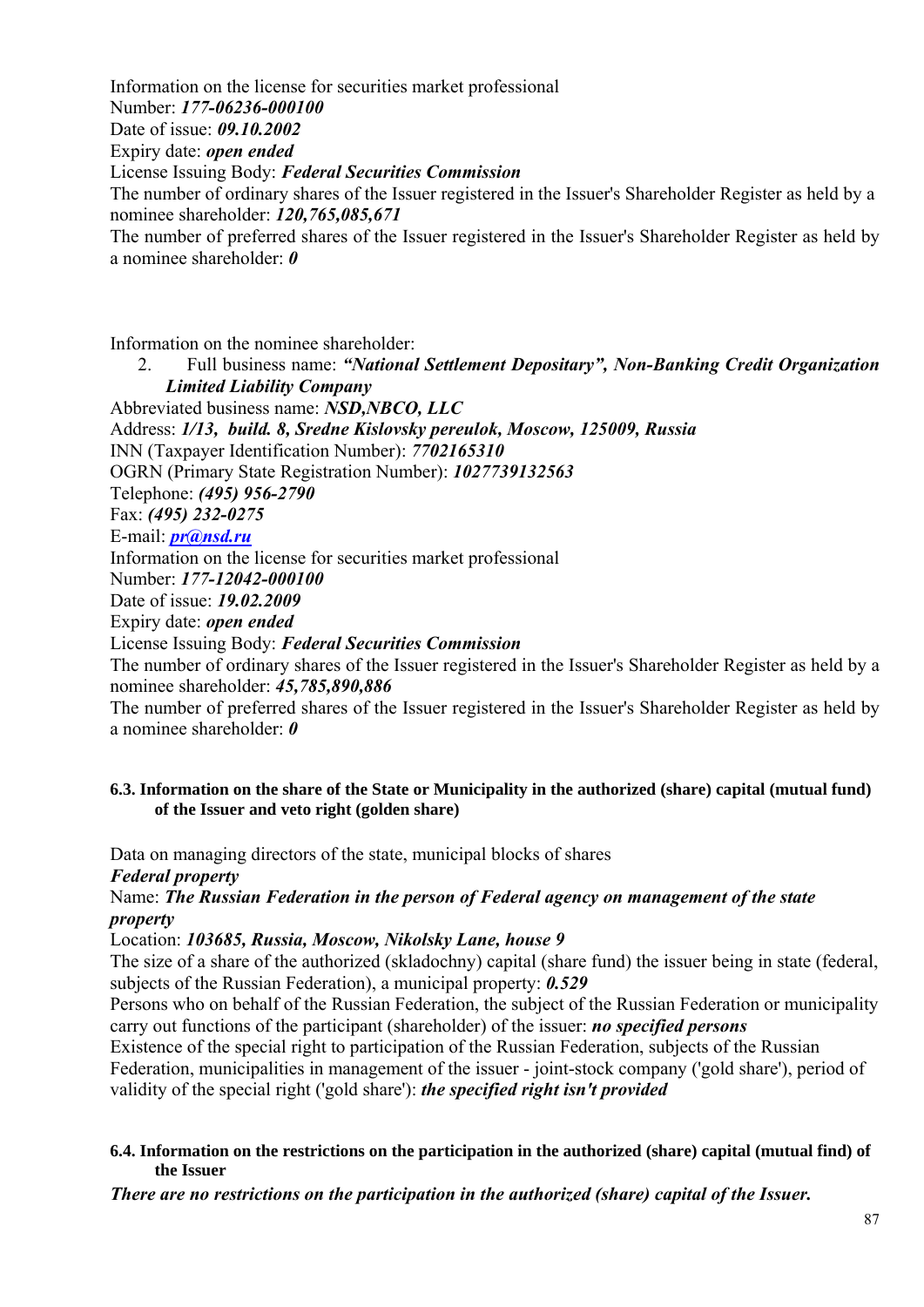#### **6.5. Information on changes in the body and the amount of participation of shareholders (stockholders) of the Issuer who own no less than 5 percent of the Issuer's authorized (share) capital (mutual fund) or no less than 5 percent of the Issuer's ordinary shares**

The body of shareholders (stockholders) of the Issuer who held no less than 5 percent of the authorized (share) capital of the Issuer, and no less than 5 percent of the Issuer's ordinary shares if the Issuer is a joint-stock company, determined as of the date of the list of persons entitled to participate in each General Shareholders' (Stockholders) Meeting of the Issuer held for five most recent closed financial years preceding the end date of the reporting quarter or for each closed financial year preceding the end date of the reporting quarter if the Issuer operates for less than five years as well as for the last quarter based on the list of persons entitled to participate in each of such Meetings.

*1.* Date of the list of persons entitled to participate in the General Shareholders' (Stockholders) Meeting of the Issuer: *30.04.2013* 

List of Shareholders (Stockholders)

a) Full business name: *Open Joint-Stock Company "Russian Grids"*  Abbreviated business name: *JSC "Rosseti" Locatiob 26, Ulanskyi per., Moscow, 107996, Russia INN 7728662669 PSRN1087760000019*

The company's share in the authorized capital of the Issuer, %: *67.626*  The company's portion of ordinary shares owned by the Issuer, %: *67.626* 

## 2. Full business name: *ENERGYO SOLUTIONS RUSSIA (CUPRUS) LIMITED*

Abbreviated business name: *N/A* 

Location: *Lochagou Kapota, 23 ARMONIA COMPLEX BLOCK A, 4th floor, Flat/Office 401 P.C. 3020,Limassol, Cyprus*

#### *Is not RF resident*

The company's share in the authorized capital of the Issuer, %: *11.1012*  The company's portion of ordinary shares owned by the Issuer, %: *11.1012* 

2. Date of the list of persons entitled to participate in the General Shareholders' (Stockholders) Meeting of the Issuer: 30.04. 2013

List of Shareholders (Stockholders)

*a.* a)Full business name: *Open Joint Stock Company "Russian Grids"*  Abbreviated business name: *"Rosseti", OJSC Locatiob 26, Ulanskyi per., Moscow, 107996, Russia INN 7728662669* 

#### *PSRN1087760000019*

The company's share in the authorized capital of the Issuer, %: *67.626*  The company's portion of ordinary shares owned by the Issuer, %: *67.626* 

*b.* b)Full business name: *ENERGYO SOLUTIONS RUSSIA (CUPRUS) LIMITED*  Abbreviated business name: *N/A* 

Location: *Lochagou Kapota, 23 ARMONIA COMPLEX BLOCK A, 4th floor, Flat/Office 401 P.C. 3020,Limassol, Cyprus*

*Is not RF resident* 

The company's share in the authorized capital of the Issuer, %: *11.524*  The company's portion of ordinary shares owned by the Issuer, %: *11.524*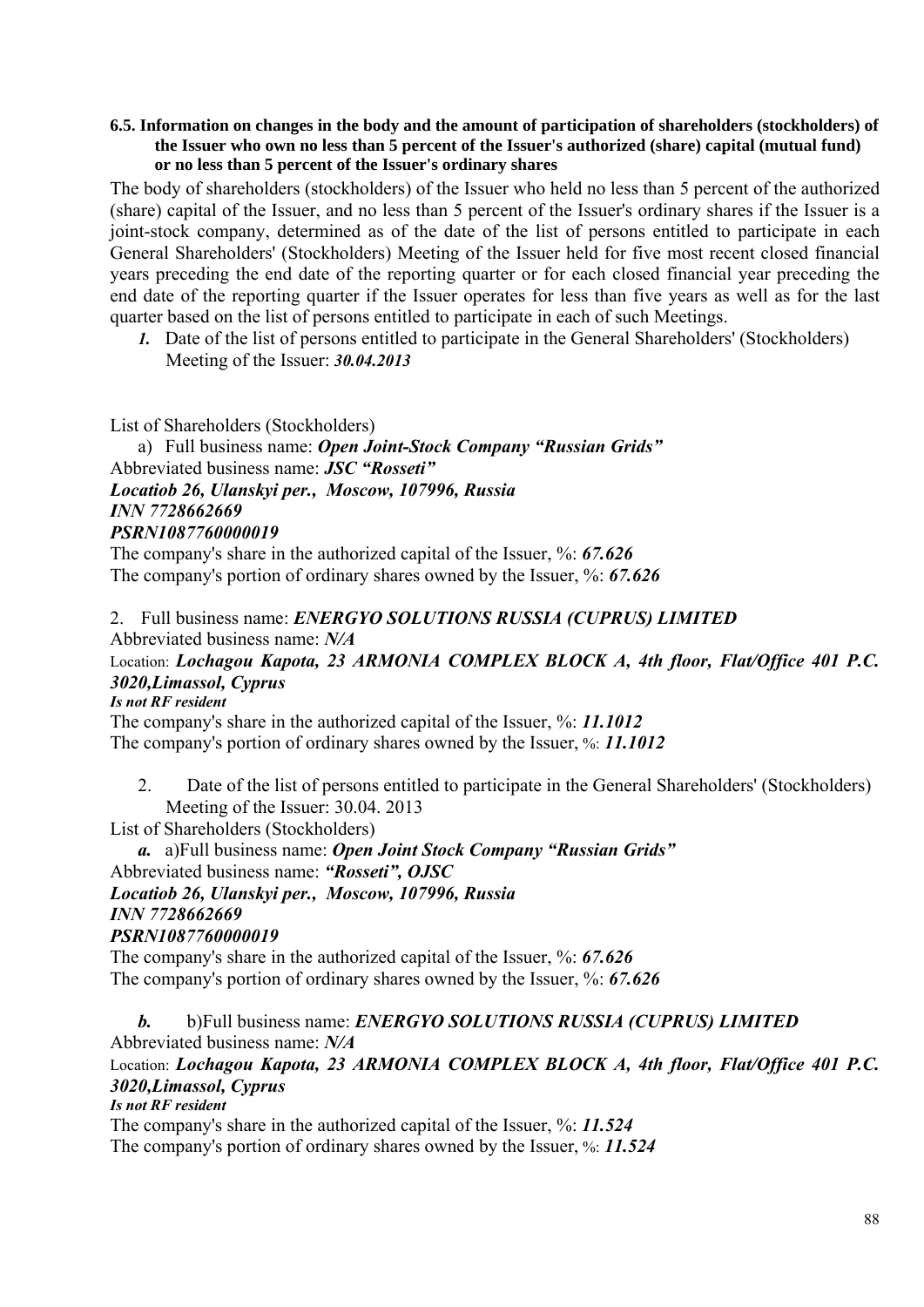## **6.6. Information on the Issuer's interested party transactions**

Information on the number and monetary amount of interested party transactions as defined by the laws of the Russian Federation and subject to approval by an authorized Management Body of the Issuer based on the results of the last reporting quarter.

Measurement unit: *rubles* 

| Item                                                                                                                                 | Overall number, | Total monetary |
|--------------------------------------------------------------------------------------------------------------------------------------|-----------------|----------------|
|                                                                                                                                      | pcs             | amount         |
| The Issuer's interested party transactions subject to approval<br>by an authorized Management Body of the Issuer                     | 15              | 48,671,951     |
| The Issuer's interested party transactions approved by the<br>General Stockholders' (Shareholders) Meeting of the Issuer             |                 |                |
| The Issuer's interested party transactions approved by the<br>Board of Directors (Supervisory Board) of the Issuer                   | 15              | 48,671,951     |
| The Issuer's interested party transactions subject to approval<br>but not approved by an authorized Management Body of the<br>Issuer |                 |                |

Transactions (group of associated transactions), the value of which make up 5 and more percent of the book value of the Issuer's assets as estimated based on the data from the Issuer's accounting statements as of the last reporting date before making the transaction made by the Issuer for the last reporting quarter: *mentioned transactions were not effected.* 

Interested party transactions (group of associated transactions) subject to approval under the laws of the Russian Federation but not approved by the Board of Directors (Supervisory Board) or by the General Shareholders' (Stockholders) Meeting: *mentioned transactions were not effected.* 

## **6.7. Information on the Amount of Receivables**

Is not given in the present reporting period

# **VII. Accounting statements of the Issuer and other financial data**

#### **7.1. Annual accounting statements of the Issuer**

Is not considered in the present reporting period

## **7.2. Quarterly accounting statements of the Issuer**

Is not given in the present reporting period

## **7.3. Consolidated accounting statements of the Issuer for the last closed financial year**

Is not given in the present reporting period

#### **7.4. Information on the Issuer's accounting policy**

No changes were made to accounting policiy in the reporting period

**7.5. Information on the Total Amount of Exports and the Portion of Exports in the Total Amount of Sales**  Not specified in this reporting quarter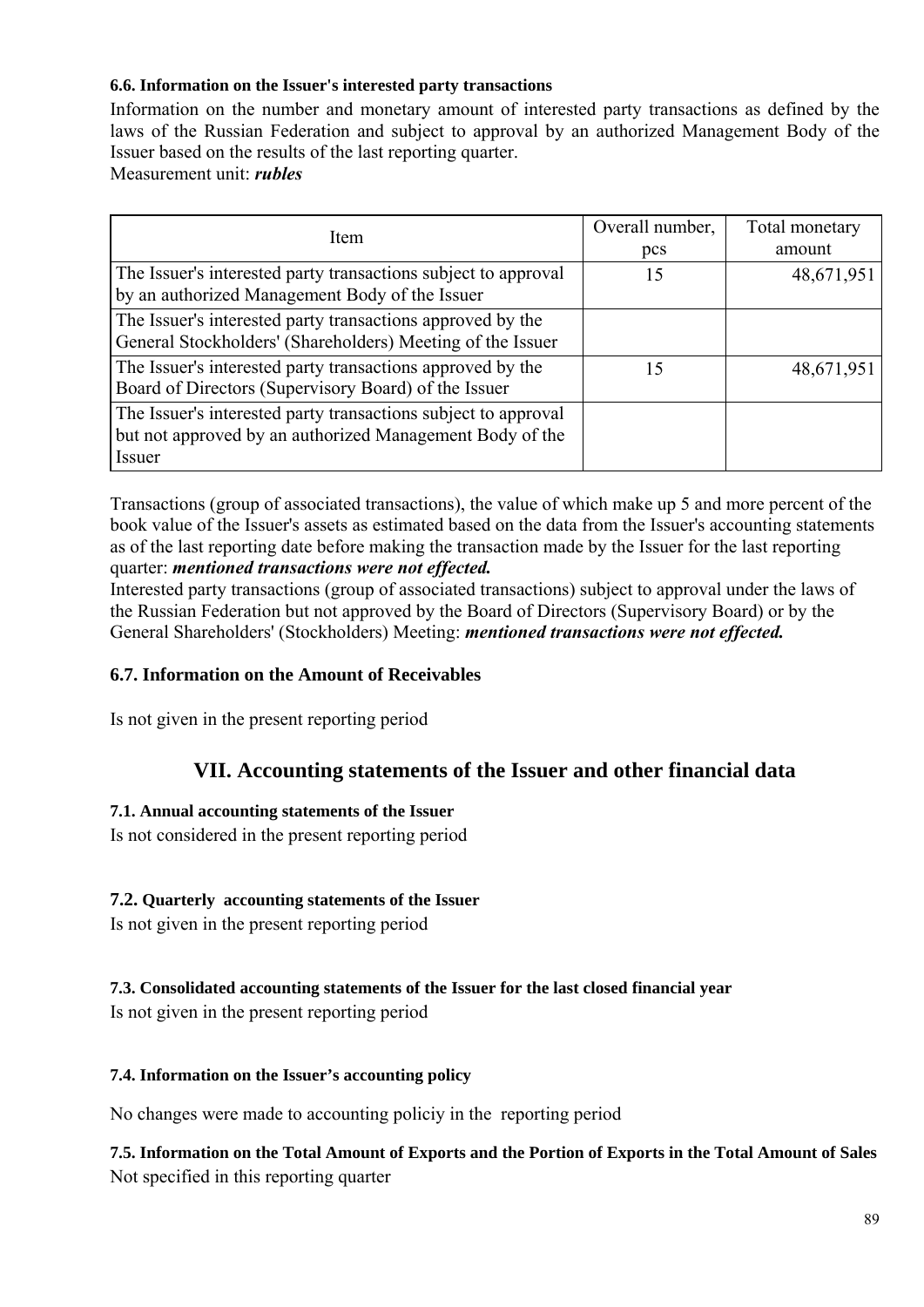**7.6. Information on the value of fixed property of the Issuer and substantial changes to the structure of the fixed property of the Issuer after the end date of the last closed financial year** 

Information on substantial changes to the structure of the fixed property of the Issuer that occurred during 12 months from the end date of reporting quarter.

*There were no substantial changes to the structure of the fixed property that occurred during 12 months from the end date of reporting quarter.* 

**7.7. Information on the Issuer's involvement in lawsuits which could substantially affect financial and business activities of the Issuer** 

*The Issuer was not involved/is not being involved in lawsuits which affected/could affect financial and business activities for the past three years prior to the end date of reporting quarter.* 

# **VIII. Additional information on the Issuer and issuable securities placed by the Issuer**

#### **8.1. Additional Information on the Issuer**

### **8.1.1. Information on the amount and structure of authorized (share) capital (mutual fund) of the Issuer**

The amount of authorized (share) capital (mutual fund) of the Issuer as of the end date of reporting quarter, rub.: *17,857,780,114.60* 

Ordinary shares Total par value: *17,857,780,114.60*  Portion in authorized capital, %: *100*  Preferred shares Total par value: *0*  Portion in authorized capital, %: *0* 

**Information on compliance of size of the authorized capital specified in the real point, constituent documents of the issuer is specified:** *The size of authorized capital specified in the real point, corresponds to the constituent documentr of "JSC IDGC of Volga".* 

## **8.1.2. Information on changes in the amount of authorized (share) capital (mutual fund) of the Issuer**

No changes in the amount of authorized (share) capital (mutual fund) occured in the reporting quarter.

## **8.1.3. Information on the procedure for convening and holding the meeting (session) of the Top Management Body of the Issuer**

Not specified in this reporting quarter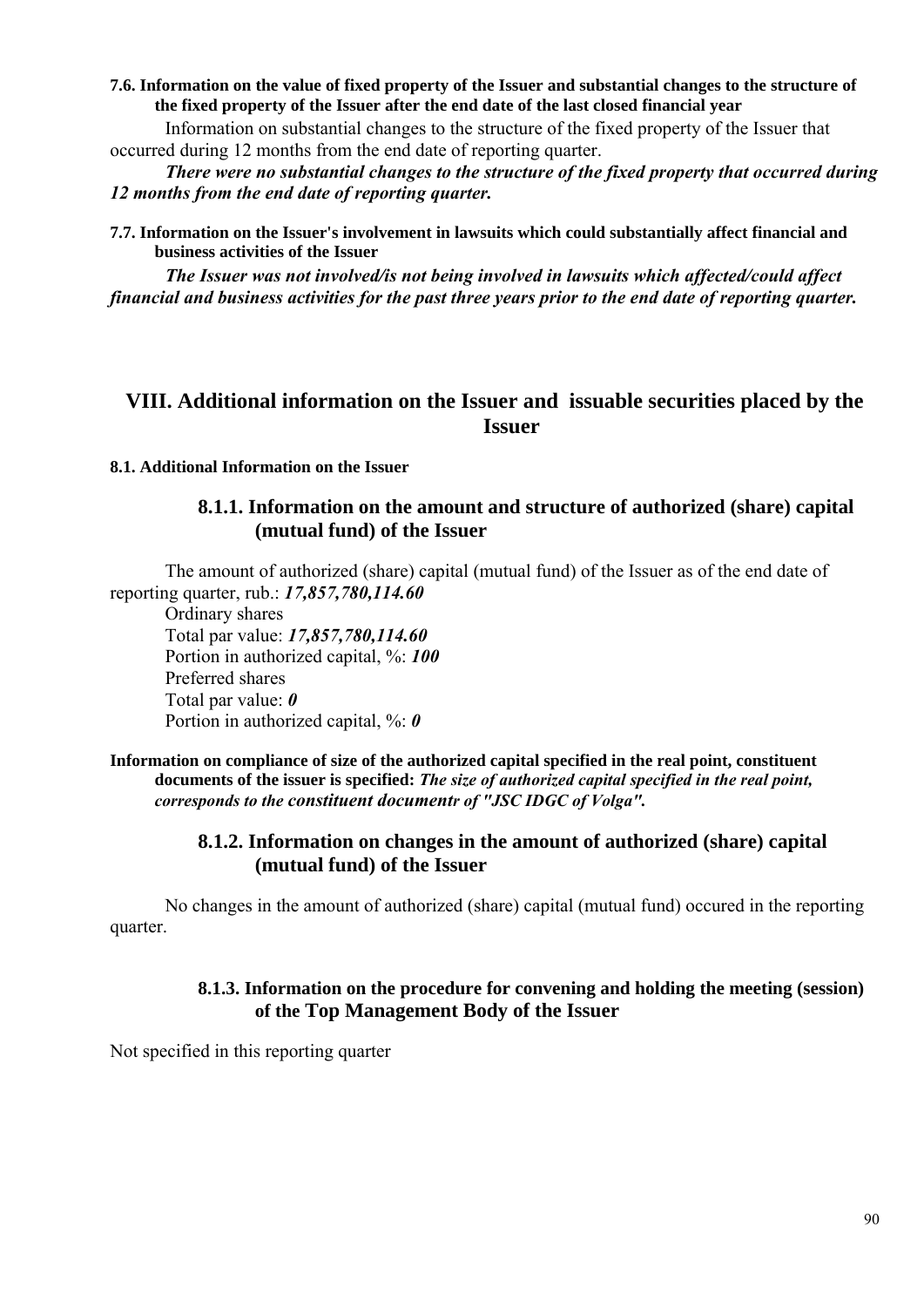## **8.1.4. Information on commercial organizations in which the Issuer owns not less than 5 percent of the authorized (share) capital (mutual fund) or not less than 5 percent of ordinary shares**

List of commercial organizations in which the Issuer owns not less than 5 percent of the authorized (share) capital (mutual fund) or not less than 5 percent of ordinary shares as of the end date of the last reporting quarter.

1. Full business name: *"Social Sphere-M", Joint-Stock Company*  Abbreviated business name: *Social Sphere-M, JSC*  Address: *50, Lenina Avenue, Saransk, Republic of Mordovia, Russia*  INN (Taxpayer Identification Number): *1326185581*  OGRN (Primary State Registration Number): *1021300973033*  Share of the Issuer in the authorized capital of the company, %: *100*  Amount of company's ordinary shares held by the Issuer, %: *100*  The company's share in the authorized capital of the Issuer, %: *0*  The company's portion of ordinary shares of the Issuer, %: *0* 

2. Full business name: *"Chuvash Auto Transport Company", Joint-Stock Company*  Abbreviated business name: *ChAK, JSC*  Address: *21, Promyshlennaya Str., Novocheboksarsk, Chuvash Republic, Russia*  INN (Taxpayer Identification Number): *2124021783*  OGRN (Primary State Registration Number): *1042124002117*  Share of the Issuer in the authorized capital of the company, %: *99.99*  Amount of company's ordinary shares held by the Issuer, %: *99.99*  The company's share in the authorized capital of the Issuer, %: 0 The company's portion of ordinary shares of the Issuer, %: *0* 

3. Full business name: *"Solnechniy" Sanatorium-Preventorium", Joint-Stock Company*  Abbreviated business name: *"Solnechniy" Sanatorium-Preventorium", JSC*  Address: *58 Turbinnaya Street, Orenburg, Russia*  INN (Taxpayer Identification Number): *5611031844*  OGRN (Primary State Registration Number): *1045607457345*  Share of the Issuer in the authorized capital of the company, %: *99.99*  Amount of company's ordinary shares held by the Issuer, %: *99.99*  The company's share in the authorized capital of the Issuer, %: *0*  The company's portion of ordinary shares of the Issuer, %: *0* 

4. Full business name: *"Energoservice of Volga", Joint-Stock Company*  Abbreviated business name: *" Energoservice of Volga ", JSC*  Address: *42/44 Pervomayskaya St., Saratov, Russia*  INN (Taxpayer Identification Number): *6450945684*  OGRN (Primary State Registration Number): *1116450000061*  Share of the Issuer in the authorized capital of the company, %: *100*  Amount of company's ordinary shares held by the Issuer, %: *100*  The company's share in the authorized capital of the Issuer, %: *0*  The company's portion of ordinary shares of the Issuer, %: *0* 

# **8.1.5. Information on major transactions made by the Issuer**

For the reportinmg period *There were no major transactions within the reporting quarter.*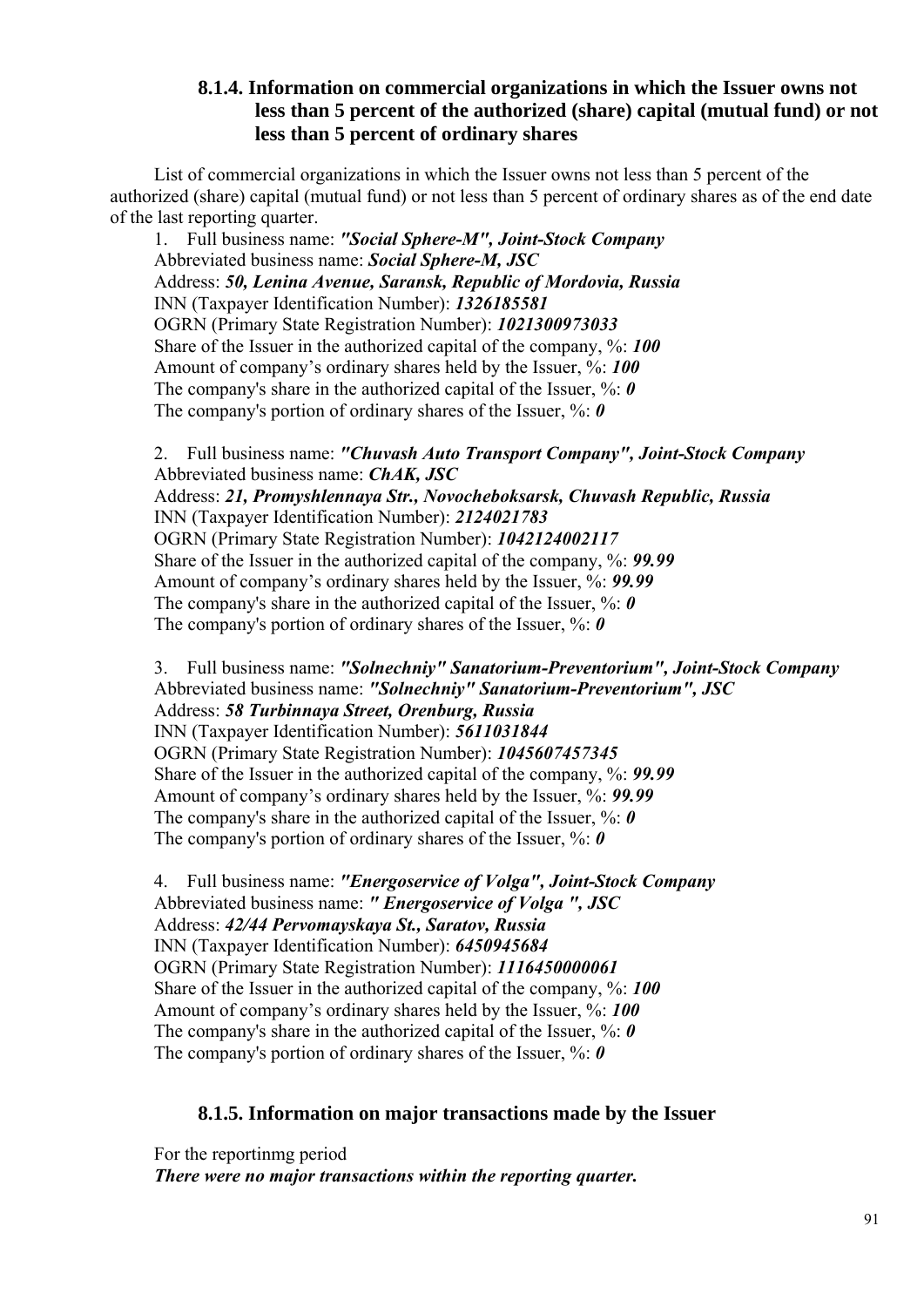# **8.1.6. Information on credit ratings of the Issuer**

In case of assignment to the Issuer and/or securities of the Issuer of a credit rating (ratings), on each of credit ratings known to the Issuer for the last complete fiscal year, and also from start date of the current year to an expiration date of reporting quarter are specified

- Object of assignment of a rating Issuer
- Organization, assigned credit rating
- Full trade name: Moody's Investors Service Ltd.
- Abbreviated trade name : Moody's
- Location: 21,  $1^{st}$  Tverskaya Yamskaya str., Moscow, 125047, Russian Federation

The technique description assignment of a credit rating or the page address on the Internet on which in a free access it is placed information on a technique of assignment of a credit rating (is published): http://www.moodys.com

Value of credit rating on an expiration date of the reporting quarter: Long-term credit rating on an international scale of Ba2 ": A credit rating on a national scale of "Aa2.ru".

History of changes of credit rating values for the last complete fiscal year, previous to expiration date of the reporting quarter, and also from start date of the current year to an expiration date of the reporting quarter, with the indication of value of a credit rating and date of assignment (change) value of a credit rating.

| Date of assignement | The value of credit rating                                                                                                                                         |
|---------------------|--------------------------------------------------------------------------------------------------------------------------------------------------------------------|
| 12.10.2012          | Moody's appropriated to IDGC of Volga, JSC the international credit rating Ba2,                                                                                    |
|                     | and also rating Aa2.ru on a national scale, the forecast of change of ratings -                                                                                    |
|                     | "stable"                                                                                                                                                           |
| 25.10.2013          | Moody's appropriated to IDGC of Volga, JSC the international credit rating Ba2,<br>and also rating Aa2.ru on a national scale, the forecast of change of ratings - |
|                     | "stable"                                                                                                                                                           |

#### **8.2. Information on each category (type) of shares of the Issuer**

*There are no changes in the information for the reporting period* 

**8.3. Information on previous issues of securities of the Issuer other than shares of the Issuer** 

## **8.3.1. Information on the issues with fully redeemed securities (cancelled)**

*There are no mentioned issues.* 

## **8.3.2. Information on the issues with non-redeemed securities**

Category of securities: *bonds* 1. Form of securities: *certificated bonds payable to bearer* Series: *Series БО-01*  Other identification characteristics of securities: *interest-bearing inconvertible bonds*  State registration of the issue of securities: *Unregistered* Identification number of the issue: *4В02-01-04247-Е* Date of assignment of the identification number: *July 11, 2012* Identification number was assigned to the issue by: *MICEX SE, CJSC* Number of securities in the issue: *3,000,000* Number of issued securities at par value: *3,000,000,000* Par value: *1,000* Par value set for this category of securities pursuant to the law of the Russian Federation: *N/A* Status of issued securities: *upcoming floatation*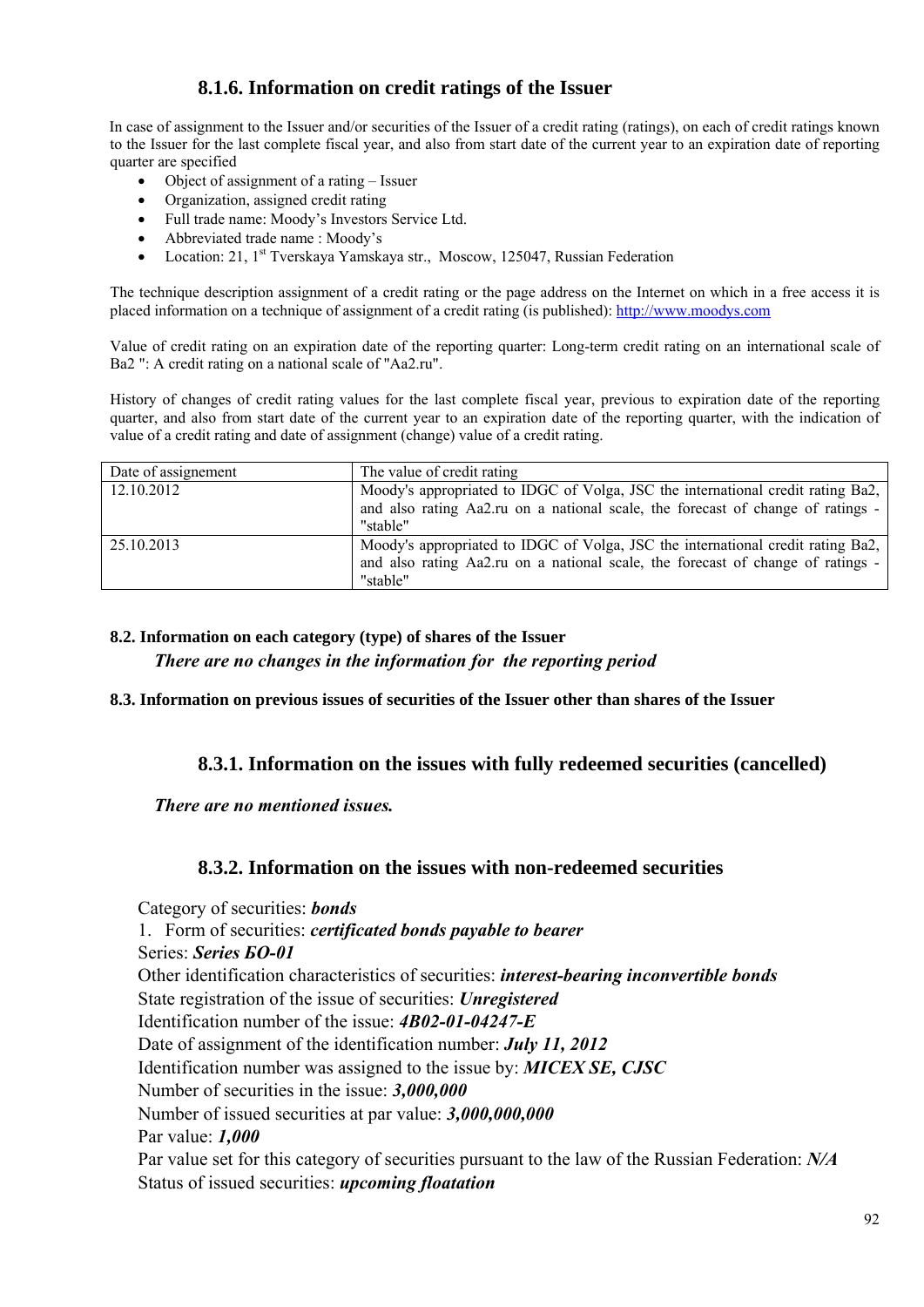State registration of the Issue Report: *Unregistered*

Number of interest (coupon) periods for payment of yield (coupons, interests) on securities of the issue: *6*

Maturity period (date) of securities of the issue: *1,092 days from the starting date of placement* Web-page containing the resolution authorizing the issue of securities and offering prospectus: www.mrsk-volgi.ru/; http://www.e-dosclosure.ru/portal/company.aspx?id=1231

Additional issues of securities: *No*

# *All obligations on securities of the issue were discharged*

# 2. Form of securities: *certificated bonds payable to bearer*

# Series: *Series БО-02*

Other identification characteristics of securities: *interest-bearing inconvertible bonds* 

State registration of the issue of securities: *Unregistered*

Identification number of the issue: *4В02-01-04247-Е*

Date of assignment of the identification number: *July 11, 2012*

Identification number was assigned to the issue by: *MICEX SE, CJSC*

Number of securities in the issue: *4,000,000*

Number of issued securities at par value: *4,000,000,000*

Par value: *1,000*

Par value set for this category of securities pursuant to the law of the Russian Federation: *No* Status of issued securities: *upcoming floatation*

State registration of the Issue Report: *Unregistered*

Number of interest (coupon) periods for payment of yield (coupons, interests) on securities of the issue: *6*

Maturity period (date) of securities of the issue: *1,092 days from the starting date of placement* Web-page containing the resolution authorizing the issue of securities and offering prospectus: www.mrsk-volgi.ru/; http://www.e-dosclosure.ru/portal/company.aspx?id=1231

Additional issues of securities: *No*

*All obligations on securities of the issue were discharged* 

3. Form of securities: *certificated bonds payable to bearer*

Series: *Series БО-03*

Other identification characteristics of securities: *interest-bearing inconvertible bonds*  State registration of the issue of securities: *Unregistered*

Identification number of the issue: *4В02-01-04247-Е*

Date of assignment of the identification number: *June 06, 2013*

Identification number was assigned to the issue by: *MICEX SE, CJSC*

Number of securities in the issue: *5,000,000*

Number of issued securities at par value: *5,000,000,000*

Par value: *1,000*

Par value set for this category of securities pursuant to the law of the Russian Federation: *No* Status of issued securities: *upcoming floatation*

State registration of the Issue Report: *Unregistered*

Number of interest (coupon) periods for payment of yield (coupons, interests) on securities of the issue: *6*

Maturity period (date) of securities of the issue: *3,640 days from the starting date of placement* Web-page containing the resolution authorizing the issue of securities and offering prospectus: www.mrsk-volgi.ru/; http://www.e-dosclosure.ru/portal/company.aspx?id=1231

Additional issues of securities: *No*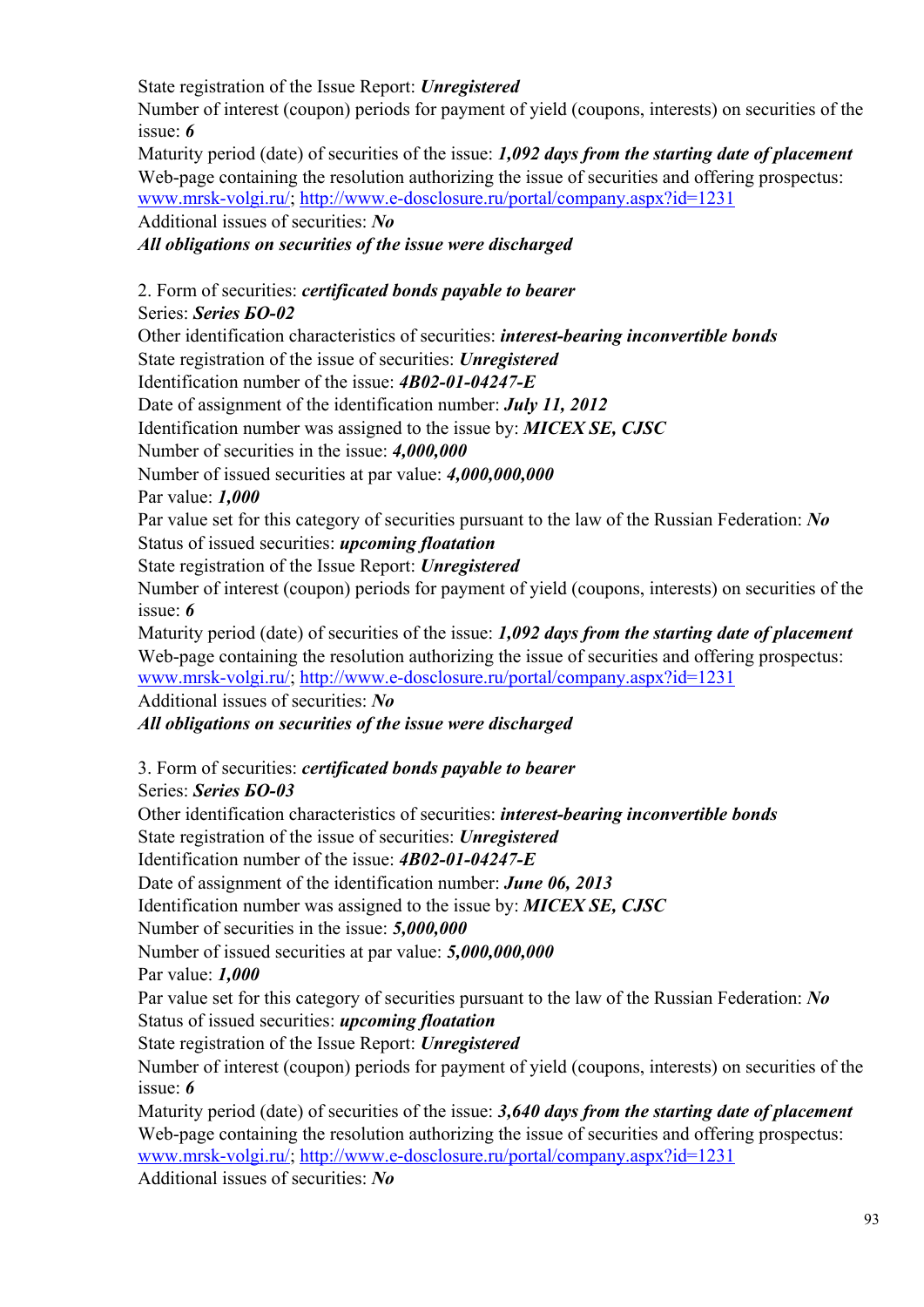## *All obligations on securities of the issue were discharged*

4. Form of securities: *certificated bonds payable to bearer* Series: *Series БО-04* Other identification characteristics of securities: *interest-bearing inconvertible bonds*  State registration of the issue of securities: *Unregistered* Identification number of the issue: *4В02-01-04247-Е* Date of assignment of the identification number: *June 06, 2013* Identification number was assigned to the issue by: *MICEX SE, CJSC* Number of securities in the issue: *5,000,000* Number of issued securities at par value: *5,000,000,000* Par value: *1,000* Par value set for this category of securities pursuant to the law of the Russian Federation*: No*  Status of issued securities: upcoming floatation State registration of the Issue Report: Unregistered Number of interest (coupon) periods for payment of yield (coupons, interests) on securities of the issue: 6 Maturity period (date) of securities of the issue: 3,640 days from the starting date of placement Web-page containing the resolution authorizing the issue of securities and offering prospectus: www.mrsk-volgi.ru/; http://www.e-dosclosure.ru/portal/company.aspx?id=1231 Additional issues of securities: No All obligations on securities of the issue were discharged 5. Form of securities: certificated bonds payable to bearer Series: Series БО-05 Other identification characteristics of securities: interest-bearing inconvertible bonds State registration of the issue of securities: Unregistered Identification number of the issue: 4В02-01-04247-Е Date of assignment of the identification number: June 06, 2013 Identification number was assigned to the issue by: MICEX SE, CJSC Number of securities in the issue: 5,000,000 Number of issued securities at par value: 5,000,000,000 Par value: 1,000 Par value set for this category of securities pursuant to the law of the Russian Federation: No Status of issued securities: upcoming floatation State registration of the Issue Report: Unregistered Number of interest (coupon) periods for payment of yield (coupons, interests) on securities of the issue: 6 Maturity period (date) of securities of the issue: 3,640 days from the starting date of placement Web-page containing the resolution authorizing the issue of securities and offering prospectus: www.mrsk-volgi.ru/; http://www.e-dosclosure.ru/portal/company.aspx?id=1231 Additional issues of securities: No All obligations on securities of the issue were discharged 6. Form of securities: certificated bonds payable to bearer Series: Series БО-05 Other identification characteristics of securities: interest-bearing inconvertible bonds

State registration of the issue of securities: Unregistered

Identification number of the issue: 4В02-01-04247-Е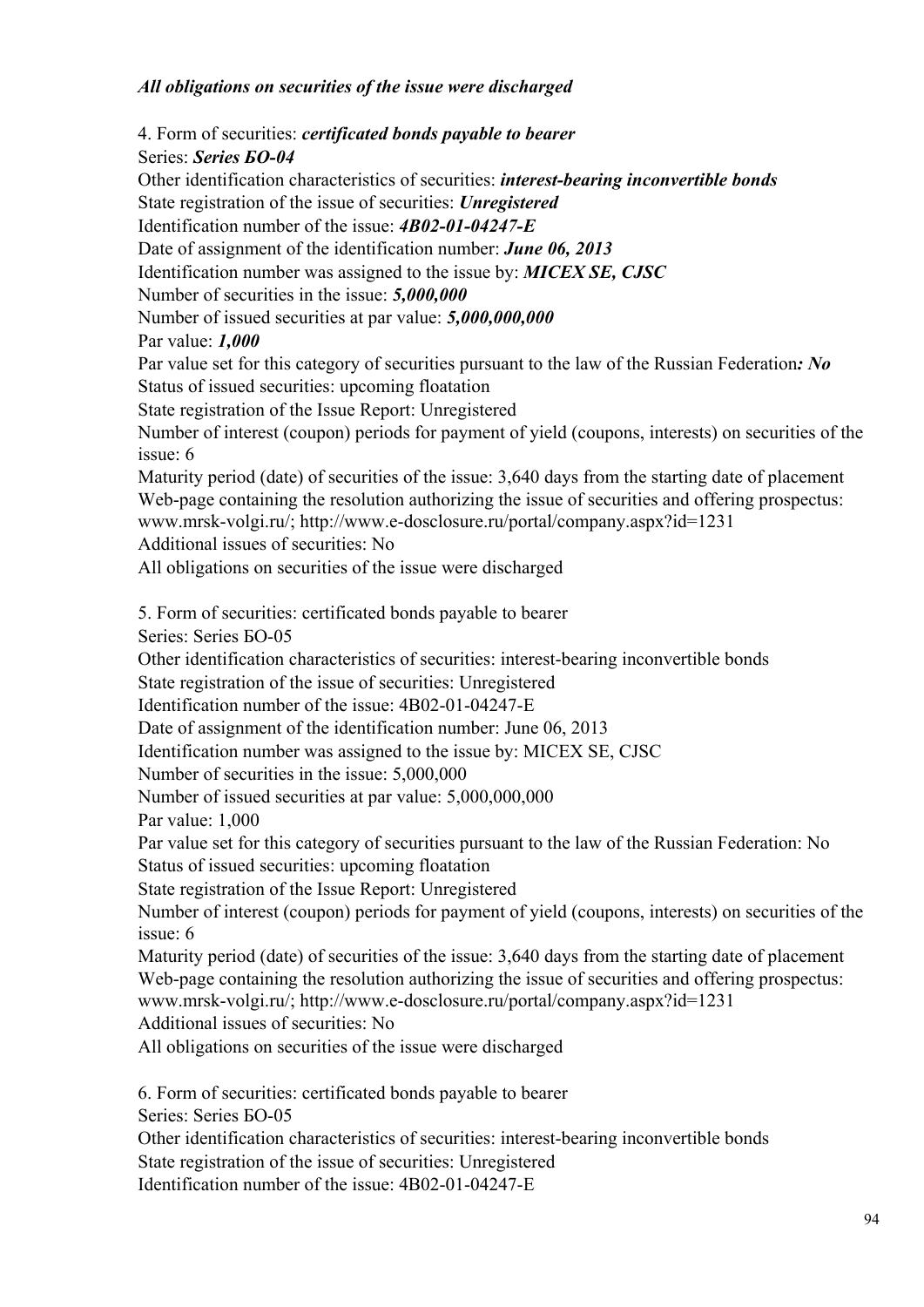Date of assignment of the identification number: June 06, 2013 Identification number was assigned to the issue by: MICEX SE, CJSC Number of securities in the issue: 5,000,000 Number of issued securities at par value: 5,000,000,000 Par value: 1,000 Par value set for this category of securities pursuant to the law of the Russian Federation: No Status of issued securities: upcoming floatation State registration of the Issue Report: Unregistered Number of interest (coupon) periods for payment of yield (coupons, interests) on securities of the issue: 6 Maturity period (date) of securities of the issue: 3,640 days from the starting date of placement Web-page containing the resolution authorizing the issue of securities and offering prospectus: www.mrsk-volgi.ru/; http://www.e-dosclosure.ru/portal/company.aspx?id=1231 Additional issues of securities: No All obligations on securities of the issue were discharged

## **8.4. Information on person (persons) who pledged collateral for issued bonds**  *The Issuer has not placed asset-backed bonds that have not yet been collaterized.*

## **8.4.1. Conditions of providing performance of obligations on bonds with a mortgage covering**

*The issuer didn't place the bond with a mortgage covering obligations on which aren't executed yet* 

**8.4. Conditions of ensuring the fulfillment of obligations for issued bonds**  *The Issuer has not backed its bonds with outstanding (unredeemed) assets or defaulted assets.* 

**8.4.1. Conditions of ensuring the fulfillment of obligations for mortgage-backed bonds**  *The Issuer has not placed mortgage backed bonds that have not yet been collateralized.* 

**8.5. Information on organizations that maintain records of rights for issuable securities of the Issuer** 

*There are no changes in the present item during the reporting period.* 

**8.6. Information on statutes regulating imports and exports of capital which may affect payment of dividends, interests and other payments to non-residents**  *There are no changes in the present item during the reporting period.* 

**8.7. Description of the Procedure for the Taxation of Income from Placed and to be Placed issuable securities of the Issuer** 

*There are no changes in the present item during the reporting period.* 

**8.8. Information on announced (accrued) and paid dividends on shares of the Issuer and income from bonds of the Issuer** 

**8.8.1. Information on announced (accrued) and paid dividends on shares of the Issuer for the most recent five closed financial years or for each closed financial year if the Issuer operates for less than five years.**  *Dividend period*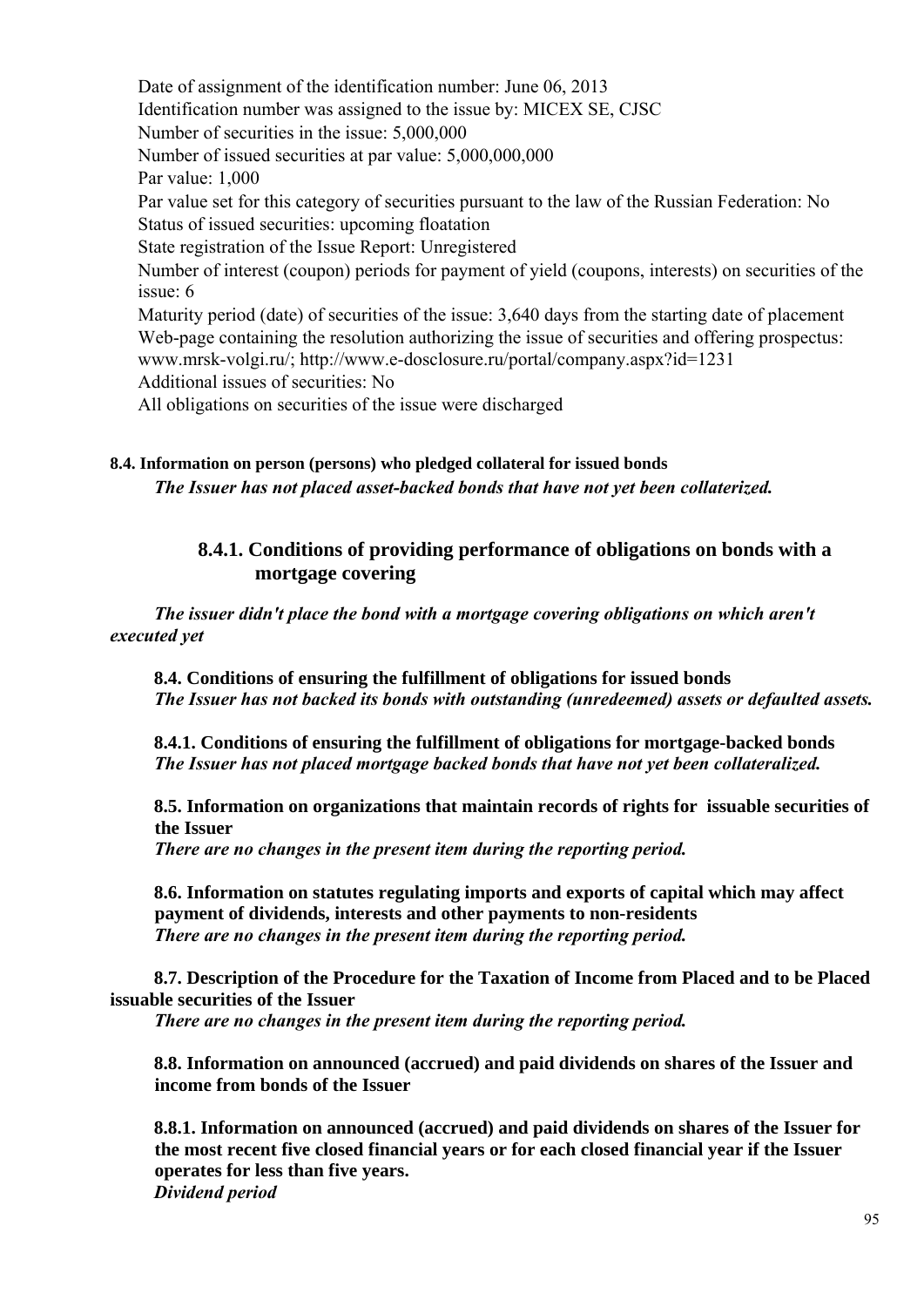# *Year: 2011*

*Period: full year* 

Managing body of the Issuer, making decision on announcement of the dividends: *General meeting of shareholders (participants)* 

Date of the meeting of the managing body of the Issuer, where the decision on payment (announcement) dividends was made: *13.06.2012* 

Date when the list of persons, having the right on receiving dividends for reporting dividend dividends was made: *03.05.2012* 

Date of Minutes: *15.06.2012* 

Category (type) of shares*: ordinary* 

The rate of announced dividends on shares of this category (type) calculated per 1 share, rub: *0,00112* 

The size of the declared dividends in aggregate on all shares of this category (type), rub.:*200 007 137.28* 

Total size of dividends, paid on all shares of the issuer of one category (type), rub.:*198,412,540,71* Source of payment of the declared dividends: *Profit of the Company for 2011 financial year*  Share of the declared dividends in net profit reporting period, %: *15,32*

Share of the paid dividends in the general size of the declared dividends on shares of this category (type), %:*99,17*

The term which has been taken away for payment of declared dividends on actions of the issuer: *no later than 60 days from the date of making decision on their payment* 

*The form and other terms of payment of declared dividends on shares of the Issuer: in monetary form* 

*Dividend period Year: 2012 Period: full year* 

Managing body of the Issuer, making decision on announcement of the dividends: *General meeting of shareholders (participants)* 

Date of the meeting of the managing body of the Issuer, where the decision on payment (announcement) dividends was made: *11.06.2013* 

Date when the list of persons, having the right on receiving dividends for reporting dividend dividends was made: *30.04.2013* 

Date of Minutes: *14.06.2012* 

*Minutes No: 7/2013* 

Category (type) of shares*: ordinary* 

The rate of announced dividends on shares of this category (type) calculated per 1 share, rub: *0,00163* 

The size of the declared dividends in aggregate on all shares of this category (type), rub.: *291,081 815,87* 

Total size of dividends, paid on all shares of the issuer of one category (type), rub.: *288,576 135,22* Source of payment of the declared dividends: *Profit of the Company for 2012 financial year*  Share of the declared dividends in net profit reporting period, %: *25,05*

Share of the paid dividends in the general size of the declared dividends on shares of this category (type), %:*99,14*

The term which has been taken away for payment of declared dividends on actions of the issuer: *no later than 60 days from the date of making decision on their payment* 

*The form and other terms of payment of declared dividends on shares of the Issuer: in monetary form*